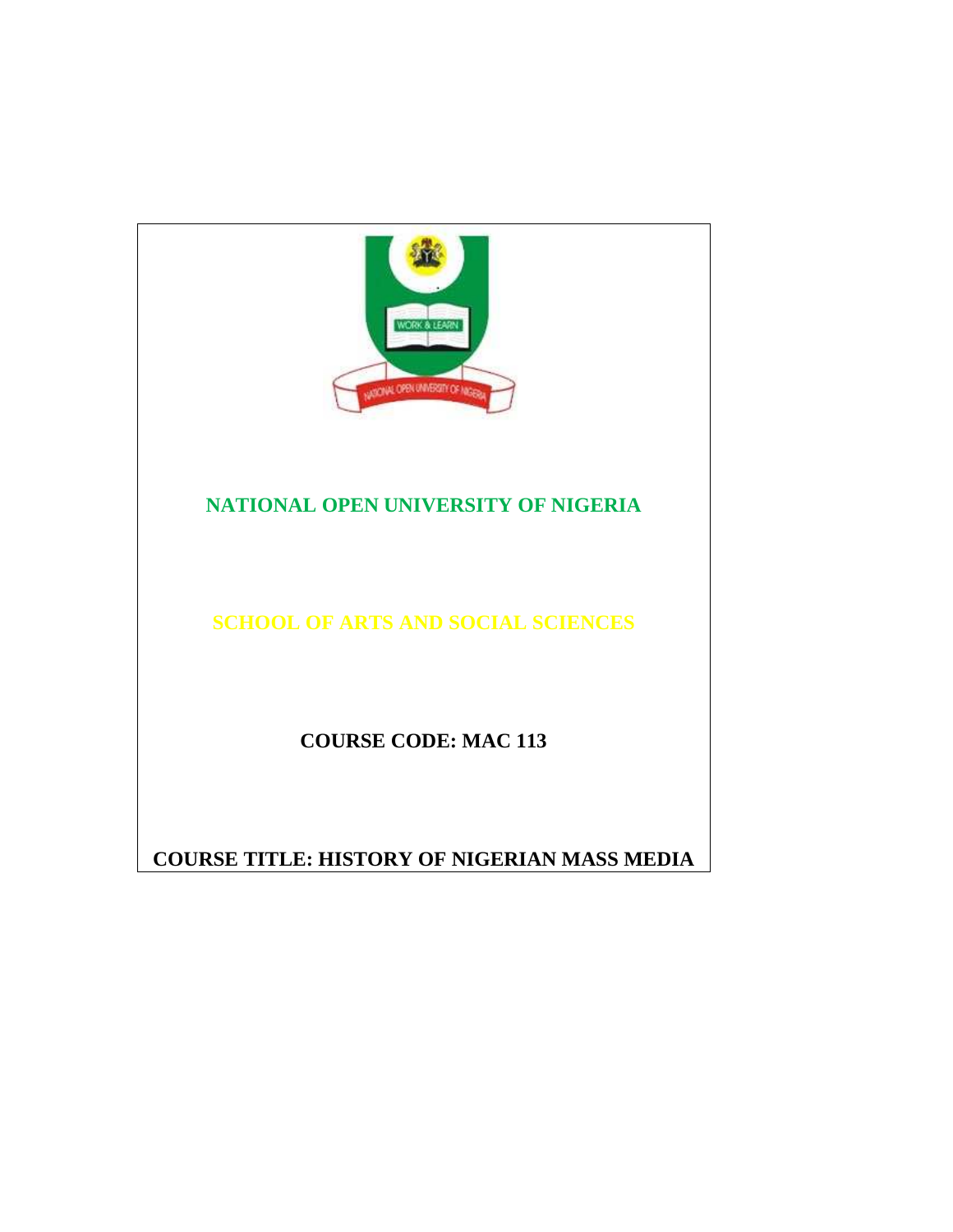**COURSE GUIDE** 

# **MAC113 HISTORY OF NIGERIAN MASS MEDIA**

Course Team Mr Philip Onuoha (Developer/Writer) - IMSU Onwubere Chidebere H. (Editor/Coordinator) - NOUN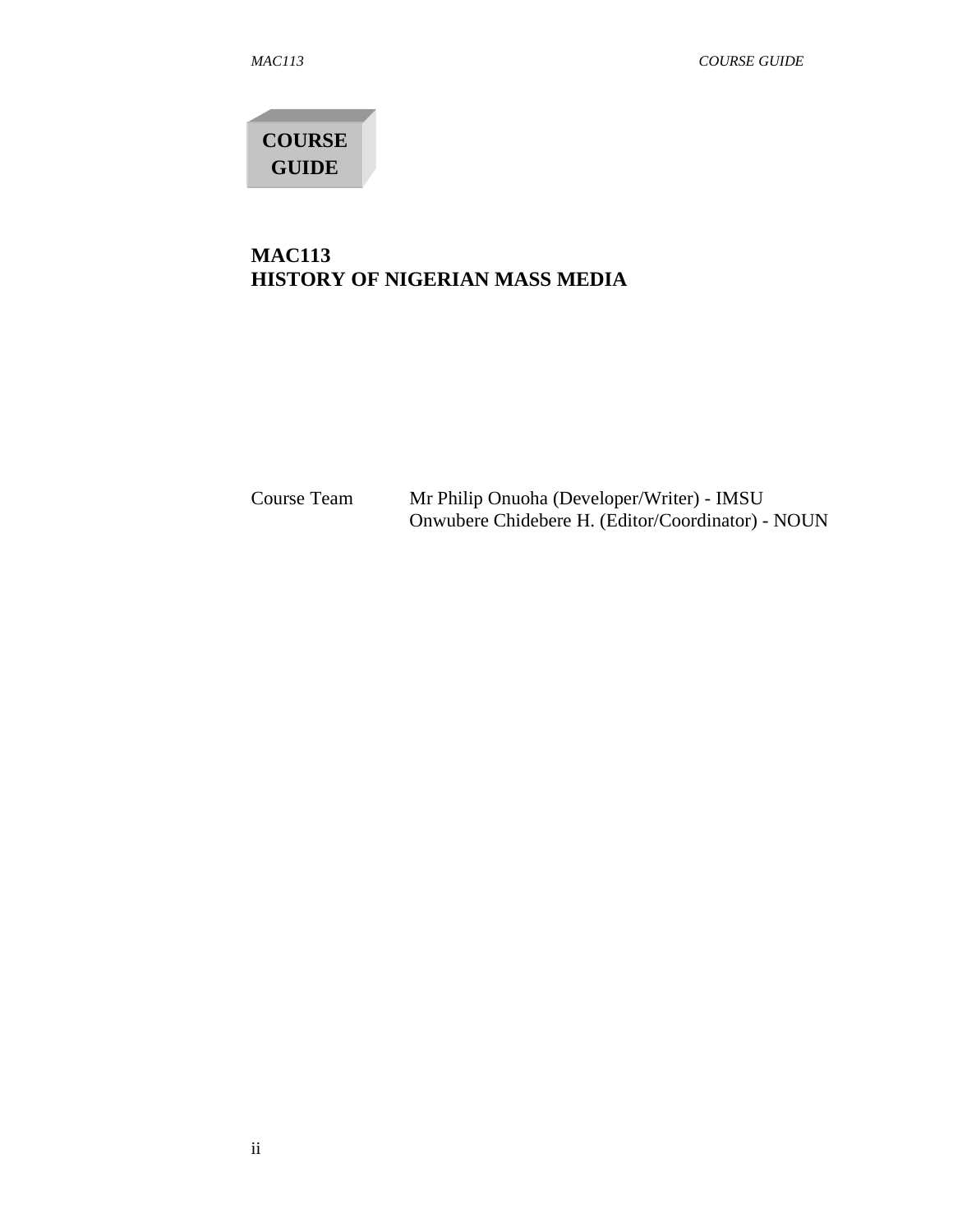

# **NATIONAL OPEN UNIVERSITY OF NIGERIA**

National Open University of Nigeria Headquarters 14/16 Ahmadu Bello Way Victoria Island Lagos

Abuja Office 5, Dar es Salaam Street Off Aminu Kano Crescent Wuse II, Abuja Nigeria

e-mail: centralinfo@noun.edu.ng URL: www.noun.edu.ng

Published By: National Open University of Nigeria

First Printed 2012

ISBN: 978-058-779-9

All Rights Reserved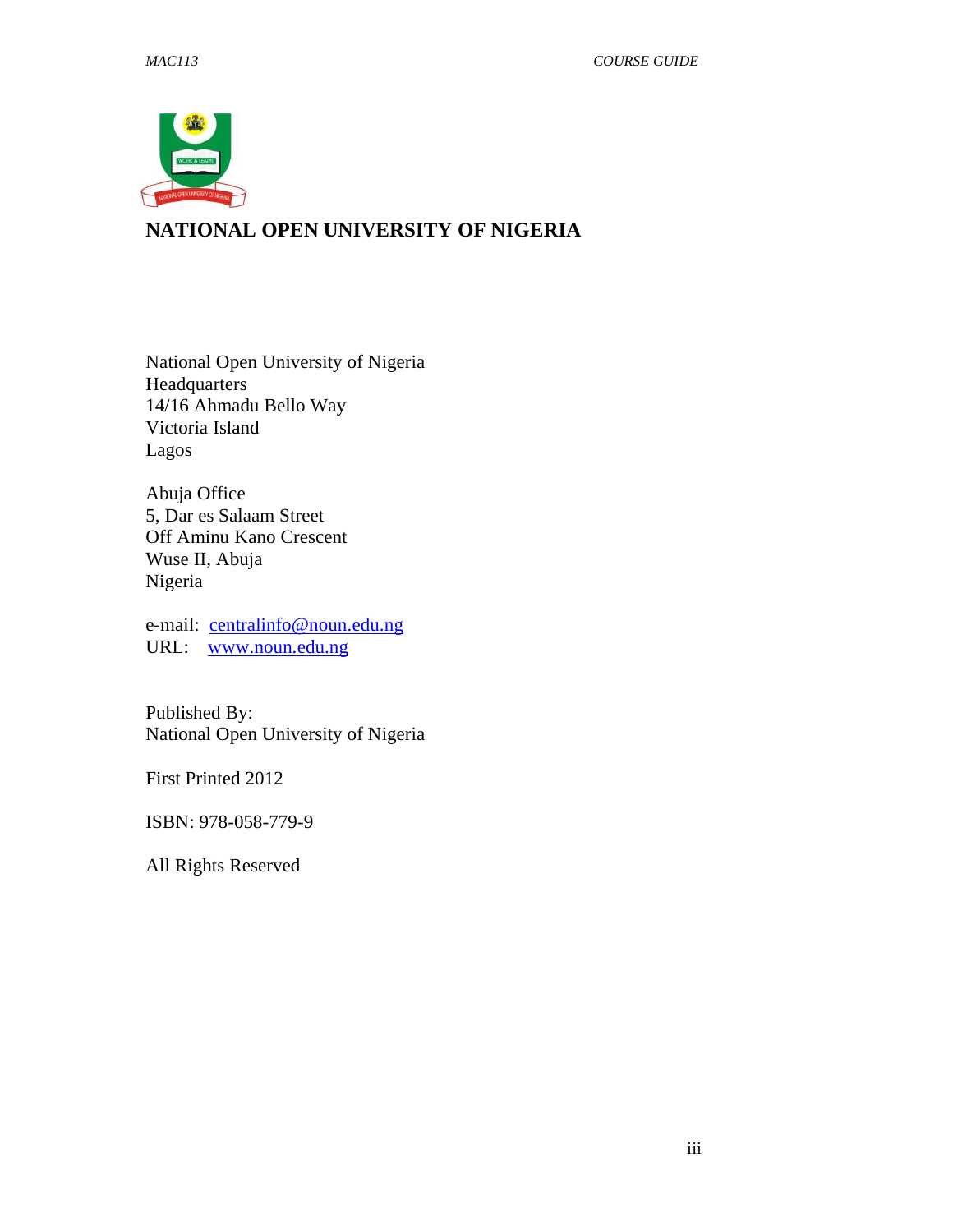# **CONTENTS PAGE**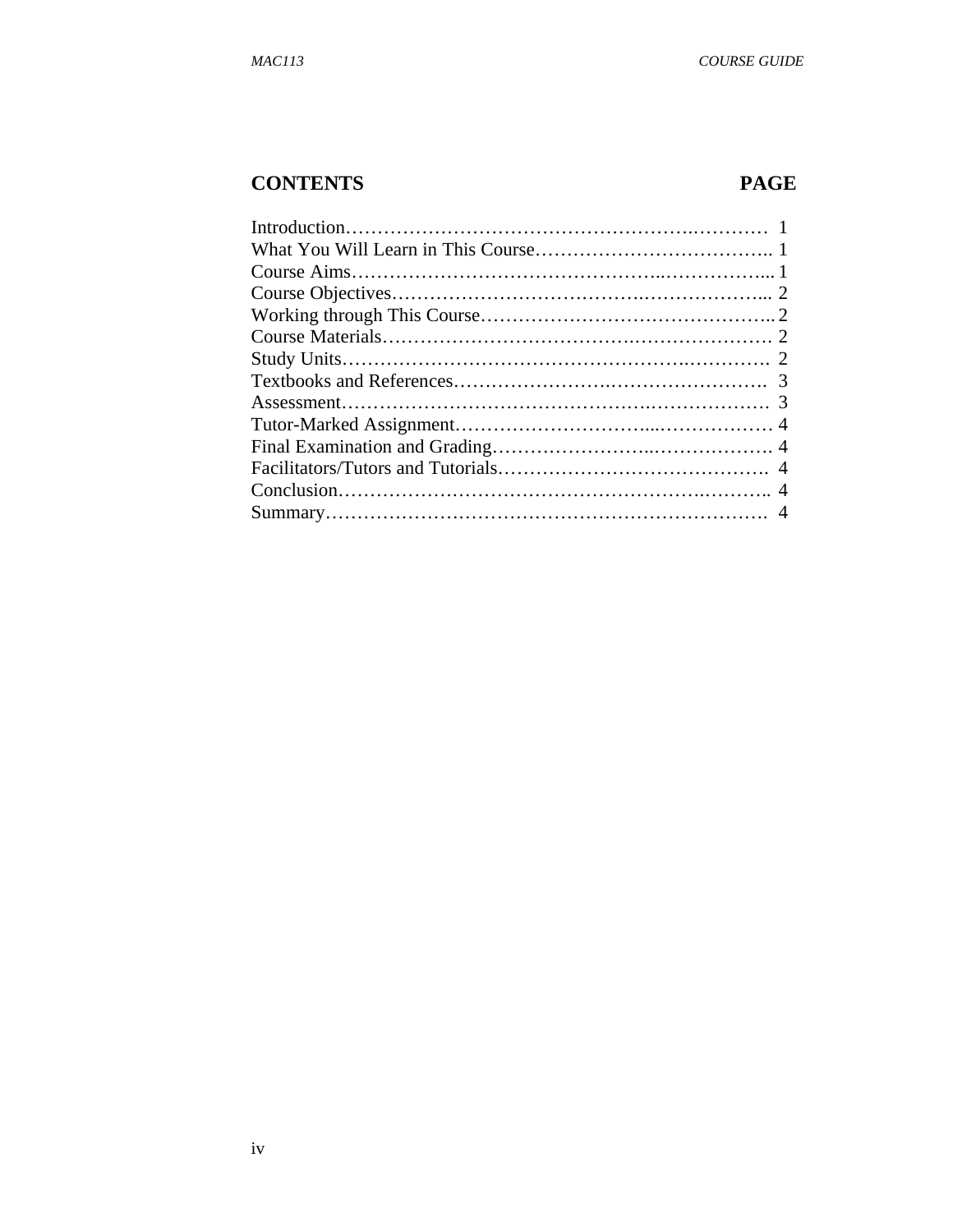# **Introduction**

Let me first congratulate you for choosing to study mass communication. I want to state right away that MAC 113: History of Nigerian Mass Media is indispensable at this early stage.. It will guide and reveal to you the events, personalities and factors that preceded and surrounded the emergence of the press in Nigeria. In this course, you will come across popular Nigerians who laid strong foundation for the establishment and development of the mass media in the country.

If you carefully read the Course Material, you will realise that colonialism gave birth to nationalism, while nationalism and journalism became bed fellows. This will help you understand the types, nature and characteristics of the media that historically set the pace for other media in Nigeria.

## **What You Will Learn in This Course**

It is important to note that all the nations of the world have peculiar experiences regarding the growth of the media. For this reason, this course simply presents the history of the mass media; the Nigerian experience. The modules in this course will look at the inception and development of various newspapers from the nineteen century to the past-independence era. You will be drawn to major newspapers as well as the proprietors whose ideas shaped the policies of those media. You will also learn how some personalities sacrificed their time, money and pleasure to innovate media measures in order to fight colonialism.

#### **Course Aims**

The aims of this course are to:

- explain the concept of the mass media
- discuss different types of the mass media and their interrelationships
- present various newspapers, their achievements, challenges, constraints and extent of circulation
- discuss the contributions of some notable nationalists and professionals to the development of the mass media
- x-ray in detail the incidence and expansion of the broadcast media as well as the political factors that determined their establishment.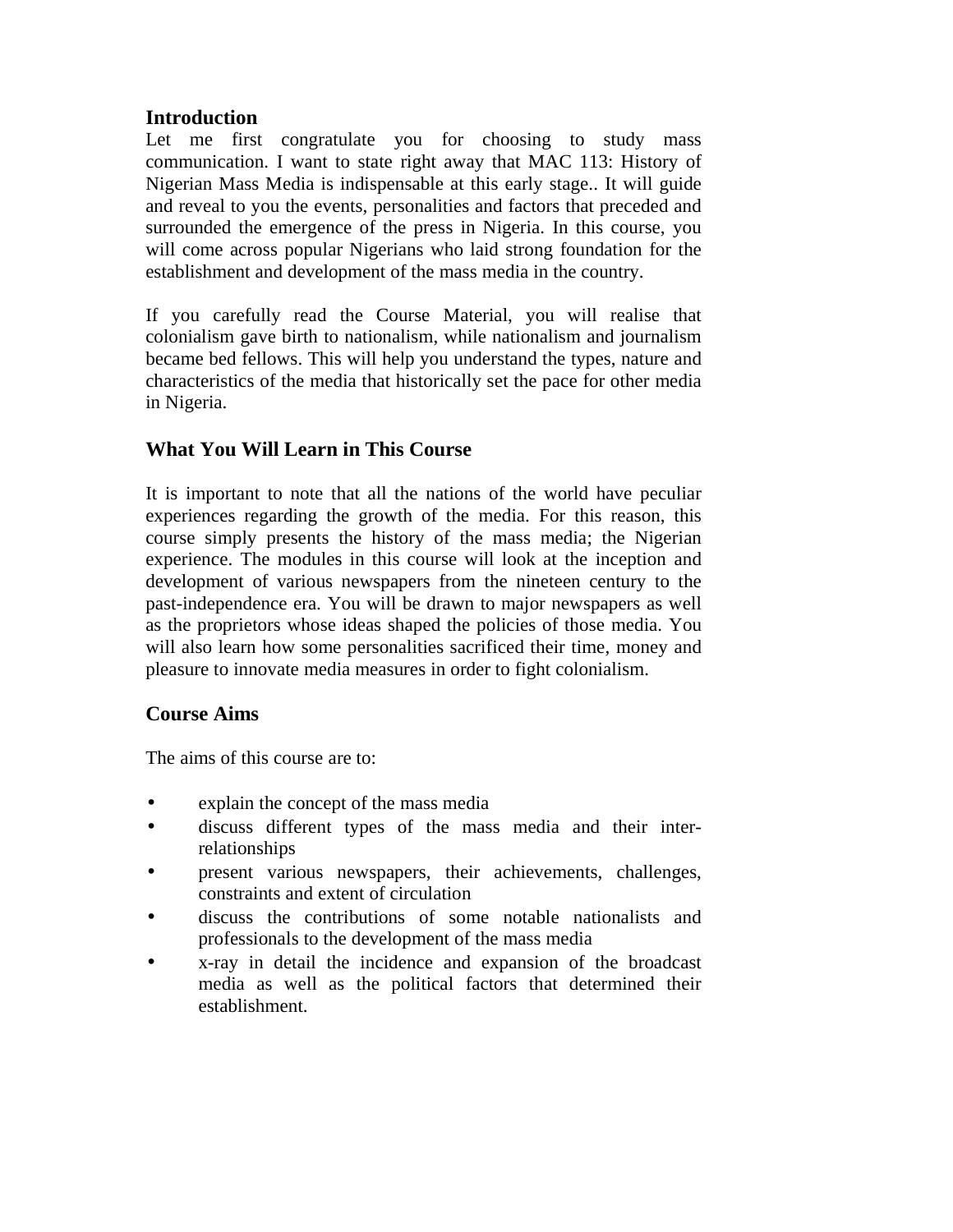## **Course Objectives**

At the end of this course, you should be able to:

- define the mass media and identify the types of mass media
- mention the newspapers in the pre-colonial and post-colonial era
- list major contributors to the development of the mass media in Nigeria
- recognise the role played by non-Nigerians
- discuss how nationalists and politicians used the mass media to frustrate colonialism and pursue the emergence of a new and liberated Nigeria.

## **Working through This Course**

You will achieve much in this course if you devote time to study this Course Guide. The Course Guide provides you the content and extent of the course. It acts as a window to the course proper.

Endeavour to use jotters to write out any task you may require explanations on.

#### **Course Materials**

- 1. Course Guide
- 2. Study Units
- 3. Textbooks
- 4. Assignment File
- 5. Presentation Schedule

#### **Study Units**

MAC113 is a two-unit 100 level course. This course has four modules. The first module contains three units while modules two, three and four contain four units. There are therefore 15 units to be red and internalised. Below are the four modules in the course.

#### **Module 1 Introduction**

- Unit 1 Meaning and Scope of Mass Media
- Unit 2 Antecedents of Modern Mass Media
- Unit 3 Functions of the Mass Media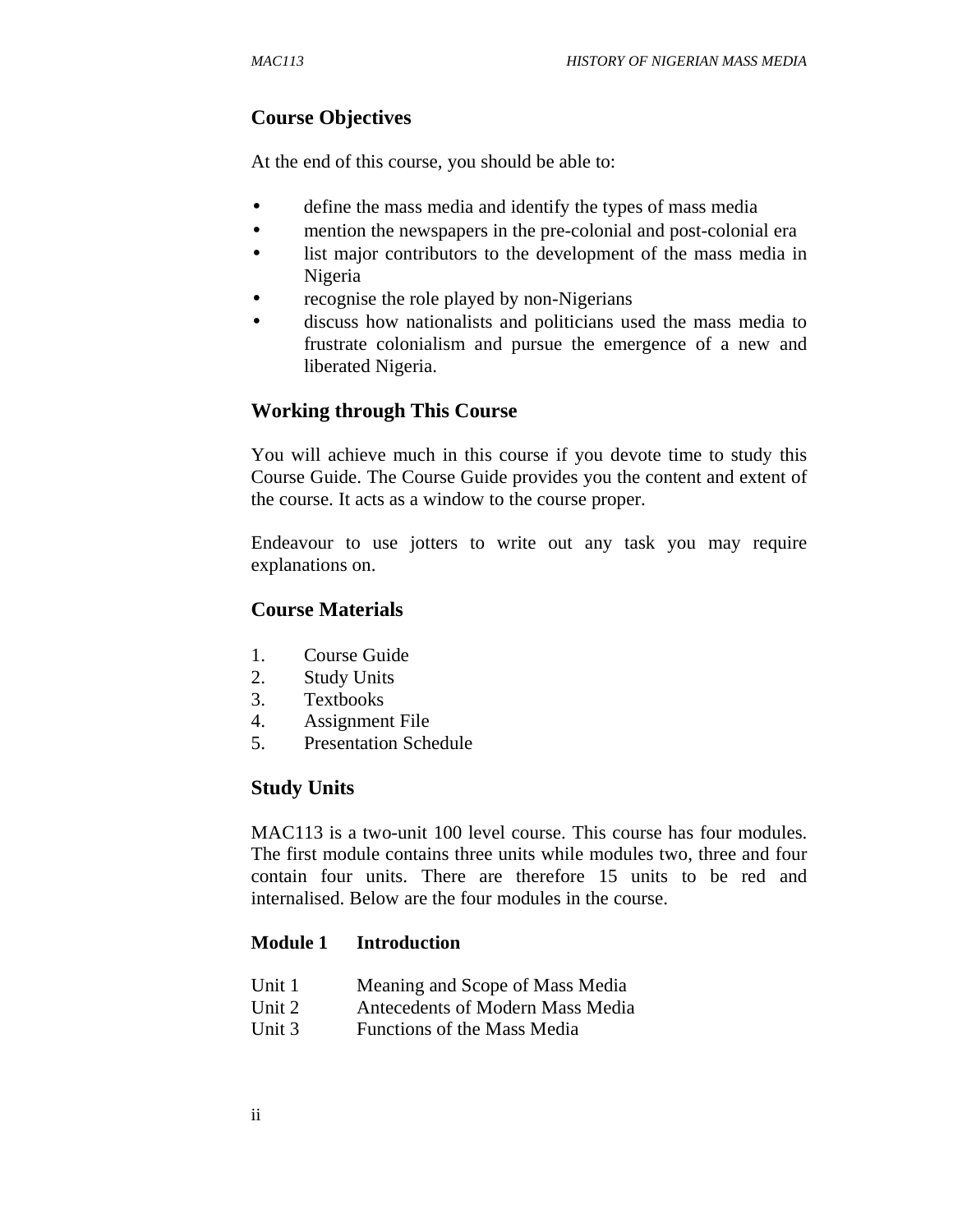## **Module 2 Media Evolution in Nigeria**

| <b>AFIIA</b> |                                                      |
|--------------|------------------------------------------------------|
| Unit 4       | Press Freedom                                        |
| Unit 3       | Advancement of Nigeria Newspapers: The Weekly Record |
| Unit 2       | Other Contributors to Media Evolution in Nigeria     |
| Unit 1       | <b>Contributions of Henry Townsend</b>               |

#### **Module 3 Colonial Newspapers**

| Unit 1 | The birth of nigerian newspapers: Zik and the West |
|--------|----------------------------------------------------|
|        | African Pilot                                      |
| Unit 2 | Awolowo and the <i>Tribune</i>                     |
| Unit 3 | The <i>Daily Times</i>                             |
| Unit 4 | The Expansion of Newspapers in the East and North  |

#### **Module 4 Post Colonial Media**

| Unit 1 | The Post Independence Media in Nigeria        |
|--------|-----------------------------------------------|
| Unit 2 | Evolution of Radio/TV Broadcasting in Nigeria |
| Unit 3 | News Agency of Nigeria                        |
| Unit 4 | Deregulation of Broadcast Media in Nigeria    |

 Each unit has introduction, objectives, and main content. It has also, at the end of each unit, self-assessment exercises. There are also tutormarked assignments (TMA) which you must work on and submit for grading.

# **Textbooks and References**

In studying this course, there is need to consult books that may be relevant to the subject. I have listed some textbook and provided some relevant information that will help you to understand this course without stress.

You must commit your time to this course as much as possible to read these books to position yourself to attempt the exercises.

#### **Assessment**

The assessment for this course comes in two ways. The self -assessment exercises (SAEs) and the tutor-marked assignments (TMAs). The SAEs are for you to determine how far you have understood what you have read. This type will not be submitted. The TMAs are for you to work on and submit because it is 30% of your total assessment. It must be submitted for marking.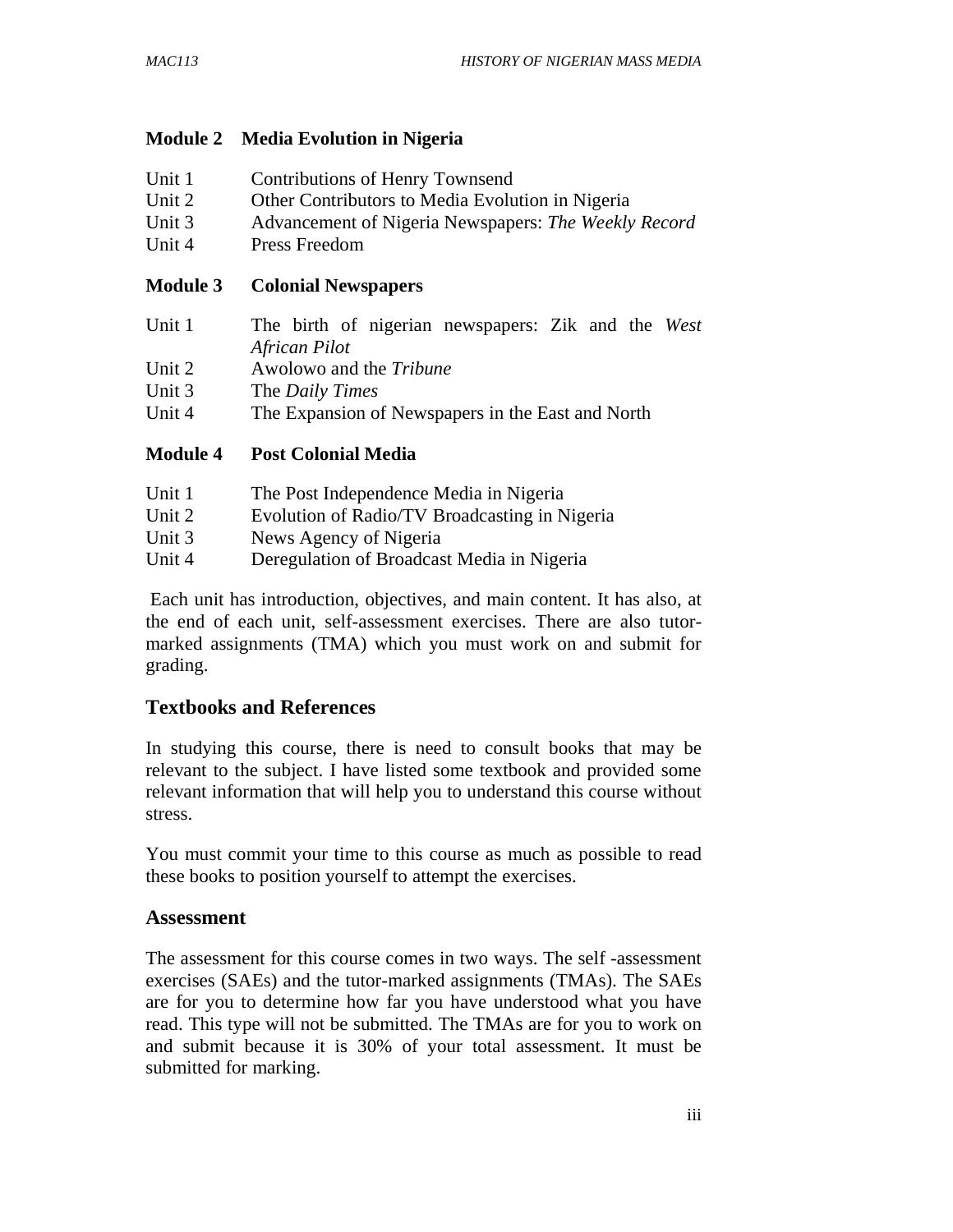# **Tutor-Marked Assignment**

Tutor-marked assignments are made available at the end of every unit. It is important that you answer all the questions, since it will be marked and added to your total score.

Always make sure you put your answers in assignment file that you have.

## **Final Examination and Grading**

Three hours are allotted to tackle the questions in MAC113 during final examinations and it carries 70% of the total course grade. Try as much as possible to revise the entire course to be able to answer examination questions.

The questions will reflect the TMAs and the SAEs, which you have already worked on.

## **Facilitators/Tutors and Tutorials**

The period devoted to the course will be 15 hours. The dates and location for tutorials will be given to you including name and telephone number of your tutors. The tutor will correct and grade your assignment while monitoring your progress.

Always submit your TMAs promptly and feel free to contact your tutor any time you encounter any difficulty with your SAE. Lastly, prepare for classes well and try to be punctual. You should come with questions for your tutor to answer. Your participation in class discussions will determine how much you understand the course and succeed in examinations.

#### **Conclusion**

It is important that you understands the historical background of mass media in Nigeria to equip you with the necessary information to function as a journalist. All the newspapers and their proprietors discussed in this course give you some insights into what to expect while practicing the profession.

#### **Summary**

This Course Guide is a window to MAC113: History of Nigerian Mass Media. It helps to prepare you for the course and furnishes you with the information that will remove all the obstacles to understanding this course.

iv I wish you success in MAC113 and the entire programme.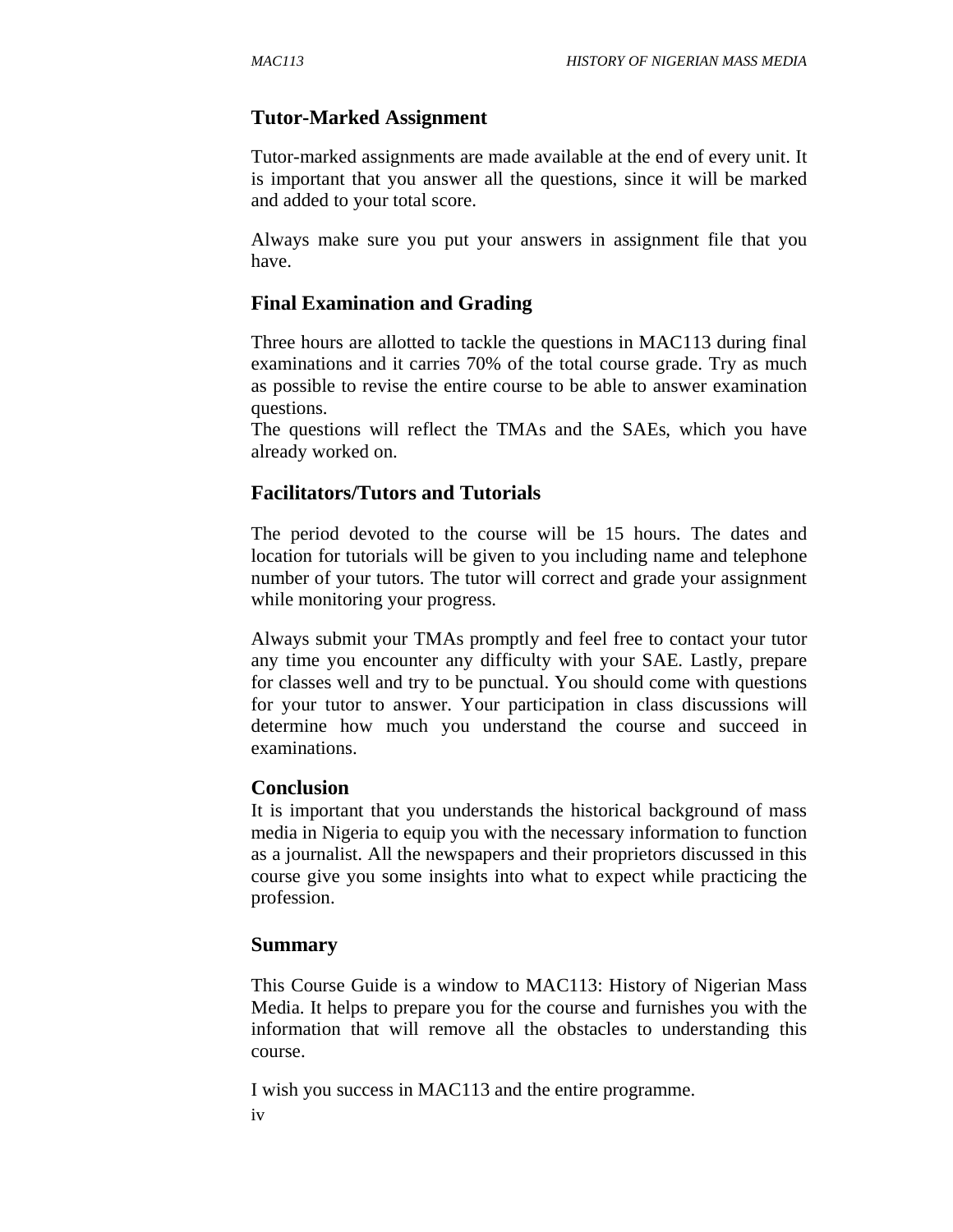Course Code MAC113<br>Course Title History of

History of Nigerian Mass Media

Course Team Mr Philip Onuoha (Developer/Writer) - IMSU Onwubere Chidebere H. (Editor/Coordinator) - NOUN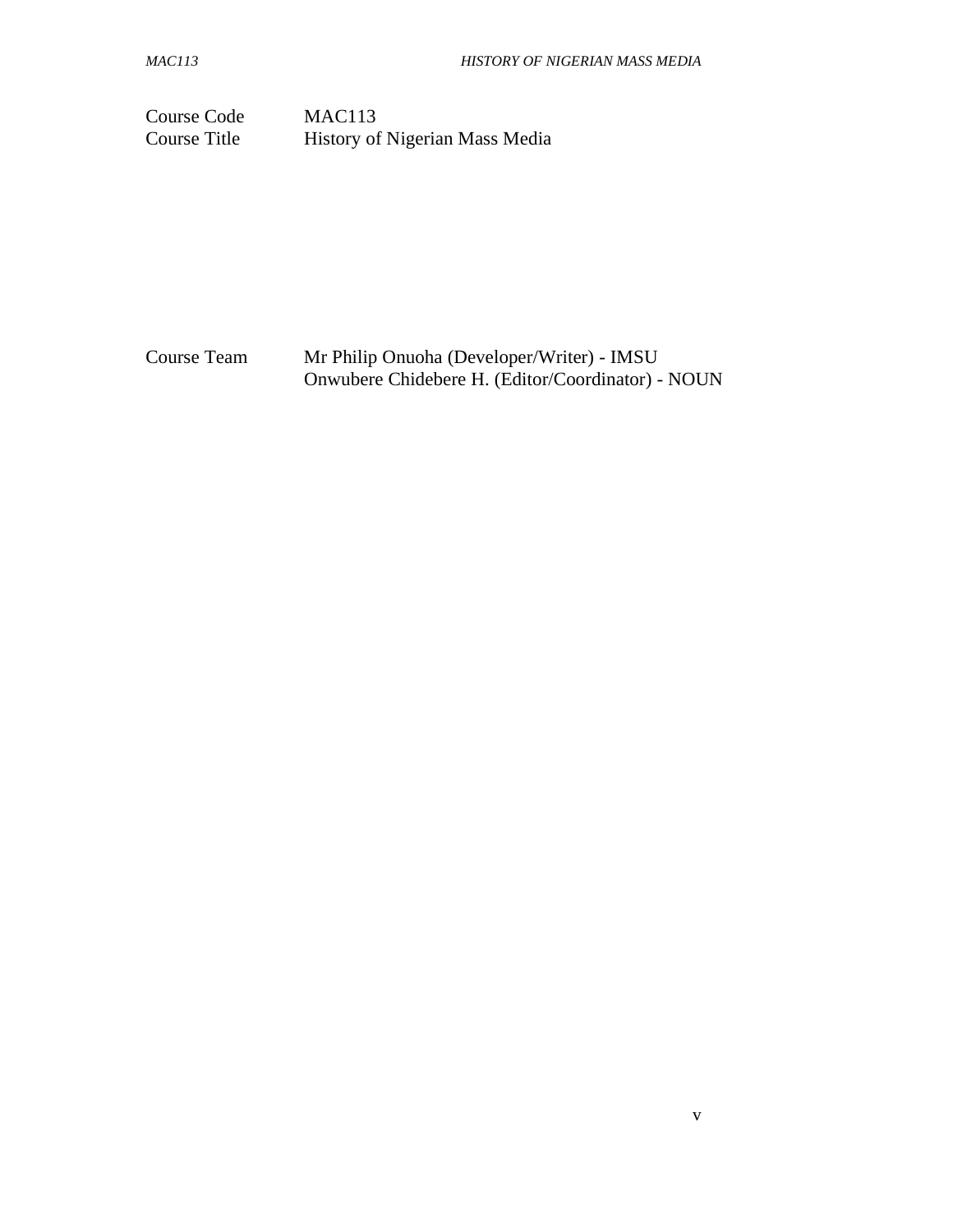

## **NATIONAL OPEN UNIVERSITY OF NIGERIA**

National Open University of Nigeria Headquarters 14/16 Ahmadu Bello Way Victoria Island Lagos

Abuja Office 5, Dar es Salaam Street Off Aminu Kano Crescent Wuse II, Abuja Nigeria

e-mail: centralinfo@noun.edu.ng URL: www.noun.edu.ng

Published By: National Open University of Nigeria

First Printed 2012

ISBN: 978-058-779-9

All Rights Reserved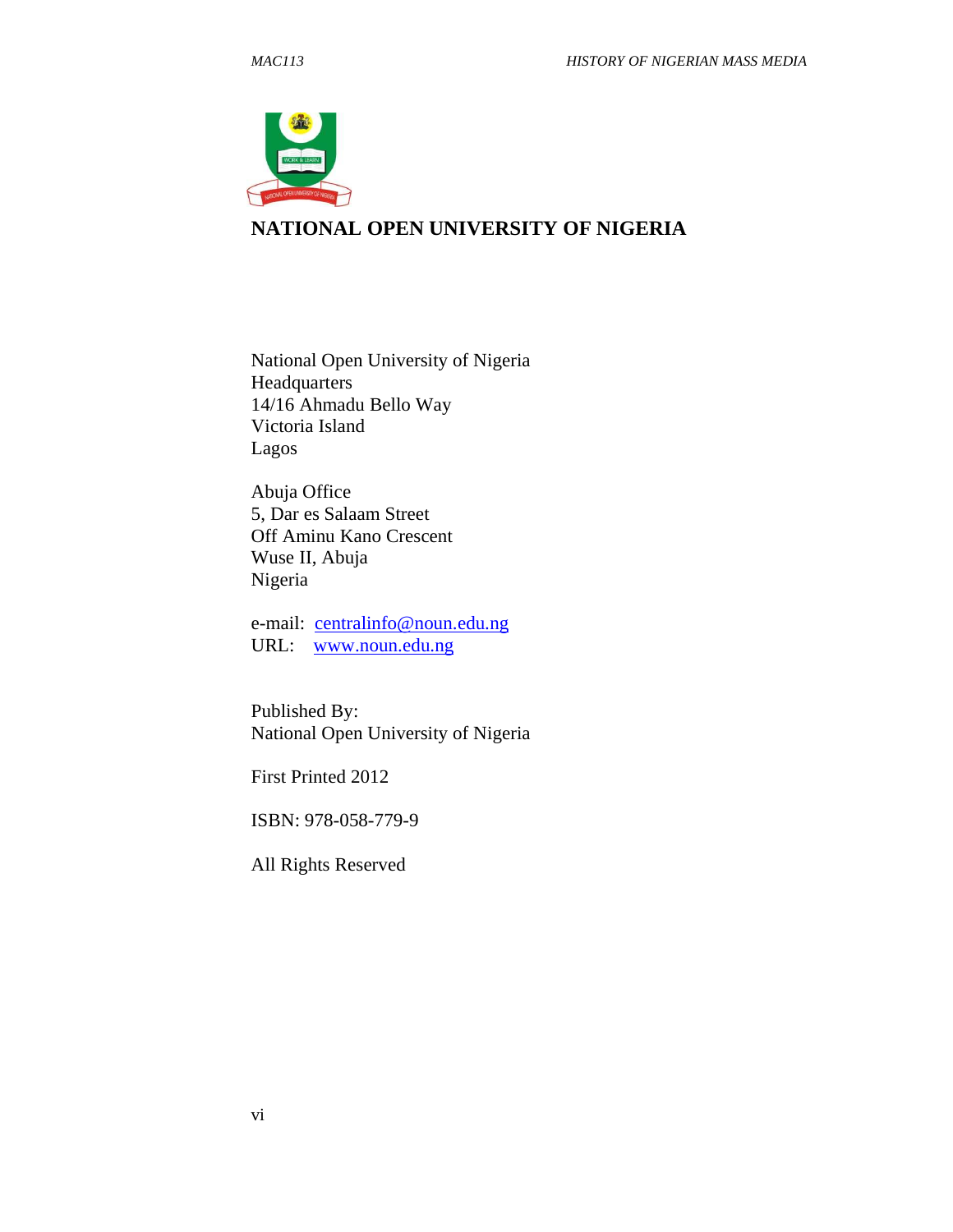# **CONTENTS PAGE**

| <b>Module 1</b> |                                                        |
|-----------------|--------------------------------------------------------|
| Unit 1          | $\mathbf{1}$                                           |
| Unit 2          | 5                                                      |
| Unit 3          | 12                                                     |
| <b>Module 2</b> |                                                        |
| Unit 1          | 19                                                     |
| Unit 2          | Other Contributors to Media Evolution in Nigeria<br>24 |
| Unit 3          | Advancement of Nigeria Newspapers: The Weekly          |
|                 |                                                        |
| Unit 4          |                                                        |
| <b>Module 3</b> |                                                        |
|                 |                                                        |
| Unit 1          | The Birth of Nigerian Newspapers: Zik and the West     |
|                 |                                                        |
| Unit 2          |                                                        |
| Unit 3          |                                                        |
| Unit 4          | The Expansion of Newspapers in the East and North 54   |
| <b>Module 4</b> |                                                        |
| Unit 1          |                                                        |
| Unit 2          | Evolution of Radio/TV Broadcasting in Nigeria  63      |
| Unit 3          |                                                        |
| Unit 4          | Deregulation of Broadcast Media in Nigeria  79         |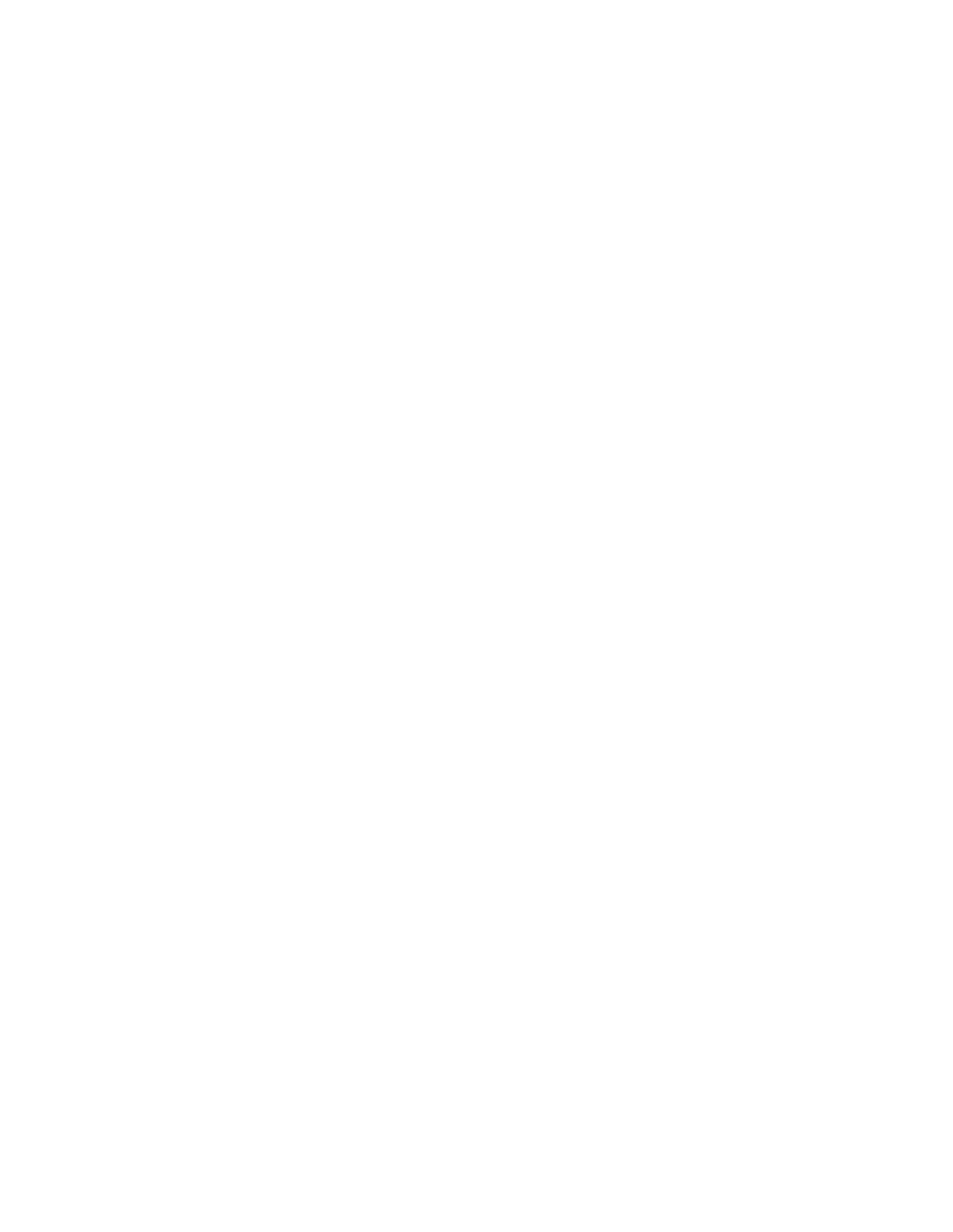# **MODULE 1**

| Unit 1 | Meaning and Scope of Mass Media  |
|--------|----------------------------------|
| Unit 2 | Antecedents to Modern Mass Media |

Unit 3 Functions of the Mass Media

# **UNIT 1 MEANING AND SCOPE OF MASS MEDIA**

# **CONTENTS**

- 1.0 Introduction
- 2.0 Objectives
- 3.0 Main Content
	- 3.1 Definition of Mass Media
	- 3.2 Types of Mass Media
	- 3.3 Communication Media
	- 3.4 Mass Media and Socialisation
- 4.0 Conclusion
- 5.0 Summary
- 6.0 Tutor-Marked Assignment
- 7.0 References/Further Reading

# **1.0 INTRODUCTION**

The mass media have been around us for many centuries and affect every aspect of our daily lives. At times, most of the mass media users are the captive audience.

The issues in this unit will discuss the meaning and types of communication media and socialisation.

# **2.0 OBJECTIVES**

At the end of this unit, you should be able to:

- define mass media
- discuss the different types of mass communication
- discuss mass communication media and media and socialisation.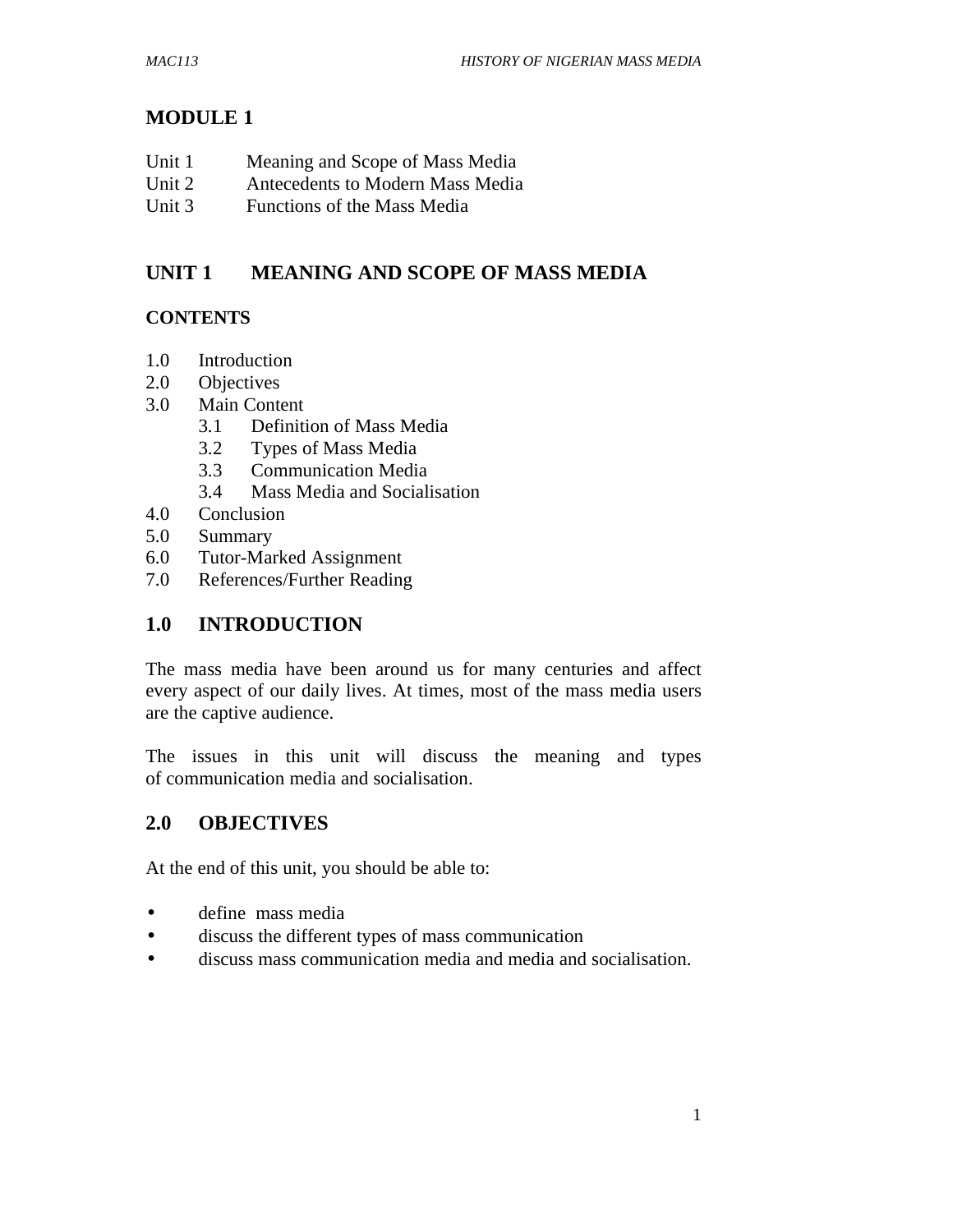## **3.0 MAIN CONTENT**

#### **3.1 Definition of Mass Media**

Concisely, the term mass media simply translates to the modern means of giving news, opinion, education, entertainment and agenda-setting to large numbers of people, especially through radio, television, newspapers, magazines and films. According to Joseph Dominick (2009:36), a medium is the channel through which a message travels from the source to the receiver (medium" as singular, media" is plural).

When we talk about mass communication, we also need channels to carry the message. Therefore, mass media are the channels used for mass communication. The definition of mass media will not only include the mechanical devices that transmit and sometimes store the message (television cameras, radio microphones, printing presses) but also the institutions that use these machines to transmit messages. "A Media Vehicle is a single component of the mass media, such as a newspaper, radio station, television network, or magazine.

#### **3.2 Types of Mass Media**

There are basically eight different mass media: radio, television, film, books, sound recordings, newspapers, magazines and the internet. Of course, these eight are not the only mass media that exist. Others are billboards, comic books, posters, direct mail, matchbooks and buttons. These eight media listed above have the largest audiences, employ the most people and have the greatest impact. People are also most familiar with these media.

#### **3.3 Mass Communication Media**

For us to understand the mass communication media, it is important to look at the meaning of mass communication. It has been viewed as a process in which "professional" communicators use media to disseminate messages widely and rapidly in large and diverse audiences in attempt to influence them in a variety of ways.

There is need to define which forms of communication should be considered as vehicles of mass media.

#### **Components of Mass Communication**

From the definition, talking on the phone is not a form of mass communication because the audience is not large and diverse; usually

2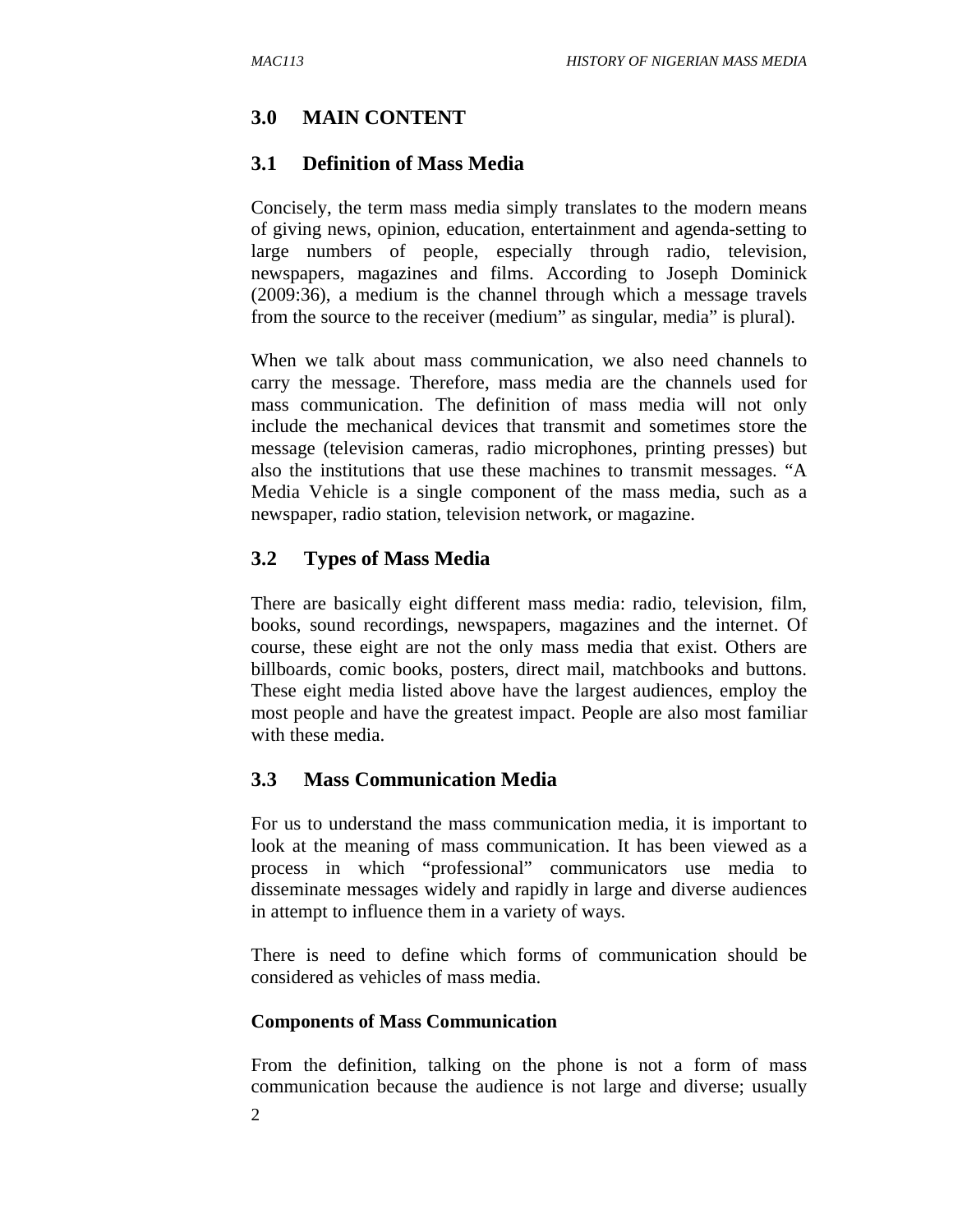there is only one person at each end of the line. Similarly, any situation in which life performers and audience can see each other directly in a theater or church, at sports events or parade- is not example of a mediated communication.

The major mass communication media or agencies of mass communication therefore are print which comprise books, magazines, newspapers, fliers, newsletters, diaries, calendars, brochures, billboards, and posters among other. It also includes broadcast media (radio and television).

#### **3.4 Mass Media and Socialisation**

At times, the media consciously attempt to inculcate values and behaviour in the audience. The radio and television usually portray in social responsibility adverts or announcements the dangers of alcohol and over speeding. Recently, advertisements on cigarettes remind smokers that they were liable to die.

Mass media can also transmit values by enforcing, social norms. People who make unguarded or tribalistic comments over the radio are usually sanctioned, suspended or even sacked.

Joseph Dominick (2009:36) opined that "of all the mass media, television probably has the greatest potential for socialisation. By the time an individual is 18 years he or she will have spent more time watching television than any single activity except sleep."

#### **4.0 CONCLUSION**

We have explained that the mass media are the channels through which professional communicators reach their target audiences. The mass media agencies enhance socialisation, convergence and control. It is through the mass media, that cultural interactions succeed.

#### **5.0 SUMMARY**

In this unit, we have dealt with the meaning and scope of mass media by examines the types, mass communication media and mass media and socialisation.

#### **6.0 TUTOR-MARKED ASSIGNMENT**

- 1. What is mass media?
- 2. Mention the major types of media.
- 3. List five components of print medium.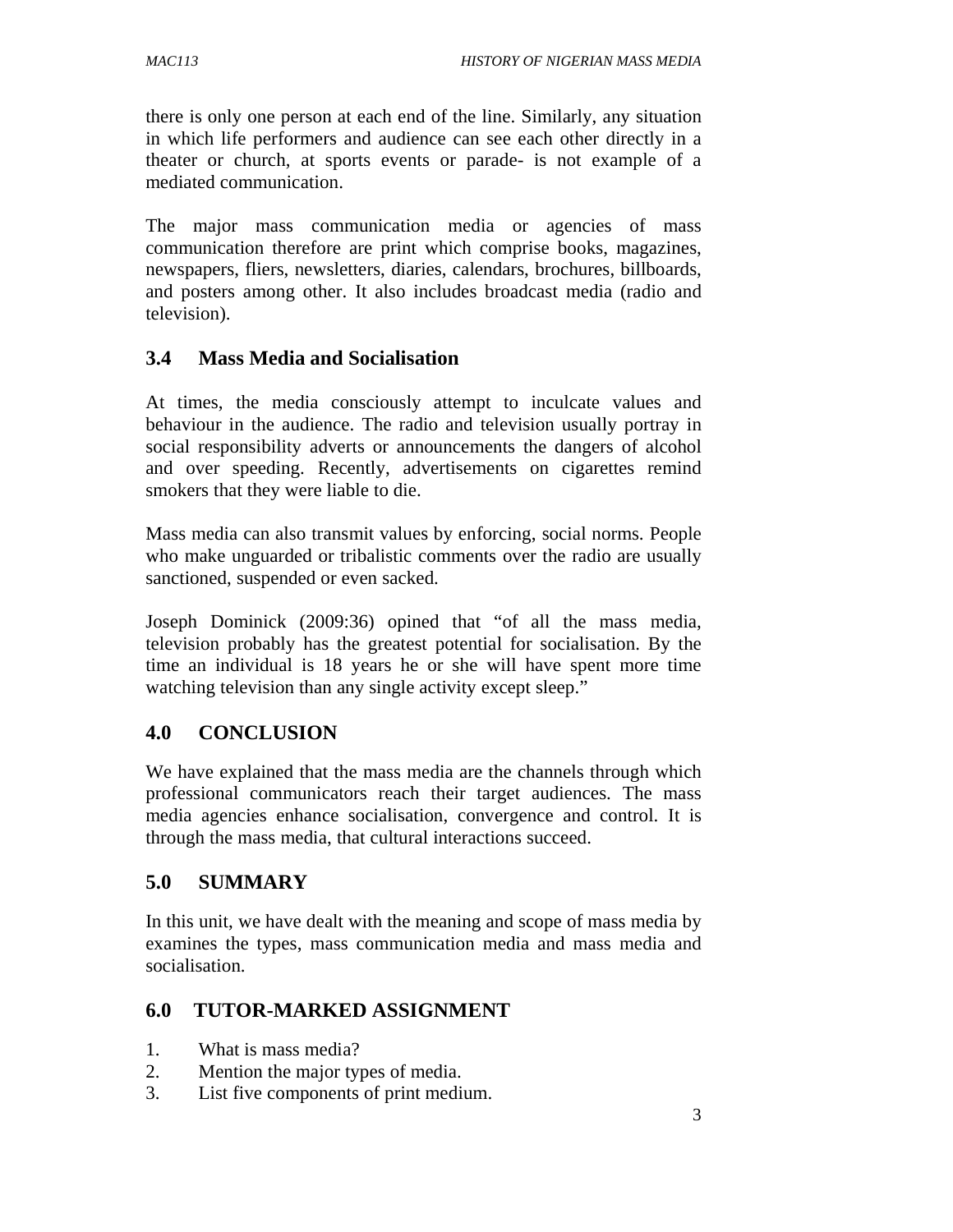#### **7.0 REFERENCES/FURTHER READING**

- Gerbner, G. (1967). "Mass media and Human Communication Theory.*"*  In *Human Communication Theory: Original Essays.*
- Marshall, M. (1964) .Understanding Media: The Extensions of Man: New York: McGraw–Hill.

MCQuail, D. (2000). *McQuail's Communication Theory.* Condon: Sage.

Michael, S. (1995). "The Power of News." Harraral University Press.

Vancil, D. L. & Pendell, S. D. (1987). *The Myth of viewer- Listener.*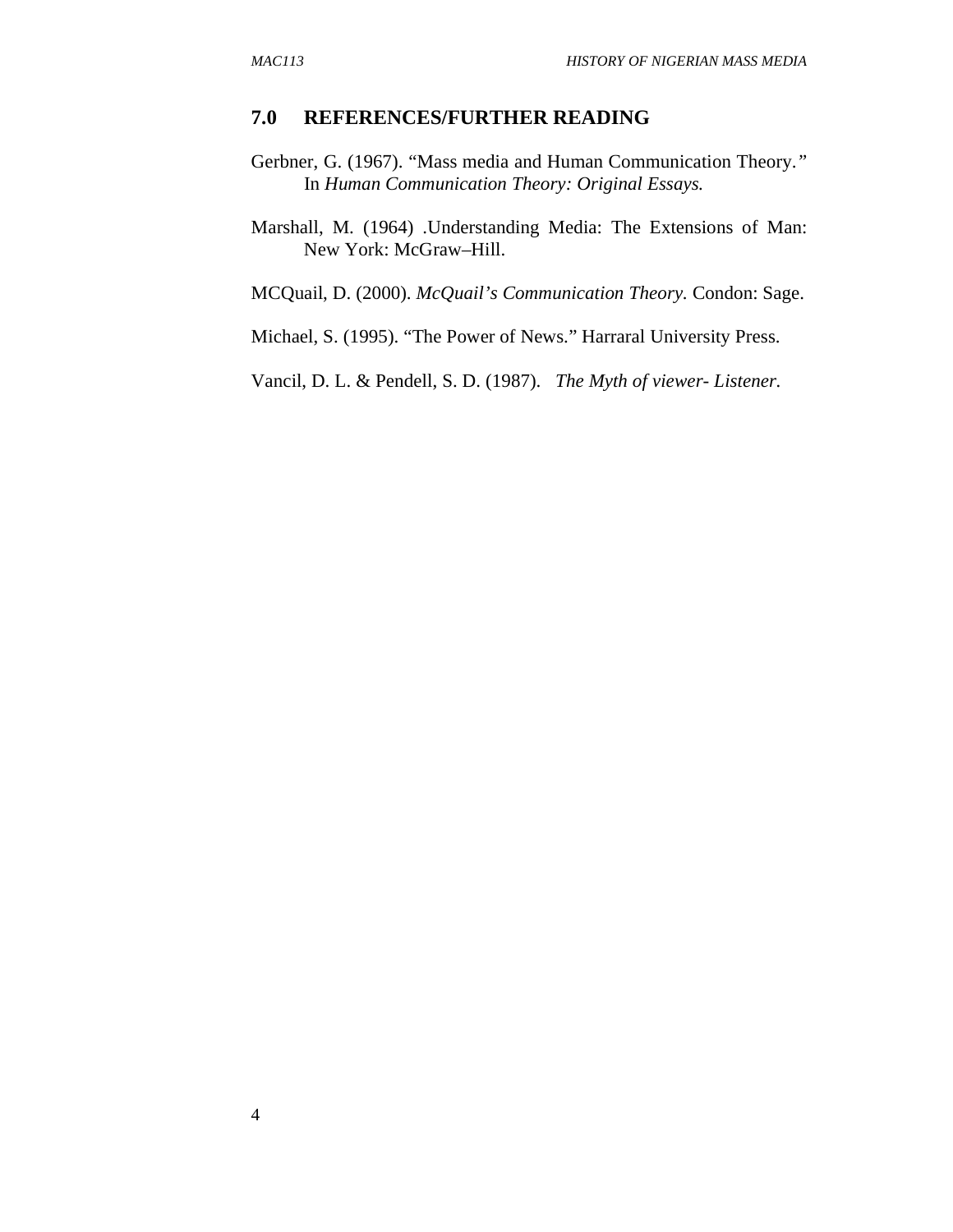# **UNIT 2 ANTECEDENTS OF MODERN MASS MEDIA**

#### **CONTENTS**

- 1.0 Introduction
- 2.0 Objectives
- 3.0 Main Content
	- 3.1 Informal Transference Media
	- 3.2 Formal Transference Media
	- 3.3 Adjuncts of the Mass Media
	- 3.4 Mass Media Symbiosis
- 4.0 Conclusion
- 5.0 Summary
- 6.0 Tutor-Marked Assignment
- 7.0 References/Further Reading

## **1.0 INTRODUCTION**

The mass media do not exist or operate in isolation. The modern mass media evolved from the content of the public traditional communication. These traditional media of public communication may be conveniently classified into two groups: the oral communication or informal transference media and the organised common or formal transference media. This unit will also examine mass media symbiosis and adjuncts.

#### **2.0 OBJECTIVES**

At the end of this unit, you should be able to:

- discuss contents of the traditional media of public communication
- explain informal transference media
- describe adjuncts of the mass media
- define mass media symbiosis.

#### **3.0 MAIN CONTENT**

### **3.1 Informal Transference Media**

The media in this group operate through informal contact between individuals and persons and essentially do not go beyond the circulation or dissemination of rumours and "un official" information.

In this category, the primary example is family  $-$  visit. The African social organisation characterised by a strong sense of kingship,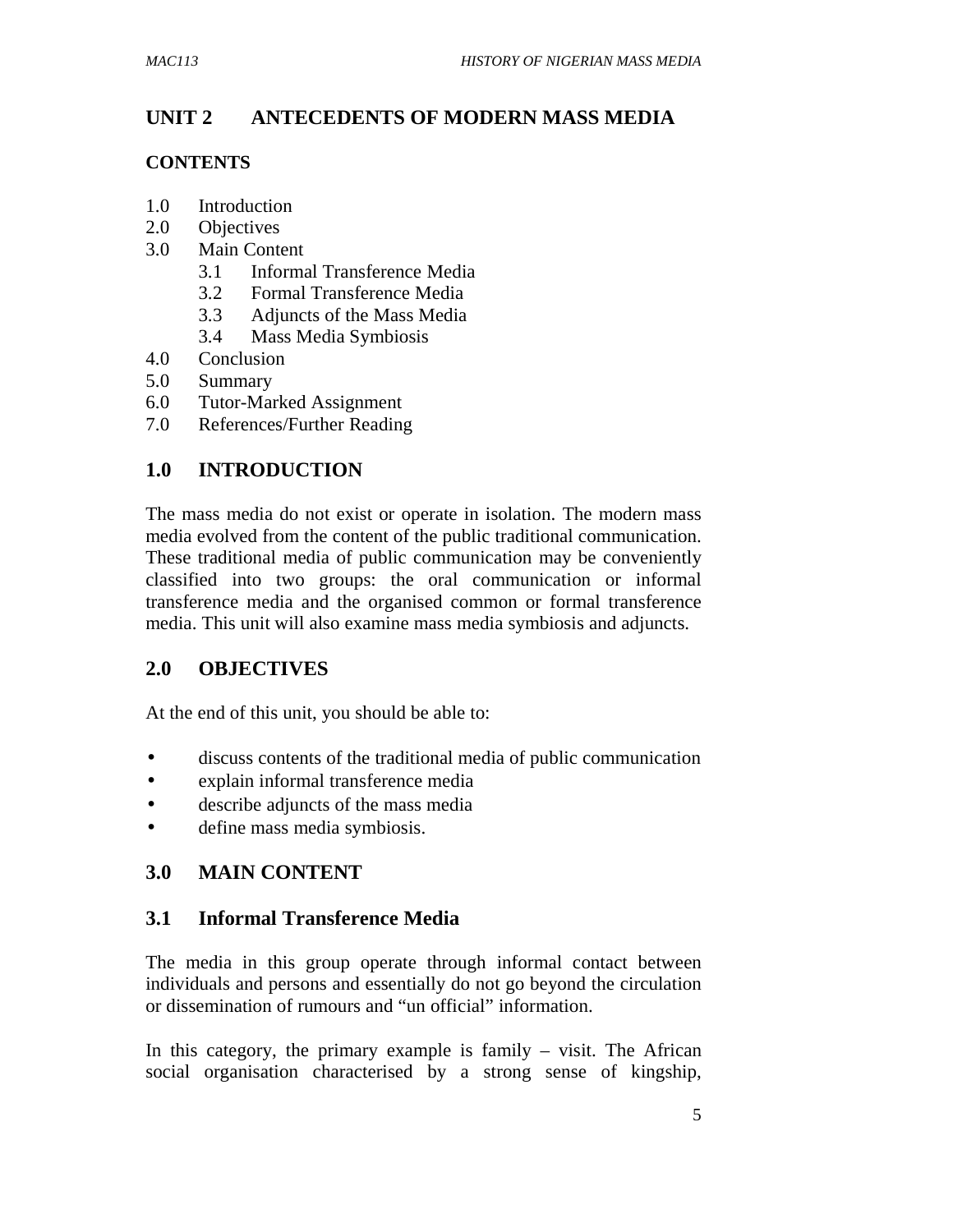community and neighbourliness naturally increase the scope of news circulated in this way.

It was common then, as now, to visit relations and friends in their homes, eat from the same pot and exchange the latest information. On the contrary, it was manifested in a much wider sphere, in, for example, the attitude to relatives in other communities and the relatively harmonious relationship between people in one community and those in another.

The extent of those activities and connections give some idea of the scope of news circulation in indigenous society by informal contact. Exchange of information was also promoted by means of the organised and spontaneous gatherings, which are fairly frequent in the African society.

Death and burial ceremonies always attracted large congregations, which often included participants from neighbouring or distant places. These ceremonies characterised by weeping and wailing had intervening periods where gossiping, storytelling and general exchange of information took place.

Dissemination of unofficial information also characterised village festivals. Marriage and circumcision feasts, public meetings, and trials, propitiatory assemblies, open quarrels and disputes and several other aggregator events, which characterised the African way of life, are also avenues for informal information. In this respect, mention must be made of the popular moonlight gatherings, which were dominated by folktales.

Although anyone could be a folk teller, some were highly proficient in the art. They knew what was interesting to an audience and had an eye for the exciting and the sensational. They could be seen as perhaps the prototypes of the modern news reporter.

Another prototype of the modern reporter was the masquerade. Although it was essentially an impersonation of ancestors, the masquerade in some societies, like the Igbo, emerged in the night to gossip and expose scandals like a modern gossip columnist.

In addition, most communities had markets, which were not only centres of trade but also principle means or most convenient forum to meet friends, and kinsmen exchange news and gossip. Some markets were also the terminal points of one area with one another and with foreign lands and civilisations. The caravans, which plied these routes, helped to distribute information. They gathered and "relayed" news as they passed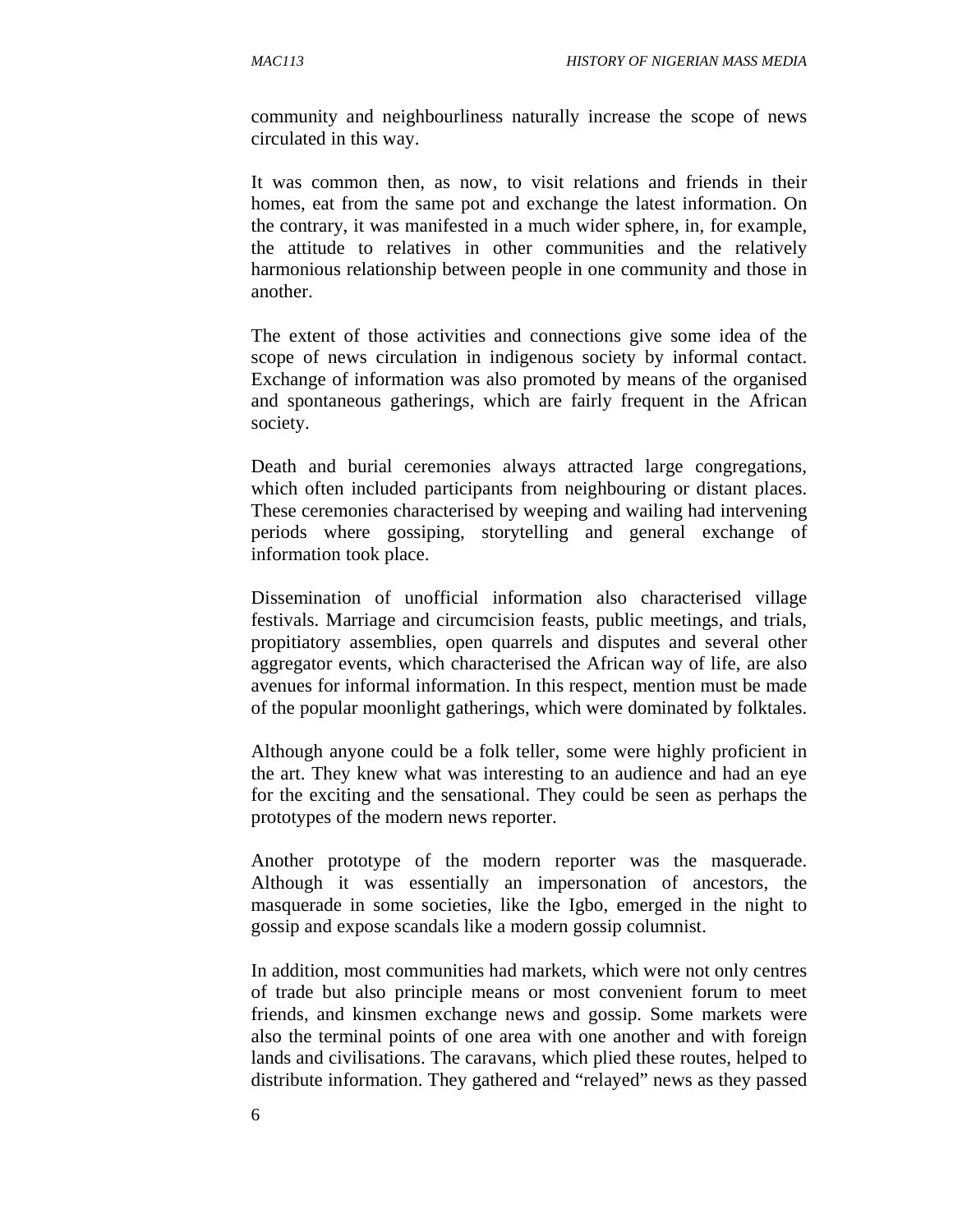from place to place, communicating with fellow traders and collecting information on resources and prospects of trade.

# **3.2 Formal Transference Media**

This second category is concerned with more systematised dissemination of information not between persons but between the government "and the people." The tools employed were recognised official and recognizable sounds, signs and symbols. In the old Oyo empire, for example, state messengers and intelligence officers (Illari) carried information between the capital and the outlaying provinces.

However, the most common of these indigenous officials was the town crier or bellman. Part of his functions include announcing the "promulgation" of laws and regulations, meetings, arrangements for communal work and generally –"official" information in the community. The town crier is an indispensable part of village society. He is often seen in the autochthonous (aborigine) parts of urban centers where there is an established indigenous monarchy.

In addition, some news dissemination was achieved through the booming of gun, to announce deaths of village personalities and to warn of imminent danger. Most extensively used were the drums. When some of these drums are expertly sounded, they are capable of conveying specific meaning. In other words, they talk. The Igbo, for instance, have the Ekwe or Ikoro, which were permanently set in village squares and shrines. Other state drums are Yoruba Gbedu, the Isekiri Oji, the Edo Okha, which were used to summon special meetings, proclaim the arrival to and the departure of VIPs from the palaces. They are equally used to announce serious acts of sacrilege and disaster, alert the community against invasion and in war and advertise the presence of warriors.

# **3.3 Adjuncts of the Mass Media**

The word adjunct originated from a Latin word "adjungere" which means "to join". Therefore, adjunct simply means "something joined" (Uyo 1987:36). In other words, adjunct means some additions to the main thing being discussed.

Accordingly, adjuncts can equally be called "auxiliaries (DeFleur and Dennis) "indirect media" (Whitney), "paramedia agencies" (Murphy) as recorded by Uyo.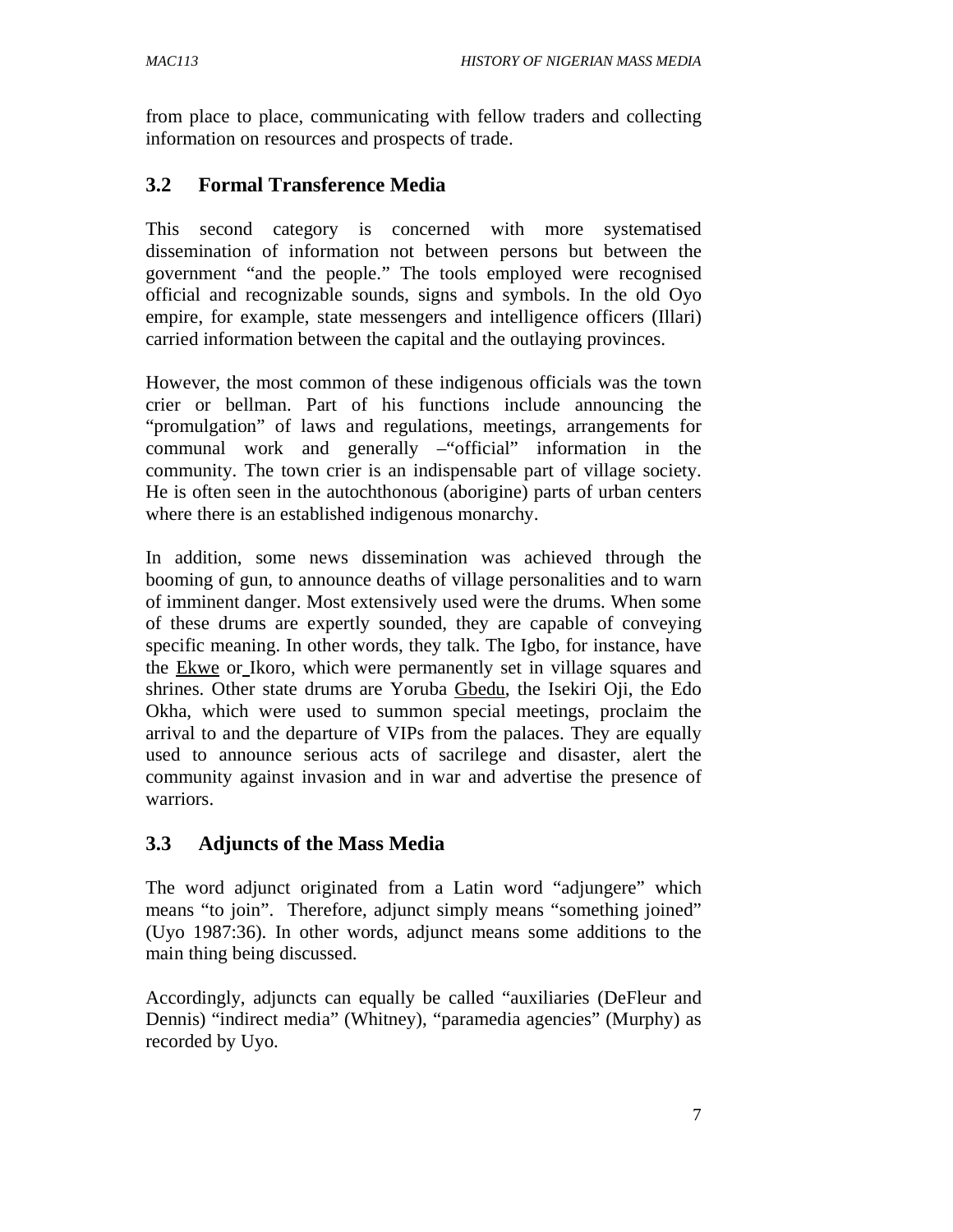Going by Defleur and Dennis' views, auxiliaries are "outside organisations from which the mass media get important help." Basically, these windows link the media to the outside events. In Whitney's words:**"…** indirect media are service media. They have no audience of their own in the sense that the mass media do."

The adjuncts of mass media have a symbiotic relationship with each other. This is because the media organization depends on them for additional information on news, entertainment, features, etc. In return, the adjuncts are sustained from the money that they get from the media organizations they service.

There are eight major adjuncts of the mass media and some less obvious ones. The major adjuncts of the mass media include the following:

- **1. The news agencies or wire service:** These are organisations that gather and process news, which they disseminate to their various subscribers such as the mass media, other news agencies, public institutions and commercial enterprises (Uyo: p 38). There are some privately owned agencies while others are government owned. The news agencies operate locally, nationally, regionally, continentally and internationally. The major international news agencies are:
- i. Agence France Presse (AFP) in Paris, France
- ii. Associated Press (AP) in New York, USA
- iii. Reuters in London, UK
- iv. The Soviet Telegraph Agency (TASS) in Moscow, USSR
- v. United Press, International (UPI) New York, USA

These first five are usually called the "BIG FIVE".

Others include Hinshua and the New China News Agency (NCNA). There is also the Non-Aligned News Pool and the Inter-Press Service (IPS). In Africa, we have the Pan-African News Agency (PANA), which has its headquarters in Dakar, Senegal. It was specifically established on the 25th of May, 1983 for the Organization of African Unity (OAU). The essence was to rectify the one-sided flow or reportage of news by the Western World, especially in respect of news coverage about the developing nations, which they regard as the Third World Nations.

The developing nations in reaction to this circumstance have thus, established national and regional news agencies, which will serve some nearby nations. Examples of these agencies include: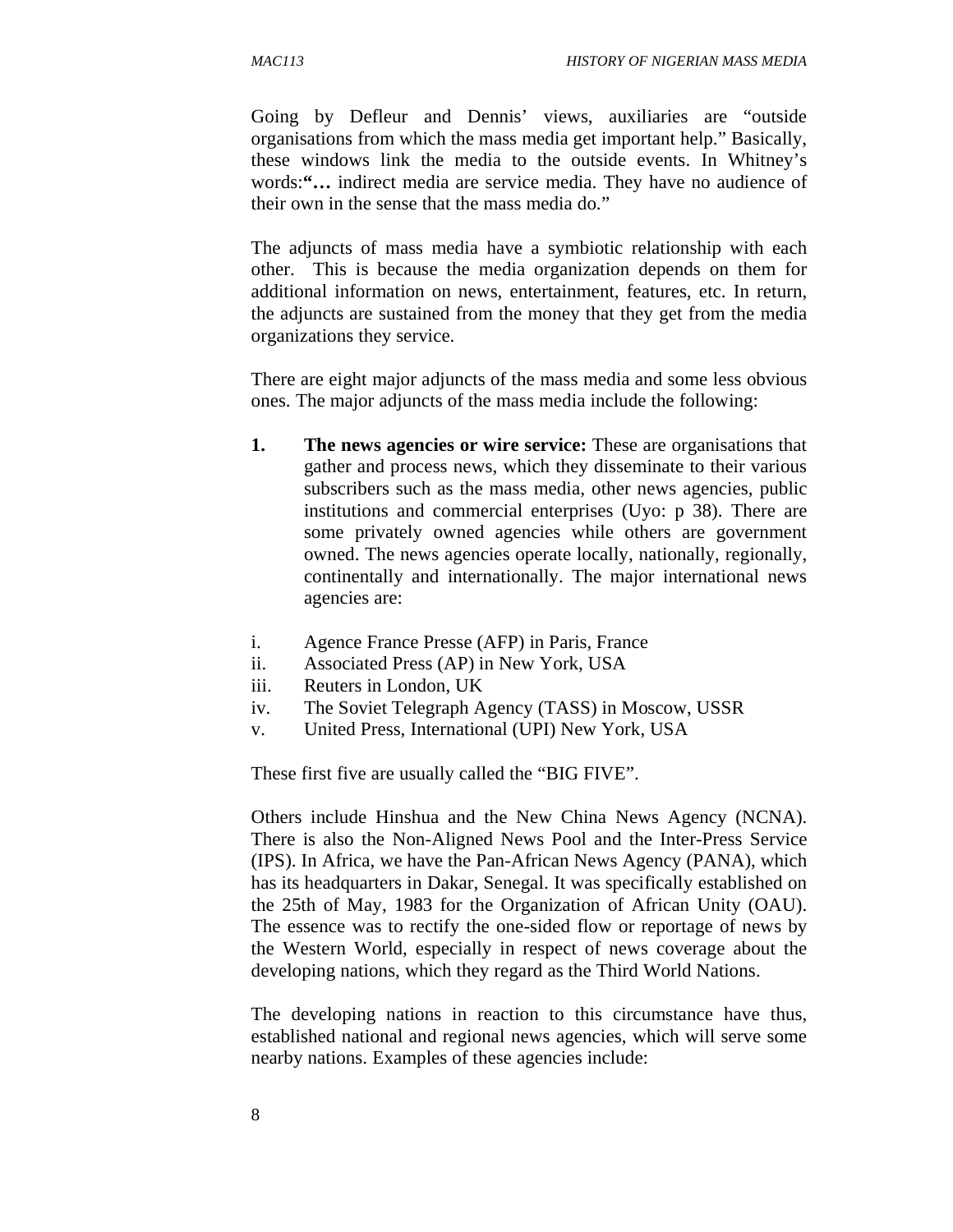- a) Middle East News Agency(MENA)- Regional
- b) News Agency of Nigeria (NAN)- National
- c) The Press Trust of India. Though a national newspaper, it competes with international news agencies.
- **2.** Syndicates: They are better known as Press Syndicates and they are very popular in American. Their function is to package and supply feature and interpretative materials for the print media in particular. Similarly, they promote and sell columns, analyses, comic strips, cartoons and other features to individual newspapers, magazines and other media units (Hiebert et al in Uyo 1987:39).Syndicates also supply media organisations with entertainment programmes.
- **3) Advertising Agencies**: These are popularly called "ad agencies." Though "advertising" is an aspect of mass communication, however, it is the intermediary between them and the media organisation. Essentially, ad agencies specialise in promoting products. Accordingly, Gamble defines advertising agency as:
- i. an independent business organization comprised of creative
- ii. and business people, who develop, prepare and place
- iii. advertisement in advertising media; sellers seeking to find
- iv. customers for their goods and services

The ad agencies liaise with, and get approval of the advertising departments of the media organisations to place ads in their organisations. In fact, majority of ads placed in the newspapers, magazines, radio and television are placed by the advertising agencies that are in turn paid for these jobs. The money they get is known as Agency Commission.

- **4. Public Relations and Publicity Firms:** These firms specifically concern themselves with the "total communication problems" of their clients. Their major function is to counsel their clients on the outcome of their actions and advice them on how to achieve public acceptance. The clients of PR firms include: celebrities, politicians, religious groups, political parties, educational institutions, the military, business organisations and the government. Most profit and non-profit organisations establish PR/Information departments to handle their image problems as well as creating favorable image for them.
- **5. Government Information Ministries/Services/Agencies:** A majority of governments entrust their PR and publicity into the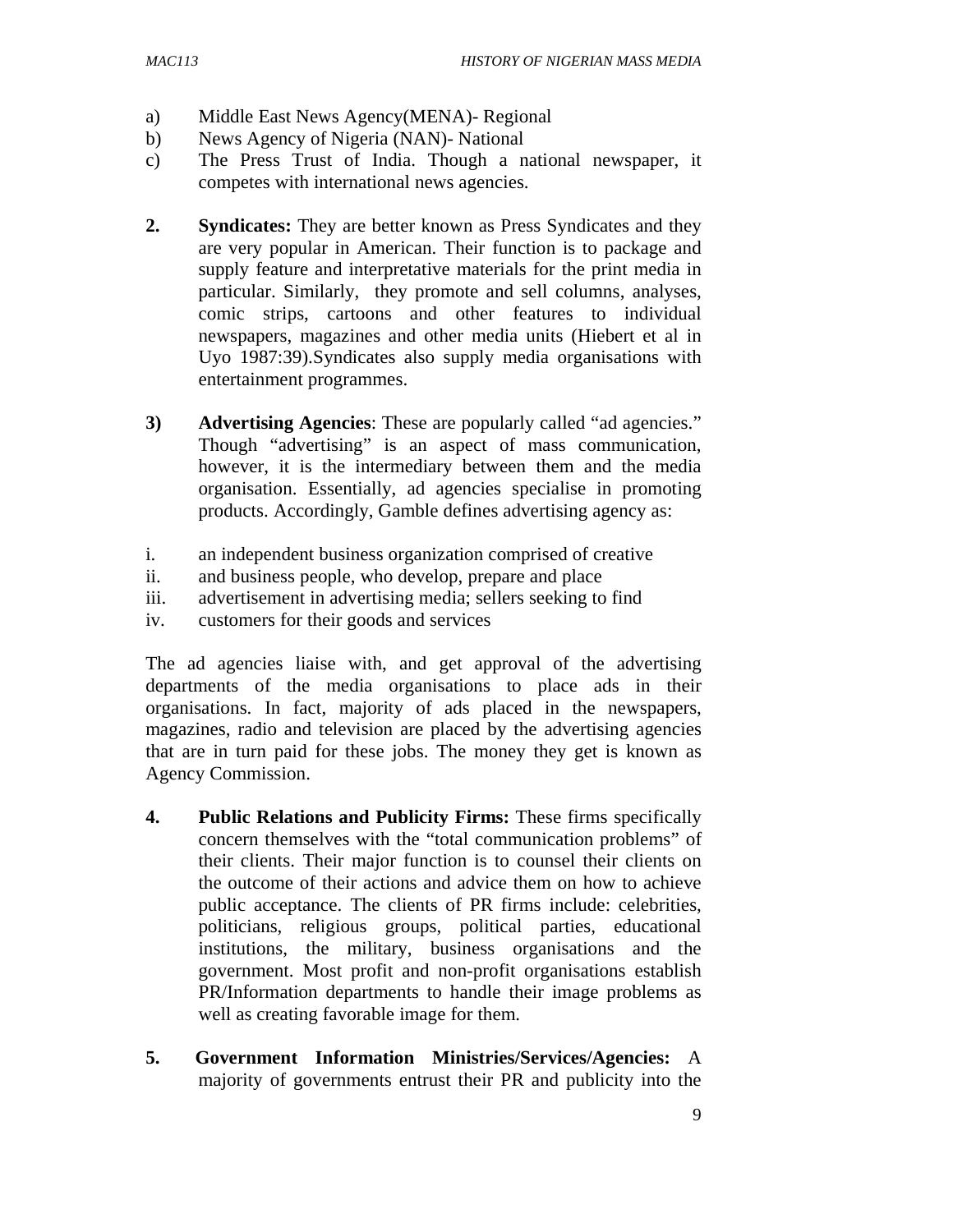hands of a special ministry or agency created to take care of governments' image. This varies with countries. In the developing countries, the ministries of information are also responsible for the print and electronic media, especially those owned by the government.

#### **Other adjuncts of mass media include**:

- Research and Rating Organisation or Services
- Programme and Film Production Companies
- Public Opinion Polling Agencies Organisation

All these equally perform the basic functions of adjuncts of mass media. That is, providing additional information for the media organisations to work with.

#### **SELF-ASSESSMENT EXERCISE**

Briefly discuss what you understand by the adjuncts of mass media.

N/B: The adjuncts of mass media was prepared by Onwubere, Chidinma and included to make the unit adequate and comprehensive.

#### **3.4 Mass Media Symbiosis**

This term is borrowed from biology where organisms are found to engage in symbiotic relationships. In biology, symbiosis is seen as the association of two organisms for mutual benefit.

As analogy, in mass media, different media demonstrate what we might call a form of symbiosis. For example, in the television and film, producers work for both media.

Films that originally played in the theatre found their way to television, video cassettes. Film actors and actresses make television shows; most newspaper editions carry magazine inserts. Movie scripts are transformed into novels and vice versa. Some magazines are distributed on video tapes or newspaper copies, and so on.

#### **4.0 CONCLUSION**

We have taken time to discuss what could be termed "mass media helpers". The mass media content, both the formal and informal communication are sustained by human and physical factors. This also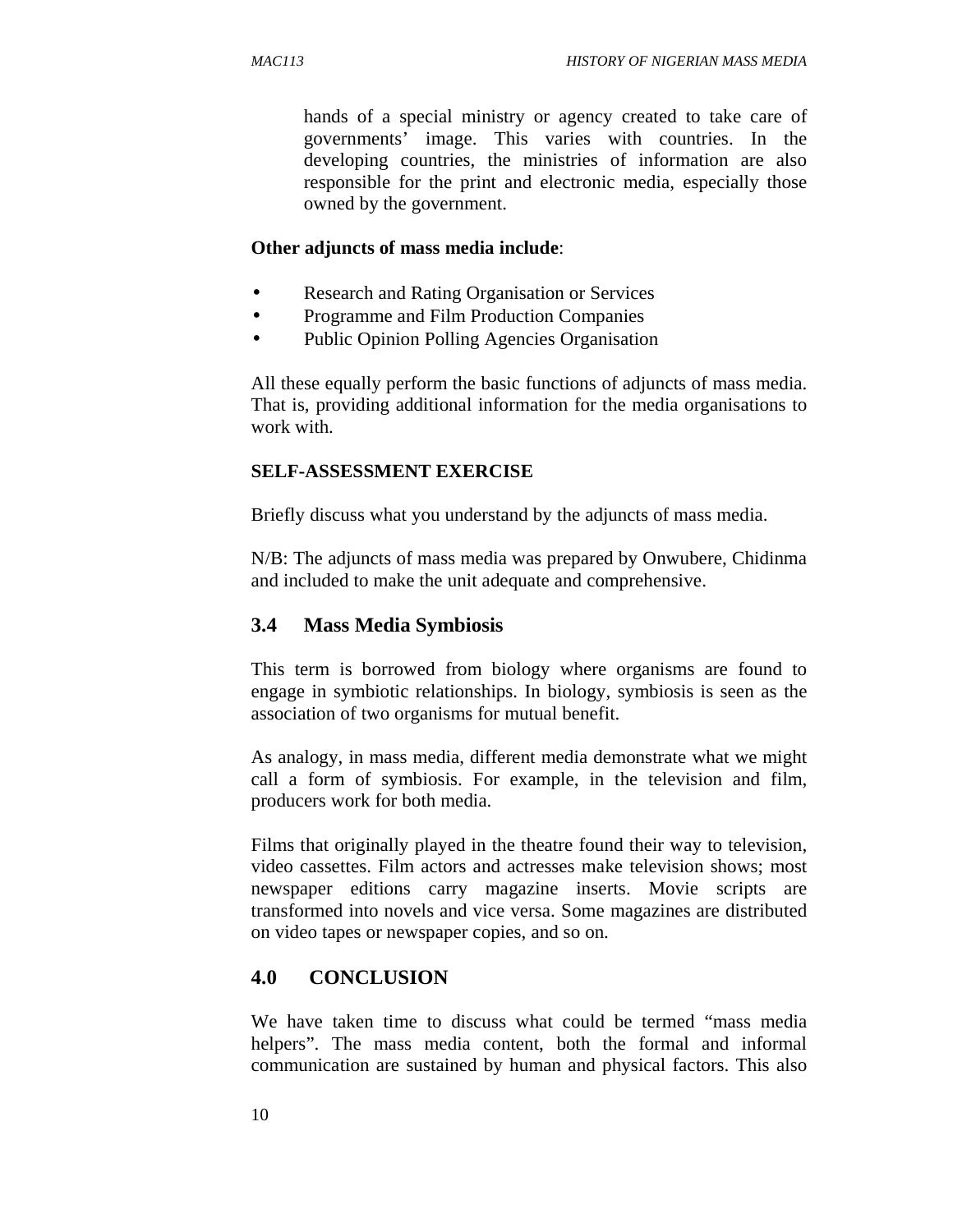reveals that the mass media are made up of systems that enhance information dissemination.

#### **5.0 SUMMARY**

In this unit, we have dealt with the traditional media of public communication by looking at the formal transference media the informal transference media, adjuncts of the mass media and media symbiosis.

#### **6.0 TUTOR-MARKED ASSIGNMENT**

- 1. Mention the two types of traditional media of public communication.
- 2. List the components of the informal transference media.

#### **7.0 REFERENCES/FURTHER READING**

- Bagdikian, B. H. (2000). *The Media Monopoly* (6th ed.). USA: Beacon Press.
- Berger, A. A. (1982). *Media Analysis Techniq*ues. Beverly Hills.
- Forrest, E. (1998). "Technology, good for what, exactly, will hunt?" *The Guardian.*
- Gablehouse, G. (2000). "*Print is Alive and Well*" Media Week.
- Gamble, F.R. (nd) *What Advertising Agencies Are- What They do and How They Do It* (7th ed.) New York.
- Hiebert, R.E.; Ungurait, D.F. & Bohn, T.W. (1974).*Mass Media: An Introduction to Modern Communication*. New York: David McKay.
- Okugo, U. (nd). *Theories of Mass Communication*. Owerri :The Nigerian Angle Cel-bez Publisher.
- Uyo, O.A. (1987). *Mass Communication Media: Classifications and Characteristics*. New York: Civilities International.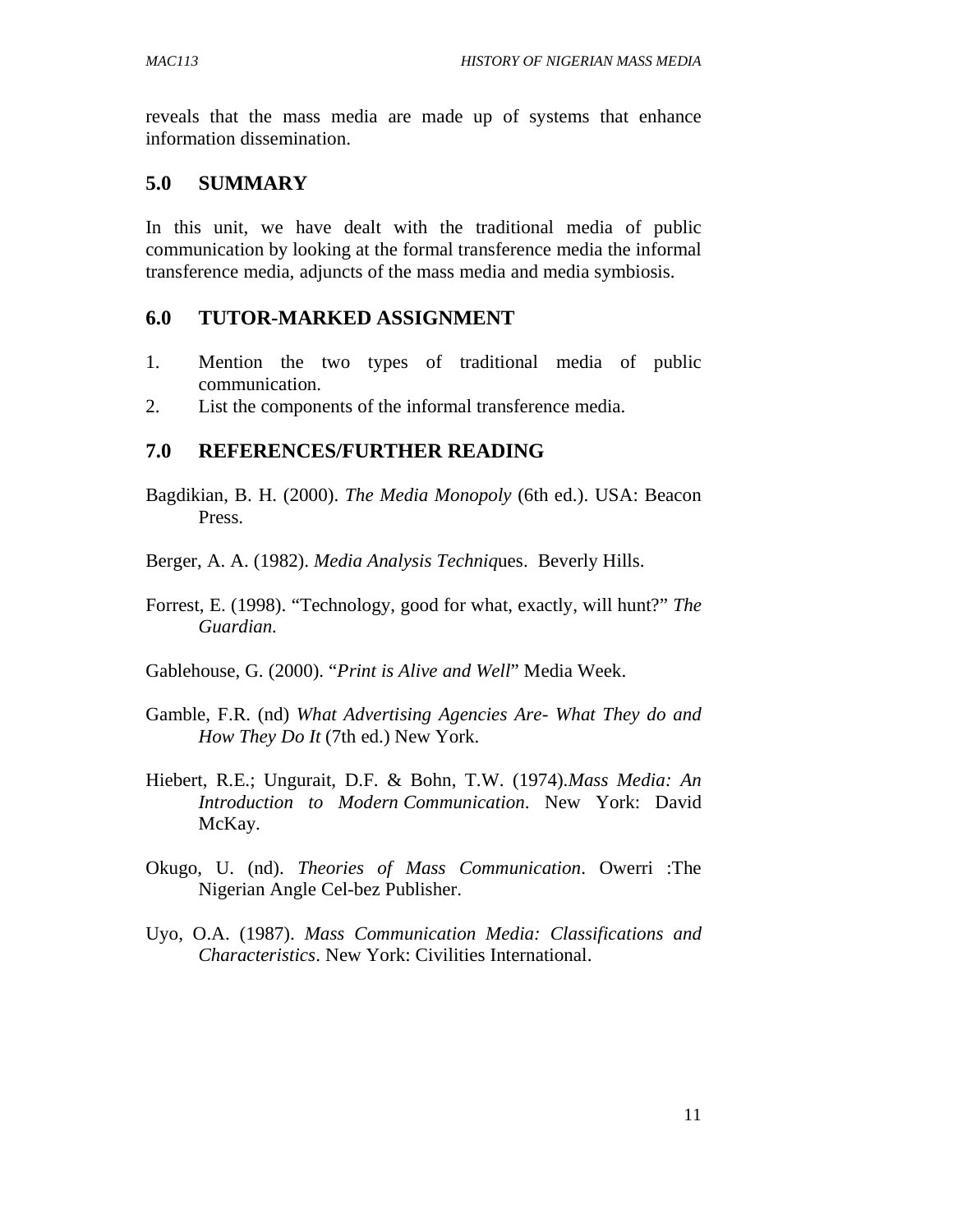## **UNIT 3 THE FUNCTIONS OF MASS MEDIA**

#### **CONTENTS**

- 1.0 Introduction
- 2.0 Objectives
- 3.0 Main Content
	- 3.1 Functions of the Mass Media
		- 3.1.1 Surveillance of the Environment
		- 3.1.2 Correlation of Different Elements of the Society
		- 3.1.3 Socialisation and Transmission of Culture
		- 3.1.4 Entertainment
	- 3.2 Mass Media Systems
	- 3.3 Mass Media Coverage
		- 3.3.1 Local Media
		- 3.3.2 National Media
	- 3.4 Dysfunctions of the Mass Media
		- 3.4.1 Anxiety
		- 3.4.2 Revolution of Rising Expectation
		- 3.4.3 Narcotisation
		- 3.4.4 Privatisation
		- 3.4.5 Human Conflicts
- 4.0 Conclusion
- 5.0 Summary
- 6.0 Tutor-Marked Assignment
- 7.0 References/Further Reading

#### **1.0 INTRODUCTION**

The mass media perform numerous functions in the society. The media scholar, Harold Lasswell, observed that the mass media are an extension of those functions that the society has always needed. Most importantly, whether the media are functional or dysfunctional, they operate within the social system, and that is actually why it concerns us.

#### **2.0 OBJECTIVES**

At the end of this unit, you should be able to:

- discuss the functions of the mass media
- discuss mass media systems
- explain media coverage
- state the dysfunction of the mass media
- define some terms such as status conferral, socialisation, correlation, and so on.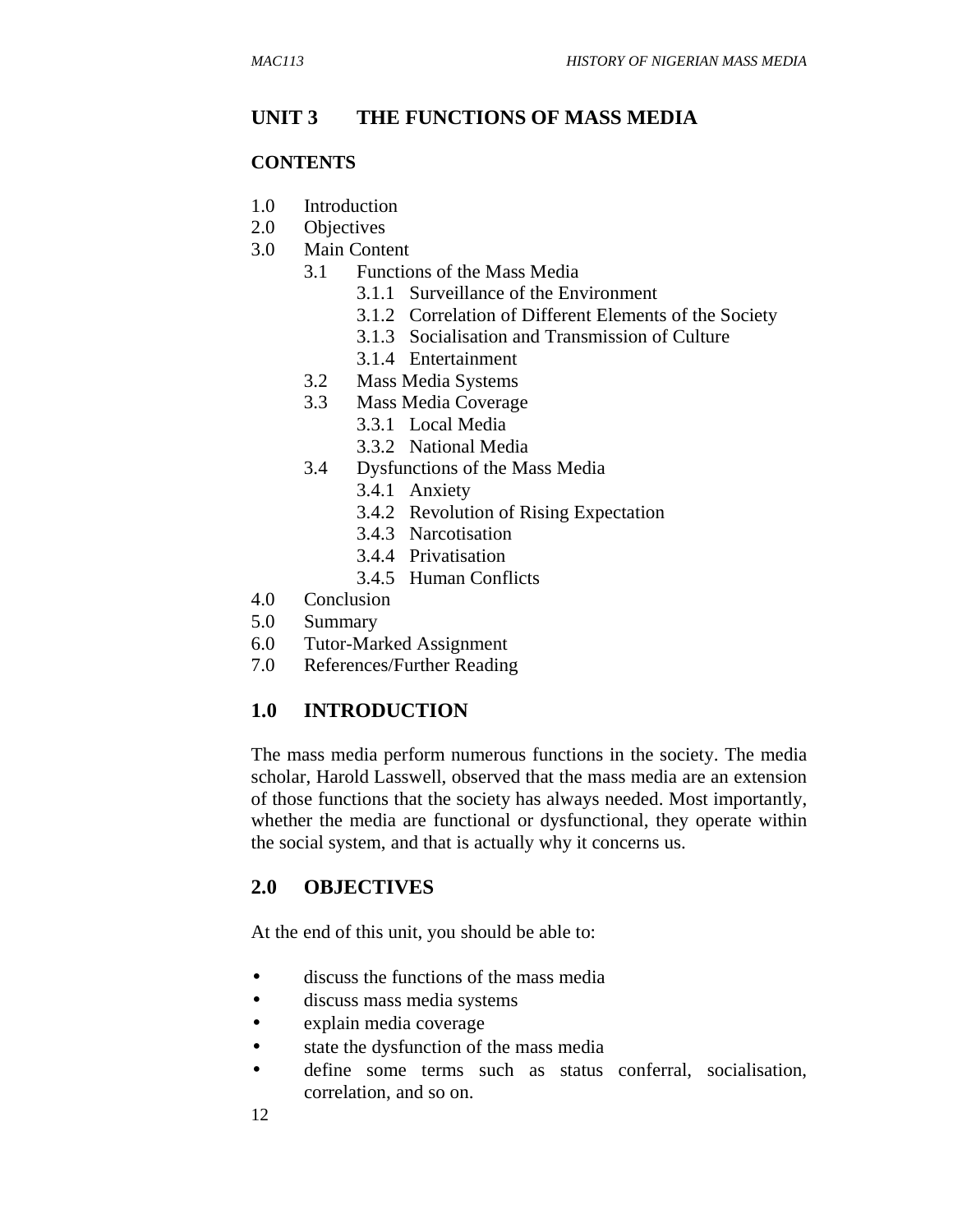# **3.0 MAIN CONTENT**

#### **3.1 Functions of the Mass Media**

Lasswell stated that the media perform three major social functions:

- (1) Surveillance of the environment
- (2) Correlation of different elements of society
- (3) Transmission of culture, from one generation to the next Charles Wright added the function of entertainment to functions of the mass media.

#### **3.1.1 Surveillance of the Environment**

The media teach us most of what we know about the world through the process of surveillance. The media expose us also to other societies. The media reveal to us about the stock market, impending danger, business opportunities and risks, travelers guide, weather conditions great discoveries.

Surveillance is not just for the masses, but also for the entire nation. For instance, the Government and industry leaders watch CNN and BBC – world or read the *Guardian* or *Time* magazine to know what other world leaders are saying and thinking.

Above all, the media also give status to individuals. This is achieved by exposing the individuals to large audiences for one good reason or the other, to make them appear important and esteemed. This process is known as status conferral.

#### **3.1.2 Correlation of Different Elements of the Society**

This is an important function of the mass media. It involves selection, evaluation and interpretation of events. It helps impose structure on the news and it is accomplished by persuasive communication through editorialising, commentary, advertising and propaganda. It categorises news and directs on the importance of each news item, by deciding whether the news item should appears on the front page, first headline on the broadcast or whether it should be accompanied by a teaser on the magazine cover promoting the story.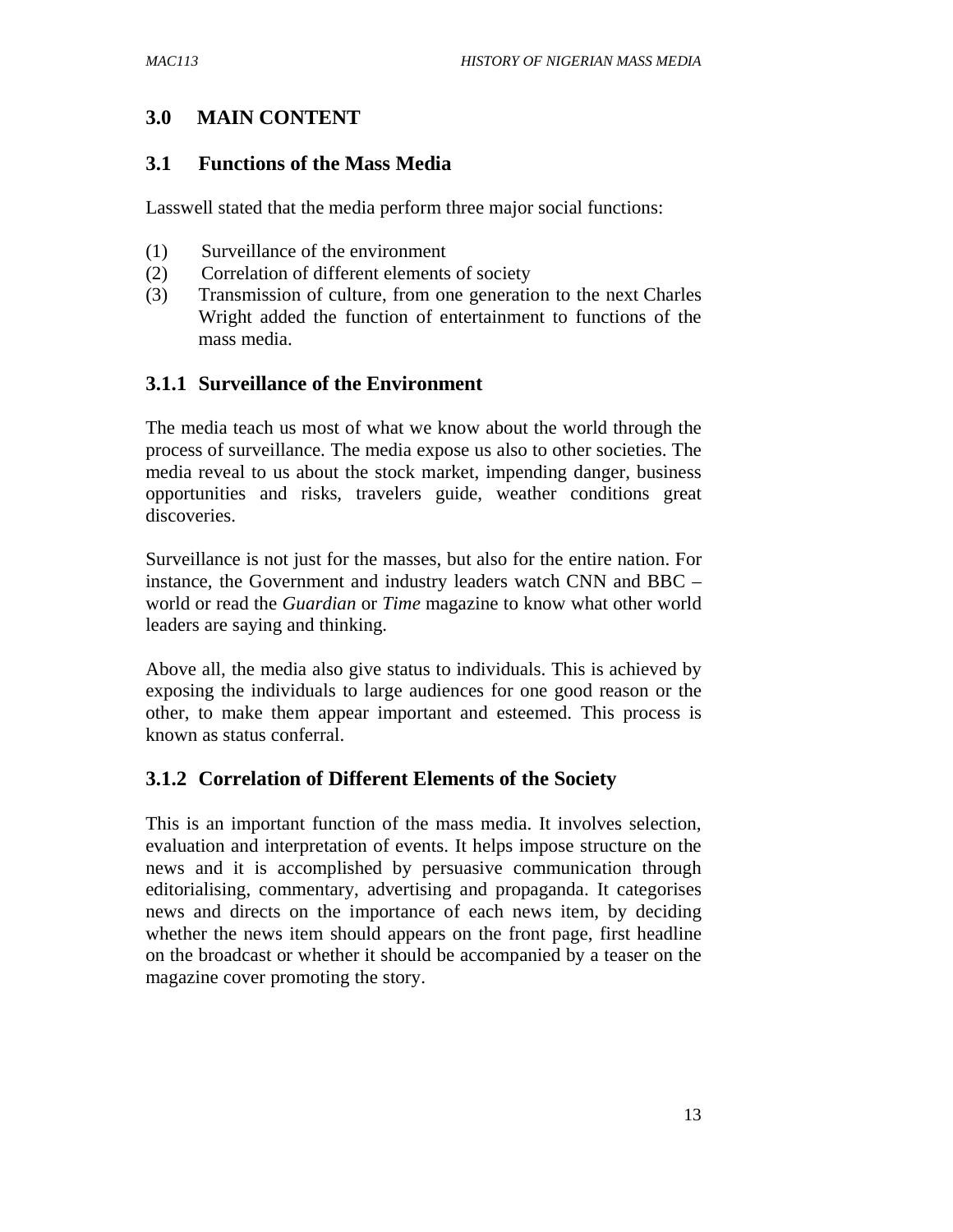#### **3.1.3 Socialisation and Transmission of Culture**

According to Ralph Hansen (2005), socialisation is the process of integrating people into the society through the transmission of values, social norms and knowledge to new members of the group takes place. We actually learn the values of our society through the media, friends, clubs, school, church, etc.

Accordingly, the mass media provides socialisation through the following ways.

- (a) Through role models in entertainment in programming
- (b) Through goals and desires as presented in media citizenship values, portrayed in the news.
- (c) Through advertisements for products that may be useful to us in different stages of our lives.

#### **3.1.4 Entertainment**

This is communication package, which is intended to amuse, even if it serves other functions. For instance, television drama on HIV/AIDS can be considered entertaining even though it educates people living with HIV/AIDS on how to cope with the challenges of the ailment.

According to Neil Postman (1985), "the primary effect of television is that it changes how people see the world; that is, with television, people start seeing everything as entertainment."

#### **3.2 Mass Media Systems**

The media system that exists in a country is directly related to the political system in that country. The political system determines the exact relationship between the media and the government.

However, the development of a national mass media system is predicated on the protection of national interest, based on national philosophy (social, geographical, cultural, religious, economic and international interests) .These are seen in terms of the attitudes of national leadership towards the people (their rights, duties, capabilities and potentialities.

There are four orientations, which determine how the mass media operate with a system.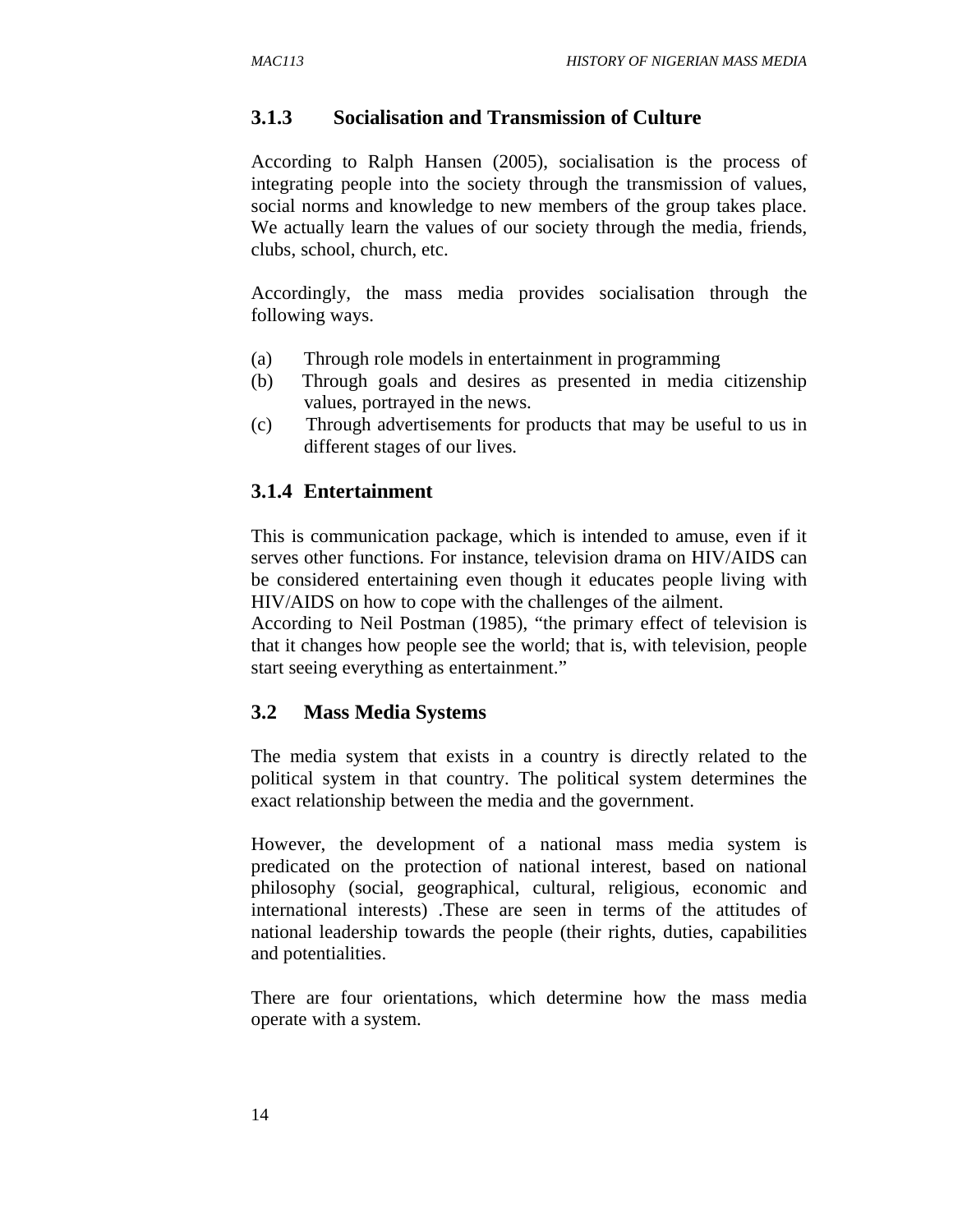#### **1. The Authoritarian Attitude**

This is obtainable where the controllers of mass communication lack fate in the ability of the people to govern themselves. The authoritarian dictates the content of mass media for the public. The media are usually state – owned and the state selects, arranges and plays up or down the media content.

This system can be found in former USSR, Cuba, Mexico and some one – party states in Africa.

#### **2. Paternalism or Paternalistic Attitude**

This system has faith in the basic intelligence of the masses and the capability deal with ideals. They maintain a healthy media content. The elites or highly educated, privileged individuals prescribe the standard for taste.

#### **3. Permissionism or Permissive Attitude**

This system stipulates that media organisations must operate according to government registration and regulatory requirements, all in the public interest, convenience and necessity (PICON) media contents are bared on audience research. The result is usually competition and parasitism. However, the negative fall out is excessive materialism and sometimes, outright irresponsibility.

#### **4. Pluralism or Pluralistic Attitude**

This is combination of what is good of the other three systems discussed above. The developing nations are noted for pluralism. The attitude recognises more than one ultimate substance or principle – dualism. In other worlds, the attributes of authoritarian, paternalistic and permissive attitudes are combined in pluralism.

#### **3.3 Mass Media Coverage**

The coverage of mass media depends on the geographical area it covers. Therefore, a medium could be local, national or international coverage.

# **3.3.1 Local Media**

These are those that cover a small portion of the society during operation and circulation. This can also mean that the media only have the interest of the people in a defined local setting. For instance, in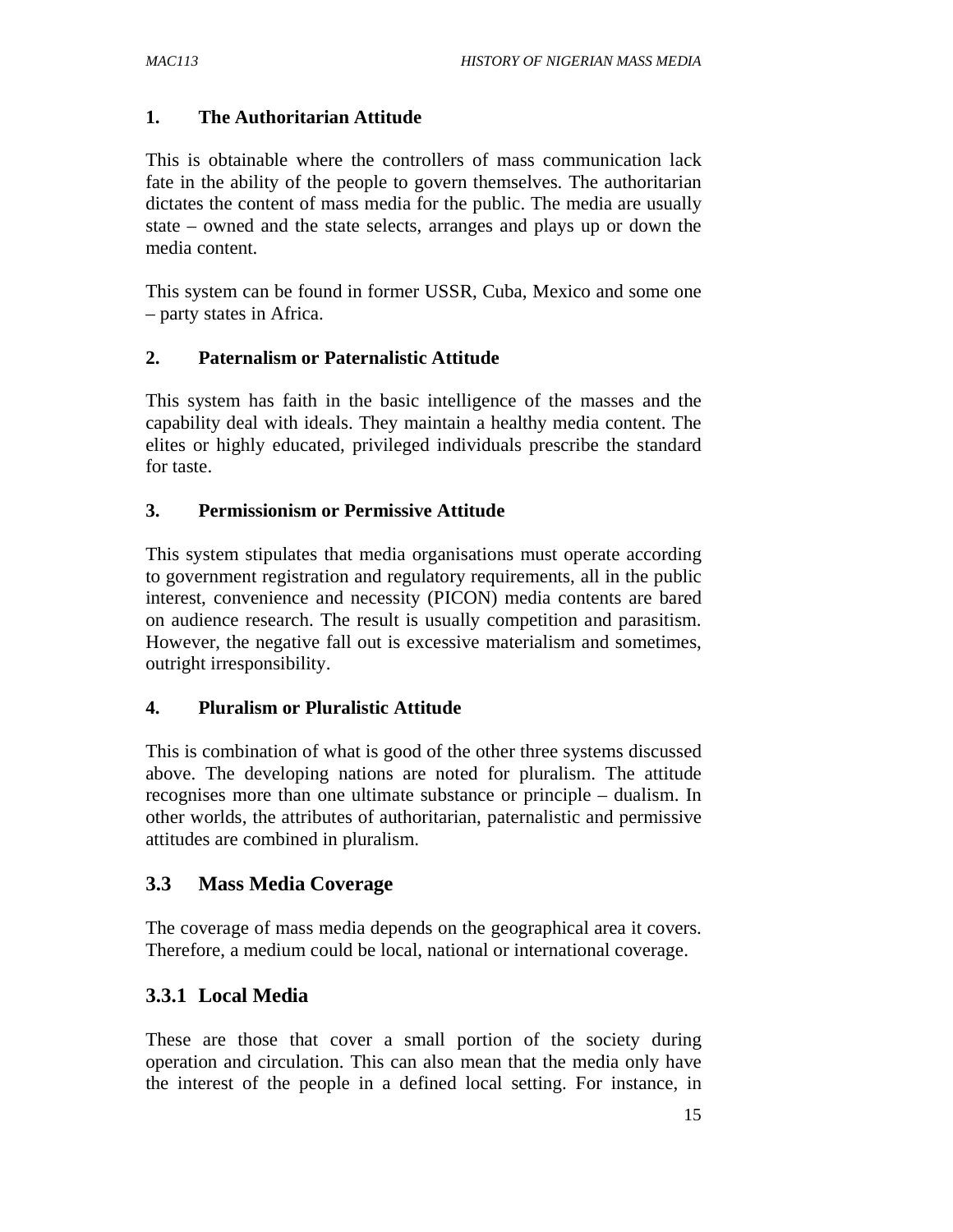Nigeria, local media can be said to include the state media houses for example BCA, Umuahia, IBC, Owerri, *Ambassador* Newspapers, *Statesman*, LTV, Lagos, and so on.

## **3.3.2 National Media**

These are those that have the interest of the entire country at heart. It could be private or public but the coverage entails what the outlook is like. Examples are the national dailies – *Vanguard, The Guardian* etc, and media houses such as NTA, FRCN, and so on.

#### **International Media**

Their interests cut across national boundaries. That is, the media content are meant for audience within and outside a particular country. Examples of international media include CNN, CFI, BBC, *Time Magazine*, AIT, NTA International, VON, and so on.

**NOTE**: Some media signals overflow to close by countries. This is not international communication but referred to as **spill over.** For instance, when Benin Republic residents receive signals from NTA Lagos.

# **3.4 Dysfunctions of the Mass Communication**

Mass communication has dysfunction, which are the negative implications or attributes of mass communication effects. These are discussed below.

# **3.4.1 Anxiety**

Mass communication has been accused of causing anxiety that emanates from insufficient reporting, misinformation and outright falsehood. Nigerian newspapers and magazines are known for misspelling, wrong judgment and insufficient coverage. In doing so, they mislead, create unnecessary but avoidable anxiety thereby leaving many questions unanswered.

# **3.4.2 Revolution of Rising Expectation**

The media sometimes creates awareness of availabilities that are not within the reach of media consumers. Through advertising, the media through glamorisation tend to make the audience believe that possession of certain products can lead to certain results that at times are not true deceptive advertising.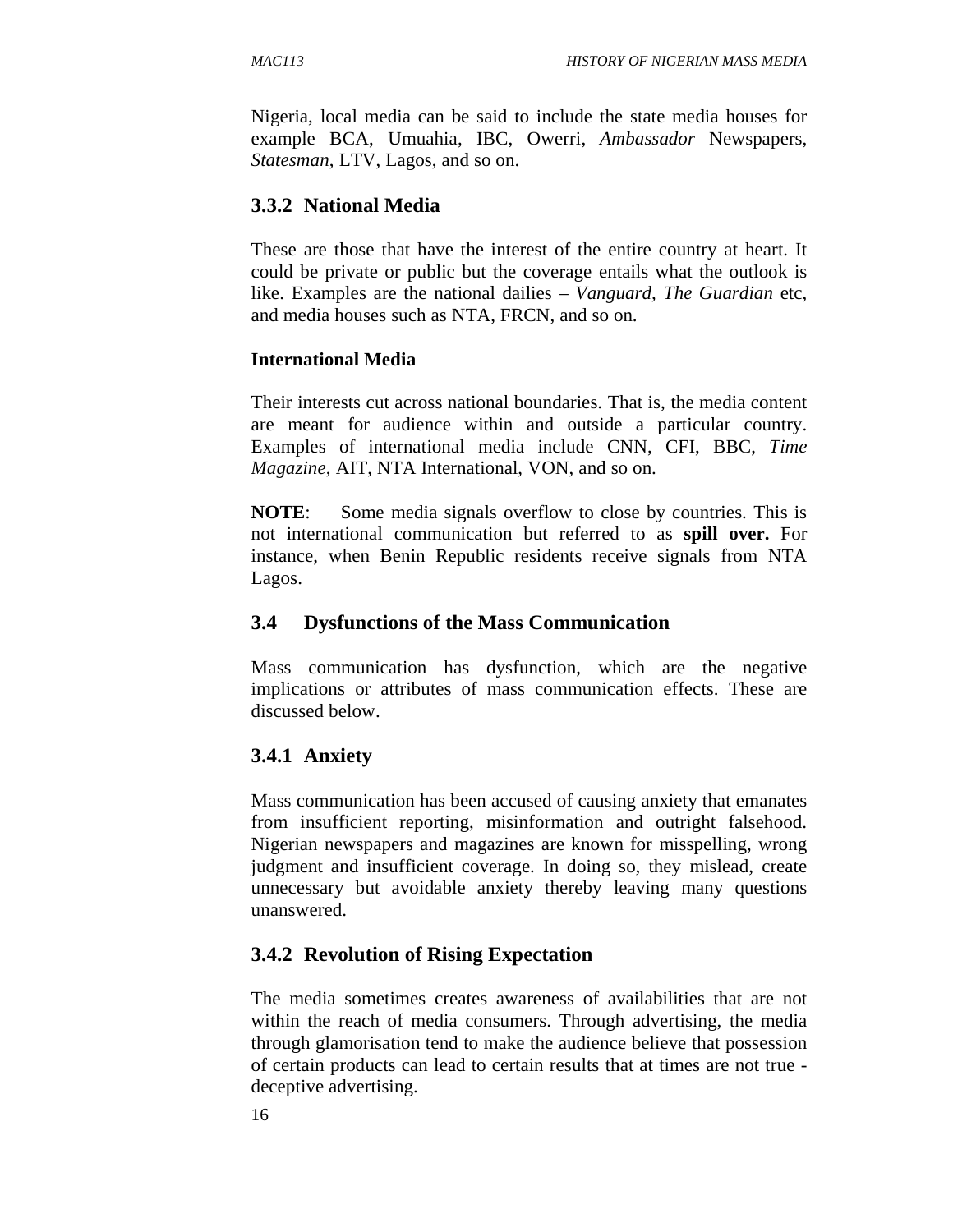# **3.4.3 Narcotisation**

The media have the ability to narcotise people. They draw people to media offerings and then constitute them into a captive audience. People then organise their lives around such programmes. Take for instance "Super Story," people cancel their engagements or refuse to be engaged for the time of their favourite programmes. Like regular drunks, they rush to sustain their habit.

# **3.4.4 Privatisation**

Excessive media consumers may tend to be alienated from the run of societal life. Media content like in times of war may lead people to withdraw into their shells.

They may prefer not to be informed about happening.

# **3.4.5 Human Conflicts**

Media content may lead to human and international conflicts. The Sharia conflict could attribute to the media because all parties involved would like to be covered, using propaganda, "favourably" in order to achieve their objectives.

# **4.0 CONCLUSION**

This unit has revealed that the mass media have become a visible, prominent and pervasive aspect of the society. They inform, educate, entertain, mobilise and motivate the society. The mass media perform their functions according to systems and contexts.

# **5.0 SUMMARY**

In this unit, we have discussed the role of the mass media coverage and dysfunctions.

# **6.0 TUTOR-MARKED ASSIGNMENT**

- 1. What is mass media surveillance?
- 2. How do media confer status on individuals?
- 3. List the functions of the mass media.
- 4. Mention four systems under which the mass media operate.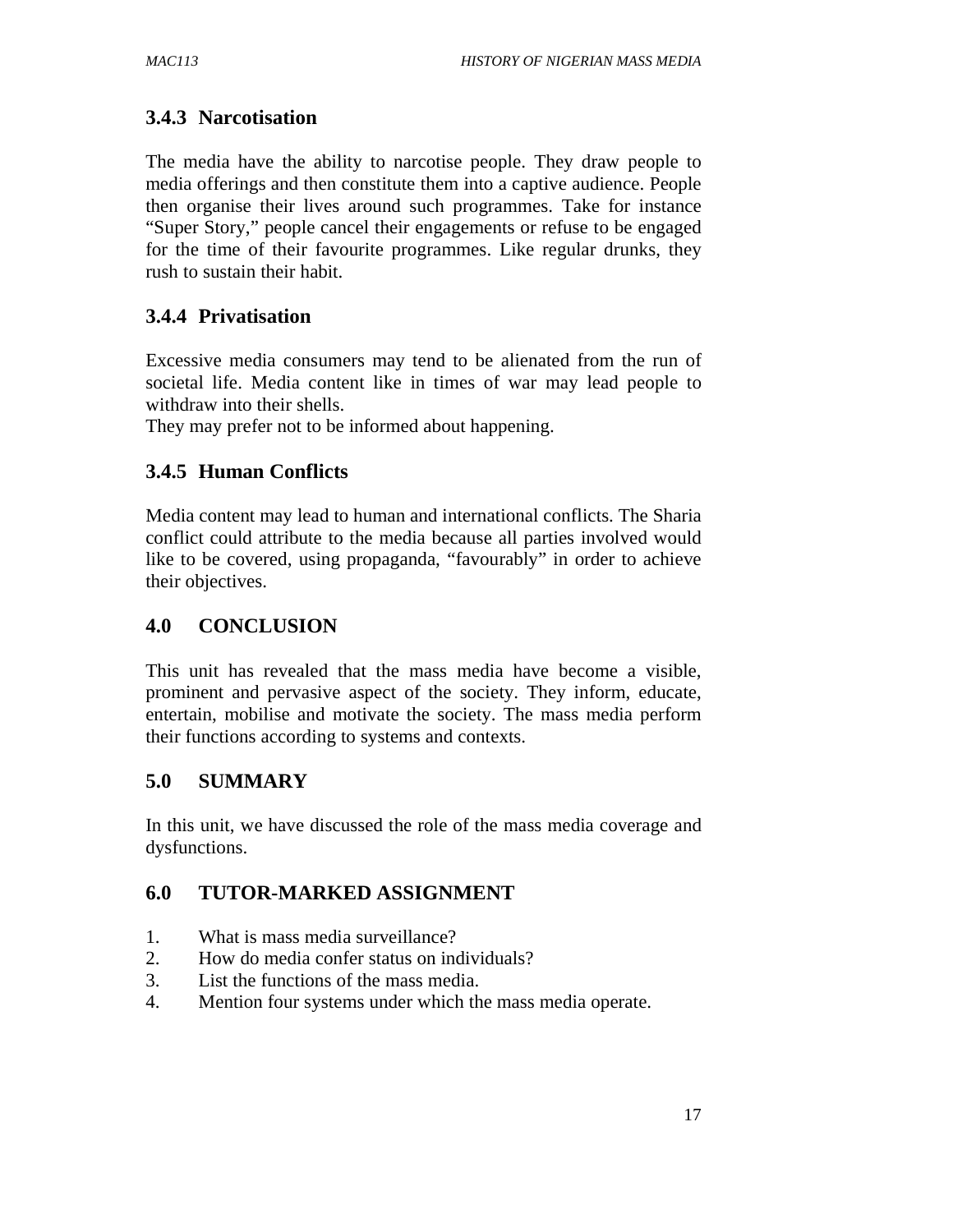#### **7.0 REFERENCES/FURTHER READING**

- Hansen, R. (2005). *Mass Communication: Living in a Media world*. New York: McGraw Hill Company Inc.
- Kerwin, A. M. & Brews, B. (2000). "Over Magazine Rules*.*"In *Advertising Age.*
- Lasswell, H. (1980). *The Structure and Function of Communication in Society"* In Mass Communication (ed.). Wilbur Schramm (Urbana, University of Illinois Press.
- Neil, P. (1985). Amusing Ourselves to Death: Public Discourse in the Age of Show Business. New York: Penguin.
- Wright, C.R. (1986). *Mass Communication: A Sociological Perspective.* (3rd ed.). New York: Rendom House.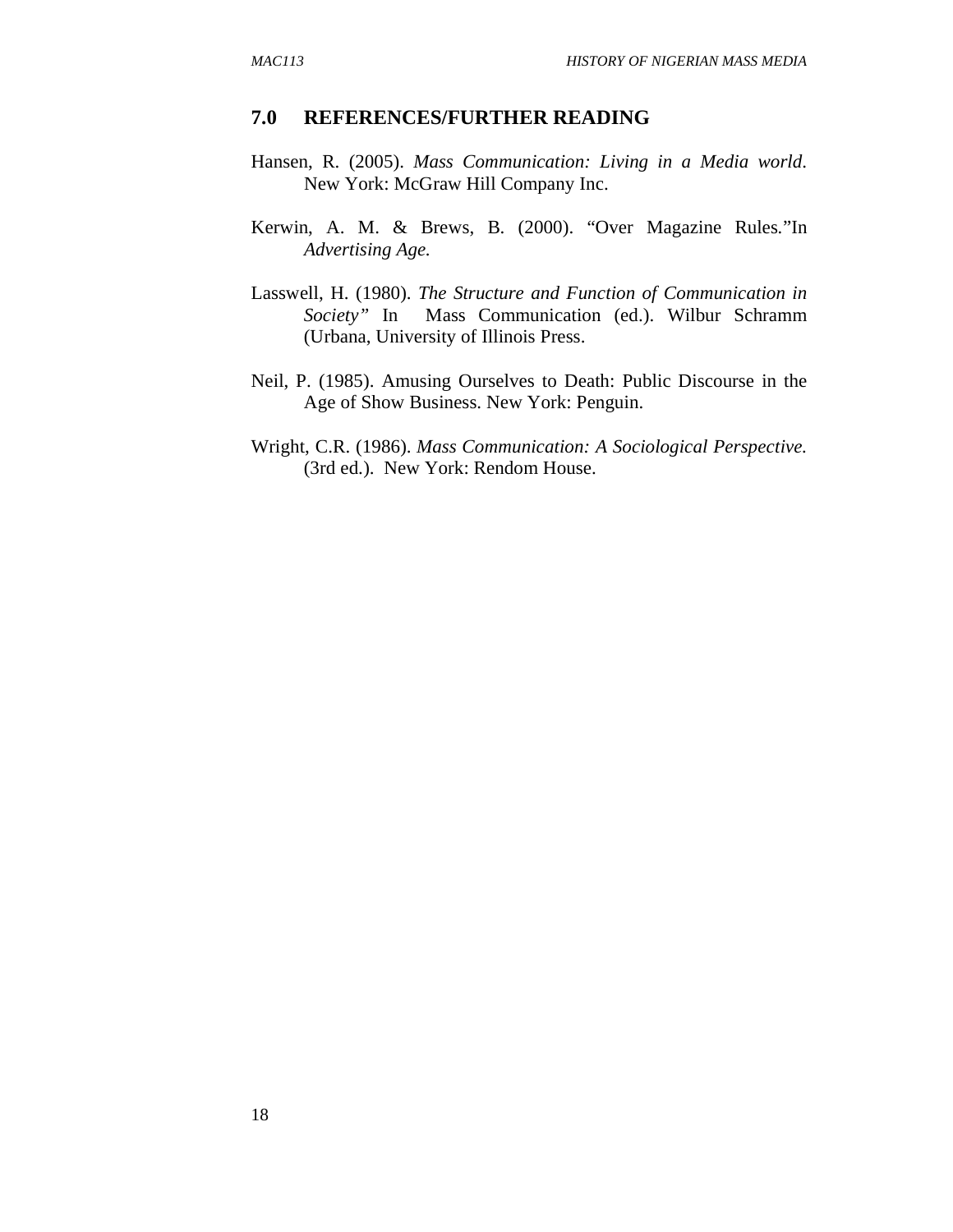# **MODULE 2**

| Unit 1 | Contribution of Henry Townsend                       |
|--------|------------------------------------------------------|
| Unit 2 | Other Contributors to Media Evolution in Nigeria     |
| Unit 3 | Advancement of Nigeria Newspapers: The Weekly Record |

# **UNIT 1 CONTRIBUTIONS OF HENRY TOWNSEND**

# **CONTENTS**

- 1.0 Introduction
- 2.0 Objectives
- 3.0 Main Content
	- 3.1 The African Press: Pre-Independence
	- 3.2 The Establishment of *Iwe Irohin*
	- 3.3 Brief Profile of Henry Townsend
	- 3.4 Contents, Format, Frequency and Readership of *Iwe Irohin*
	- 3.5 Readership and Price of *Iwe Irohin*
- 4.0 Conclusion
- 5.0 Summary
- 6.0 Tutor-Marked Assignment
- 7.0 References/Further Reading

# **1.0 INTRODUCTION**

The history of the press in Africa, particularly Nigeria centers on the activities of the colonialists. The British missionaries contributed immensely to the development of education and press in Nigeria. In Badagry, an Anglican priest, Reverend Henry Townsend worked assiduously to establish a vernacular newspaper entitled "*Iwe Irohin*." Thus, in this unit our discussion will centre on the contribution of Henry Townsend.

# **2.0 OBJECTIVES**

At the end of this unit, you should be able to:

- discuss the birth of the African newspapers in the preindependence era
- give a brief profile of Reverend Henry Townsend
- discuss the contents, formats, frequency and readership of *Iwe Irohin*
- discuss readership and price of *Iwe Irohin*.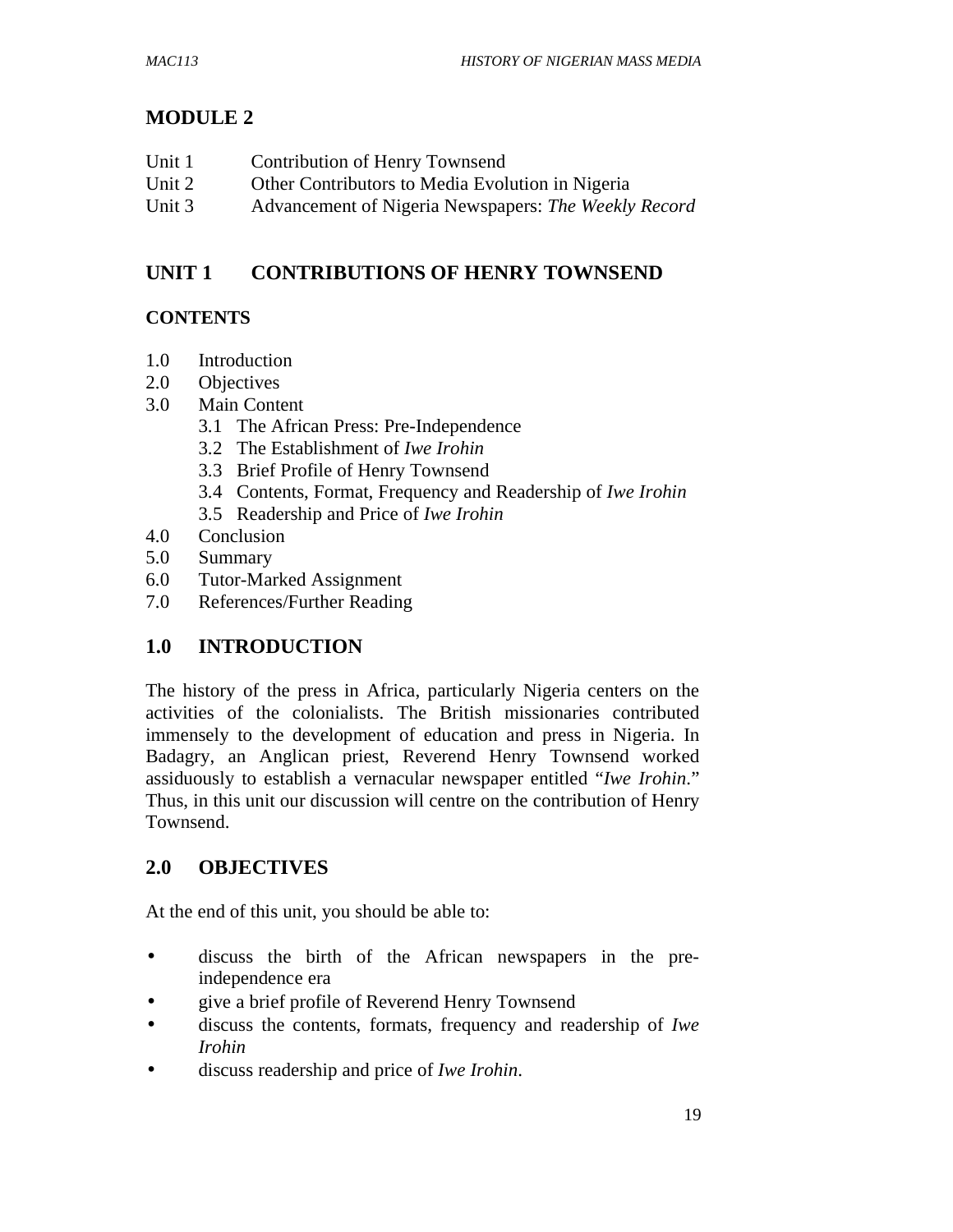# **3.0 MAIN CONTENT**

#### **3.1 African Press: Pre-Independence Era**

The printed word came to Africa with the European. The Portuguese and the Spaniards came first in search of treasure and quickly worked up an appetite for an empire. Not to be outdone, the Belgians, the Dutch, the English, the French and the Germans moved in to do battle over real estate. After a series of musical chairs, the situation stabilised but only to see the entrenchment of the Dutch in South Africa , the Belgians in Congo , Rwanda and Burundi , the English in Nigeria , the French in Cameroon , Togoland and the Germans in Tanganyika (Tanzania).

The occupation eventually led to racial and political conflicts between the indigenous populations and the white intruders. Out of these conflicts was born African Nationalism. Sections organised into resistance movements aimed at raising opposition over unpopular measures.

One of the instruments of African nationalism was the press. Its birth and growth in different colonies depended on such factors as the fear of the nationalism spirit, commitment to the nationalism course and the state of the economy. In a number of instances, introducing what turned out to be the foundations of the "nationalist press" was a European idea but such a beginning served only as a catalyst.

In any case, the African press seemed to have materialised first in the British colonies of West Africa. The Ghanaians in 1857 had one of their earliest African-owned newspapers in Charles Bannerman's organ *The West African Herald*, Nigeria posted its first newspaper, *Iwe Irohin* in 1859.

#### **3.2 Brief Profile of Townsend**

It should be noted that in Nigeria, the first printing press was installed by the Presbyterian mission when they arrived in Calabar in 1946. Eight years later, Rev. Henry Townsend fitted up a printing press and inaugurated a printing school in the mission compound at Abeokuta.

Townsend, an Anglican, came from England. He was asked to proceed to Abeokuta by the mission authorities in Calabar to help in ministering the spiritual needs of many sierra Leonian immigrants who were emancipated from slave trade. He arrived Badagry and worked with Sierra Leonian immigrants at his headquarters at a place known as English Town. It is said that during the publication of *Iwe Irohin*, there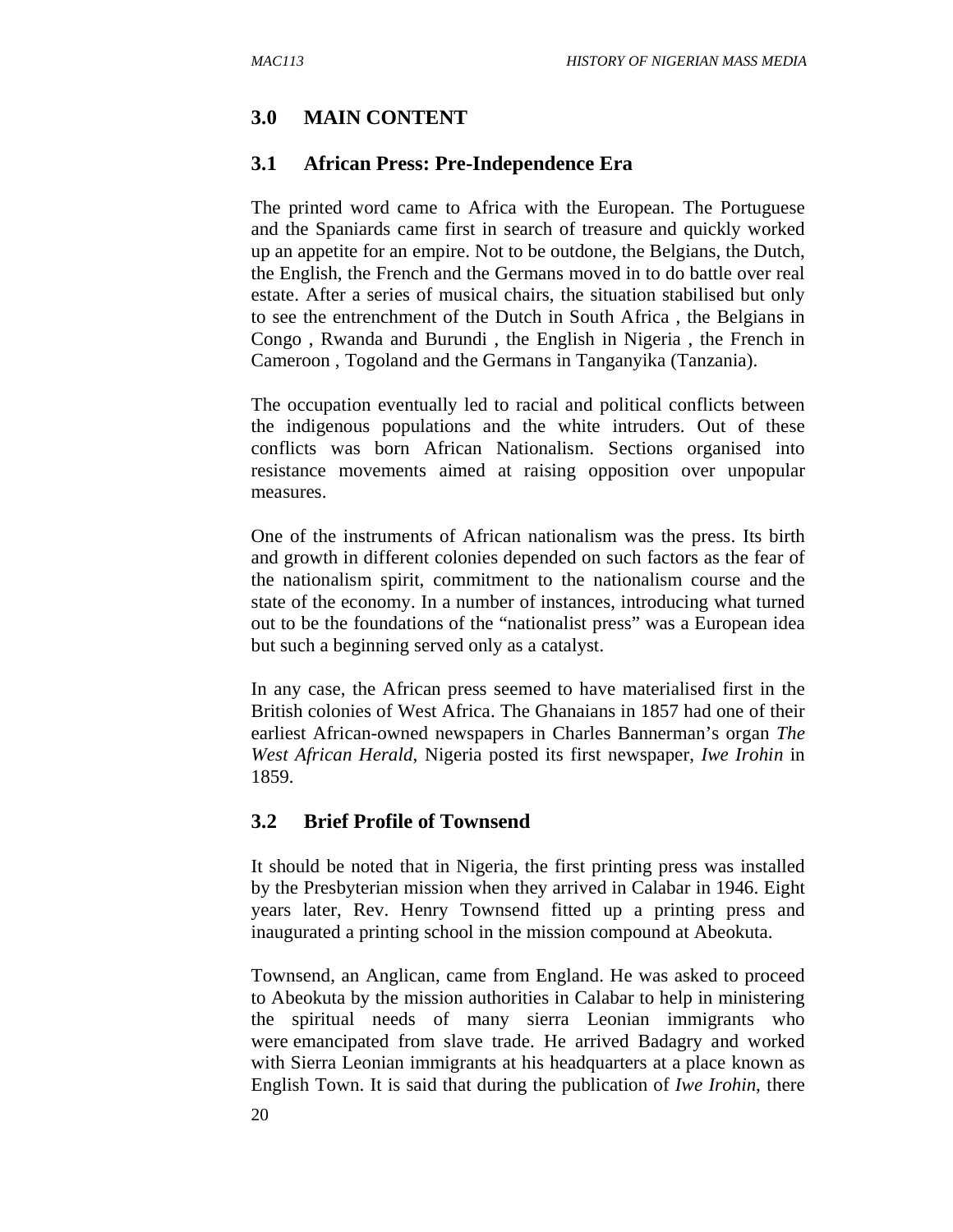were at least 300 people in CMS compound who had learnt to read and write and this generated the need for English man to set the newspaper.

## **3.3 Establishment of the** *Iwe Irohin*

In December 1859, Townsend established a printing press on which *Iwe Irohin*, Yoruba Africa's first vernacular newspaper was printed.

 The full name of Townsend's newspaper was "Iwe Irohin Fun Awon Ara Egba Ati Yoruba" translated into English language means "Newspaper in Yoruba for the Egba and Yoruba people."

Reverend Townsend is reported to have said at the beginning of the maiden edition of Iwe Irohin that …… "my objective is to Beget the habit of seeking information by reading ……(newspapers)……

I have set on foot a Yoruba newspaper" Also, note that it was on Reverend Townsend's printing press that the first Bible in Yoruba language was printed in 1862.

#### **SELF-ASSESSMENT EXERCISE**

What is the full name of *Iwe Iroyin* and what was the essence for its establishment?

# **3.4 Contents, Format and Frequency of Iwe Irohin**

Right from the outset, *Iwe Irohin* was published fortnightly, in Yoruba language and, later, in both Yoruba and English languages. It had eight pages with another four pages in Yoruba languages and another four complementary pages in English language, translating the Yoruba version of it. In other words, it was first a vernacular paper and later became a bilingual paper.

In terms of layout, typography and design, each page of *Iwe Irohin* was divided into two columns and measured approximately 6.5x8 inches deep. It did not carry any pictures. Its basic philosophical foundation among other things was to promote Christian literacy among the Yoruba people of Badagry and the England.

*Iwe Irohin* featured prominently on the vertical make-up. It generally lacked typographical pluralism. Items in each column were set-to- fit. *Iwe Irohin* did not carry editorial unit until 1862. Similarly, *Iwe Irohin* did not carry advertisements until five years after its first appearance. There was lack of typographical harmony, contrast balance, but unity in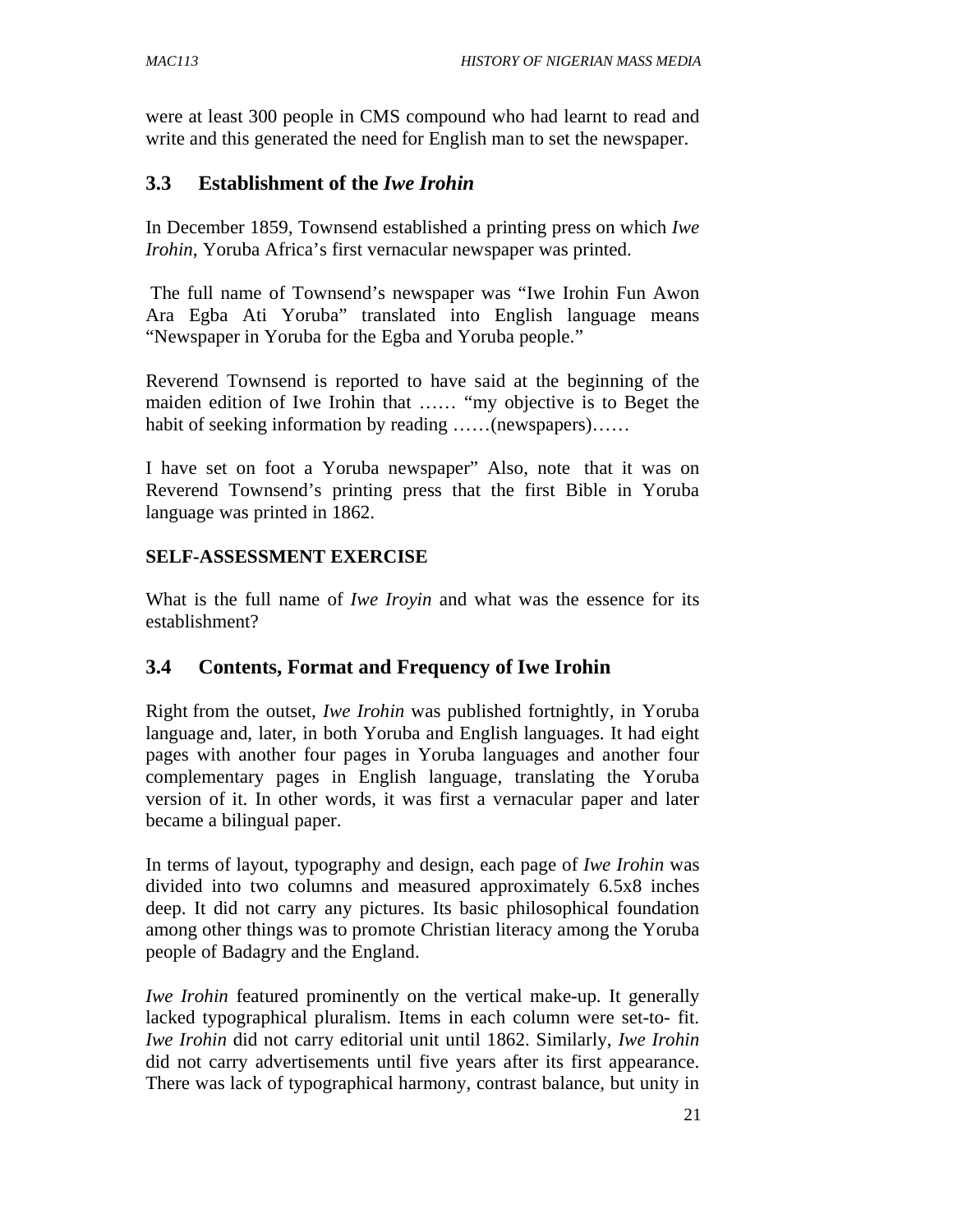the earlier copies of *Iwe Irohin* was said to be very credible. It was a political newspaper exercising great restraint from colonial politics. It was a great critic of both the slave trade and the 1800. *Iwe Irohin* advocated for morality, and continuous humanism.

In January 1866, *Iwe Irohin* for the first time started publishing two different editions-one in Yoruba language and the other entirely in English language. It continued with the demise of the uprising."

The "Ifole" uprising was a civil disruption between the Ibadan and Egba traders. It was alleged by the Egba people that the Europeans were helping the Ibadan people in their bid to by-pass Egba commercial middlemen in trading directly with the Lagos colony. Because of this allegation, all the Europeans living in Egba land (Abeokuta) were driven away by the Egba people.

At the outset, the news coverage of Irohin was limited in scope. For instance, it carried only religious news items. Later, its news coverage included non-religious items like trade and commerce, information about schedules of arrivals and departure of ships, coverage's from and to European countries.

# **3.5 Readership and Price**

*Iwe Irohin* was said to have been hard to read and comprehended during its first few years of existence. In particular, the teenagers of those days "quarreled" with *Iwe Irohin*'s stringent moralistic philosophies. The price of *Iwe Irohin* was about 120 cowries equivalent to one penny.

Similarly, in the political spheres, which were secondary to *Iwe Irohin*, the paper achieved a considerable influence. Townsend used it effectively in local politics in Egba land. The paper might have exerted a wide influence but it introduced first generation of educated Africans to the reading culture, which is part and parcel of the enlightened society. The paper also inspired the Africans who later made use of news papering of the land.

*Iwe Irohin* was a catalyst to the growth of other papers. The paper helped in revitalising other printing presses, which were existing and helped to increase the number of apprentice-printers.

# **4.0 CONCLUSION**

We have established that the first newspaper in Nigeria was published in Yoruba language. Reverend Henry Townsend's *Iwe Irohin* opened the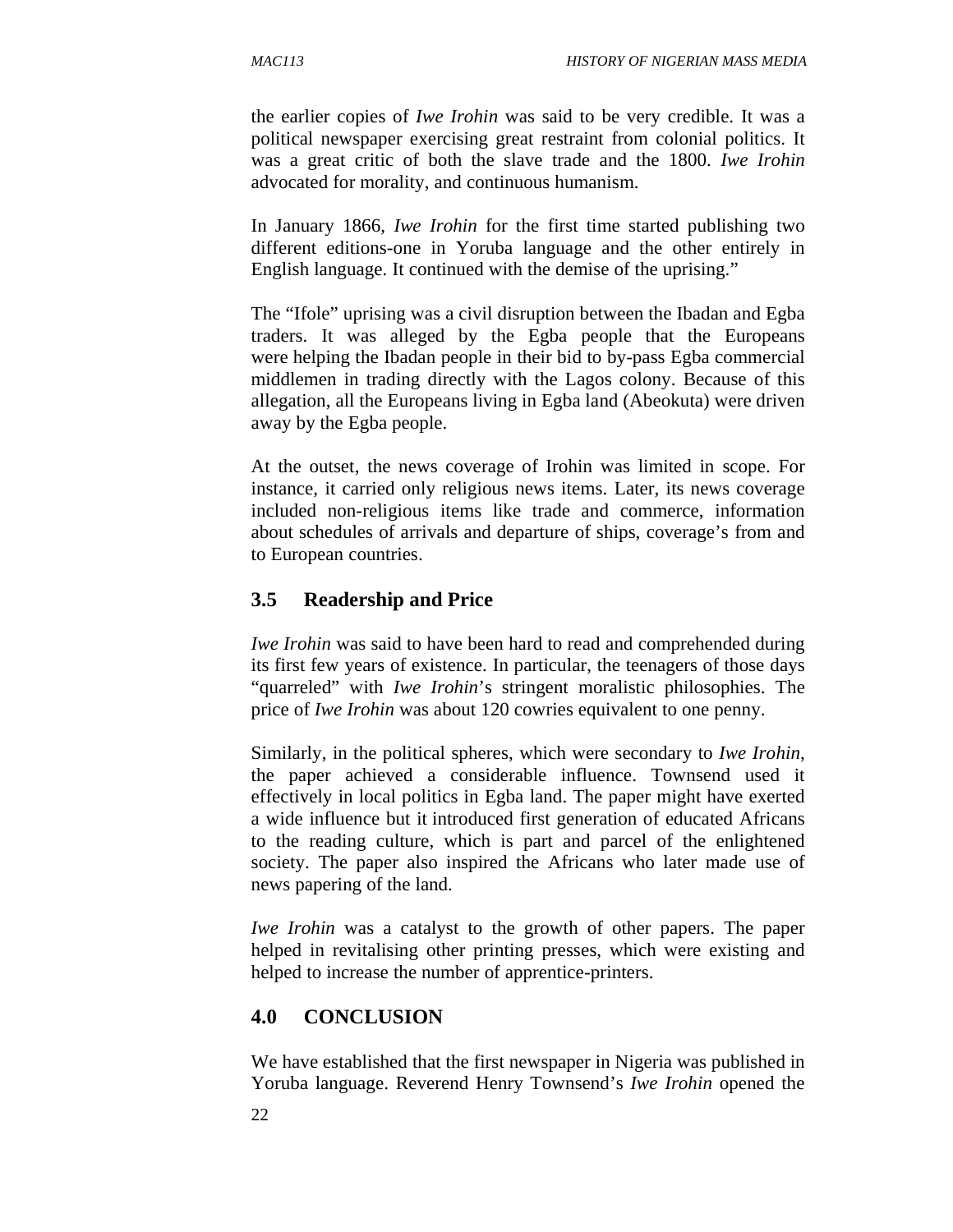publication gates for aspiring indigenous printers and publishers in Nigeria.

# **5.0 SUMMARY**

In this unit, we have discussed the profile of Reverend Henry Townsend, the establishment of *Iwe Irohin* as well as the content, format, readership price and contributions of *Iwe Irohin*.

# **6.0 TUTOR-MARKED ASSIGNMENT**

- 1. What are the contributions of *Iwe Irohin*?
- 2. What are the contributions of Reverend Henry Townsend to the Nigerian press?

# **7.0 REFERENCES/FURTHER READING**

- Ekwelie, S.A. (1989). "The Rise of the African Press". In *Journal of Humanities.* University of Nigeria, Nsukka.
- Nwuneli, O. E. (1985). *Communication in Nigeria: A Book of Readings.* Enugu: Fourth Dimension Publishers.
- Okonkwo, R.N. (1985). *The Role of the Colonial Press in Nigeria*, Pan Publishers.
- Omu, F. (1985). "Iwe Irohin 1859-1867." *Journal of the Historical Society of Nigeria*, Vol. IV (1).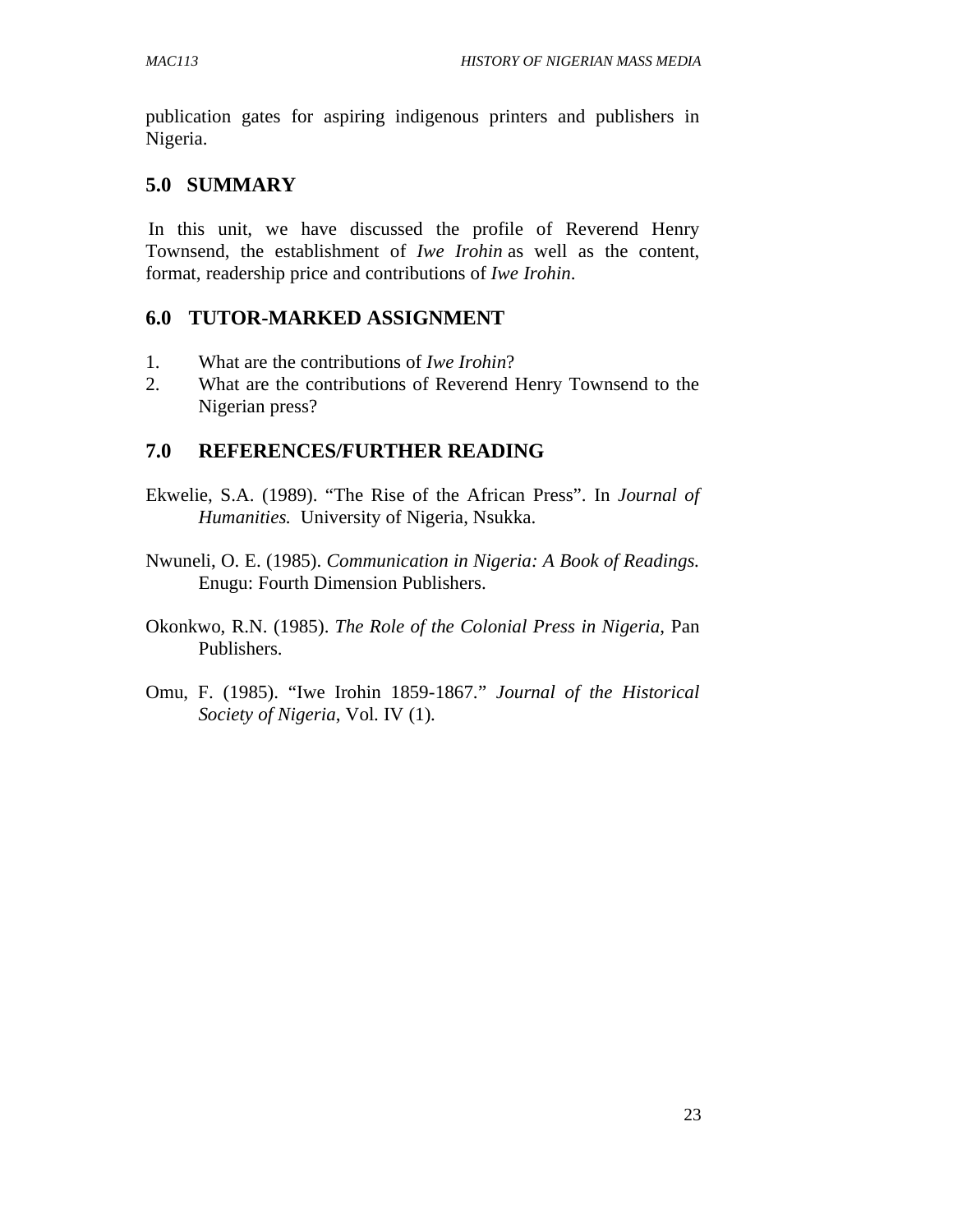# **UNIT 2 OTHER CONTRIBUTORS TO MEDIA EVOLUTION IN NIGERIA**

#### **CONTENTS**

- 10 Introduction
- 2.0 Objectives
- 3.0 Main Content
	- 3.1 The Profile of Robert Campbell
	- 3.2 The Birth of *Anglo-African* Newspaper (1863-1865)
	- 3.3 Role of *Anglo- African* in the Development of Nigeria Press
	- 3.4 Partnership between Blaize and John Payne Jackson
	- 3. 5 The Death of *Weekly Times*
- 4.0 Conclusion
- 5.0 Summary
- 6.0 Tutor-Marked Assignment
- 7.0 References/Further Reading

# **1.0 INTRODUCTION**

The development of the Nigerian press was achieved by missionaries, colonialists and businessmen. Some of them were interested in providing a vehicle for education and literacy. After the publication *of Iwe Irohin*, Robert Campbell launched the Anglo-African newspaper to continue the media tradition in Nigeria.

#### **2.0 OBJECTIVES**

At the end of this unit, you should be able to:

- write the profile of Campbell and the establishment of *Anglo-African* newspaper
- discuss the role of *Anglo-African* newspaper in the development of the Nigerian press
- explain the partnership between Blaize and John Payne Jackson and the death of *Weekly Times* newspaper.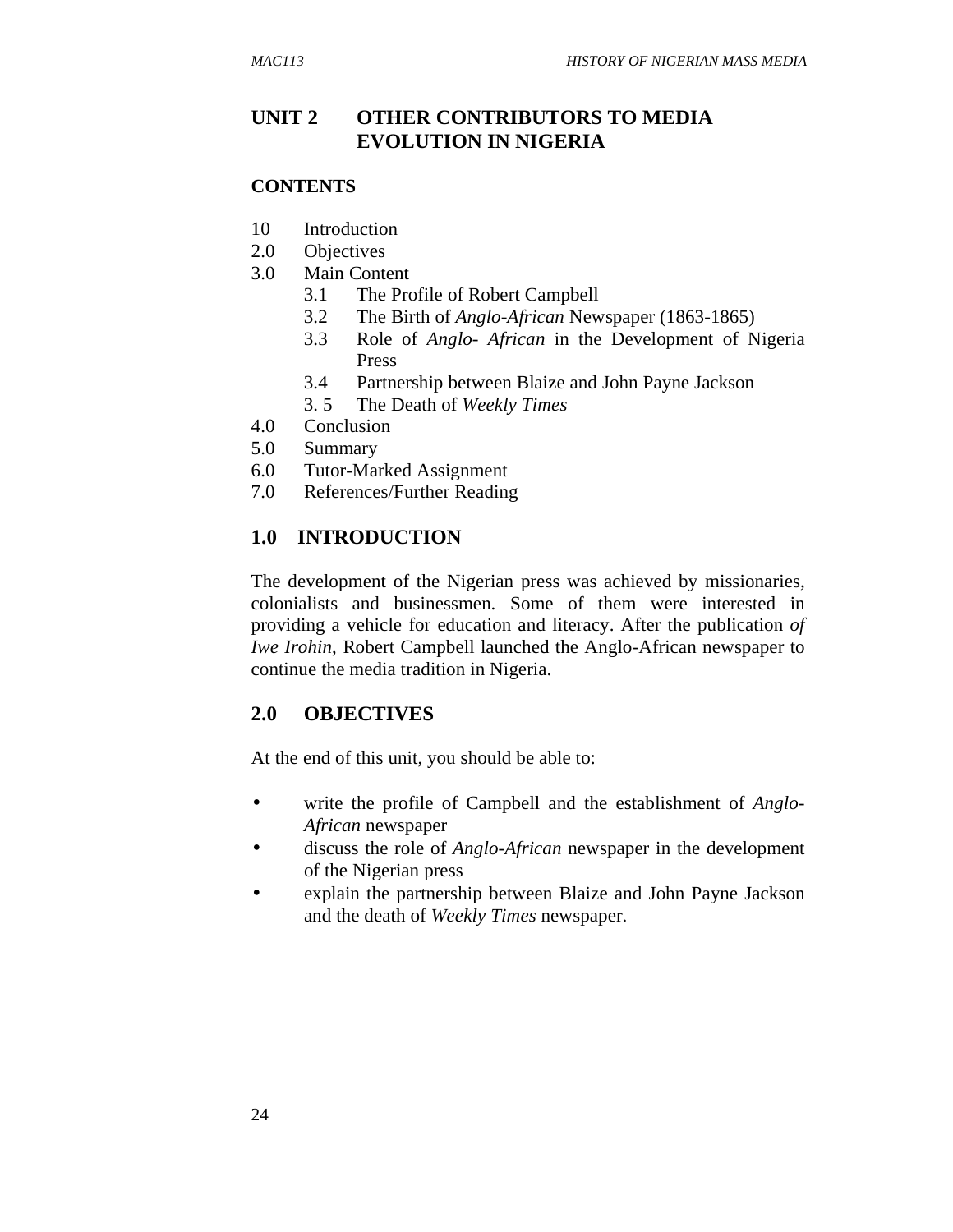### **3.0 MAIN CONTENT**

### **3.1 The Profile of Robert Campbell**

Born in Kingston, Jamaica of a mulato mother and a Scottish father, Campbell worked as an apprentice printer for five years. In the United States, he was a victim of racial antagonism and discrimination. In 1855, he served as a compositor and two years later, he joined the institute of color youth at Philadelphia, as a scientific teacher. In 1859- 60, in response to the philanthropic idealism, which fired the imagination of many West Indians and Afro- Americans in their Backto- Africa movement, Campbell joined Dr Martin K. Delany on a tour of Yoruba land with the aim of establishing a Negro colony. A treaty was contracted with the Alake of Abeokuta who subsequently repudiated it before Campbell arrived Lagos in 1862, which he thought, would be his new home. Undaunted, he decided to settle in Lagos for the next 22 years. He distinguished himself as a journalist, intellectual manufacturer, merchant and administrator.

Early in his career in Lagos, Campbell established the Lagos Academy where he gave lectures on human physiology. His "literacy achievements" were to earn him the title of "professor." This background foreshadows his editorial policy as stated earlier. Given Campbell's background and outlook, it is not surprising that he decided on a literacy publication as a paying proposition and a  $6^{3}/_{4} \times 8$   $\frac{1}{2}$ assortment of stories called from a variety of sources, books, novels, magazines and overseas newspapers.

 As a weekly journal, it sold for three pence and was printed every Saturday evening at Campbell's printing school. From the outset, the venture proved a failure and it would seem that what kept it going was Campbell's determination to reject defeat and perhaps the evidently small proceeds from a few government and other advertisement which were inserted in the journal. The literacy matter interested only a few subscribers and sales did not exceed about 30-50 copies a week. The paper died at the end of 1865.

According to Omu, judging from feeling of utter disappointment with which Campbell continually referred to the apathy of the public, it seems obvious that the enterprise was far from self-supporting.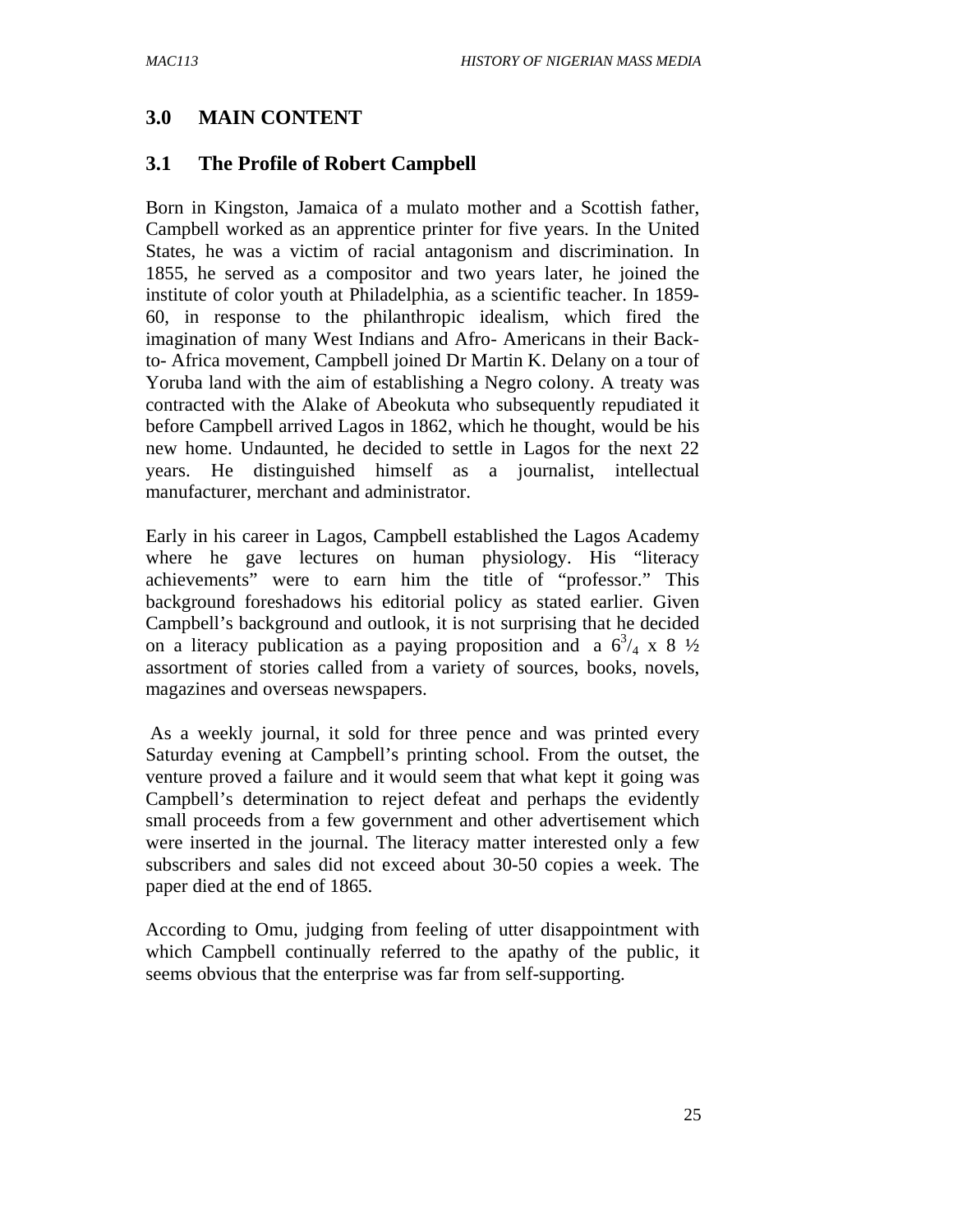### **3.2 The Birth of** *Anglo-African* **(1863-1865)**

The Anglo-African was the second newspaper in the country. Strictly speaking, the history of Nigeria's indigenous press began in 1863 when Robert Campbell founded the Anglo-African, which he abandoned two years later. However, judging by dominant principles upon which it was conducted, it cannot be said to have formed part of newspaper movement, which began in 1880's by providing cheap and accessible material, which would educate, inform and entertain its readers. (This formed the editorial policy of the paper).

The establishment of the Lagos Grammar School in 1859 by the CMS mission was indicative of the future educational growth and Campbell's rich experiences as a printer and teacher embarked on experimental literacy journalism.

## **33 Role of** *Anglo-African* **in the Development of Nigeria Press**

In a large scale, the Anglo-African helped to produce more printers among whom is Richard Blaize. It set a stage for the growth and development of printing industry, especially in Lagos. Most importantly, the newspaper reinforced growing awareness of the significance of newspaper as an instrument of public enlightenment.

The paper became one of the major signs of growth and consolidation from the 1880s of the Lagos press thereby making Lagos assume the position of the convergent part for Nigerian press. Till today, most newspapers are still concentrated in Lagos city and its environs.

#### **The Instinct for Nationalism in Africa**

The real founding of Nigerian press was 15 years late when certain social, political, economic conditions interacted with local and foreign inspirations to create conditions, which favoured popular newspaper. The doctrine of democracy which was practised differently by the European exponents of "divide and rule" culminated in the loss of respect for African rulers. The missionaries who came later applauded the partition and this led to nationalism in the African minds. These developments highlighted the need for an indigenous media for the effective ventilation of social, political and economic grievances and for the inculcation of nationalism sentiment in view of the aforementioned. On November 10, 1880, the *Lagos Times*/*Gold Colony Advertiser* was established. The *Lagos Times* was founded by Richard Blaize. Blaize was a wealthy businessman of Yoruba and Sierra Leonian origin. The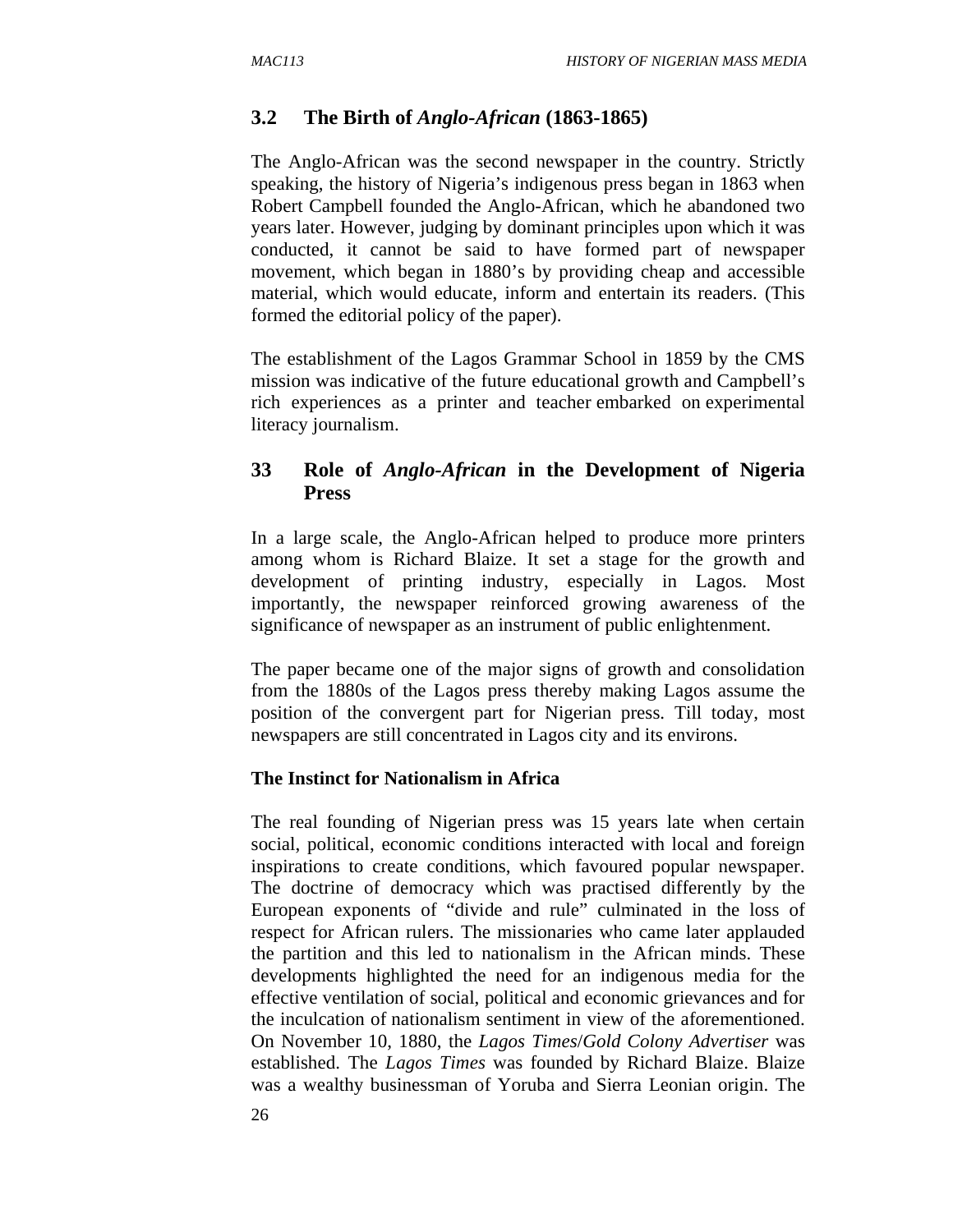paper marked the beginning of indigenous newspaper movement. The name of the newspaper reflected the joint administration of Nigeria and Gold Coast.

The editorial policy of the paper was "The press is a safeguard public right".

The paper crusaded for the right of the commonly placed people. It lived throughout, defending this motto. The newspaper appeared twice a month and sold for six pence. The paper was a four-page journal and had three columns to a page.

#### **SELF-ASSESSMENT EXERCISE 1**

Briefly discuss the circumstance of the birth of *Lagos Times* and how the paper faired?

### **3.4 Partnership between Blaize and John Payne Jackson**

The *Lagos Weekly Times*, which came out on 3rd May, 1890 and sold for three pence was the new version of the defunct *Lagos Times* and *Gold Coast Colony Advertiser* revived by John Payne Jackson, a Liberian born businessman, in a special arrangement with Blaize. The agreement between Blaize and Jackson provided that Jackson should revive the *Lagos Times* under the new name, have a free hand in managing sales advertisements and job-printing business and prepare a statement of account at the end of three months so that Blaize's share of the revenue could be determined.

The three-month period could also serve to reassure Blaize that Jackson was a different man from what he was eight years ago when his poor bookkeeping and love of drink in the office of the *Lagos Times* led to his dismissal. Jackson's editorship of the *Weekly Times* was excellent but his financial management showed no signs of improvement. At the end of three months, he could not render any account, not even when he was given two more months.

The relationship became strained; although Jackson eventually managed to submit an account, it failed to reassure that he had not made a mistake in yielding to Jackson's pressure for a new relationship. On 29th November, Blaize discontinued the *Weekly Times* and arranged to revert to the old name. As from 6th December, Jackson at first acquiesced in Blaize's decision but soon changed his mind and, in handbills, began to dispute Blaize's right to discontinue the *Weekly Times*. A court threat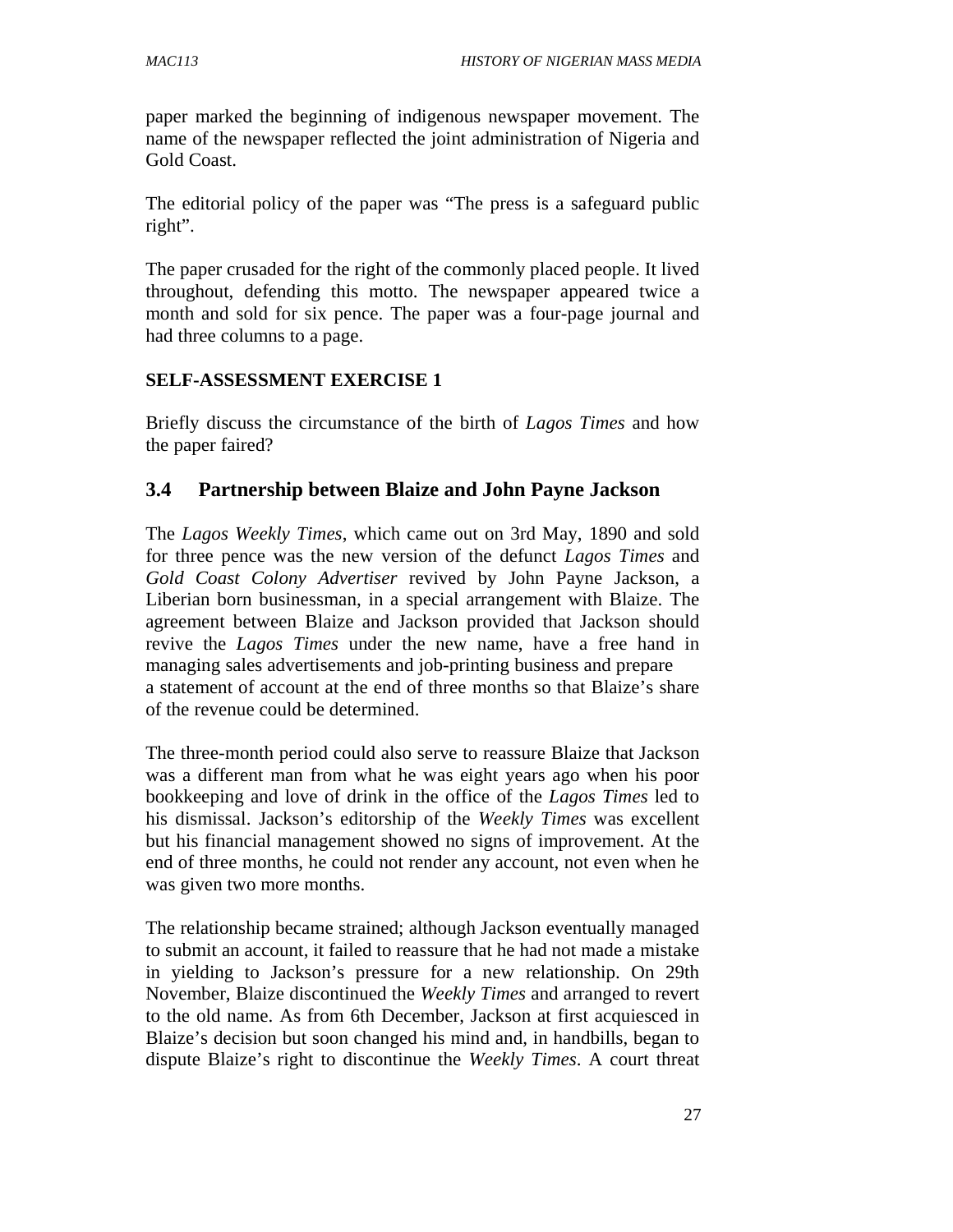made Jackson to back down, announcing that he would start his own newspaper the following year.

### **SELF-ASSESSMENT EXERCISE 2**

Discuss the relationship between Blaize and Jackson.

# **4.0 CONCLUSION**

It has been established in this unit that *Anglo-African* newspaper helped to increase the number of trained printers in the country. This implication fostered the growth of the press.

# **5.0 SUMMARY**

This unit has revealed giant strides taken by Blaize to establish the *Anglo-African* and the *Lagos Weekly Times* and the role of the papers in addition to the quarrel between Beale Blaize and John Payne Jackson.

# **6.0 TUTOR-MARKED ASSIGNMENT**

- 1. Who published the *Anglo African* newspaper?
- 2. Why did Blaize and Jackson quarrel?
- 3. Who established the *Lagos Weekly Times*?

# **7.0 REFERENCES/FURTHER READING**

- Adeyanyu, B. (1998). "Thirty years of Nigerian Press." *The Punch*, April 19.
- Azikiwe, N. (1964). "Pioneer Aeroes of the Nigeria Press." Address to First Graduating Students of the Jackson School of Journalism. Nsukka: University of Nigeria.

Enyinnaya, I. (n.d). *A Class work of Nigerian Media History*. Owerri.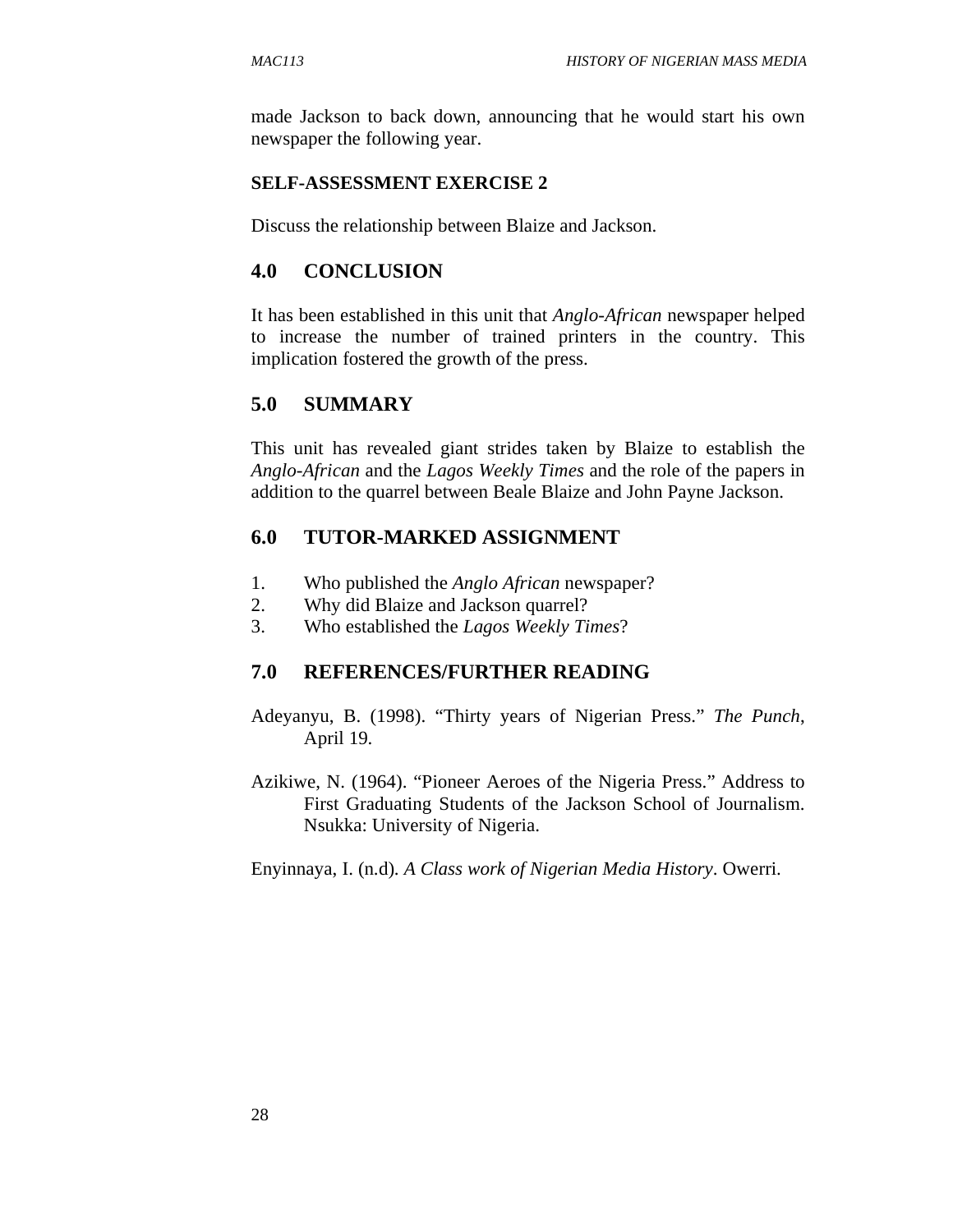# **UNIT 3 ADVANCEMENT OF EARLY NEWSPAPERS: THE WEEKLY RECORD**

## **CONTENTS**

- 1.0 Introduction
- 2.0 Objectives
- 3.0 Main Content
	- 3.1 Profile of John Payne Jackson
	- 3.2 Formation of the Lagos *Weekly Record*
	- 3.3 Issues that Attracted the Attention of the *Weekly Record*
	- 3.4 Comments on the *Weekly Record*
- 4.0 Conclusion
- 5.0 Summary
- 6.0 Tutor-Marked Assignment
- 7.0 References/Further Reading

# **1.0 INTRODUCTION**

There are important events and personalities that contributed immensely to the development of the Nigerian press. One of the significant contributors was John Payne Jackson. He established the *Weekly Record* after a quarrel with Blaize.

# **2.0 OBJECTIVES**

At the end of this unit, you should be able to:

- write the profile of John Payne Jackson
- discuss the formation of Lagos *Weekly Record*
- state categorically the issues that attracted the attention of the *Weekly Record.*

# **3.0 MAIN CONTENT**

# **3.1 Profile of John Payne Jackson**

Born in Gape Palmas (at about 1847) in the small African colony of Maryland, which united with Liberia to the north in the late fifties, Payne inherited his father's painstaking disposition and incisive intellect. His father who migrated from Maryland USA was known as Thomas Jackson.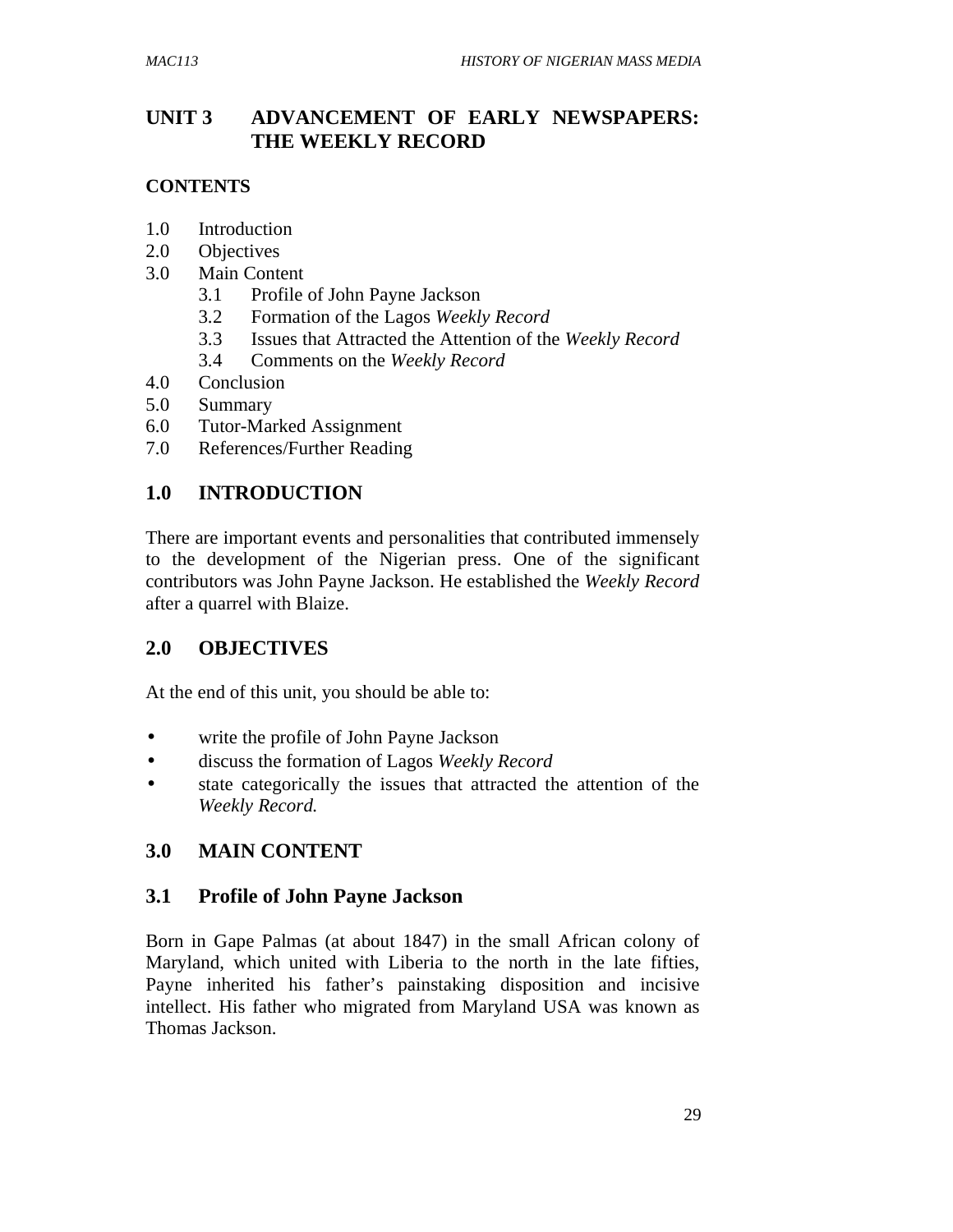At the age four, he lost his father. This tragedy is assumed to have made Payne self-assertive and independent early in life. Payne attended the training institute on the Cavalla River and showed great capacity in Liberal subjects and printing. His love for travels made him go to Gold Coast and eventually ended up in Lagos in the 1860's. He worked with the merchant L.S Leigh and was posted to the Brass river in the 1870's. He worked with his employer and started to trade in palm produce on his own. Payne suffered business setbacks and described the losses he incurred as the cruel greed of European commerce on the lower Niger. He abandoned trade and got employment as a bookkeeper with the *Lagos Times* and Gold Coast colony advertiser in 1887.

### **3.2 The Formation of the** *Lagos Weekly Record*

The relationship between Blaize/Jackson, which was to poison the relations of the two families for a long time, had a significant effect upon the history of the record. Jackson appeared to have resolved not only to outsell the rival *Lagos Times*, drive it into a second and final collapse and force his former boss out of the newspaper trade, but also to father a newspaper organisation, which would be commercially successful and possibly overshadow Blaize's financial prestige.

It should also be noted that the background of disagreement and dispute would give a new dimension to Jackson's editorial and propagandist competence with popular implications. The above circumstances led to the establishment of the Lagos Weekly Record in1891.

### **3.3 Issues that Attracted the Attention of the Weekly Record**

The activities of the *Lagos Weekly Record* cut across all spheres of human endeavour including political, economic and social. Host of the areas of focus can be outlined as follows.

- a. Colonial administration
- b. British attitude to native chiefs in the course of the system of indirect rule
- c. New system of land tenure
- d. Policy of discrimination against Africans in some areas like politics, education and employment
- e. Type of education and work ethics summation of other issues that attracted comments from the record are as follows.
- **Introduction of Water Rate:** During this period the colonial government for undisclosed reasons decided to introduce water rate. The policy did not go down well with the record, which saw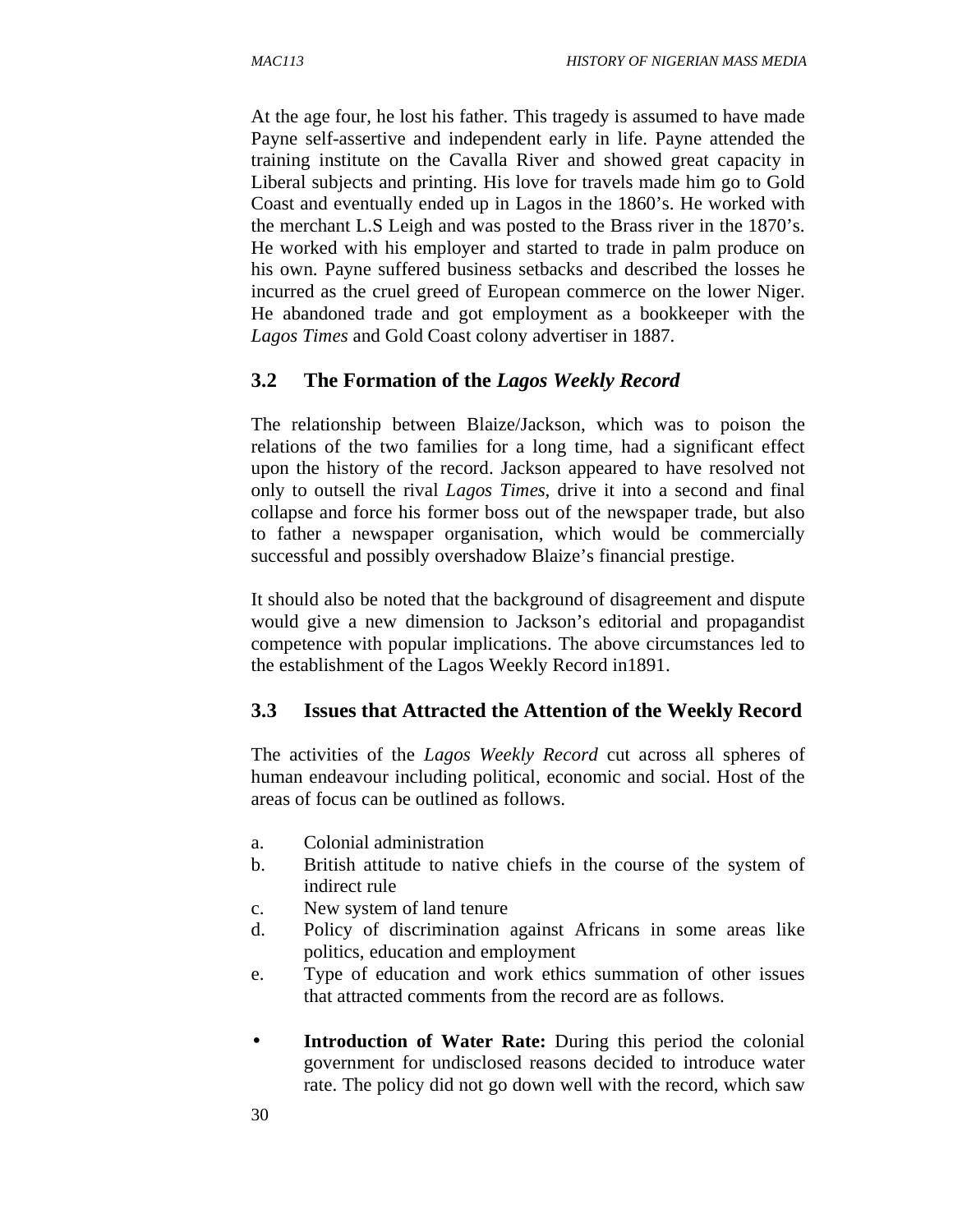it as an imposition. Not only did the paper describe the policy as exploitation it called on Lagosians to resist the exploitative device.

- Use of public money to build churches and mosques for worship to the exclusion of Nigerian was attacked by the record. The paper disapproved that public money be used to build places of worship where Africans are banned from entry.
- The record propagated for the amendment of the Nigerian Constitution, which at the time did not provide for any real legislative authority in the country. The then governor Lord Lugard, appointed few government officials in legislative council without authority. Their only duty then was to meet once a year to listen to the governor's address and give him rousing ovation.
- The paper bitterly opposed the flogging of Nigerian Chiefs and Emirs publicly. In the opinion of the paper, this is inhuman and an easy means of encoding the loyalty of subjects to natural rules.

Summarily, the record by all standards was a radical Newspaper and advocated for aggressive nationalism. In the words of Ezra, Jackson "… was uncompromising by nature and fanatical by conviction!" Jackson died on 1st August 1915 and the editorial chair moved to his son Horatio Jackson who maintained the status quo until the demise of the paper in 1935.

#### **SELF-ASSESSMENT EXERCISE**

What were the circumstances that led to the establishment of the Weekly Record?

### **3.4 Comments on the** *Weekly Record*

The quality and characteristics of the paper, The *Weekly Record* can be deduced from the description given to the paper by eminent mass communication scholars.

- Dr. Kalu Ezra, a historian of international repute, described the Record as the first militant nationalist paper.
- B. Laotan, a journalist, said that the *Weekly Record* was so powerful that at one point because of its uncompromising attitude in the national interest foreign advertisements were withdrawn. However, the paper stood its ground.
- Robert Julie, another historian, said of the record editor, "Jackson was a thoughtful student of current affairs and an exhaustive commentator of their significances for almost a quarter of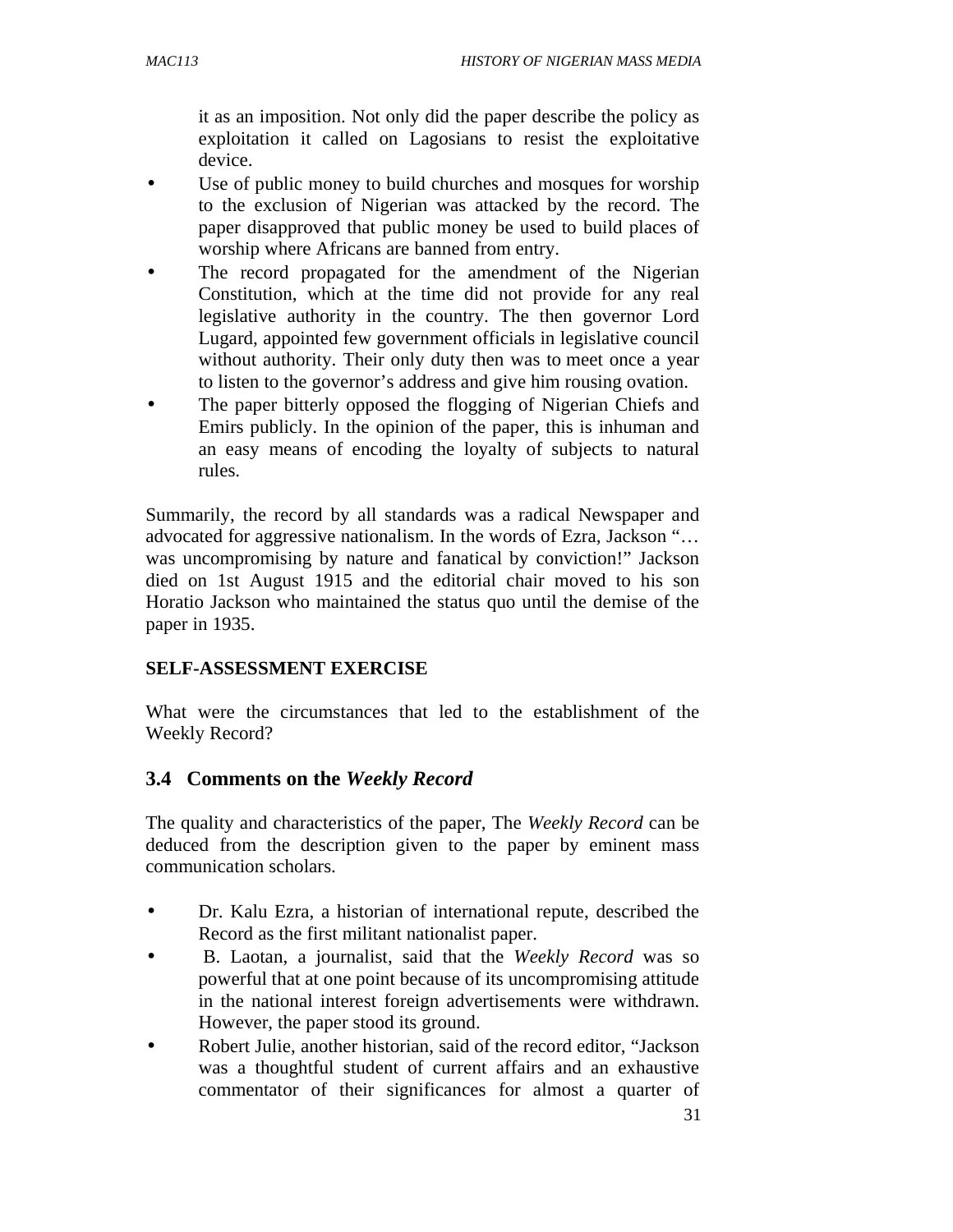century. His columns provided influential and instructive help to contemporaries even as they do to modern observers.

• Nnamdi Azikwe, in his book "Odyssey," attributed his interest in journalism partly to the influence of The *Weekly Record*  editorials. This reflected in the way the West African Pilot was edited because the paper was full of "Jacksonian phrases and expressions." The record with the editorial policy "Be just and fear not" strongly believed in propagation of racial consciousness.

# **4.0 CONCLUSION**

Payne Jackson succeeded in laying a solid foundation for the Nigerian press. He also set the pace for Nigerian nationalists who eventually used the press as a strong instrument to fight colonialism.

The *Weekly Record* became an organ of reference for budding journalists.

# **5.0 SUMMARY**

This unit discussed the life and contributions of John Payne Jackson to Nigerian journalism and the establishment of the *Weekly Record*.

# **6.0 TUTOR-MARKED ASSIGNMENT**

- 1. Briefly discuss the relationship between J.P Jackson and B. Blaize emphasising the effect on the press.
- 2. Write a brief profile of the Jacksons.

# **7.0 REFERENCES/FURTHER READING**

- Duyile, D. (1979). *Media and Mass Communication in Nigeria*. Ibadan: Duyison Publishers.
- Okafor, C. (2002). "History of the Nigeria Print Media*." In Okunna C.S. (Ed.). Teaching Mass Communication: A multi-Dimensional Approach*. Enugu: New Generation Books.
- Uche, L. U. (1989). *Mass Media People and Politics in Nigeria.* New Delhi: Concept Publishing Company.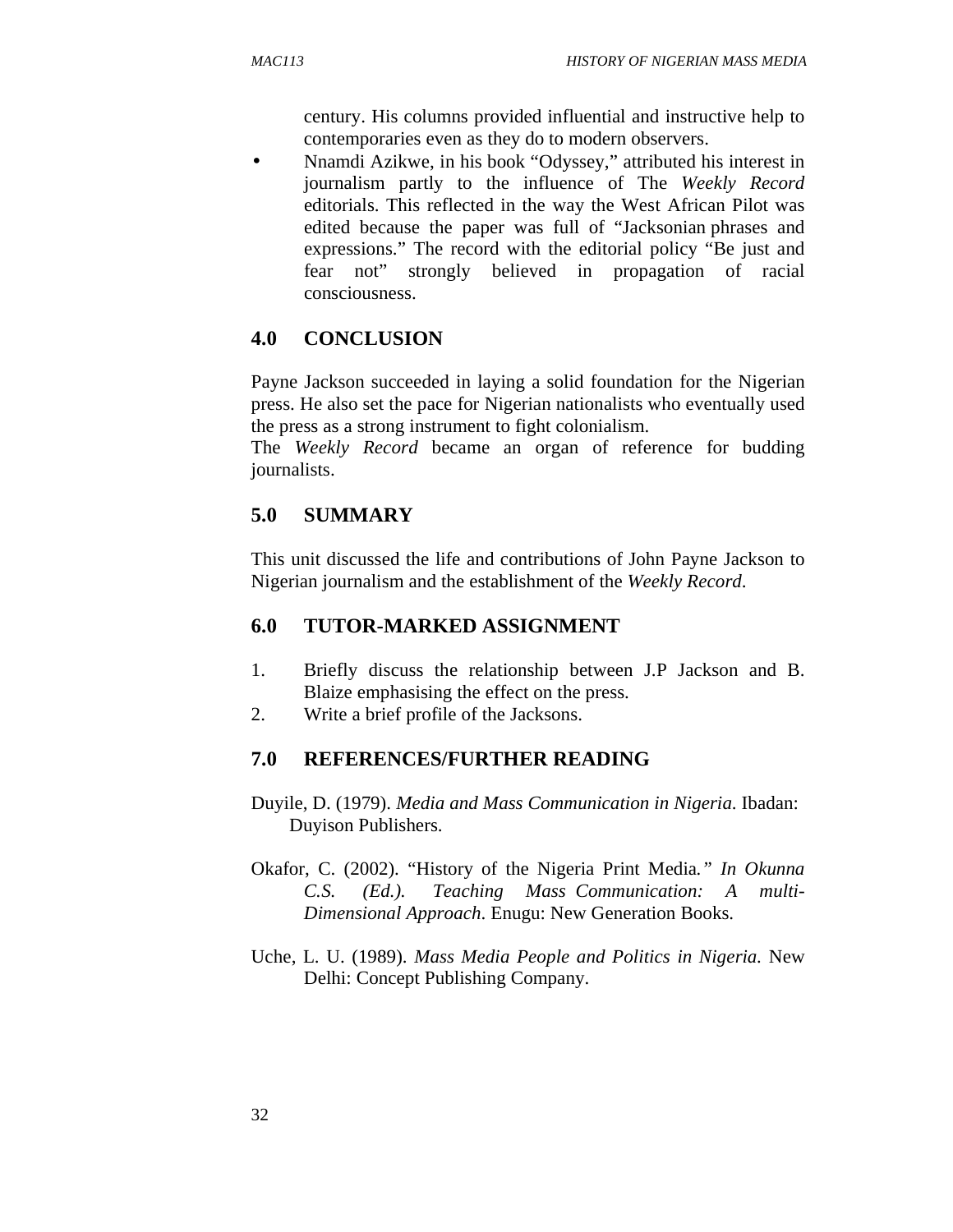# **UNIT 4 THE CONCEPT OF PRESS FREEDOM**

### **CONTENTS**

- 1.0 Introduction
- 2.0 Objectives
- 3.0 Main Content
	- 3.1 The Meaning of Press Freedom
	- 3.2 History of Press Freedom
	- 3.3 Constitutional Guarantees
	- 3.4 Limits to Freedom of the Press
- 4.0 Conclusion
- 5.0 Summary
- 6.0 Tutor-Marked Assignment
- 7.0 References/Further Reading

# **1.0 INTRODUCTION**

As a journalist, you need to know the basis of your freedom. As such, this unit will look at the freedom of expression, press freedom as enunciated by international laws and conventions and of course the Nigerian Constitution.

# **2.0 OBJECTIVES**

At the end of this unit, you should be able to:

- define press freedom
- differentiate between the freedom of expression and press freedom
- identify the limitation of your freedom as a journalist working in Nigeria.

# **3.0 MAIN CONTENT**

### **3.1 The Meaning of Press Freedom**

Liberty or freedom of expression and the meaning:

• Laying no previous restraint upon publication. Liberty of the press means laying no previous or prior censorship of publication. Every person has the right to lay what sentiments, facts, information or publication he has before the public. To forbid this right is to destroy freedom of expression and the press; but,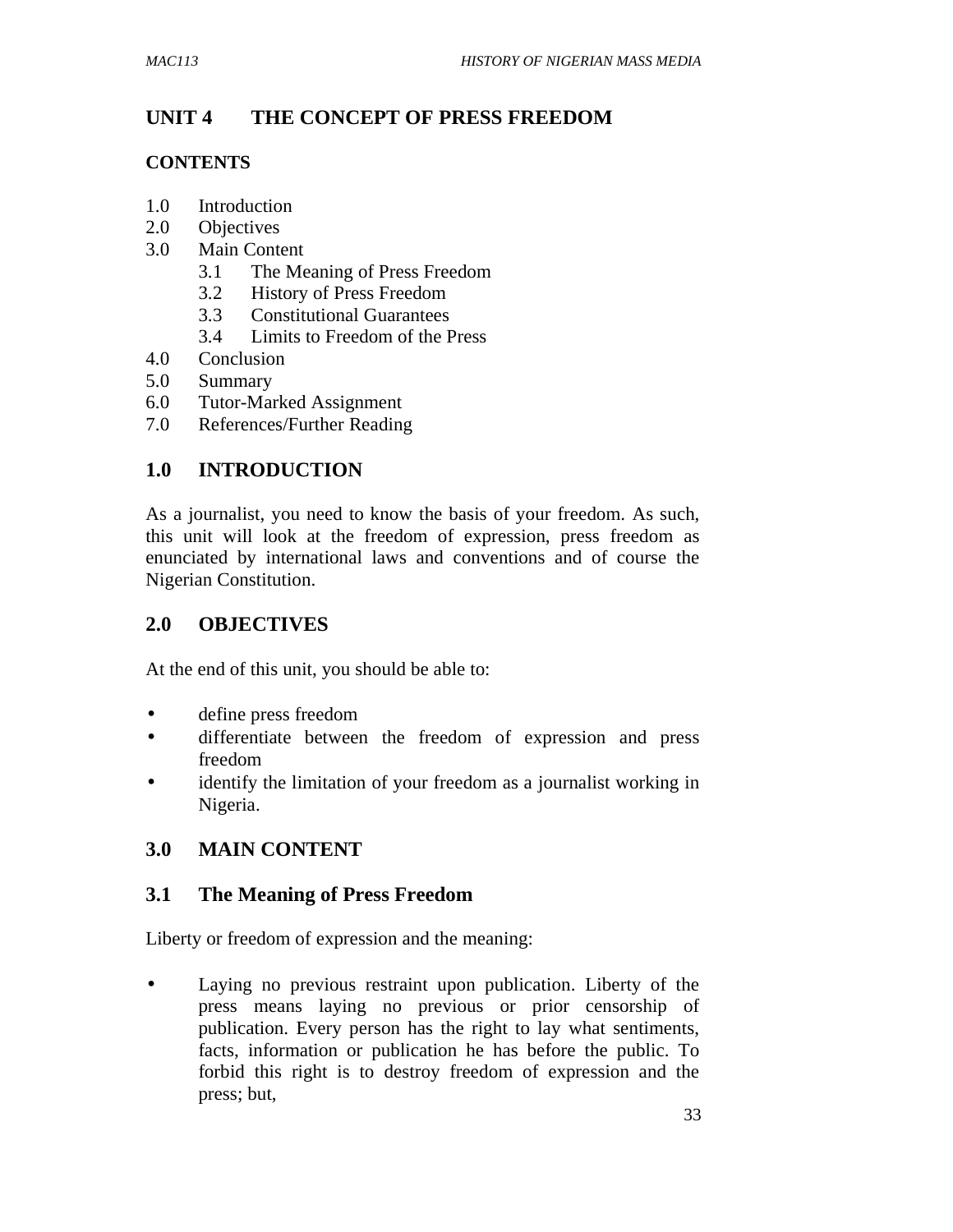- Where a person publishes what is unlawful, criminal, defamatory or mischievous, he must face the consequences of his publication.
- Liberty of the press consists in laying no previous restrain upon publication and not in freedom from censorship for criminal matters published. Every man has the undoubted right to lay what sentiment he pleases before the public… to forbid that is to destroy the freedom of the press- but if he publishes what is illegal or mischievous he must face the consequences of his own temerity" (Osinbajo and Fogam, 1991).

Concisely, the liberty of the press is a right with a responsibility. The freedom of expression which Ray Ekpu (1998) regarded as the grandmother of all freedom has been given an important place in virtually all international and national charters of human rights. For instance, Article 19 of the Universal Declaration of Human Right States that: Everyone has the right to freedom of opinion and expression; this right includes freedom to hold opinions without interference and to seek, receive and impart information and ideas through any media regardless of frontier. Article 19 (1) of the international Convention on Civil and Political Right says that "Everyone shall have the Right to hold opinion without interference." The African charter on Human and Peoples' Right Article 9 says "Every individual shall have the right to express and disseminate his opinions within the law. In most countries of the world including Nigeria, freedom of expression has always been given a significant place.

# **3.2 History of Press Freedom**

The revolution caused by the invention of printing brought about literacy, development of modern European languages and of course, the establishment of newspapers. This eventually led to the symbolic relationship between the government and the media, a relationship that still exists until date. By this relationship, the government tried to maintain power and control press over the dissemination of information about government activities. The public (through the media newspapers) wanted to know what the governments were doing. Hence, the conflict between these two forces, which still continues up until date.

Throughout the history of mankind, people have really fought for the freedom of speech. Laws have been passed and wars fought over people's rights to express ideas publicly. According to history, the great philosopher, Socrates, is said to be the first known person to fight for freedom of speech. When he was accused of corrupting the morals of the youths of Athens through his teachings, Socrates confessed that he is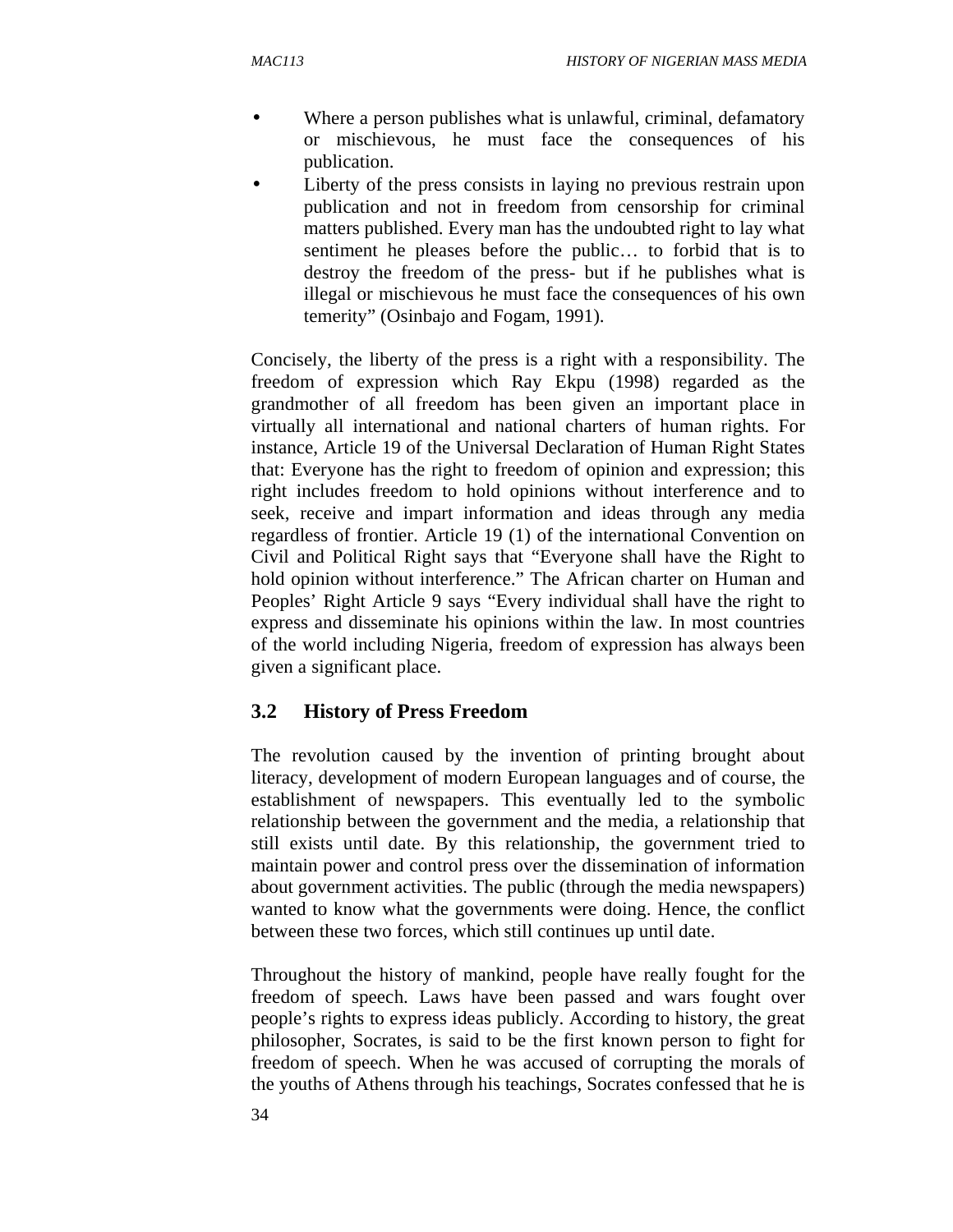ready to die many times if that is the sacrifice he has to make in the course of speaking his mind in his search for wisdom. This, clearly, means fighting for the freedom of speech and expression.

### **Definition of Press Freedom**

Press freedom is actually an extension of the freedom of expression. The concept of freedom of press has been something on the lips of many people right from the olden days. For instance, in Nigeria, if we look back at the earliest newspapers such as Rev. Henry Townsend's *Iwe Irohin* published in 1859 and the other newspapers that followed it, we will observe the struggle for press freedom. It is unfortunate and regrettable that up until date, the freedom of the press has not been protected despite pressmen's involvement in government in many cases. Prominent Nigerians such as late Dr. Nnamdi Azikwe, Ernest Ikoli, Chief Anthony Enahoro, Alhaji Babatunde Jose, late Dele Giwa, Nosa Igiebor, etc. have fought for freedom of the press, yet they have not been able to guarantee it. Robert L. Stevenson in J.C Merrill (1995:63) rightly observed that:

Everyone is in favour of freedom of the press. The problem is lack of agreement on what it is and who has it…….

This simply means that press freedom is still a rare commodity in the world. Merrill (1995:69). This is why Nigerian journalists, like their counterparts in some parts of the world, are still agitating for press freedom today.

The definition of press freedom is relatively obscure. However, it can generally be said that "press freedom is the freedom a journalist has to perform his duties without interference of any kind, while still maintaining ethical standards."

### **Contemporary Freedom**

With the collapse of communism in the Soviet Union and Eastern Europe, independent journalism began to thrive and find foot in Africa since the 1990s. The fact could be justified from announcement of PANA (Pan Africa News Agency) towards a change to independent reporting. Hence, many African countries, media organisations which, hitherto, had very little powers began to challenge government authority.

Unfortunately, the wave of democracy sweeping through the developing countries is still lacking in some of these countries. The effect is that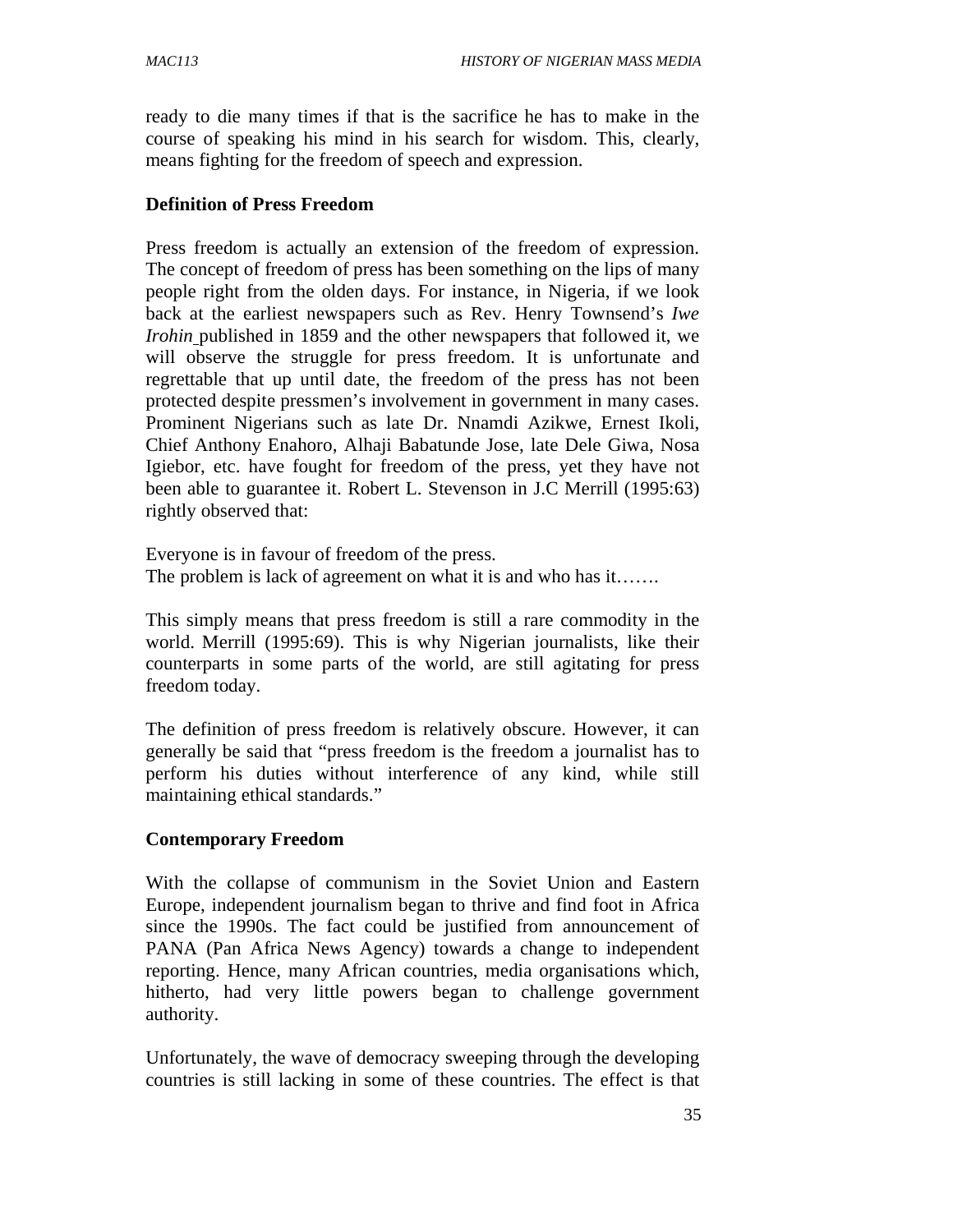many African countries still have a very long way to go. It is, however, hoped that the countries involved will learn from one another, while still, collectively, forging ahead towards the common goal of achieving press freedom.

#### **Current Trends**

In 1991, a study done on "human rights" in 104 countries showed that there is an improvement in human rights conditions. The work noted that there has been an unparalleled improvement in this direction for five years ranging from 1986-1991

A similar progress was also reported by Freedom House. By the Freedom House categorisation of Press Freedom in 1993, it was observed that only 25per cent of the world's population operated a free press, 44per cent partly free press, while 31per cent were not free. Another analysis of the Freedom House looked at a number of countries rather than the percentages that fell under these different categories. It also observed that 67 countries were regarded as having a free press, 60 partly free and 50, not free. It also observed that the number of Countries improving in press freedom out numbered those with declining freedom.

#### **Prospects**

All over the world, press freedom is under one kind of threat or the other. Since democracy initiates a constant battle between different forces in the society, most people are seen demanding freedom for themselves. Unfortunately, these people do not carry along this enthusiasm for demanding freedom when they are in power. This is often because at this stage, they now face challenges from both political and journalistic oppositions. These struggles are important because they define the scope of press freedom in the different countries, which the rest of the whole may aspire to attain. These were the views of Stevenson, which he considers responsible for the challenges facing press freedom. The scope of press freedom, however, depends on the individual countries of the world and the extent of the relationship of the media and the government in each country. In addition, it borders on what provisions each Country's constitution makes for the freedom of speech/expression generally and for the freedom of the press in particular. For according to Udoakah, freedom of the press is not an idea that can be conceptualised in a vacuum. It is rather a factor of other circumstances. To him, freedom of the press is not just the right of the journalist to publish news and comments without interference. In the views of Udoakah (1994) in J.C Merrill (1995:223), it also includes: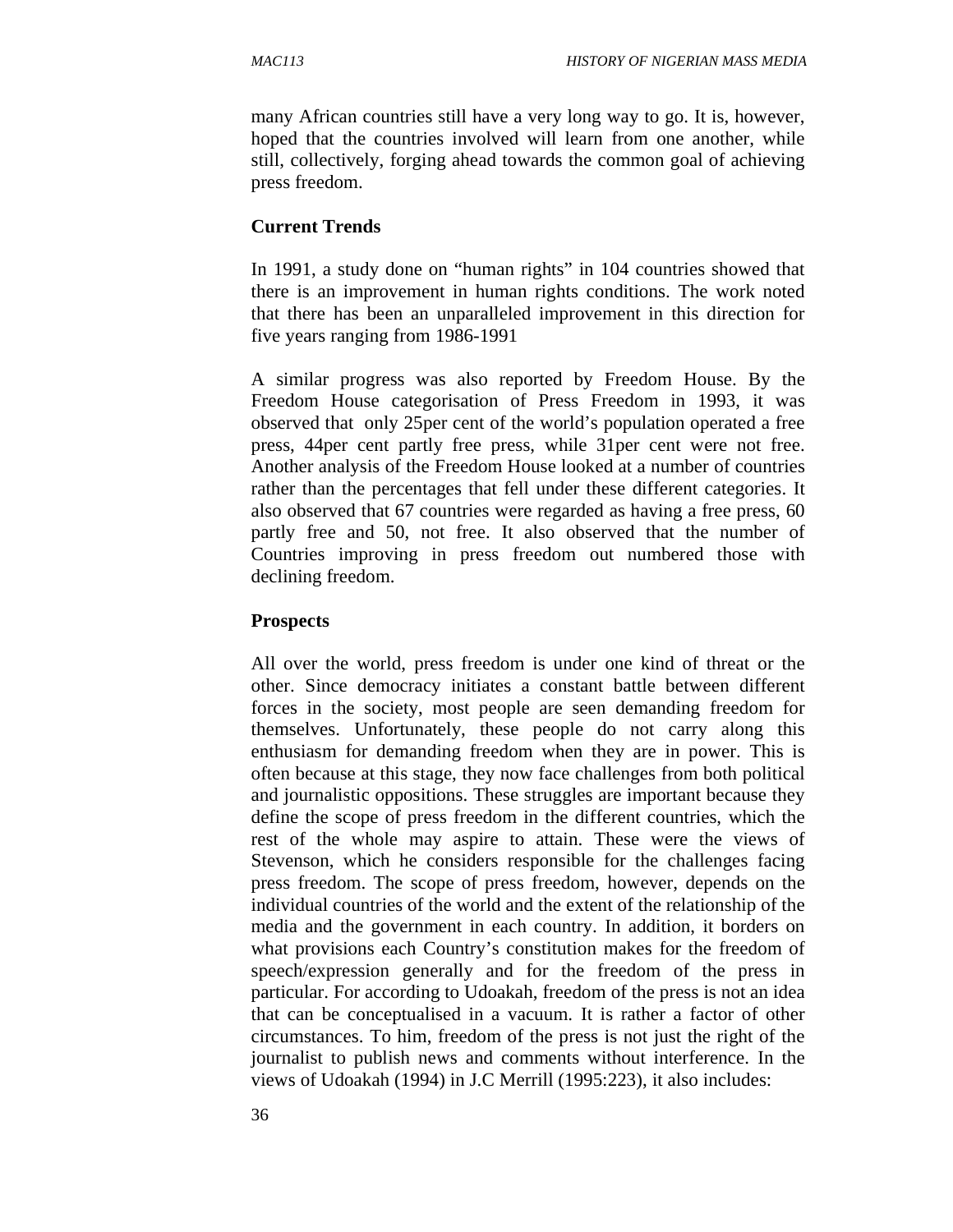The right of the people to express themselves in the media of public communication without being curtailed by those who wield political, religious, economic and other powers. It means the availability of the press to people.

The people should be given free and unimpeded access to news and information….

According to him, freedom of the press is therefore, the relative absence of governmental, economic and other controls in the operation of the press. Given this scenario, it is obvious that the future for press freedom is still bleak because most African governments are not willing to fully succumb to the demands of absolute press freedom.

### **Coverage of Africa by the Western Media**

As earlier mentioned, the coverage of Africa by the western world is not only shabby, but also predominantly negative. This can be vividly ascertained by the findings of Gary T. Hunt (1996:189) who examined (investigated) "the image" of Africa as reflected by the elite American press. His findings are in line with the observations of Hatchten and Beil (1985) and Martin (1992) who posited that Africa is "one of the most underreported regions in the world, even though Africa is the second largest continent of the world" 'Hachten & Beil1985:626-630). Some of the findings of G.T Hunt in his study are:

- i) The Association Press (AP's) coverage of Africa reflects crises and conflicts from troubled spots.
- ii) The developing countries have often been scantily reported by the western media
- iii) The interests of the American media audience dictate the coverage in the media.

The perception of American editors appears to be that their audience have limited or virtually no interest in Third World events and news, hence, their scanty coverage of these areas. Unfortunately, this is the opposite of what happens in the Third World countries, who rather, have American news consistently featuring in their media. There is, therefore, a lack of reciprocity. When foreign news does appear in the American media, it tends to focus on Western Europe, South Asia, the Far East, and the Middle East (G.T Hunt, in Merrill: 1995:192). These are the areas which they have business relationships with, apart from regional proximity with them. These factors determine their coverage of foreign news. Although journalists, in the Western world are encouraged to write chaotic stories about Africa, the Western audience do not care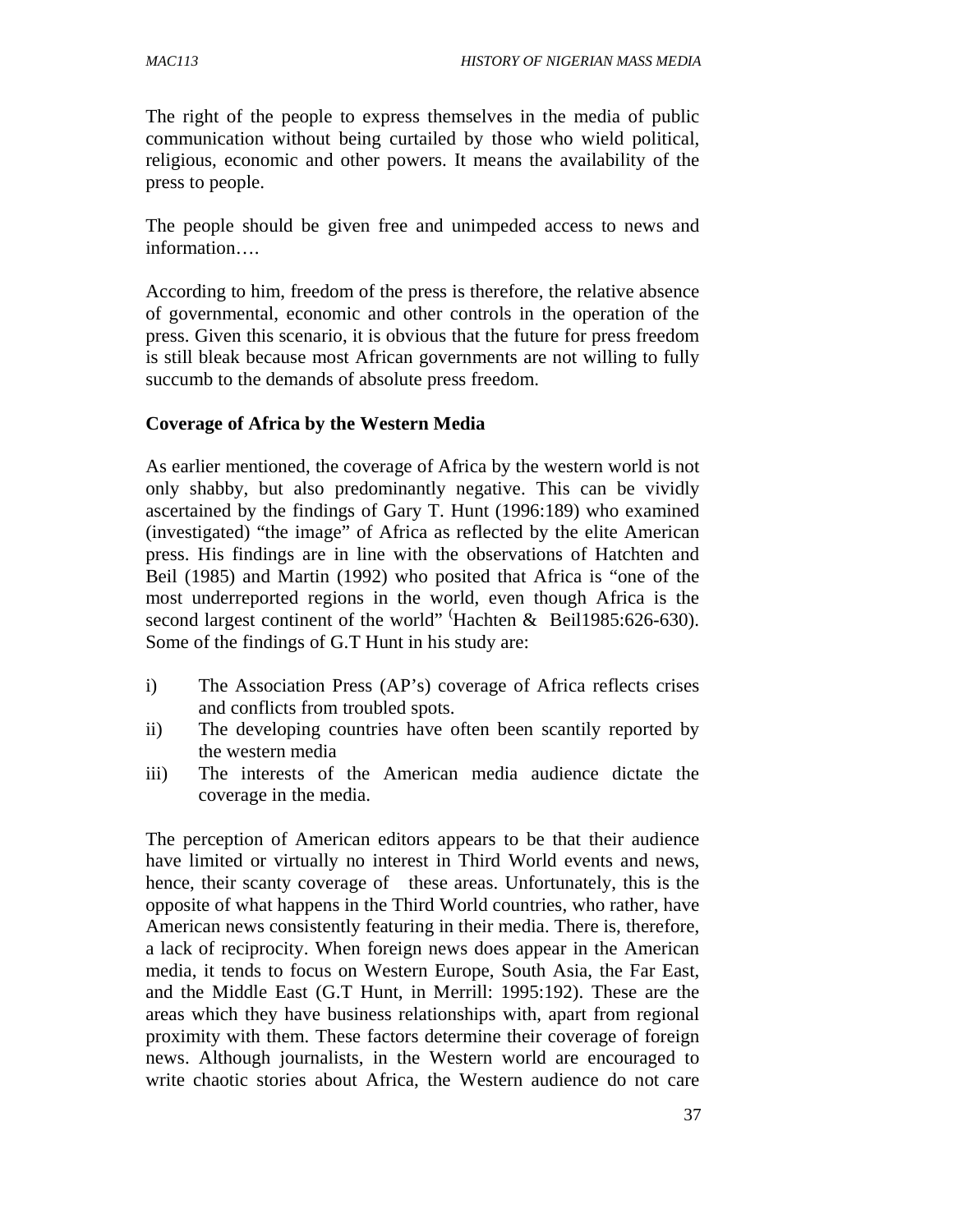about these stories on disaster and coups.(Fitzgerald, 1989 in Merrill 1995:247) This is because many media organisations in the Western world have 'decided that Africa is no longer politically fashionable or newsworthy (Fitzgerald, 1987: 24).

- iv) American news has the tendency to produce odd and strange news about Africa.
- v) The coverage of Africa by the Western media lacks in-depth analysis and highly researched background material. Suffice it, however, to say that Hunt also recognised some reasons for this biased coverage of Third World countries.

### **Reasons for biased Coverage of Africa**

- i) Complexity and unnecessary bureaucracy in gaining entry into Third World countries. Difficult travel conditions and cost of reporting on such a large continent as Africa.
- ii) The size of Africa and the distance between countries of interest that the Western media may want to cover or report.
- iii) The focus on Western media audience interest, which is the prime concern of Western editors.

The findings of G.T Hunt actually reflect the need for the Western media and particularly the American news media to have a serious rethink, and take a look at the way it covers Africa. On the other hand, African countries must work with American reporters to make it easier for them to cover the continent; for both objective news coverage is possible only when both the source and the reporter fully understand each other's role (G.T Hunt, in Merrill: 1995:208). Therefore, both the American media and the African countries have a big role to play in rectifying these discrepancies in the Western media coverage of Africa.

# **3.2 Constitutional Guarantees**

The first amendment to the American Constitution says, "Congress shall make no law to abrogate the freedom of the press." In Nigeria, the concept of the liberty of the press is embodied in Section 39 (1) of the 1999 Constitution which says "Every person shall be entitled to freedom of expression, including freedom to hold opinion and to receive and impart ideas and information". Osinbajo & Fogam (1991) mentioned some justification for a free press as follows.

First, that the institution of a free press- that is a press is independent and free of censorship is an essential element of every Free State and modern democracy.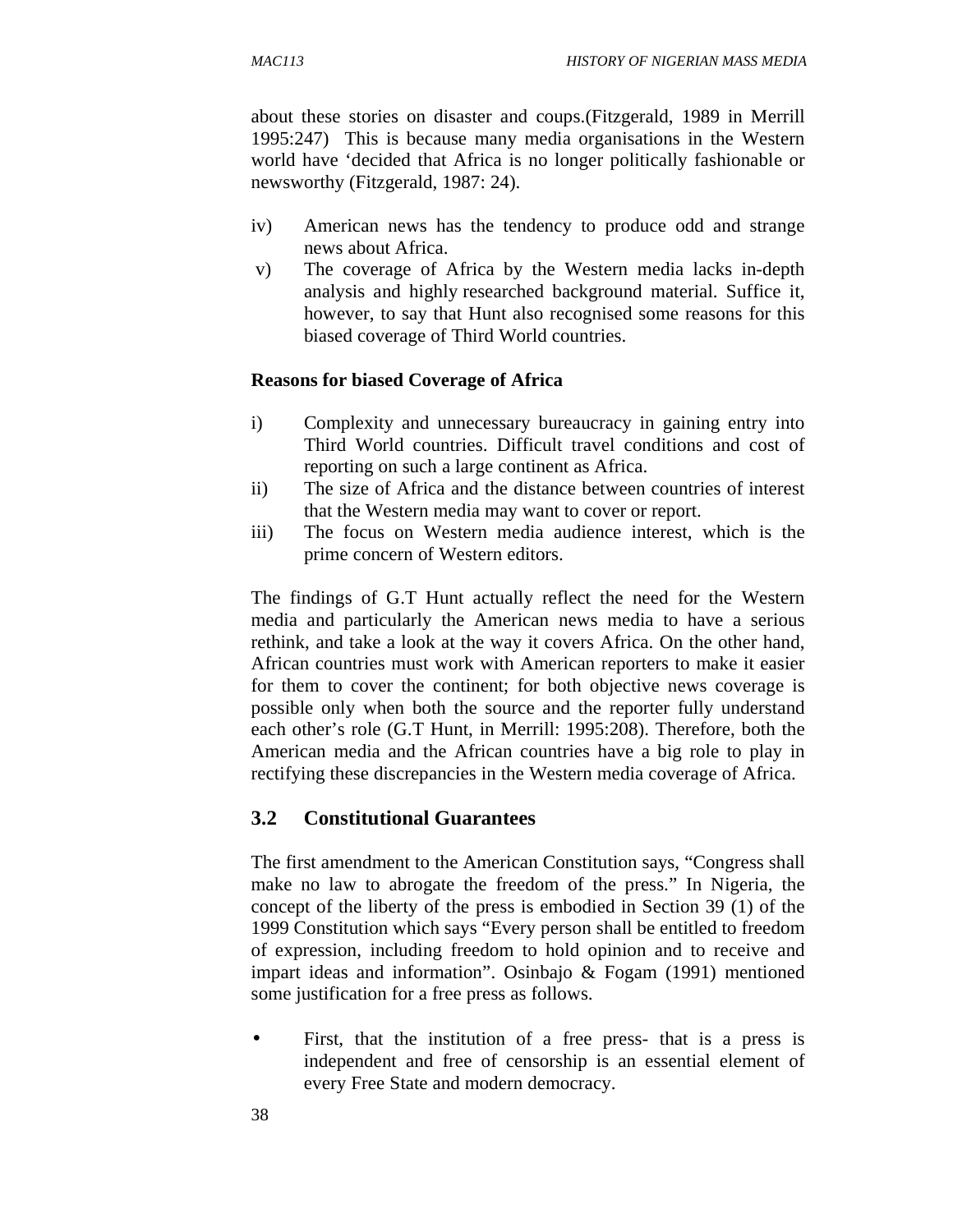- Second, it is held that it is the function and indeed, the duty of the press to keep the citizens of a country informed of the different opinions which are being expressed, so that the citizens can make the political decision which a democracy demands of them.
- In addition, it has been held that the security of constitutional government lies in effecting peaceful change based on the worthiness and appeal of opposing programmes and ideas presented to the public by the competitor for political power. Besides, it is widely considered that freedom of the press is essential to the individual's own development nd realisation.

It must however be pointed out that the freedom of expression clause as stated in the Nigerian Constitution does not specifically mention media practitioners. Rather, it says "every person," which presupposes that every member of the society has a right to write and to print as they will and gather news for any publication without interference.

### **SELF-ASSESSMENT EXERCISE**

- 1. What do you understand by freedom of expression?
- 2. Is freedom of expression synonymous with the freedom of the press? Discuss.

# **3.3 Limits to Freedom of the Press**

There is no absolute freedom anywhere, even in the freest societies of the world. The freedom or right of one person or the press to publish should not destroy the right of another man or the right of society to exist and be safe from the effect of wrongful, harmful, defamatory or mischievous publications. Therefore, the press has freedom and equal responsibility that goes with that freedom. It has a right and a duty. For every right or freedom that is claimed or enjoyed there is a corresponding duty. In the words of Denning L. J:

To our way of thinking, it is elementary that each man should be able to inquire and seek after truth until he has found it. Every one in the land should be free to think his own thoughts, have his own opinion and give voice to them, in public or in private, so long as he does not speak ill of his neighbour, and free also to criticise the government or any party or group of people, so long as he does not incite anyone to violence.

In short, while the press wants absolute and unhindered freedom, the freedom has to be limited in the overall interest of everyone in society including the press by: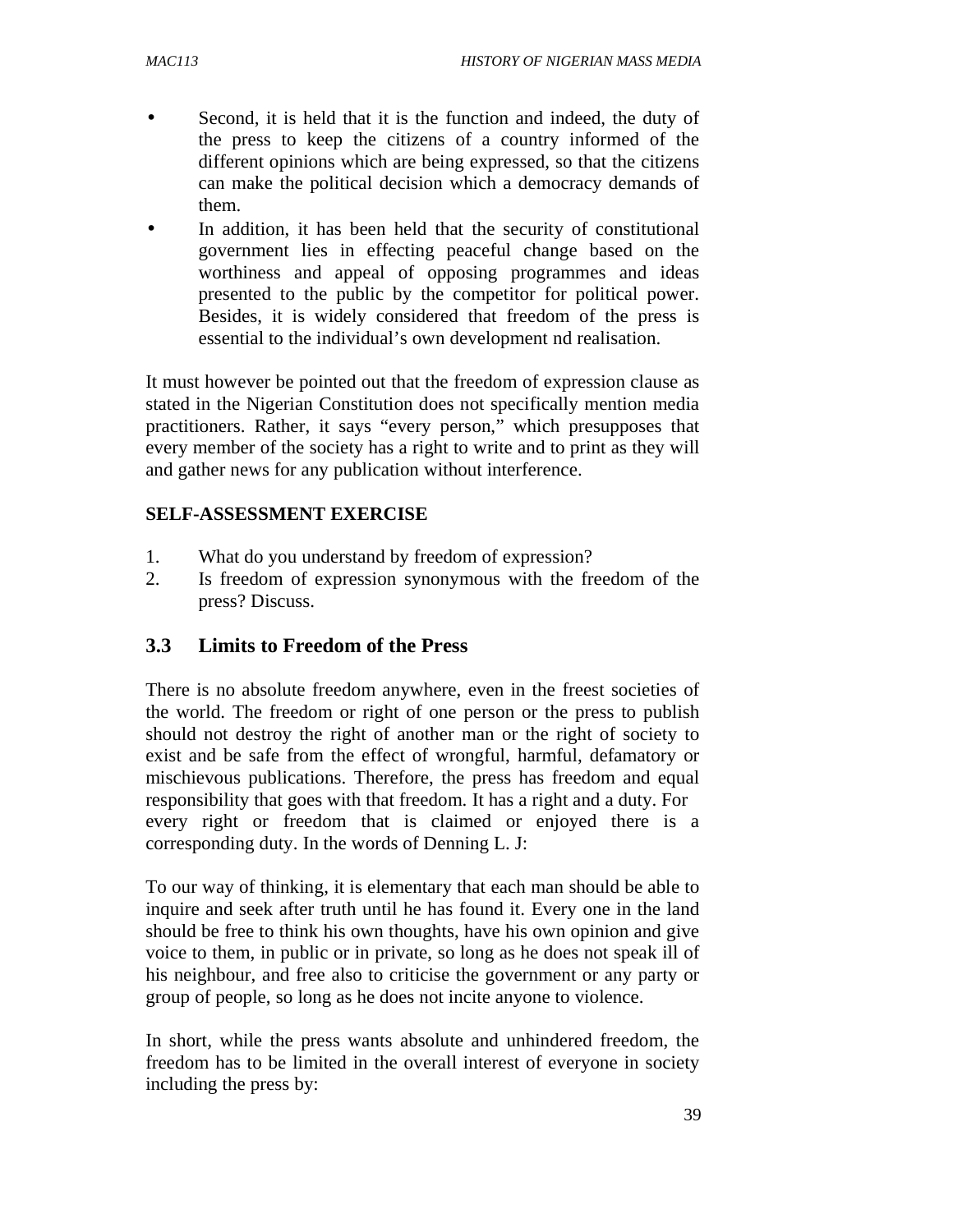- The Constitution
- The Legislature
- The Courts: and
- The Government

While guaranteeing freedom of expression and the press, the constitution is also quick to impose limitations. For example: The 1999 Constitution makes freedom of expression subject to any law that is reasonably justifiable in a democratic society.

### **Section 39 (3) says:**

Nothing in this section shall invalidate any law that is reasonably justifiable in a democratic society.

- a. For the purpose of preventing the disclosure of information received in confidence, maintaining the authority and independence of courts or regulating telephony, wireless broadcasting, television or the exhibition of cinematographic films; or
- b. Imposing restrictions upon persons holding office under the Government of the Federal or of a State, members of the Nigerian Police Force or other government security services established by law.

### **Section 45 (1) provides:**

"Nothing in Section 37, 38, 40 and 41 of this Constitution shall invalidate any law that is reasonably justifiable in a democratic society.

- a) In the interest of defense, public safety, public order, public morality; public health; or
- b) For the purpose of protection of the rights and freedom of other persons.

In pursuance of this constitutional provision, for the protection of the public and private individuals legislatures in Nigeria are therefore free and have been able to pass laws in the following areas:

- a) Contempt of court and contempt of parliament
- b) Disclosure or publication of official secrets including defence and security information
- c) Publication of obscene and harmful literature and materials
- d) Sedition and seditious publication
- e) Defamation; and
- f) Regulation of telephony, wireless broadcasting, television or the exhibition of cinematography films.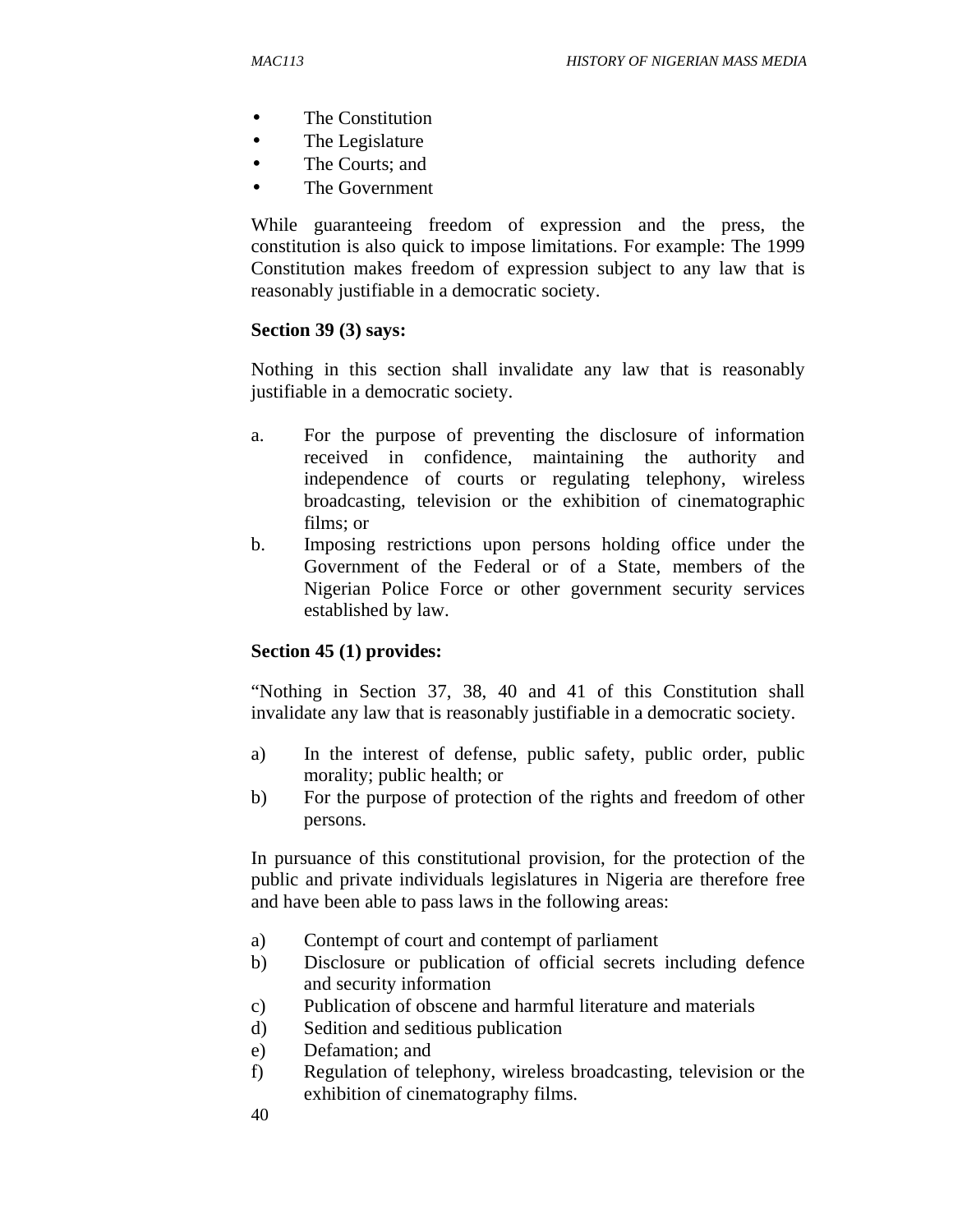# **4.0 CONCLUSION**

The freedom of expression and freedom of the press given by the constitution are not without limits or warnings. It is important for every media practitioner to know that there is a limit to his or her freedom of expression so as not to run foul of the law.

### **5.0 SUMMARY**

The freedom of expression and freedom of the press are so important that virtually all-international and national charters of human rights recognise them. Besides, most countries of the world including Nigeria have enshrined freedom of expression and freedom of the press in their constitutions. However, it must be noted that the freedom is not limited to journalists alone, also the freedom is not without restriction from the constitution, from government, courts and legislations.

### **6.0 TUTOR-MARKED ASSIGNMENT**

Name and explain the various ways of curtailing the freedom of the press.

### **7.0 REFERENCES/FURTHER READING**

- CLO, Constitutional Right Project, CRP and the National Human Rights Commission in Abuja NHRC.
- Constitution of the Federal Republic of Nigeria (CFRN). (1999) (Section 39).
- Epku, R. (1988). "The Media and Democracy in Nigeria." Being excerpts from a Paper Delivered at a Workshop on 1995 Constitution Organized by Civil Liberty Organization.
- Garry, T. H. (1996). "The Image of Africa as Reflected by the Elite American Press*."* In *L.U Uche North-South Information Culture: Trends in Global Communication and Research Paradigms.* Lagos: Longman: 189.
- Hachten, W.A. & Beil, B. (1985). "Bad News or No News?" Covering Africa, 1965-1982. *Journalism Quarterly* 62, (p. 626-630) quoted in J.C Merrill, p. 246.
- Onwubere, C. (2000). The Variables in the Communication Process: A Guide for Beginners. Lagos: Nwobodo Publishers.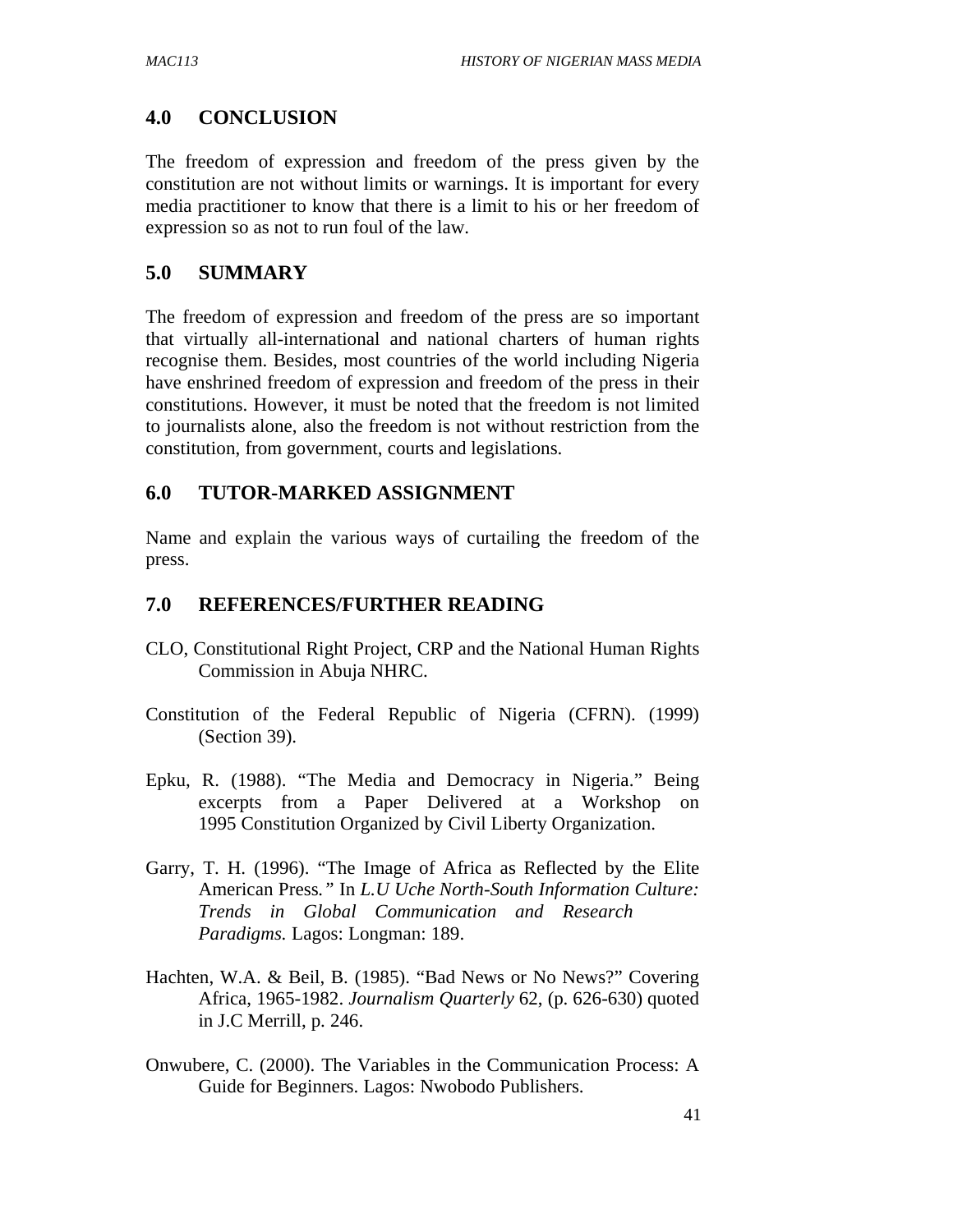- Osinbajo, Y. & Fogam, K. (1991). *Nigeria Mass Media Law*. Lagos: Gravitas Publishers& Limited.
- Robert, L. S. (1995). "Freedom of the Press Around the World" in J.C Merrill (Ed.) *Global Journalism Survey* of International Communication. (3rd ed.). USA: Longman, p.63.
- Sunday, O. (2006). "Press Freedom" *News Reporting and Writing NOUN Course Book.*
- Udoakah, N. (1994). "Press Freedom: The West and Africa." Cited in J.C Merrill (1995) *Global Journalism Survey* of International Communication (3rd ed.). USA: Longman, p.233.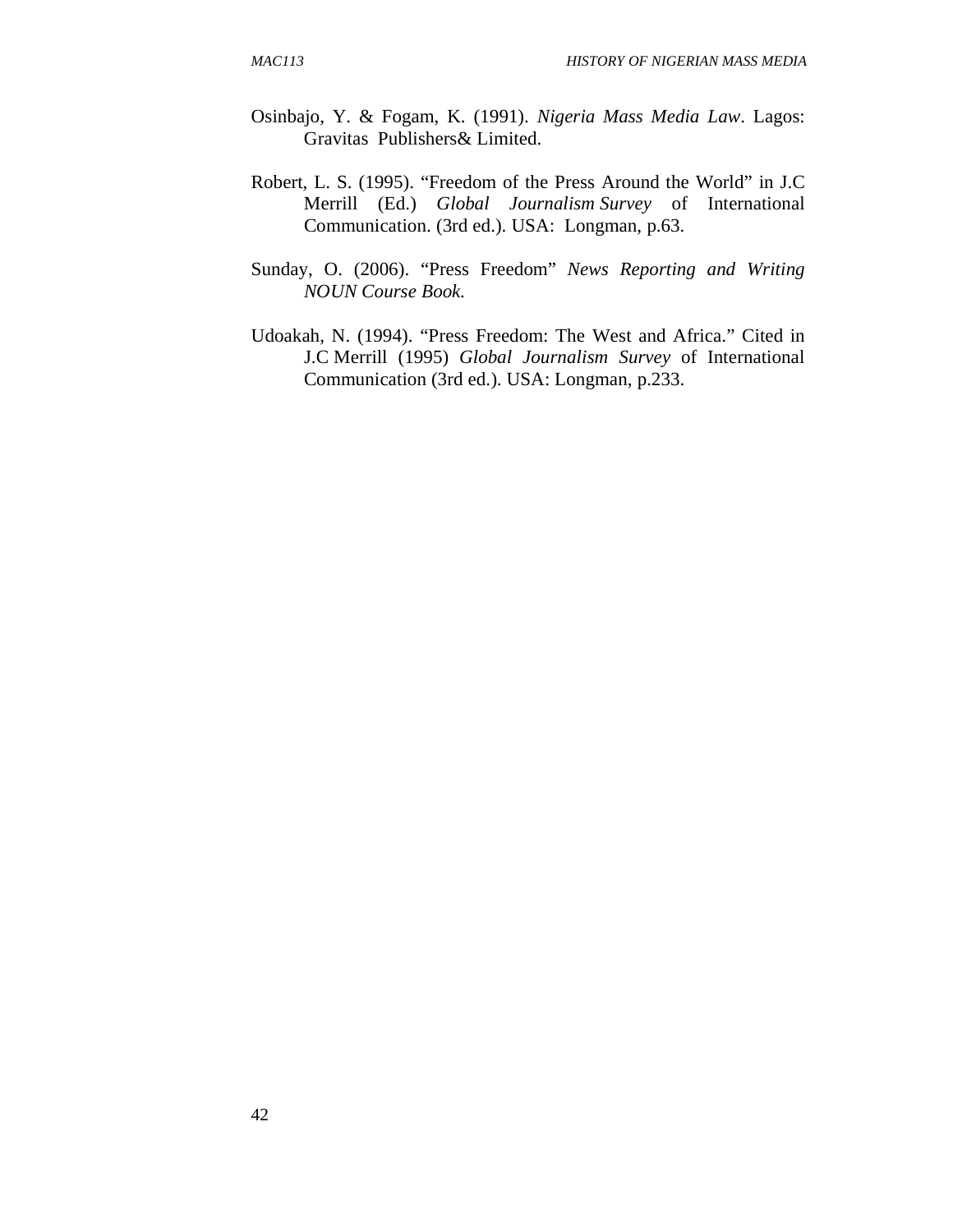# **MODULE 3**

- Unit 1 The Birth of Nigerian Newspapers: Zik and the *West African Pilot*
- Unit 2 Awolowo and the *Tribune*
- Unit 3 The *Daily Times*
- Unit 4 The Expansion of Newspapers in the East and North

# **UNIT 1 THE BIRTH OF NIGERIAN NEWSPAPERS: ZIK AND THE** *WEST AFRICAN PILOT*

# **CONTENTS**

- 1.0 Introduction
- 2.0 Objectives
- 3.0 Main Content
	- 3.1 Establishment of the *West African Pilot* (1973)
	- 3.2 Editorial Policy of the *Pilot*
	- 3.3 *Pilot* and Its Contributions
	- 3.4 *Pilot*: Awakening Political Consciousness
	- 3.5 *Pilot*: Features of General Interest
	- 3.6 Obafemi Awolowo and the *Tribune*
- 4.0 Conclusion
- 5.0 Summary
- 6.0 Tutor-Marked Assignment
- 7.0 References/Further Reading

# **1.0 INTRODUCTION**

One of the products of Western education was Nnamdi Azikiwe. He returned from overseas and was determined to fight colonalism through the muzzle of journalism. The *West African Pilot* was the medium he used to register his misgivings against colonialism as well as rediscover the lost consciousness of the African personality in the grip of colonial powers.

# **2.0 OBJECTIVES**

At the end of this unit, you should be able to:

- discuss the establishment of the *West African Pilot*
- discuss the editorial policy of the *Pilot*
- pinpoint the contributions of the *Pilot* to the growth of Nigerian Press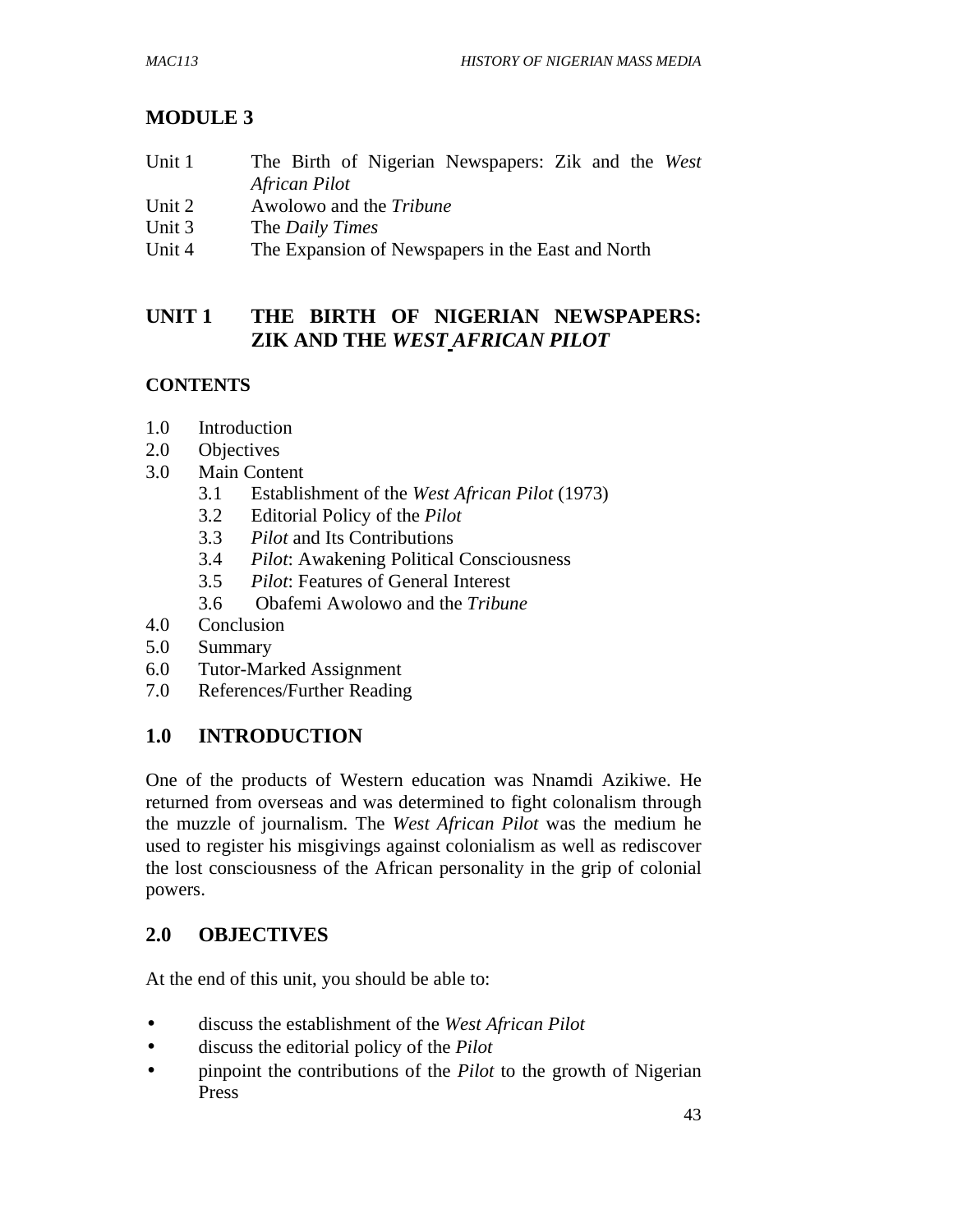- state the political awakening of Nigerians by the *Pilot*
- x- ray the general features of the *Pilot*.

# **3.0 MAIN CONTENT**

### **3.1 Establishment of the** *West African Pilot* **(1937)**

According to Fred Omu, "in November, 1937 Nnamdi Azikwe started the *West African Pilot,* which immediately became the major forum of the increased nationalist consciousness which had been awaiting a potent outlet and stimulus.

The *Weekly Record* had died in 1930, the *Daily News* had ceased to attract serious attention by 1934 and the mid-30s; therefore, no newspaper existed to crystallise and channelise the-growing nationalist influences of the late inter-war years.

The *West African Pilot* stepped into the void and with Azikwe's admission to membership of the Nigerian Youth Movement and his election to the Central Executive Committee of the Movement, a new era of politics and nationalism was born. Azikwe as an admirer of Thomas H. Jackson brought into Nigeria a new idealism, of nationalism as well as new techniques of political and journalistic propaganda learned during his training and experience in the United States. His initial platform was the *African Morning Post*, which he edited in Accra for two and half years until he resigned on 1st April, 1937, a week after the West African Court of Appeal allowed his appeal against the judgment of the Supreme Court, which the previous year had convicted him for sedition.

His influence developed in Lagos with the incorporation of the Zik Press Limited on 5th August and the launching of the *Pilot* on 12 November. The opening address entitled "The Curtain Rises" described the editorship as "sentinels of popular liberty and guardians of civilisation" whose supreme task was to make assertions in unequivocal terms.

# **3.2 Editorial Policy of the** *Pilot*

44 According to Azikwe in *My odyssey*: "I had christened the new daily paper *West African Pilot*, and chose Dante Alighieri's immortal lines as its motto: show the light and the people will find the way". The duty of a pilot was to guide the ship entrusted to his care and I thought that, at the stage in the development of my country, it was not the duty of any patriot to pontificate. It was incumbent on me to turn the searchlight of publicity, in the form of narration or exposition or; description or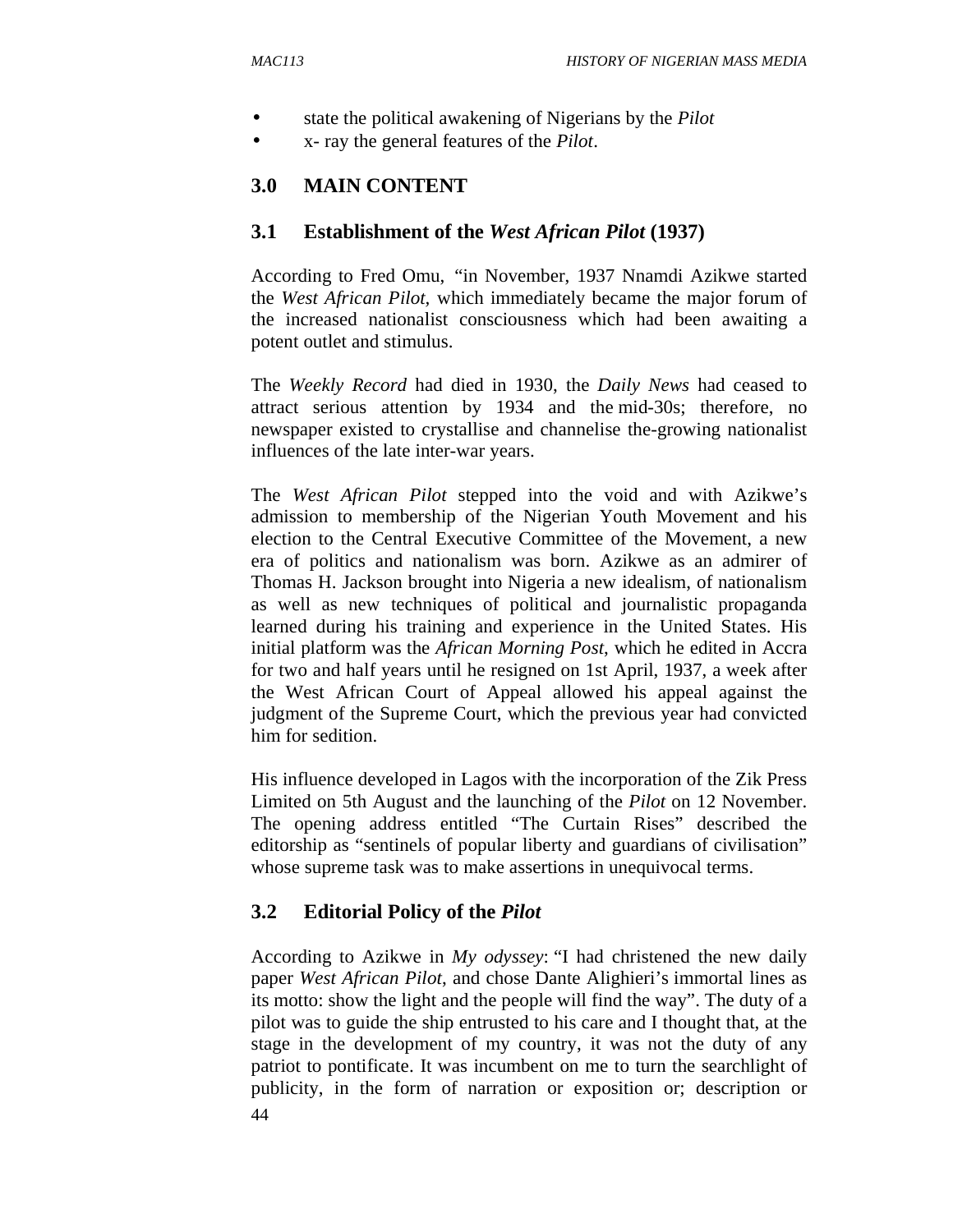argumentation, on the courses of action affecting my country directly or indirectly, leading people to decide for themselves what attitude to adopt and what action to take, under such guidance.

## **3.3 Pilot and Its Contributions**

The *West African Pilot* made immense contributions to the growth and development of Nigerian press. The contribution cut across various areas of life, chief among which are outlined and discussed below.

- 1. Business orientations: With the appearance of Zik and the emergence of *Pilot* in the newspaper scene, newspaper publishing quickly turned out to be a business venture with pilot outlook. Unlike its predecessors, the *Pilot* and its group made newspaper publication as a purely profit-oriented business. Zik and his paper achieved this singular feat by appointing agencies all over the place with a view to ensuring wide circulation. He also popularised newspaper reading by adding local news menu to attract more readerships.
- 2. The advent of newspaper chains: At the time Zik launched himself into the newspaper venture, there was no trace of chain in existence, Zik's arrival in journalism scene brought a new dimension into the profession as he introduced "Newspaper Chains" in Nigeria. Zik's Group of Newspapers Nigerian Limited had the *Pilot* as the flag bearer, the *Eastern Nigerian Guardian* (1940) published in Port Harcourt, *Nigerian Spokesman* (1943) published in Onitsha, *Southern Nigerian Defender* (1943) first launched in Warri and later transferred to Ibadan; The *Daily Comet* (1949); The *Northern Advocate* published in Jos and the *Sentinel* published in Enugu.

### **SELF-ASSESSMENT EXERCISE 1**

What do you consider the major contribution of the *West African Pilot* to the Nigerian press?

### **3.4 Pilot: Awakening Political Consciousness**

Zik (supported by Zik's Group) embarked on publishing and employing the newspaper chain at his disposal to propagate his political ideals and beliefs. Though the papers were independent administratively, they often closed ranks on controversial issues and took the same stand with the *Pilot*. In this way, the Zik's family had their influence felt nationwide.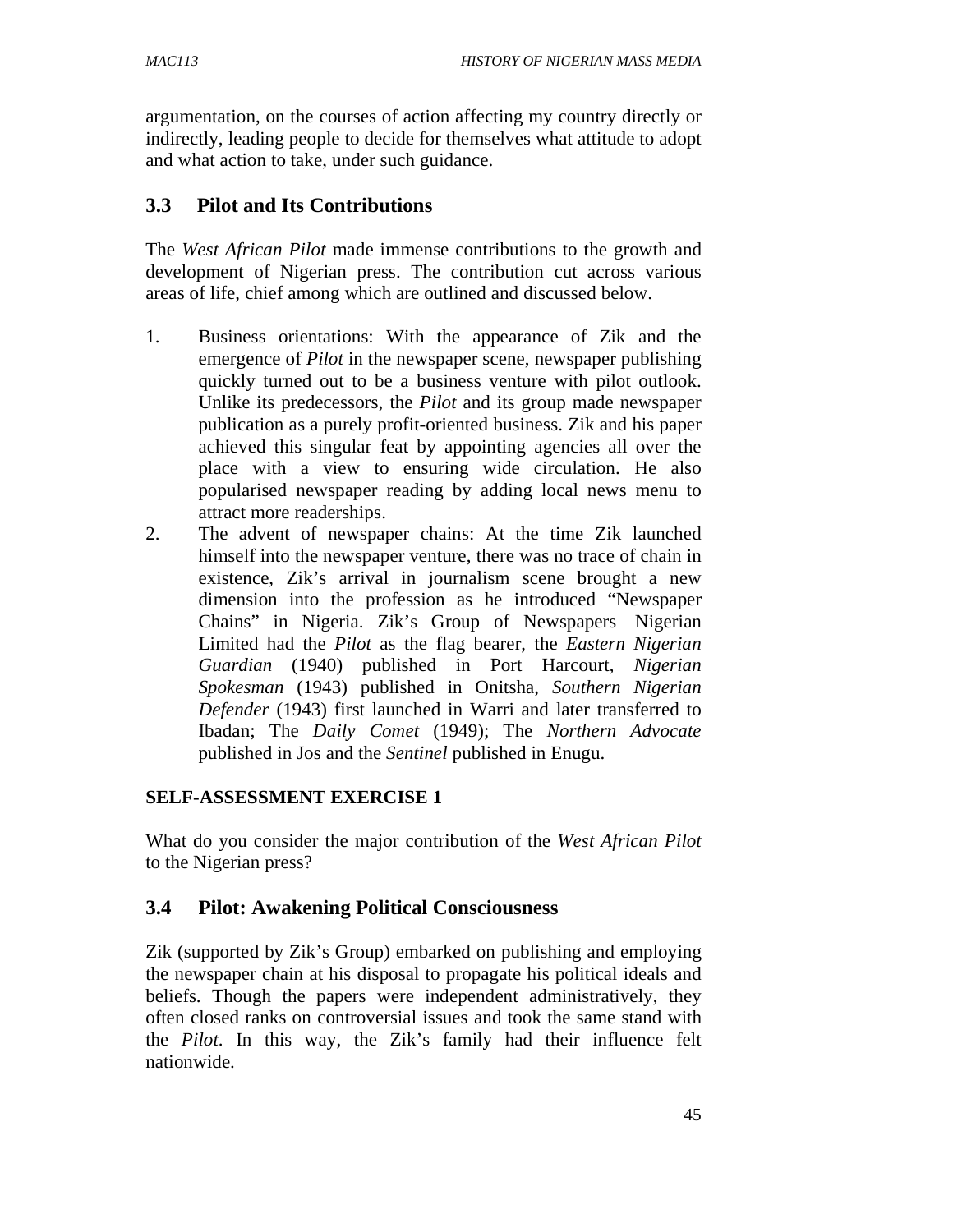**Use of wire service**: Another important feature of the *Pilot* was that it made use of foreign press association starting from 1945. It consequently became the first post war newspaper to make use of the wire services provided by Reuters. This important foresight has turned out to be a common feature with the present day newspaper houses that rely heavily on international wire service for their foreign news.

### **Note that Zik was a one time Reuter's correspondent for West Africa.**

### **SELF-ASSESSMENT EXERCISE 2**

What do you understand by "The Chain of Newspapers"?

### **3.5** *Pilot***: Features of General Interests**

- The *Pilot* became the first newspaper in Nigeria to introduce columns of general interest such as women's column; book review, and so on. These columns were meant to lighten the heavy burden imposed on people by politics of the day.
- Introduction of banner headlines: The paper adopted use of banner headlines across the entire pages especially the lead story at the front and "back pages. It also introduced headlines with a verb, for example, "Zik goes to Court." There were other innovations like proper newspaper planning, pictorial or photojournalism and other forms of illustrations that metamorphosed into today's precision journalism.
- Purely indigenous newspapers: *Pilot* is the first newspaper in the country to be run entirely by Nigerians contrary to its predecessors, which were run wholly or partially by foreigners. *Pilot* and its founder are by all standards devoid of any foreign interest and influence.

# **4.0 CONCLUSION**

The *West African Pilot* inculcated in the people the virtues of reading and seeking knowledge through the addition of local, news columns. The objective of the publisher was achieved through wider circulation strategies. This may explain why the paper though it has long disappeared from newsstand has remained indelible in the minds of those who read it.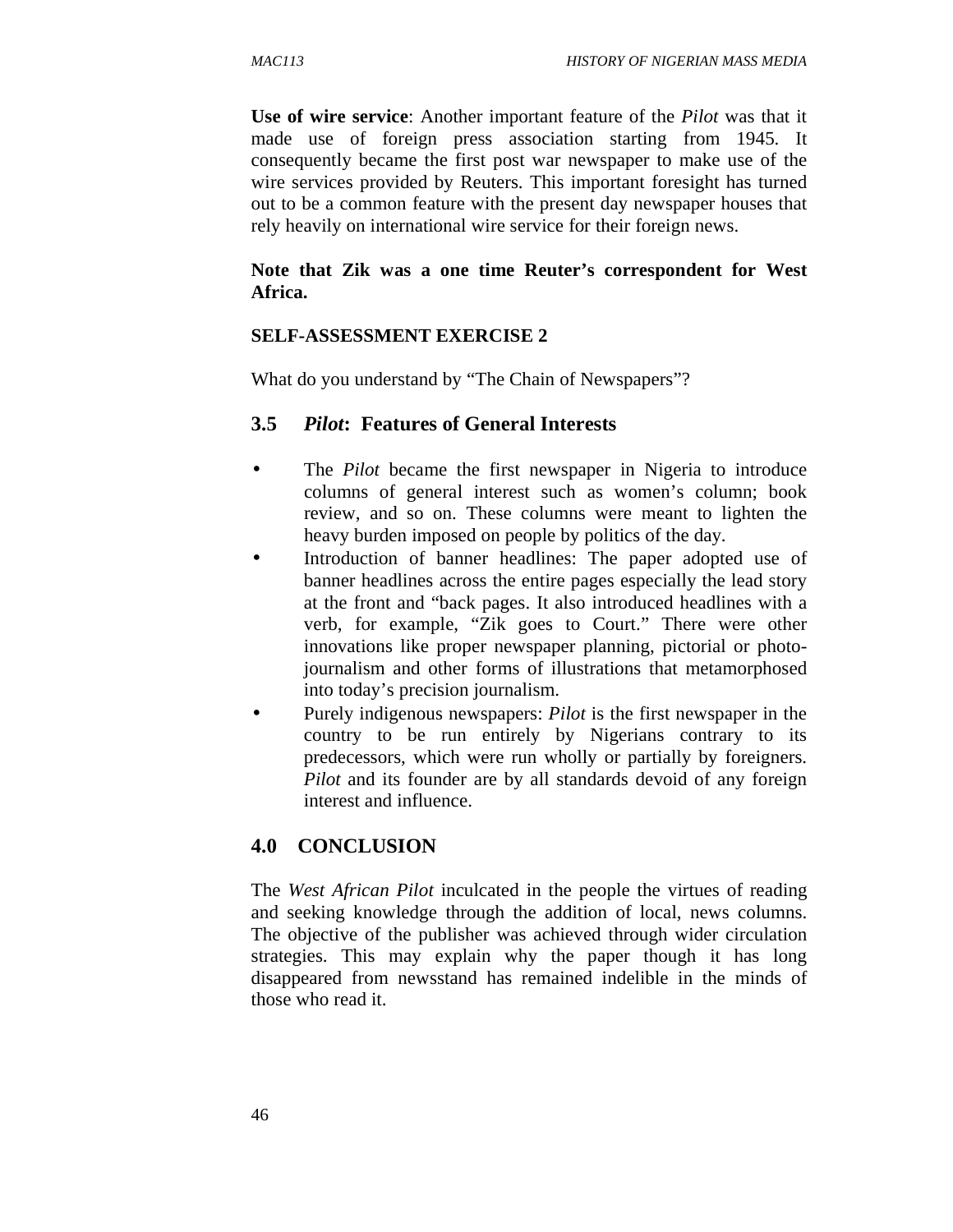# **5.0 SUMMARY**

From the foregoing, we have been able to trace the history of the *West African Pilot*, its editorial policy, contributions, general features and enhancement of political awareness in the country.

# **6.0 TUTOR-MARKED ASSIGNMENT**

What is the relevance of "My Odyssey" to the *West African Pilot*?

### **7.0 REFERNCES/FURTHER READING**

- Agba, P. C. (n.d). Electronic Reporting: *Heart of the New Communication Age*. Nsukka: UNN.
- Ikime, O. (nd). "20th Anniversary History of NTV." Ibadan: 1st Photo RAMA: Ibadan, NTV.
- Okunna, S. (nd). *Introduction to Mass Communication.* Enugu: New Generation Books.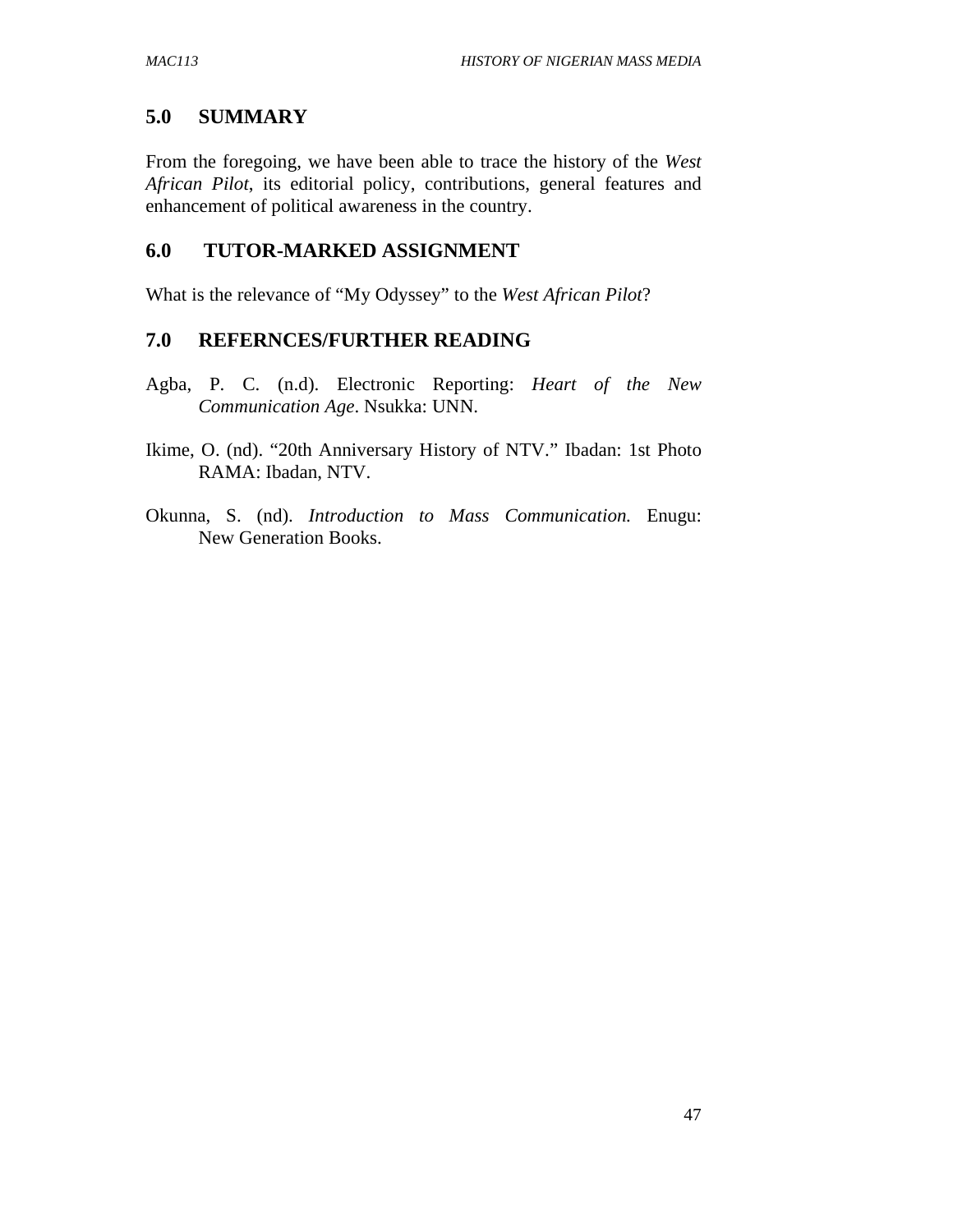### **UNIT 2 AWOLOWO AND THE** *TRIBUNE*

#### **CONTENTS**

- 1.0 Introduction
- 2.0 Objectives
- 3.0 Main Content
	- 3.1 The Life of Obafemi Awolowo
	- 3.2 Awolowo and the Media
	- 3.3 Awolowo and the *Tribune*
	- 3.4 The Role of the *Nigerian Tribune*
	- 4.4 Conclusion
- 5.0 Summary
- 6.0 Tutor-Marked Assignment

### **1.0 INTRODUCTION**

Nigeria Independence was made possible by nationalism. One of the men who fought seriously for the liberation of Nigeria from colonial influence and domination was Obafemi Awolowo. Though a lawyer politician, he made extensive use of the media to reposition the Western Nigeria.

### **2.0 OBJECTIVES**

At the end of this unit, you should be able to:

- trace the history of the life of Obafemi Awolowo
- discuss the contributions of Awolowo to the growth of the Nigerian media
- discuss how Awolowo established the *Tribune* newspaper.

### **3.0 MAIN CONTENT**

#### **3.1 The Life of Obafemi Awolowo**

Chief Obafemi Awolowo was born in 1909 at Ikenne, Ogun State. He founded a political organisation called "OMO Oduduwa," which later metamorphosed into a political party. Though a layer by profession, he became the first premier of Western Nigeria in 1954 and, later, leader of opposition in the federal parliament. Chief Awolowo was the proprietor of the *Nigerian Tribune*, a newspaper, which became an important media organ of his political party.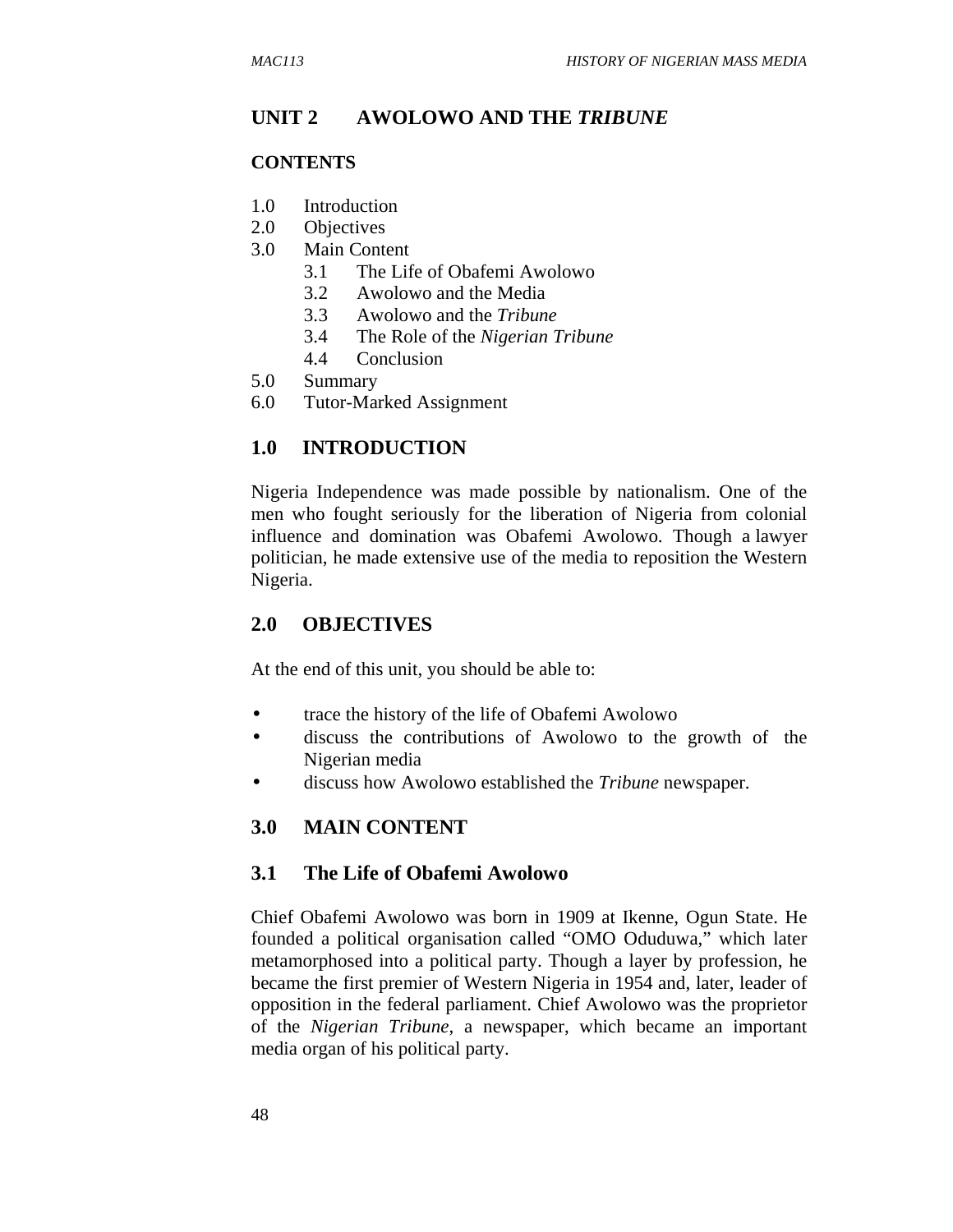Awolowo made his mark as a nationalist and politician, and also fought with other nationalists to send the white man packing from the shores of Nigeria.

## **3.2 Awolowo and the Media**

Awolowo's greatest contribution to Nigeria media history was in 1959 when he established the Western Nigerian Broadcasting Service (WNBS) in Ibadan. The WNBS provided radio and television broadcasting services. Chief Awolowo launched the first television station in Nigeria and indeed, the African continent, the Western Nigerian Television (WNTV) at Ibadan.

The station with the call signal, "WNTV, first in Africa" laid the pioneering foundation of television broadcasting in Nigeria. The WNTV, Ibadan, (new NTA, Ibadan) was commissioned by Chief Awolowo himself on 31 October, 1959. Awolowo who also featured prominently in the second Republic as leader of the Unity party of Nigeria died in 1987.

### **SELF-ASSESSMENT EXERCISE 1**

Outline the contributions of Awolowo to the Nigerian press.

### **3.3 Awolowo and the** *Nigerian Tribune*

This newspaper belonged to the Action Group party of Chief Obafemi Awolowo. He was also the proprietor of the newspaper. He launched the newspaper on November 1949, through its publisher, the African Press Limited. The vernacular associate of the paper, *Iwe Irohin* Yoruba had been earlier set up in 1945 through the efforts of Awolowo's deputy in the Action Group party founded in 1951.

### **3.4 The Role of the** *Nigerian Tribune*

The *Nigerian Tribune* aimed at adopting the stance of Dr Nnamdi Azikiwe's *West African Pilot*, which served the NNDP, NYM and Zik's NCNC. In 1962, the crisis in the Action Group Party resulted in the party's fractionalisation into two. Akintola, then premier of Western Nigeria whose faction was in power set up a pro-government newspaper, *Daily sketch* in 1964.

The *Nigerian Tribune* saw itself as rival to Dr. Azikiwe's West African Pilot and its chain of newspapers, thereby polarizing the rivalry between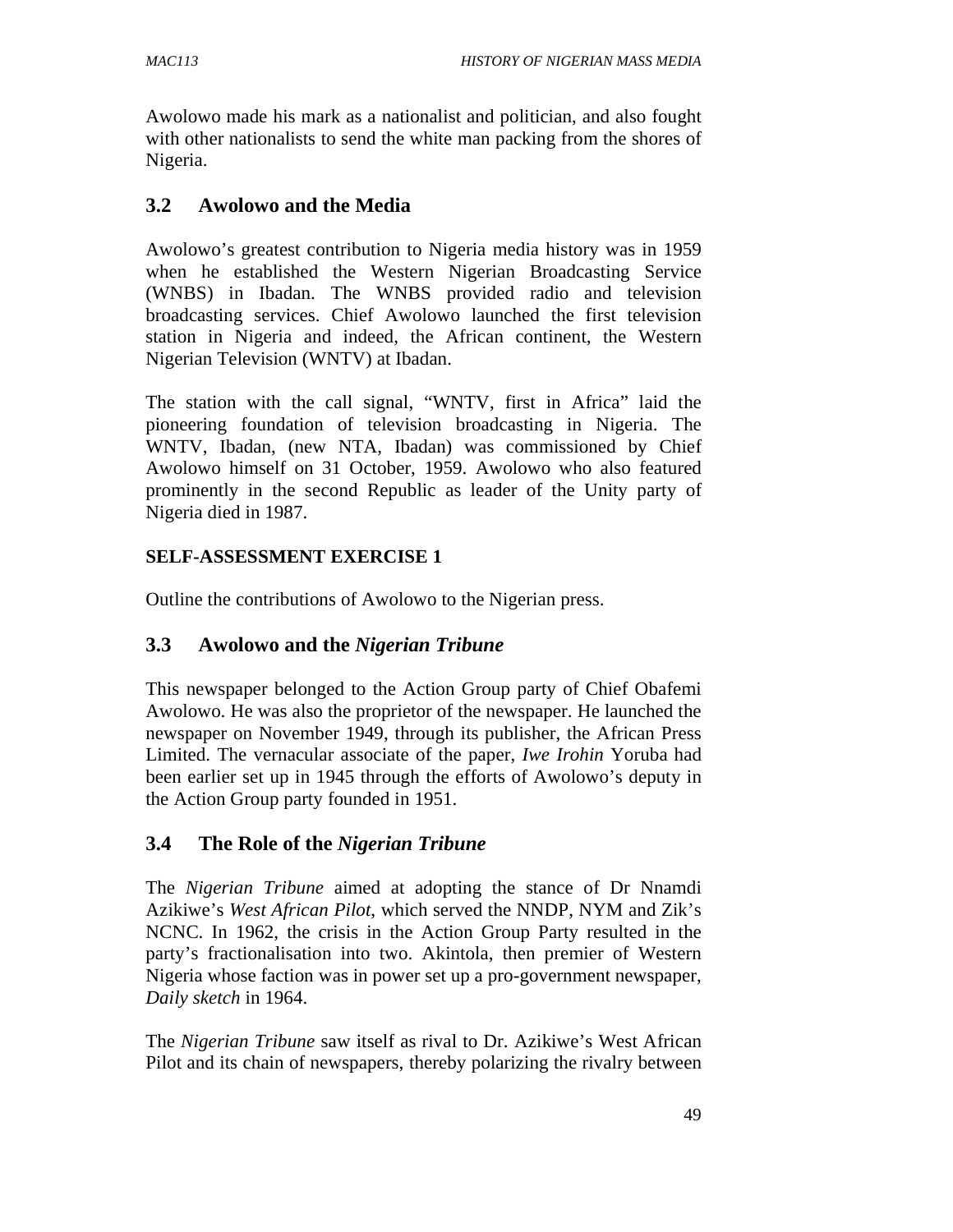the two Journalist leaders. The Tribune, as it is now called, is still a strong Ibadan-based national daily.

#### **SELF-ASSESSMENT EXERCISE 2**

Discuss the relationship between *Nigerian Tribune* and *Daily Sketch*.

### **4.0 CONCLUSION**

The contributions of Obafemi Awolowo to the media history cannot be easily swept under the carpet. The solid foundation he laid for the Western Nigerian Television reflects in the Nigeria. This may also explain why the *Tribune* still hits the newspaper stand today.

#### **5.0 SUMMARY**

This unit has revealed to you the life and times of Chief Obafemi Awolowo, his contributions to the media industry in Nigeria, his establishment of Western Nigerian Television, the *Nigerian Tribune* and the role of the tribune to the political enhancement of the country.

#### **6.0 TUTOR-MARKED ASSIGNMENT**

Discuss the contributions of Obafemi Awolowo to the broadcast media in Nigeria?

#### **7.0 REFERENCES/FURTHER READING**

- Duyile, D. (1979). *Media and Mass Communication in Nigeria*. Ibadan: Gong-Duyison Publishers.
- Omu, F. (1978). *Press and Politics in Nigeria*. Ibadan: Longman Publishers.
- Uka, L. (1989). *Mass Media People and Politics in Nigeria*. New Delhi, India: Concept Publishing Company.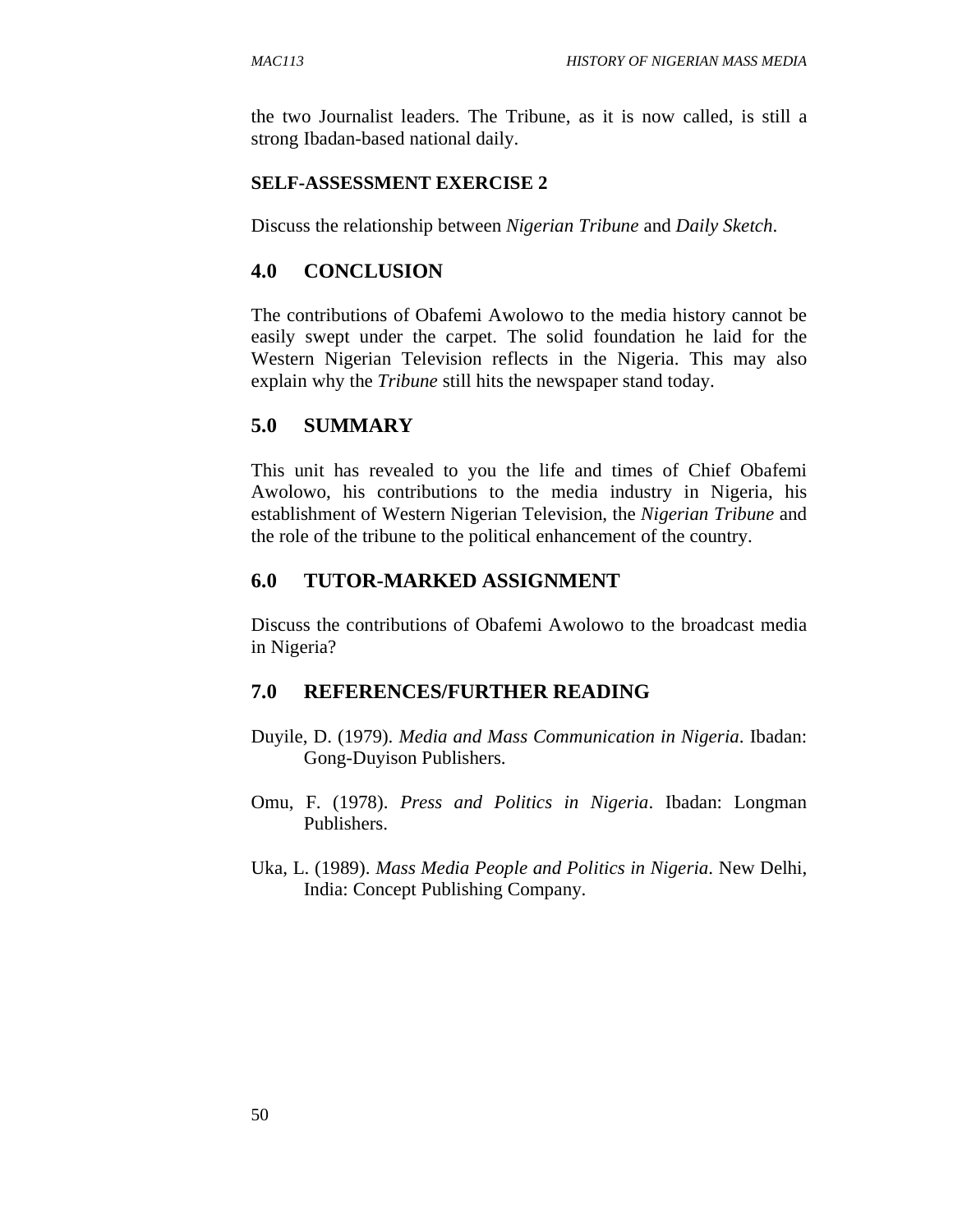# **UNIT 3 THE** *DAILY TIMES*

#### **CONTENTS**

- 1.0 Introduction
- 2.0 Objectives
- 3.0 Main Content
	- 3.1 The Birth of the *Daily Times*
	- 3.2 Government Ownership
	- 3.3 X-ray of Major Highlights of *Daily Times*
	- 3.4 Chain Ownership of the Newspaper
- 4.0 Conclusion
- 5.0 Summary
- 6.0 Tutor-Marked Assignment
- 7.0 References/Further Reading

# **1.0 INTRODUCTION**

Most of the newspapers available during the colonial era were not published daily. There was a need to publish a newspaper that would inform the people of the daily events happening in the colonial era. The *Daily Times* was the answer to that challenge.

### **2.0 OBJECTIVES**

At the end of this unit, you should be able to:

- trace the birth of the *Daily Times*
- define government ownership of the paper
- x-ray major highlights of the paper
- state clearly the subsidiary publications of the paper.

# **3.0 MAIN CONTENT**

### **3.1 The Birth of the** *Daily Times*

The greater popularisation of the newspaper as a result of the political ferment of the early 20s and the significant expansion in advertisement patronage stimulated by post-war economy (that is after 1918) increased the attraction of the daily newspaper as a sound, commercial proposition. Some enthusiasm for daily newspapers was also provoked by Governor Clifford's lament of the absence of such publications, in the country in his famous address to the Nigerian council in 1920. The absence of a daily press prevented the wide dissemination of news throughout the country which is customary in the West Indies, and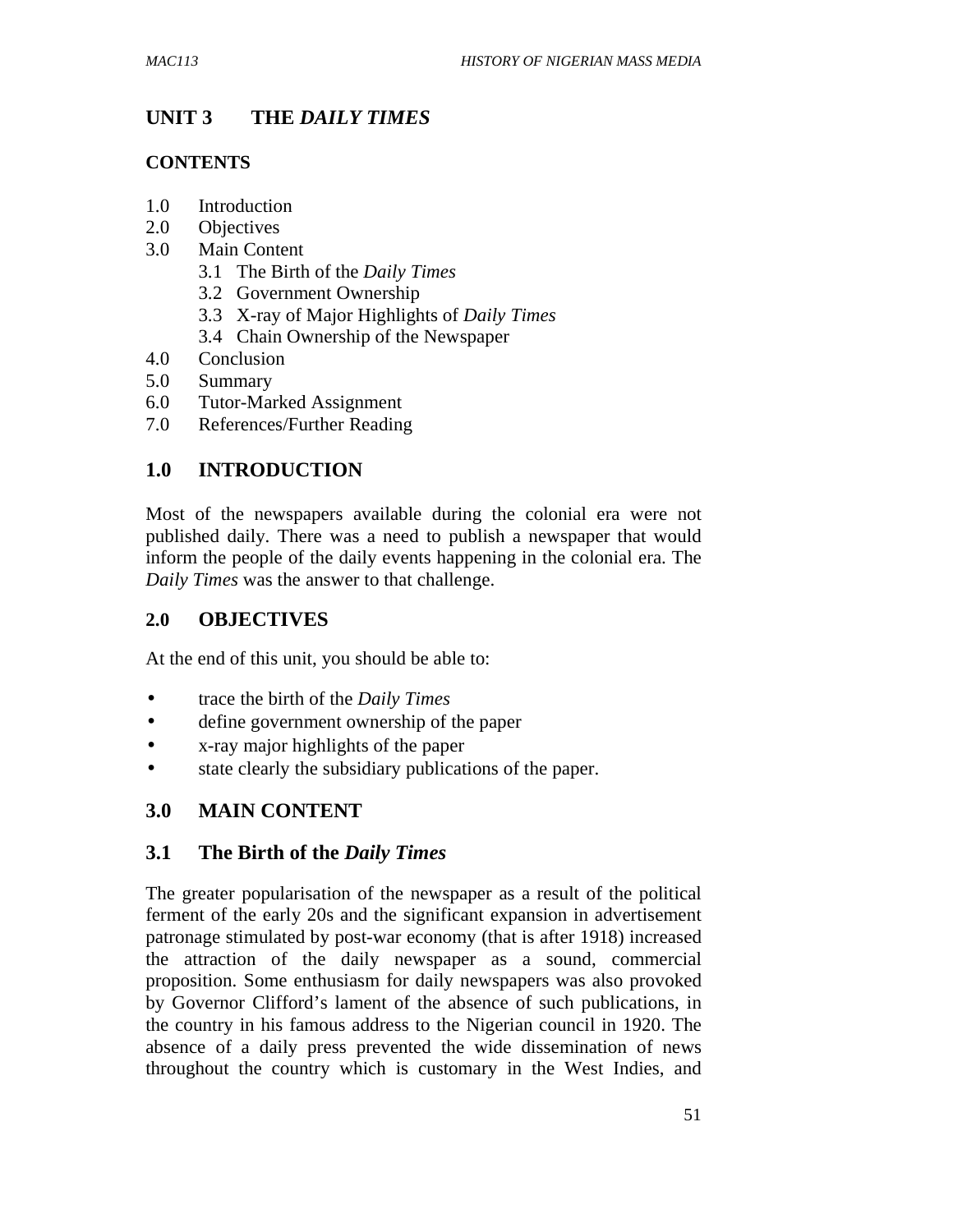which for example, is affected in Ceylon by the publication in Colombo of two morning and two evening newspapers on every weekday.

This statement contributed to public appetite for daily newspapers. The above scenario gave rise to the launching of the *Nigerian Daily Times* on 1st June, 1926, established as a company on June 6, 1925. The first 2,000 copies of *Nigerian Daily Times*, as it was then called, hit the streets of Lagos a year later.

First edited by Ernest Ikoli, the paper's editorial policy was liberal, espousing in part, "hearty support for Nigerian progress and advancement" and "a strong sense of sane nationalism." The paper was the brain child of four gentlemen: V. Ronald Osborne, Adeyemo Alakija, Leonard Archer and Richard Barrow. Its incorporated company was the Nigerian Printing and Publishing Company (NPPC).A copy of the newspaper sold for a penny.

### **SELF-ASSESSMENT EXERCISE**

In what ways do the early newspapers differ from the *Daily Times*?

# **3.2 Government Ownership**

In 1975, the Federal Government acquired forcefully 60 percent shares of the Daily Times of Nigeria (DTN) from their original 17,000 owners. The acquisition of the DTN was done through the National Insurance Corporation of Nigeria (NICON).

This change of ownership was the third time ownership of the organisation would be changing hands. The first time was in the 1930s when H.B. Paul, a Liverpool publisher, bought its controlling shares. Paul later sold it to Guy Bartholomew, publisher of the *Daily Mirror*, 20 December, 1947- this was when the name, The *Nigerian Daily Times*  was dropped for *Daily Times*.

# **3.3 X-ray of Major Highlights of** *Daily Times*

The *Daily Times* assembled and worked the first privately owned rotary printing machine in Nigeria.

- It became the first non-government owned newspaper in the country, to set up its photo-engraving type setting and typecasting plant.
- It employed skilled foreign journalists who brought professionalism into the newspaper. It also filled greater portion of the newspaper with materials from paid writers as well as views from its readers.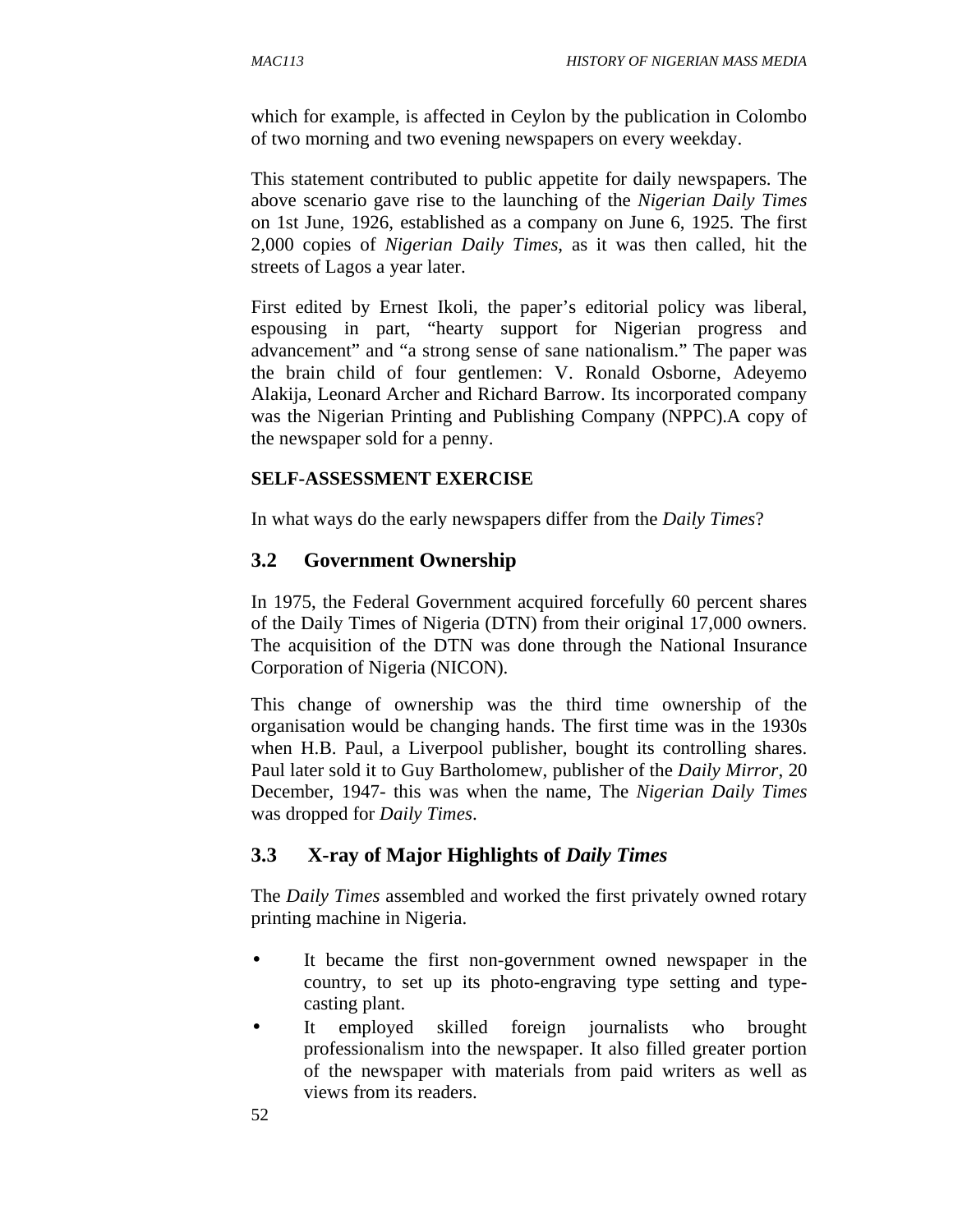• If pursued a deliberate policy of Africanisation by training journalists, printers and machine operators whose skills enriched Nigerian journalism.

### **3.4 Chain Ownership of the Paper**

We mentioned earlier that *Daily Times* was involved in chain ownership. They are *Sunday Times, Spear* (magazine) *Home Studies*, *Evening Times*, *Women's World*, *Business Times*, *Headlines*, *Times International* and the *Lagos Weekend*. Due to factors we may not discuss here, some of these publications are out of circulation now.

### **4.0 CONCLUSION**

The *Daily Times* was a child of necessity. Though there was a great need to publish a newspaper that reflected the daily happenings in Nigeria, the birth of the *Daily Times* revealed the possibility of actualising a bunch of advertisements in one medium. This also contributed to its instant success.

### **5.0 SUMMARY**

We have taken note of the factors that led to the birth of the *Daily Times* the nature of government ownership of the medium, the highlights of the newspaper and the chain ownership of the newspaper.

### **6.0 TUTOR-MARKED ASSIGNMENT**

- 1. What factors actually contributed to the birth of the *Daily Times.*
- 2. Mention the highlights of the *Daily Times.*
- 3. Why did the Federal Government take over the *Daily Times*?
- 4. Mention some of the other publications of the *Daily Times*.

### **7.0 REFFERENCES/FURTHER READING**

- Duyile, D. (1979). *Media and Mass Communication in Nigeria*. Ibadan: Gong-Duyison Publishers.
- Nwuneli, O. (1985). *Communication in Nigeria: A Book of Readings*. Enugu: Fourth Dimension Publishers.
- Omu, F. (1986). *Press and Politics in Nigeria 1880-1937*. Ibadan: Longman Publishers.
- Umechukwu P.O. (1996). *Mass Communication in Nigeria*: *A Student's Companion*. Enugu: Joen Associates.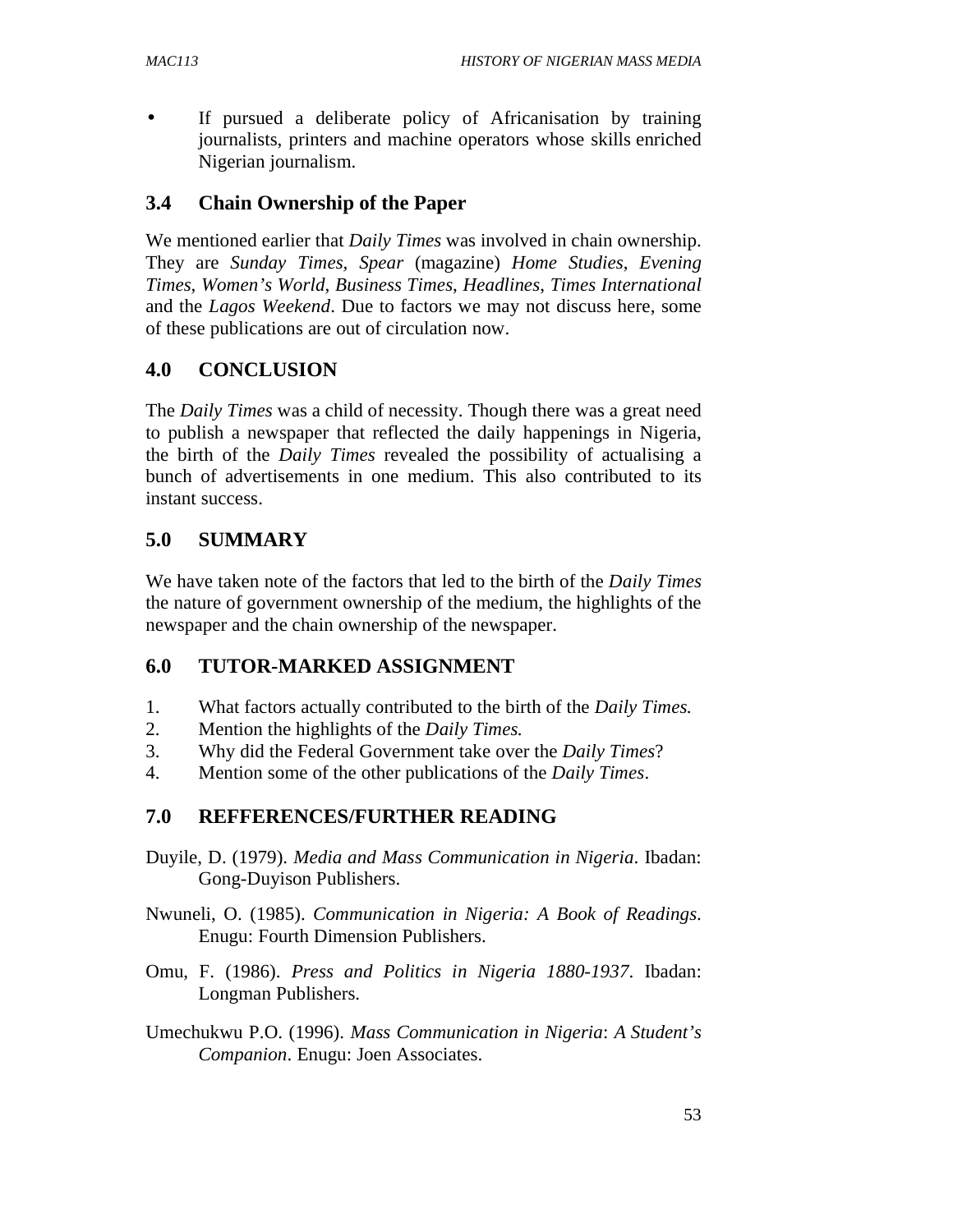# **UNIT 4 EXPANSION OF NEWSPAPERS IN THE EAST AND NORTH**

### **CONTENTS**

- 1.0 Introduction
- 2.0 Objectives
- 3.0 Main Content
	- 3.1 *Gaskiya Tafi Kwabo* and *Citizen*
	- 3.2 The *Comet* Newspaper (1933)
	- 3.3 The *Messenger* (1921-1926)
	- 3.4 The *Daily Service* (1933-1936)
	- 3.5 The *Dawn*
	- 3.6 Other Publications
- 4.0 Conclusion
- 5.0 Summary
- 6.0 Tutor-Marked Assignment
- 7.0 References/Further Reading

# **1.0 INTRODUCTION**

Historical records show that indigenous newspapers started from Western Nigeria, particularly Badagry, the headquarters of *Iwe Irohin*. Gradually, the nationalist consciousness spread to the East and North with the publication of many newspapers by easterners and northerners. Some of these newspapers contributed immensely to the actualisation of Nigeria as a nation.

# **2.0 OBJECTIVE**

At the end of this unit, you should be able to:

• discuss the expansion of newspapers in the East and North.

### **3.0 MAIN CONTENT**

### **3.1** *Gaskiya Tafi Kwabo* **and** *Citizen*

These two newspapers belonged to the northern-based political party the Northern Peoples' Congress (NPC). They also emerged as rivals to the *Party* newspapers established by the NCNC and Action Group.

54 *Gaskiya Tafi kwabo* an Hausa language newspaper was founded on 1st January, 1939 by the Gaskiya Corporation which later added to its stable, the *Citizen*, another weekly that (later) metamorphosed into the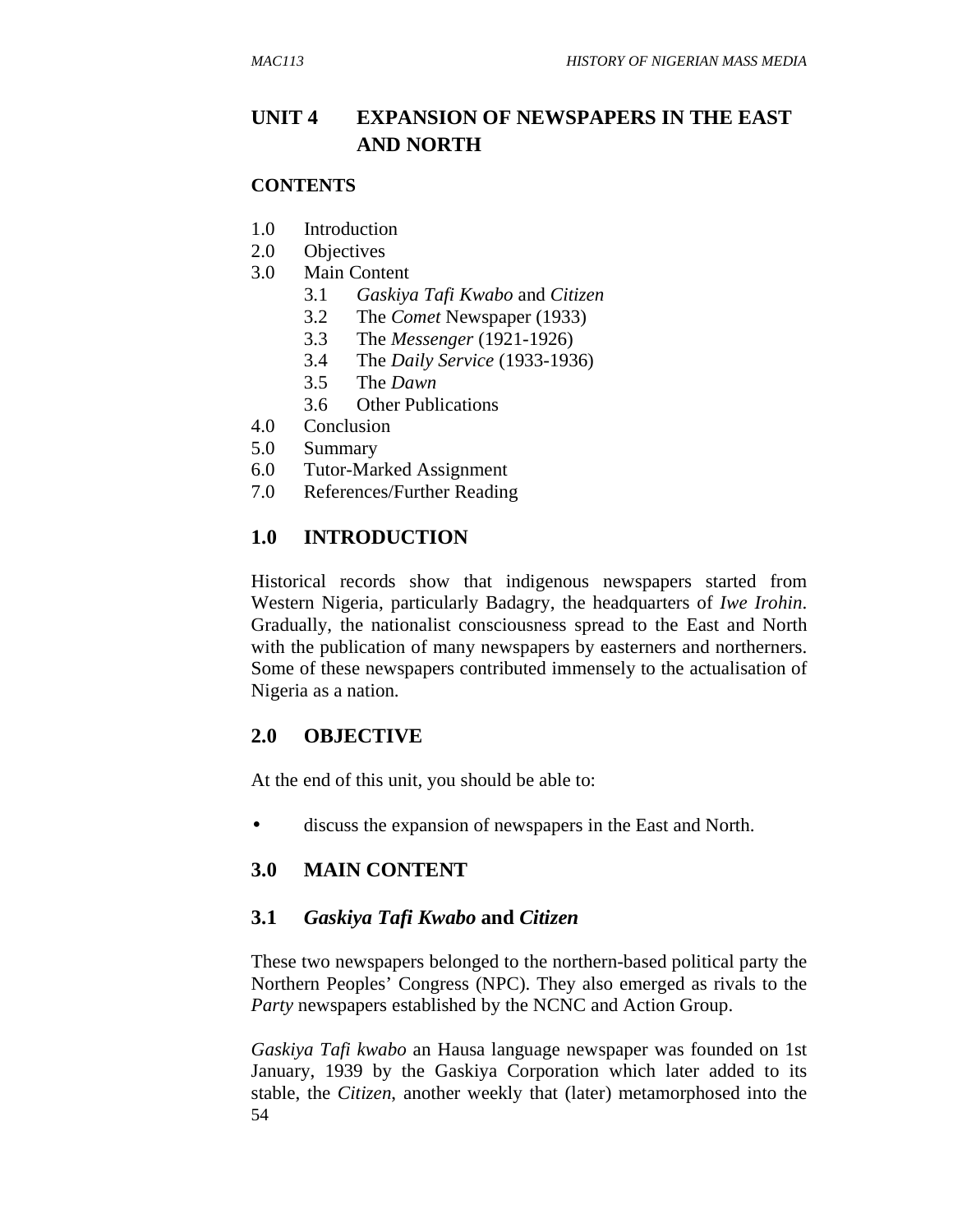*New Nigerian* on 1st January, 1966. The *New Nigerian* was taken over by the Federal Government alongside the *Daily Times* in 1975.

The Northern Nigerian government controlled by the NPC had them as its mouthpiece in the struggle for the control of the machinery of the Federal Nigerian Government still under colonial rule. *Gaskiya Tafi Kwabo* means "Truth is worthier than money."

While the NCNC used the *West African Pilot* and its group to fight the battle for political supremacy over its counterparts, the Action Group used the *Nigerian Tribune* and the resurrected *Daily Service* to fight its course. The NPC was relying on the *Citizen* and *Gaskiya Tafi Kwabo* for national leadership among its rivals. More will be discussed on this topic in the chapter on issues and personalities.

### **SELF-ASSESSMENT EXERCISE**

Justify the name "*Gaskiya Tafi Kwabo*."

### **3.2 The** *Comet* **Newspaper (1933-1945)**

The *Comet* newspaper was set up in 1933 by Duse Mohammed Ali, an Egyptian who lived in northern Nigeria. This Egyptian Moslem proprietor had earlier founded the newspaper in London but decided to transfer it to Nigeria in 1933. *The Comet*'s objective was the advancement and promotion of the level of nationalism in Africa through its news reports and editorials. To achieve this objective, the newspaper set out to become militant and nationalistic indeed. It supported and promoted the cause of Nigerian workers as was evidenced by its role in the 1945 worker's strike which led to its ban and proscription by the colonial authorities.

### **3.3 The** *Messenger* **(1921-1926)**

This newspaper established and edited by Ernest Sisei Ikoli began publication on 10th March 1921 in Lagos. It was a weekly newspaper sold for three pence and published by the Nigerian Printing and Publishing Company (NPPC) owned by Ikoli.

The editorial office of the newspaper was at 24 Odunlami Street, Lagos while it was printed at the Awobola Press, Pearse Square, Olowogbowo, Lagos. It published for some period, and was briefly interrupted until 1926 when it suspended publication and transformed into the Nigeria *Daily Times* when Ikoli was unable to fund the newspaper alone. It was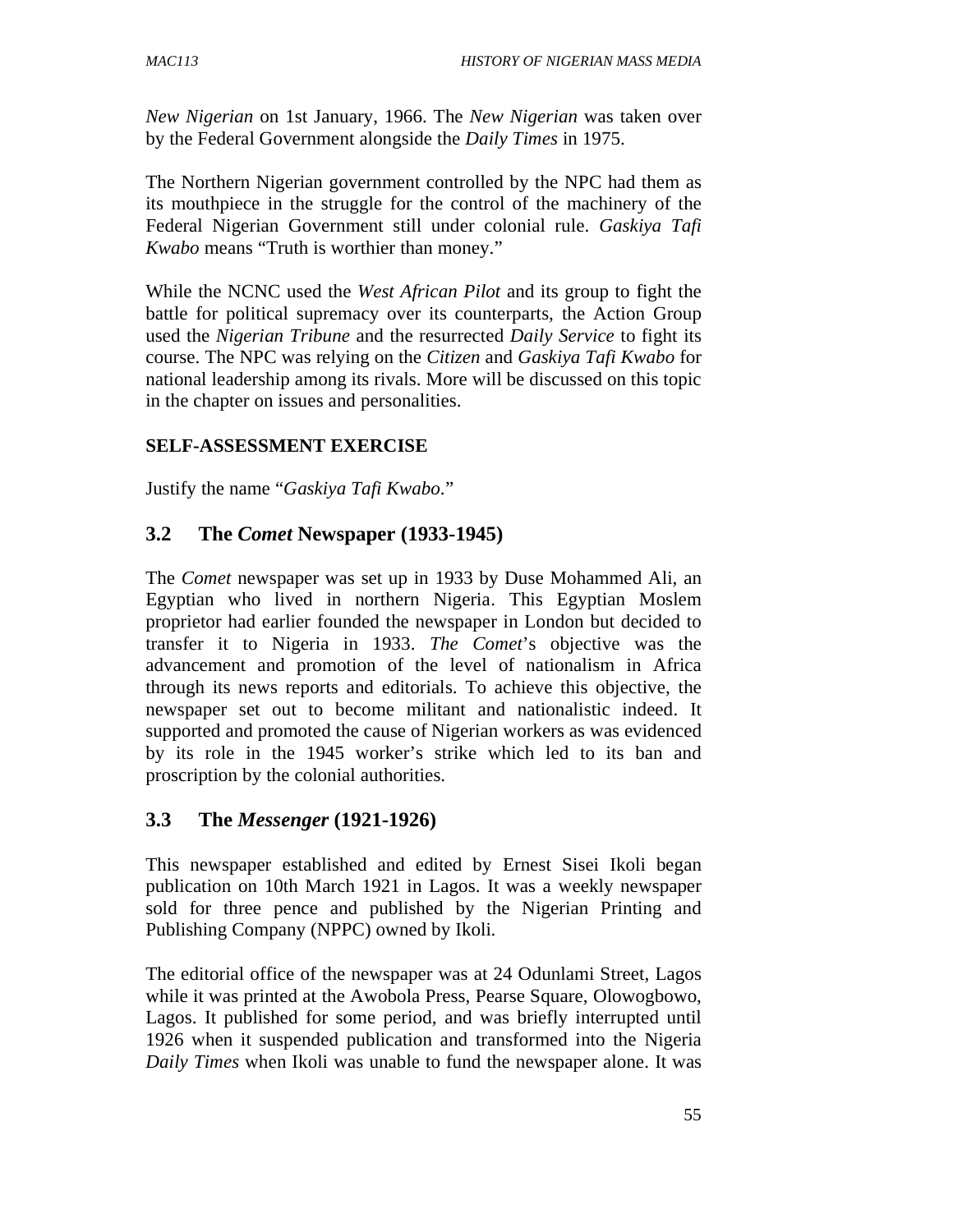sold to officials of the Lagos Chamber of Commerce who renamed it the *Nigerian Daily Times*.

# **3.4 The** *Daily Service* **(1933-1936)**

The *Daily Service* was published in 1933 by Ernest Ikoli who had earlier founded the *African Messenger* and edited the *Nigerian Daily Times*. The *Daily Service* later became the official organ of the organisation known as the Nigeria Youth Movement (NYM). The newspaper was published under the proprietorship of a lawyer, Mr. Olatunji Caxton-Martins.

# **3.5 The** *Dawn*

The *Dawn* newspaper was edited by Mr. C. Williams, a Sierra Leonean who also was the publisher. He was a stenographer and printer who started publication in Aba with a handful of staff as he had not enough money to hire enough workers. As he was almost doing everything by himself, he was given the name "The jack of all trade of Nigerian journalism." Despite the lack of enough financial resources and staff to run the newspaper, it was able to remain on the newsstands steadily with a circulation of 2000 copies weekly.

The *Dawn* newspaper was able to stamp its name as an eastern-based newspaper, making its publisher one of the foremost pioneers of journalism in the eastern part of Nigeria. It ceased publication in the year 1940.

# **3.6 Other Publications**

Other publications include the *West African Advertiser* (1935) published jointly by J.T. John, a surveyor M.O. and Hiege, a businessman, the Eastern *Nigerian Mail* (1933) the *Calabar Observer* (1902).

 In addition, there are several religious journals founded in the early part of the 20th Century. They include the *Leisure Hours* published by CMS Bookshop in Lagos (1917), the *Nigerian Methodist* (1925), the *African Christian* (1931), the *African Church Chronicle*, 1934 and the *Catholic Life* published in Calabar in (1936 to the 1970s).

# **4.0 CONCLUSION**

The Colonial era was indeed characterised by the preponderance of newspapers. The interesting thing is that most of these newspapers were published by non- Nigerians. It is believed that all these publications in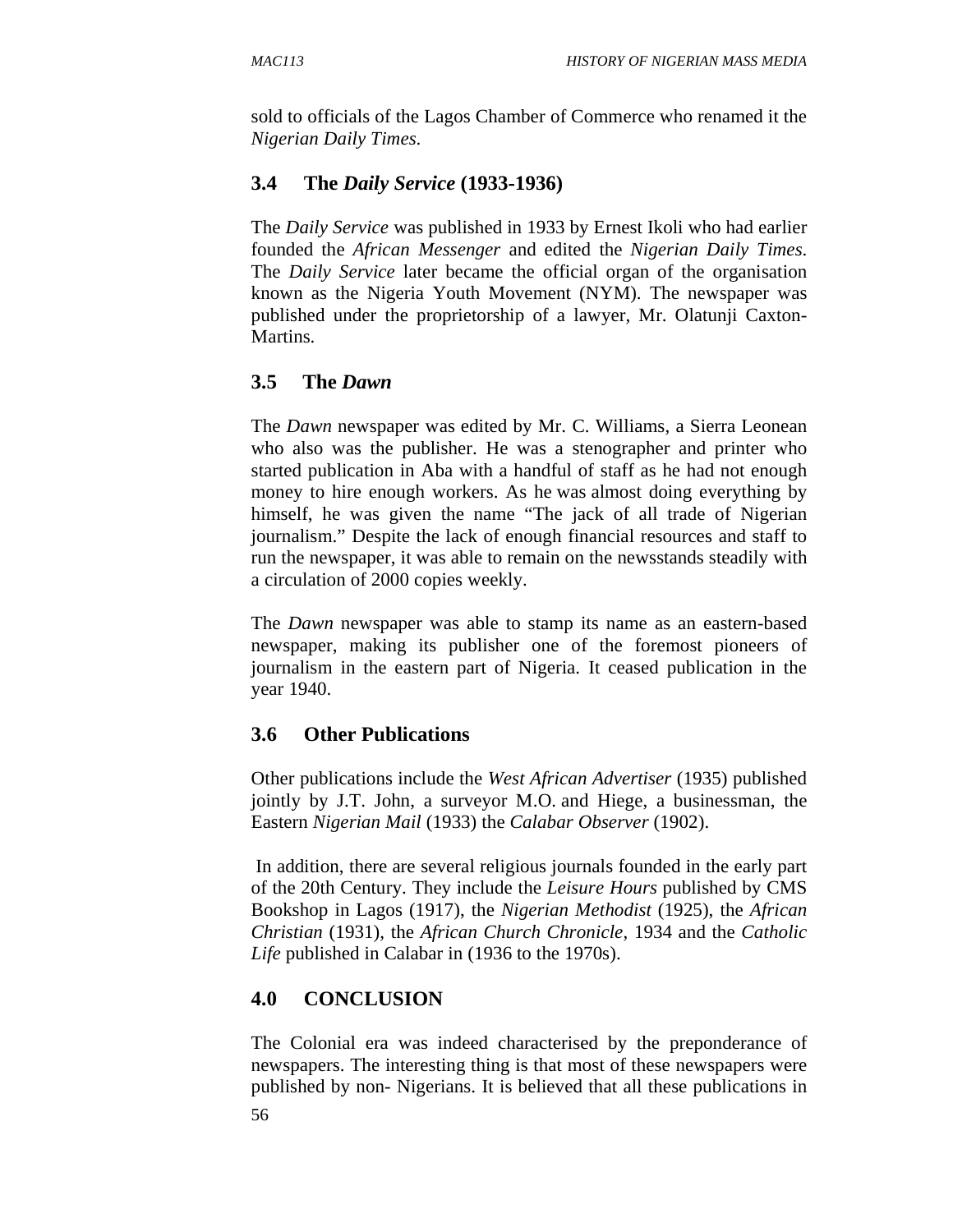one way or the other contributed to the success of the nationalist movement in Nigeria.

# **5.0 SUMMARY**

In this unit, we have discussed the establishment of some newspapers in Nigeria such as *Gaskiya Tafi Kwabo*, *Citizen*, *Comet*, *Messenger*, *Daily Service*, *Dawn* and other publications.

# **6.0 TUTOR-MARKED ASSIGNMENT**

Trace the chronology of the spread of newspapers to the eastern part of Nigeria during the colonial era?

# **7.0 REFERENCES/FURTHER READING**

- Azikiwe, N. (1964). "*Pioneer Heroes of The Nigerian Press."* An Address to the First Graduating Students of the Jackson College of Journalism. Nsukka: University of Nigeria.
- Duyile, D. (1979). M*edia and Mass Communication in Nigeria.* Ibadan: Gong-Duyison Publishers.
- Uka, L. (1989). *Mass Media People and Politics in Nigeria*. New Delhi: Concept Publishing Company.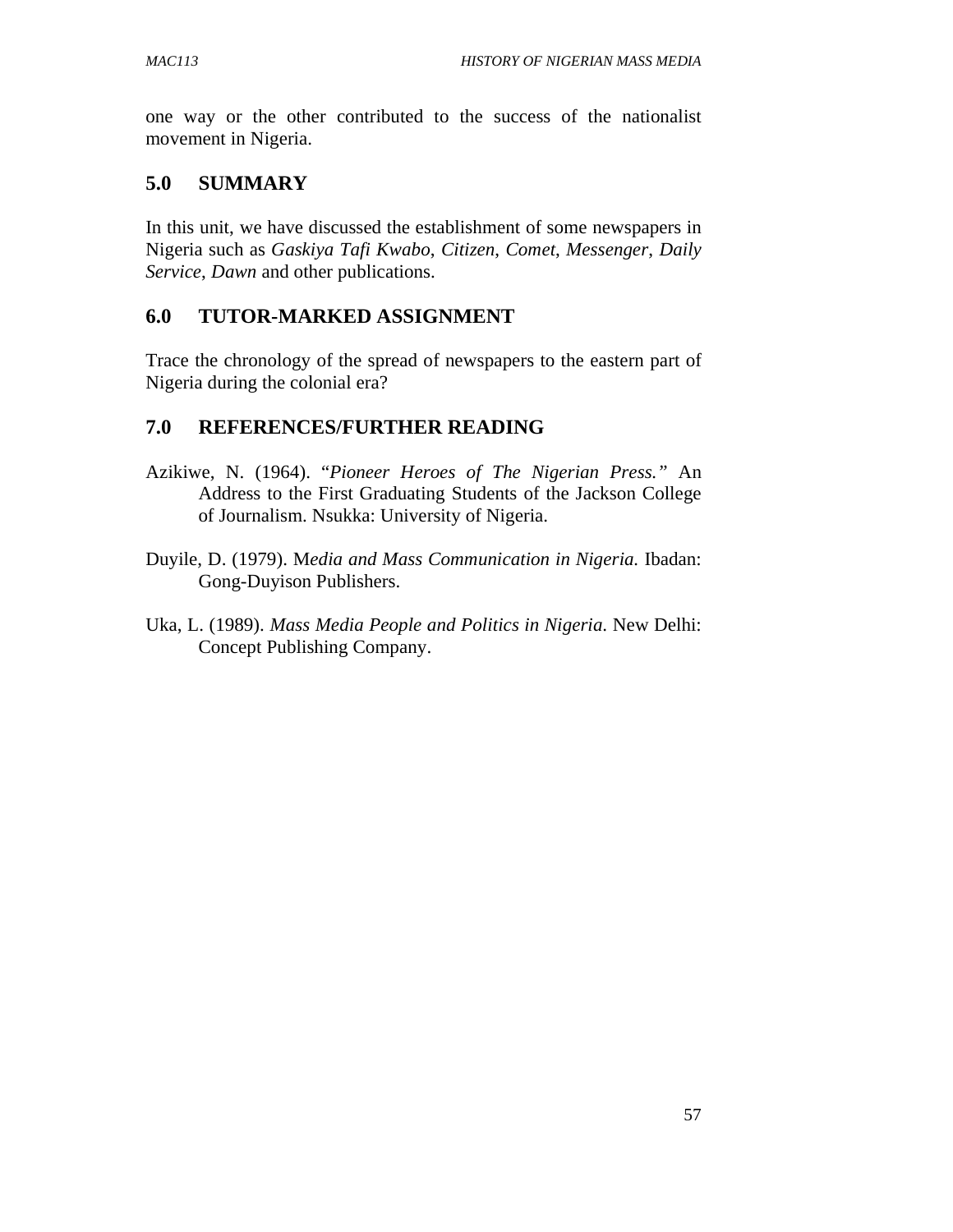#### **MODULE 4**

|  | Unit 1 | The Post Independence Media in Nigeria |
|--|--------|----------------------------------------|
|--|--------|----------------------------------------|

- Unit 2 Evolution of Radio/TV Broadcasting in Nigeria
- Unit 3 News Agency of Nigeria
- Unit 4 Deregulation of Broadcast Media in Nigeria

#### **UNIT 1 POST INDEPENDENCE MEDIA IN NIGERIA**

#### **CONTENTS**

- 1.0 Introduction
- 2.0 Objective
- 3.0 Main Content
	- 3.1 The *Guardian*
	- 3.2 The Editorial Policy of the *Guardian*
	- 3.3 The *Post Express*
	- 3.4 The *Concord* Newspaper
	- 3.5 The *Sun* Newspaper
	- 3.6 Other Newspapers
- 4.0 Conclusion
- 5.0 Summary
- 6.0 Tutor-Marked Assignment
- 7.0 References/Further Reading

### **1.0 INTRODUCTION**

The early 1980's witnessed the emergence of modern newspapers in Nigeria. One significant factor about these newspapers was the availability of trained and skilled manpower to undertake the task of informing, educating and entertaining the people. Moreover, individual business rather than government established them all.

## **2.0 OBJECTIVE**

At the end of this unit, you should be able to:

• trace the history of modern newspapers in Nigeria.

### **3.0 MAIN CONTENT**

**3.1 The** *Guardian*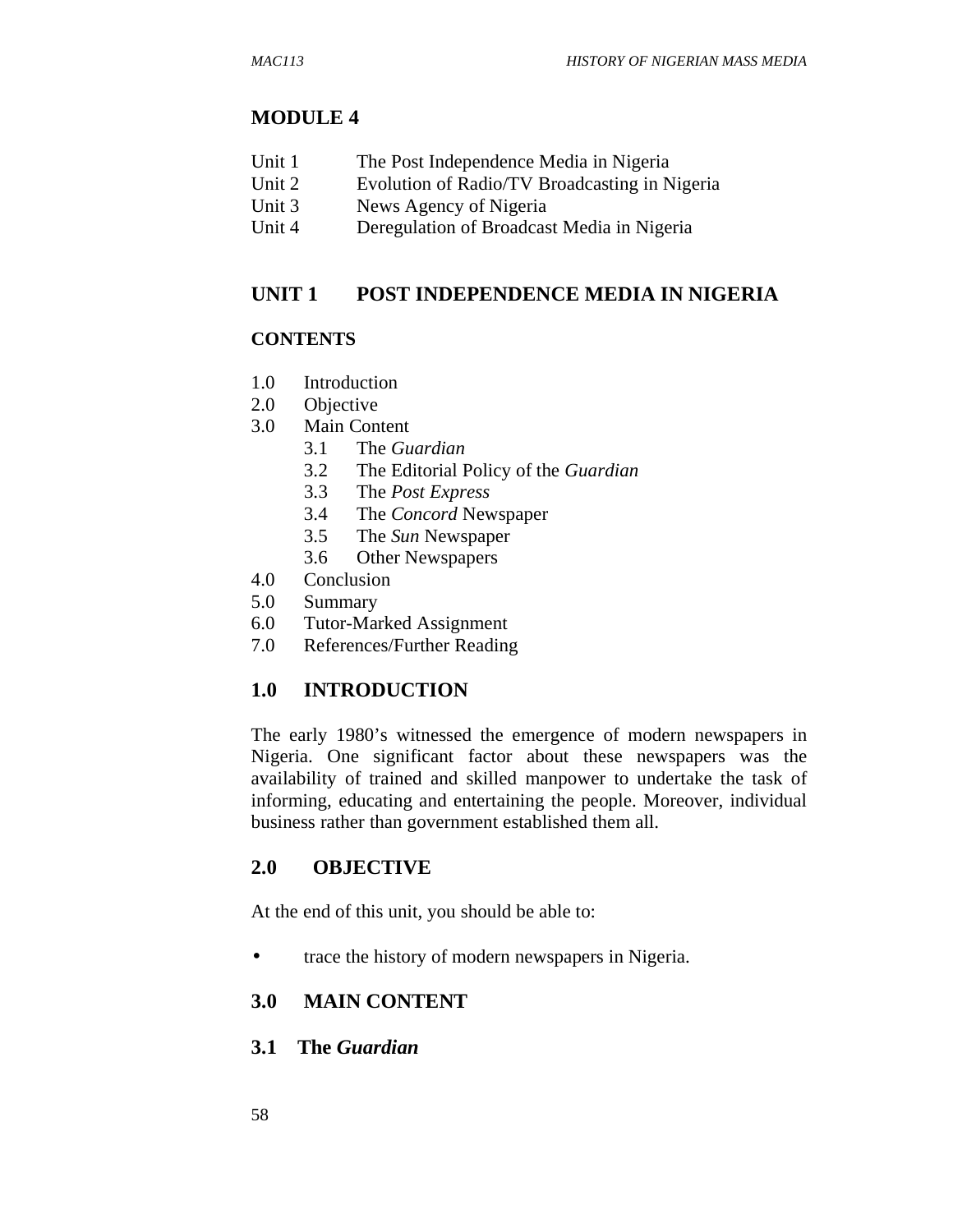The *Guardian* newspaper is one of the outstanding newspapers in Nigeria. It was established on the 27th of February 1983 by Alex Ibru from Delta State, among those who weaned the paper at the cradle stage were Dr. Dele Cole, Dr Stanley Macebuh and Segun Osoba who were all former executives of *Daily Times*.

The motto of the paper is "Conscience, Nurtured by Truth" and to some reasonable extent, it tries to live up to this motto.

### **3.2 Editorial Policy of the** *Guardian*

The *Guardian* being an independent newspaper will at all times uphold the need for justice, probity in public life, equal access to the nation's resources and equal protection under the law of Nigeria for all citizens. It aims at presenting balanced coverage of events and of promoting the best interest of Nigeria. It is committed to the best traits and ideals of republican democracy and to the principle of individual freedom. The newspaper believes that all citizens have duties as well as rights.

### **3.3 The** *Post Express*

The *Post Express* newspaper owned by Chief Sony Odogwu, a top businessman, , constituted the founding management team comprising Dr Stanley Macebuh, Dr Fred Onyabor and Obaro Ikime. The motto of the paper is "Justice in Service of Community." It also aimed at no link with any political, cultural, ideological or ethnic group and promised accurate and fair reports, as well as reasoned and informed comments. The management's first news papering revolutionary step was the simultaneous printing of the *Post Express* in Lagos and Port Harcourt.

The newspaper has retained an independent posture and remained accurate and fair in its news report and comments. The newspaper tries hard to safeguard the interest of the Southeast that it believes has remained perpetually marginalised. The *Post Express* is noted for its indepth stories on foreign events.

# **3.4 The** *Concord* **Newspaper**

*Concord* newspaper is based in Ikeja, Lagos. The first in the stable of the newspaper published by business mogul and politician of presidential standard, Chief Moshood Abiola is *National Concord*. Abiola's *National Concord* was published along with its weekly edition, *Sunday Concord* on 1st March, 1980. A few years later, he added three vernacular newspapers to its stable in Nigeria's three languages. The newspapers were *Isokan* (Yoruba), *Udoka* (Igbo) and *Amana* (Hausa).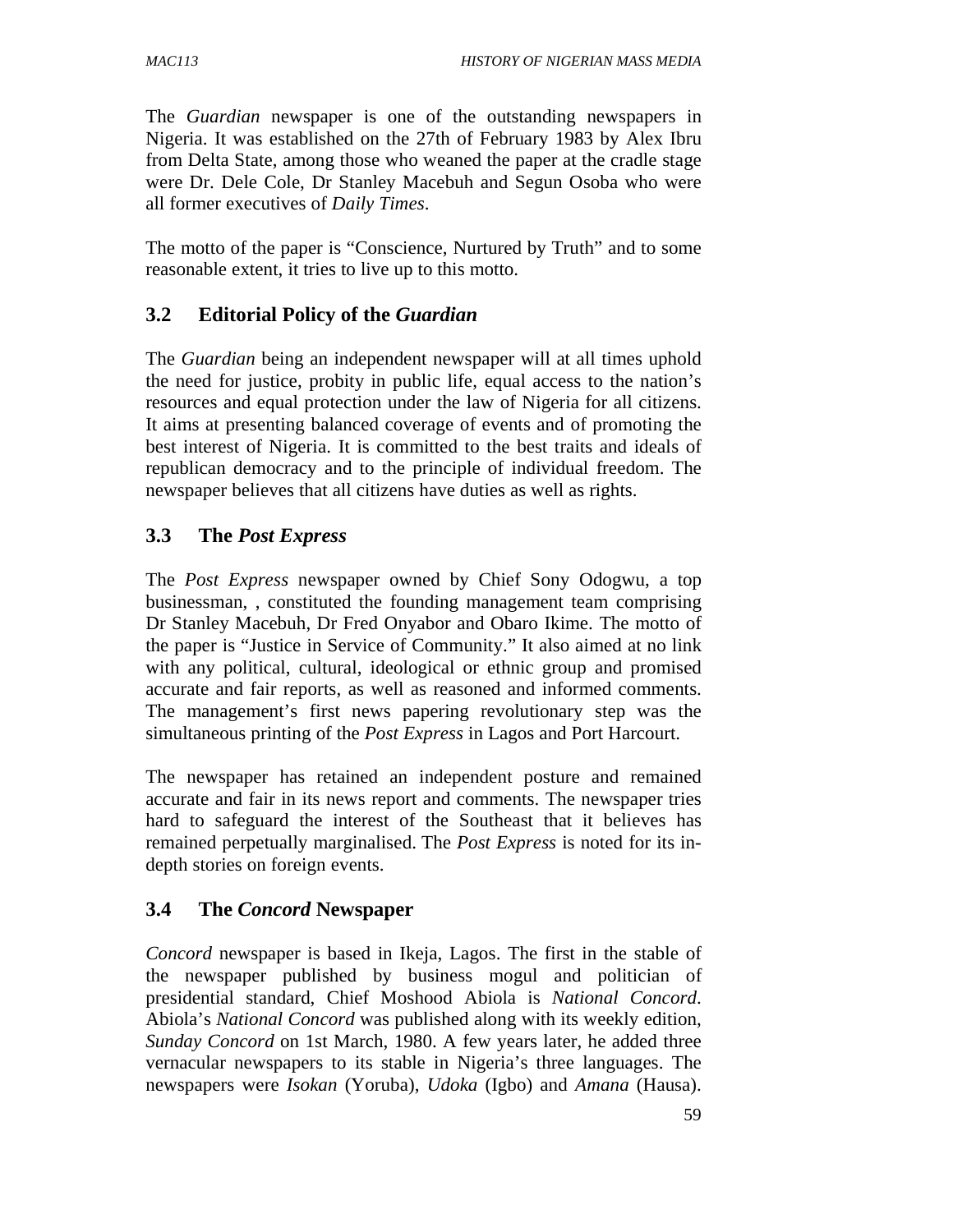The Concord group later added four more publications to its stable - *Business Concord*, *Weekend Concord*, *African Science Monitor* and *African Concord*.

Abiola's *National Concord* was known for its fearlessness and attack on political opponents. The role it played in support of the National Party of Nigeria (NPN) against Chief Obafemi Awolowo's Unity Party of Nigeria (UPN) in the Second Republic politics is still fresh in people's mind.

The *National Concord*, like Dr, Nnamdi Azikwe's *West African Pilot* later set up subsidiaries in various parts of Nigeria known as "Community Concord." At present, *National Concord* and all its subsidiaries have disappeared from the newspapers stands, may be temporarily.

The newspaper's problem may not be unconnected with the death of its founder, Chief M.K.O Abiola.

#### **SELF-ASSESSMENT EXERCISE**

Compare and contrast Chief Alex Ibru's *The Guardian* and Chief Abiola's *Concord* newspaper.

#### **3.5 The** *Sun* **Newspaper**

The *Sun*, which began publication in 2003, has become more influential than some of its older counterparts. It is published in Lagos by Chief Orji Uzor Kalu, former Governor of Abia State. Its style of page design makes it unique among other Nigerian newspapers. The *Sun* is known for its distinct method of reporting news events and its fearlessness. It made a great mark through its detailed reporting of the Tsunami disaster of 26th December, 2004. The *Sun's* courageous and consistent reporting of the celebrated removal of former Inspector General of Police, Mr. Tafa Balogun as well as the dramatic and controversial "resignation" of Chief Audu Ogbeh as chairman of the ruling Peoples Democratic Party (PDP). PDP is believed to have won *The Sun* larger readership.

#### **3.6 Other Newspapers**

There is also *This Day* newspaper which is noted for centralization of its masthead, a feature that distinguished it from most other Nigerian newspapers. Other newspapers that exist today in Nigeria include *National Interest* published in Lagos, the *Examiner* also published in Lagos but out of circulation at present, *Eastern Voice* (Jos), *Agenda*,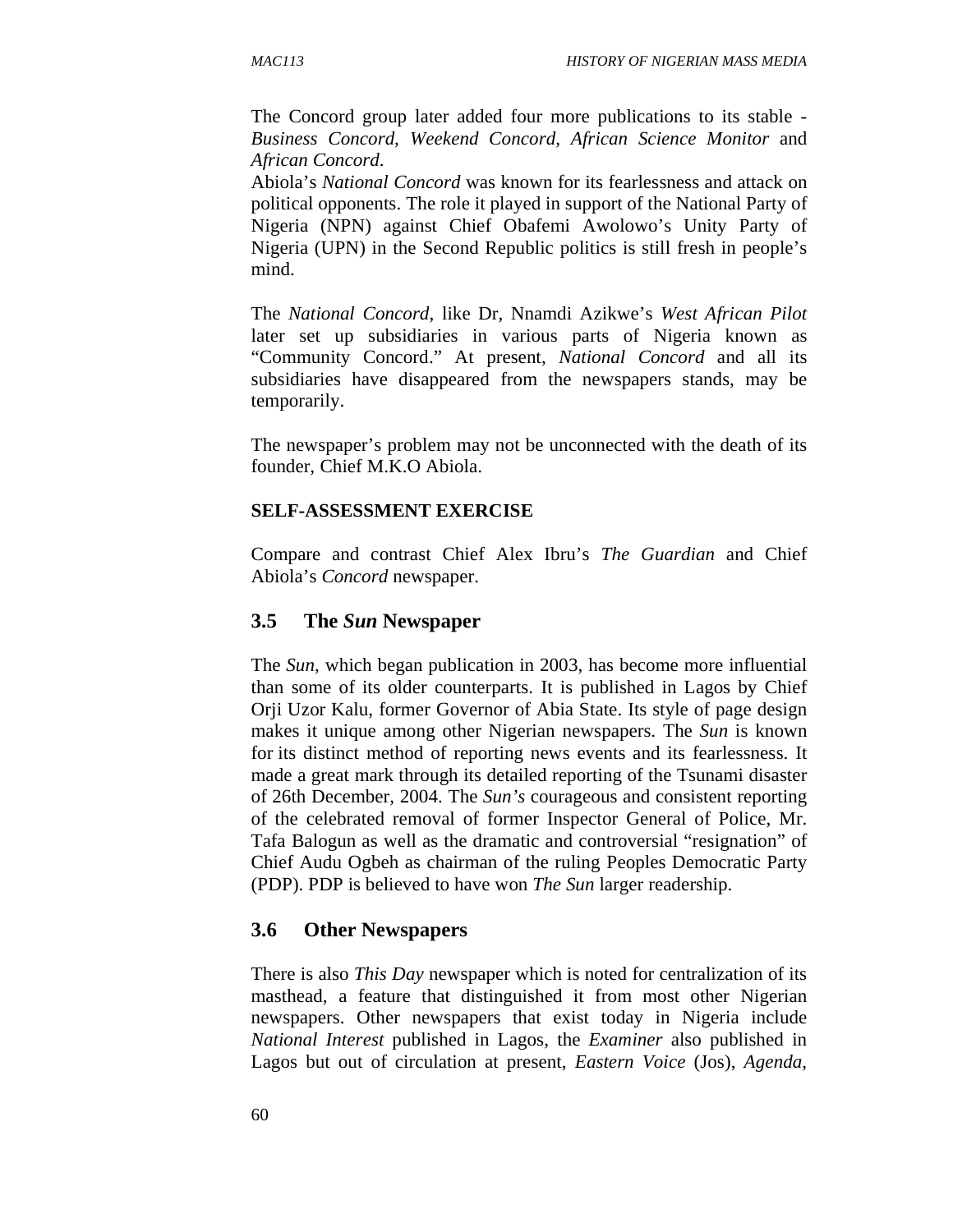*New Age, Announcer* (Owerri), *Eastern Herald* (Owerri), *Daily Independent*, *Hallmark* and so on.

There is also the *Post Express* published in Lagos by Chief Sunny Odogwu. Its establishment was pioneered under Dr Stanley Macebuh, its first chief executive who also did the same thing for the *Guardian*. This newspaper was among the nation's first newspapers to be on internet. It furnishes its readers with detailed and up-to-date account of important events on the foreign scene supplemented with photographs. Today, many serious Nigerian national dailies are on the internet while a few of them including the *Guardian* and *Daily Times* are members of the Audit Bureau of Circulation Network.

In the Second Republic (1979-1983), several political newspapers also sprang up and most of them disappeared the way they came just few years after. They include, among others, the *National* published in Aba by Dr. Nwakamma Okoro of the National Party of Nigeria (NPN), *Mail* published in Owerri by interests associated with the Imo State Government under the Nigerian People's Party (NPP). The *Satellite* published in Enugu by Mr. Jim Nwobodo, the NPP Governor of the old Anambra state. The newspaper was "resurrected" and transferred to Lagos, but it died again.

There were also newspapers such as the *Reporter*, *Trumpet*, *Record*, *Broom* and *Sunray* published in Port Harcourt. *Sunray* lasted for a few years and later collapsed in the late 1990s. There are also the *Comet* and *National Interest* newspapers established and published in Lagos from the end of the 1990s to the present day.

# **4.0 CONCLUSION**

The publishers of the *Guardian* and *Concord* -Chief Ibru and Chief Moshood Abiola respectively actually paved the way for other newspapers to emerge. Their newspapers were detribalised in content and they employed skilled journalists. Despite political challenges, the *Guardian* is still working strong while the death of Chief Abiola and his inconvenience in politics led to the demise of the *Concord*.

# **5.0 SUMMARY**

We have been able to present some post-independence newspapers in Nigeria particularly the *Guardian*, *Concord*, *Sun*, *Post Express* among others.

### **6.0 TUTOR-MARKED ASSIGNMENT**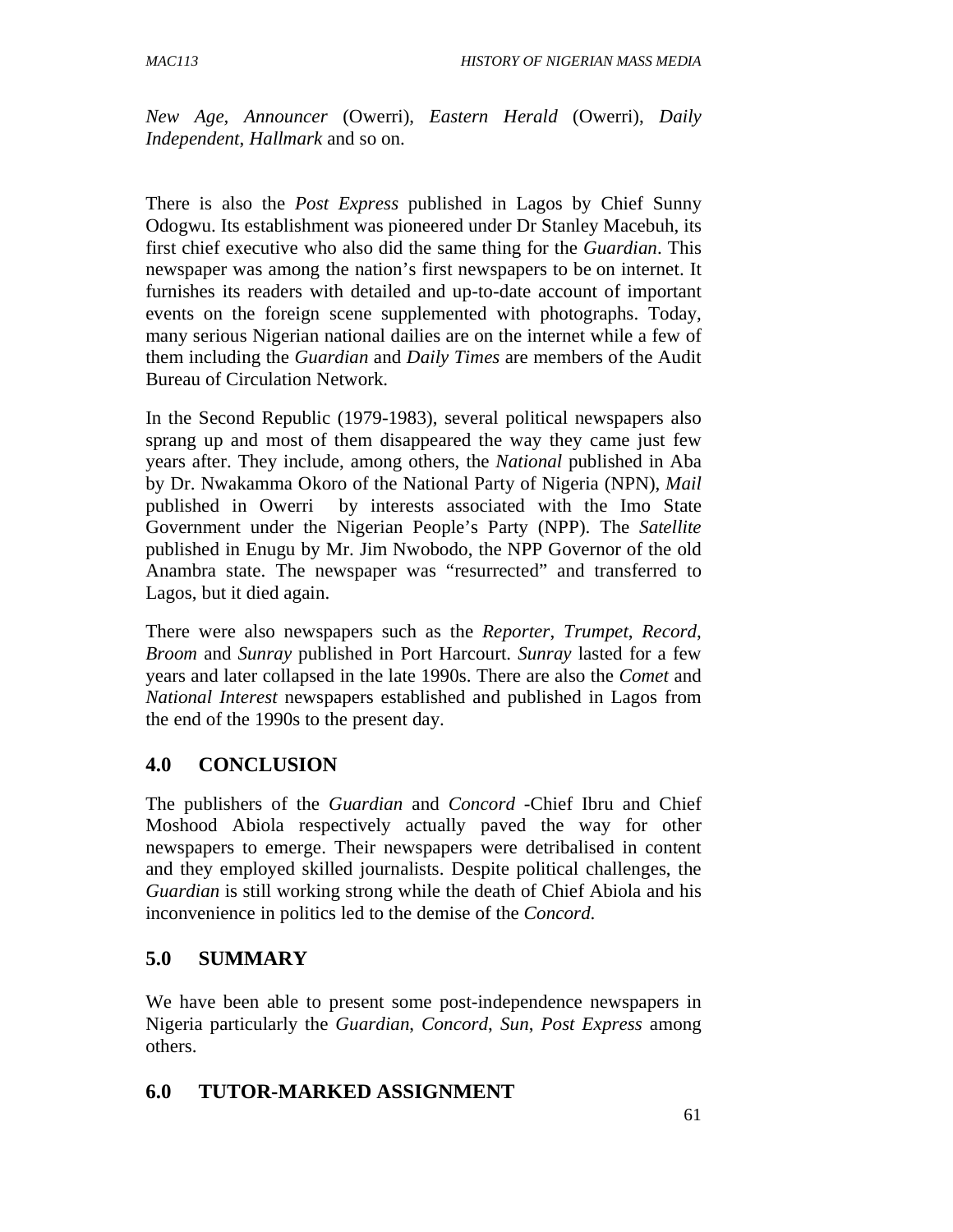- 1. What factor contributed to the demise of the *National Concord*?
- 2. Mention five other post-independence newspapers in Nigeria and five community newspapers in Nigeria.
- 3. State clearly the editorial policy of the *Guardian.*

# **7.0 REFERENCE/FURTHER READING**

- Abiola, M.K.O. (1981). "How I set up *National Concord*." An Address at the Mass Communication Week held by the Mass Communication Department, University of Lagos.
- Akinfeleye, R.A. (1981). "Pre and Post Independence Nigerian Journalism (1859-1873)." An Unpublished M.Sc Thesis, School of Journalism, University of Missouri, USA.
- Alozie, V.O. (2003). "The History of the Nigerian Mass Media." A Lecture to Mass Communication Students of Madona University, Okija.
- Coker, (n.d). "Increase Seventy Years of the Nigerian Press." Lagos: Times Press.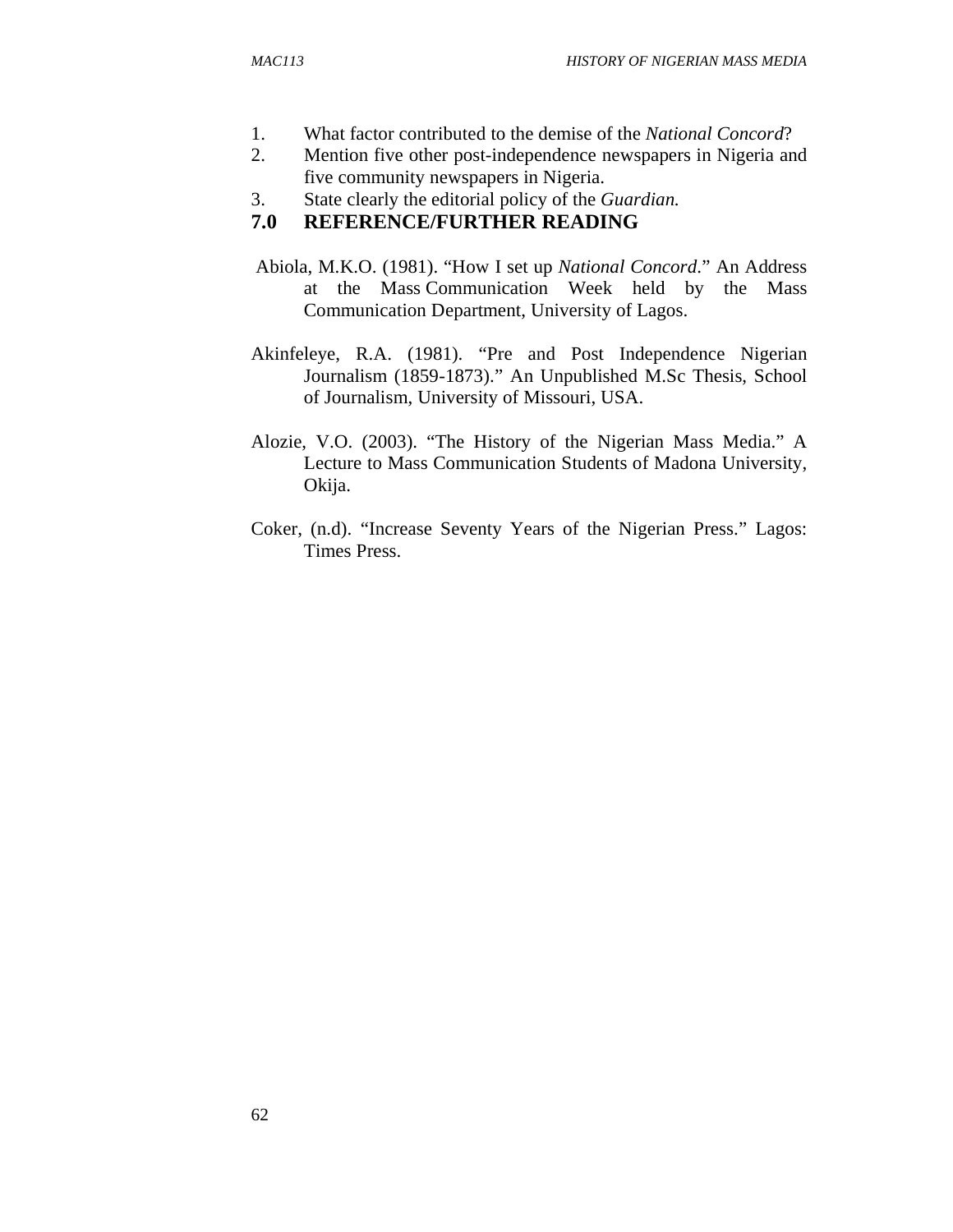# **UNIT 2 THE EVOLUTION OF RADIO/TV BROADCASTING IN NIGERIA**

#### **CONTENTS**

- 1.0 Introduction
- 2.0 Objectives
- 3.0 Main Content
	- 3.1 History of Radio Broadcasting in Nigeria
	- 3.2 Broadcasting in Nigeria (1932-1950)
	- 3.3 The Beginning of Effective Radio Broadcasting in Nigeria
	- 3.4 The Transformation of NBS into NTS
	- 3.5 Regional Broadcasting
	- 3.6 History of Television Broadcasting
	- 3.7 Television Broadcasting in Other Parts of the Country
	- 3.8 The Nigeria Television Service (NTS)
	- 3.9 The Era of Private Television Stations (1992-2004)
- 4.0 Conclusion
- 5.0 Summary
- 6.0 Tutor-Marked Assignment
- 7.0 References/Further Reading

## **1.0 INTRODUCTION**

Broadcasting in Nigeria was the answer to the British quest for communication to her West African colonies. From Britain, radio broadcasting, which began with the Radio Distribution Service (RDS) in Nigeria spread like the harmattan wind to the other parts of the country. All the phases of the development of radio signaled the advancement of the medium.

### **2.0 OBJECTIVES**

At the end of this unit, you should be able to:

- recount the history of broadcasting in Nigeria
- discuss NBS transformation into NBC, regional broadcasting
- trace history of television broadcasting and the Nigeria Television Authority, among others.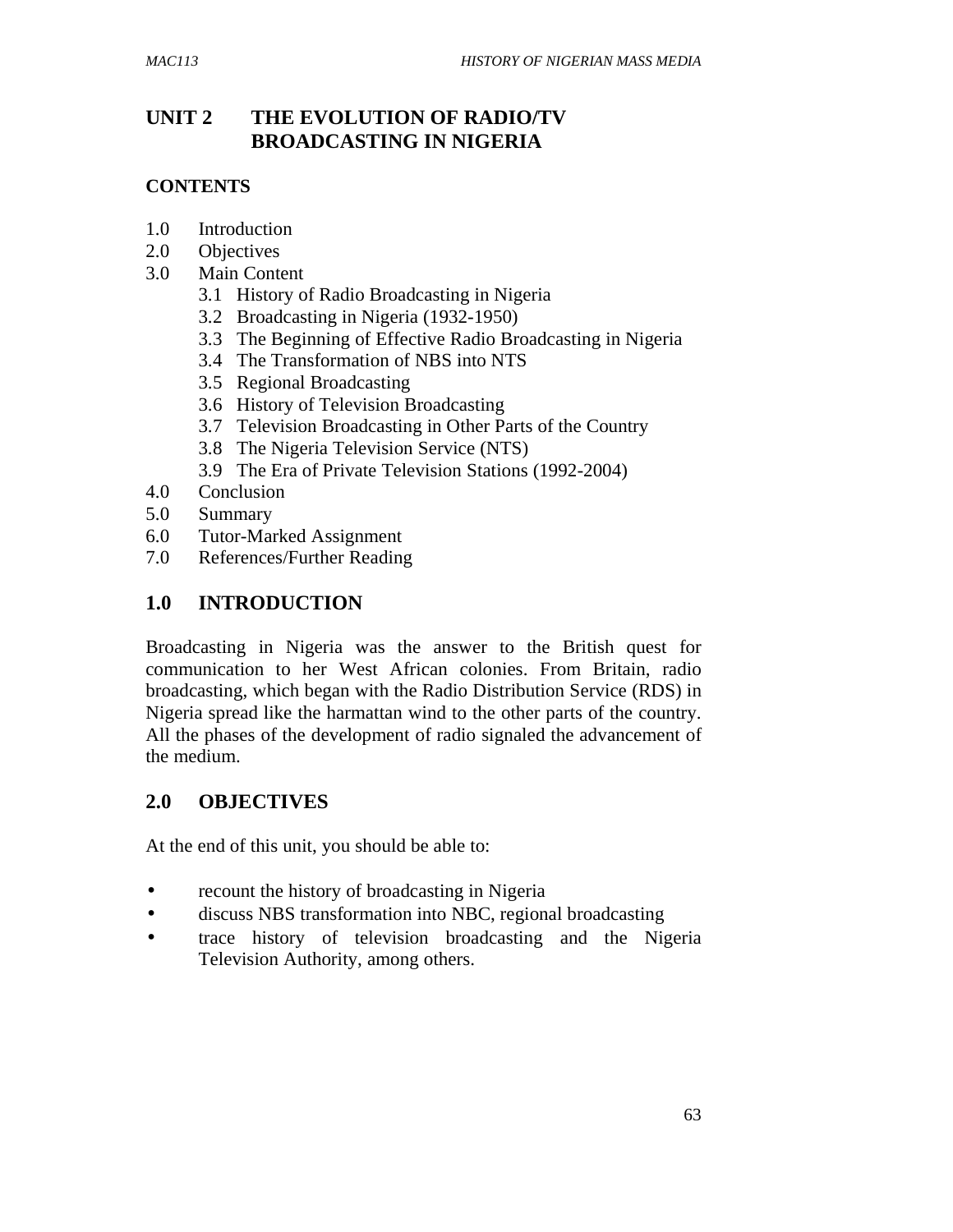### **3.0 MAIN CONTENT**

#### **3.1 History of Radio Broadcasting in Nigeria**

The history of radio broadcasting in Nigeria dates back to the year 1932 when the British colonial administration in Lagos relayed the first British Empire service to Nigerians from Daventry, England. The establishment of radio broadcasting in Nigeria was sequel to the decision of the British government in London to link its West African colonies with the "mother country", Britain.

Such a link, according to Ikime (1979) "was expected to serve the dual purpose of providing powerful propaganda machinery for the colonial master as well as providing a source of information about Britain and the wider world." To achieve this, programmes from the British Broadcasting Corporation (BBC) were relayed to other parts of the world under British Colonial administration.

The need for such a radio service had been felt for some time in Nigeria to the point that the colonial office in London resolved to take positive steps to actualise this need. To this end, the colonial secretary in London at the time decided to set up a committee to consider and recommend what steps could be taken to accelerate the provision of broadcasting service in the colonial empire, to coordinate such services with the work of the British Broadcasting Corporation (BBC) and to make them effective instrument for promoting both local and imperial interests (Ikime, 1979).

This committee recommended the introduction of radio broadcasting in Nigeria and other British non-settler colonies. It also envisaged that the programmes to be broadcast in the colonies would consist of mixture of selected BBC materials and "local (colonial) government programmes piped into homes through "wired wireless."

The committee naturally noted the need to control such programmes to ensure that the people were not fed with objectionable and subversive information.

#### **3.2 Broadcasting in Nigeria (1932-1950)**

Broadcasting which was first introduced by colonial masters came to Nigeria in stages. To give a more lucid explanation and for better understanding of the journey of radio broadcasting in Nigeria, the history will be given in significant stages. The first stage began from 1932 when the first radio signal was received in Nigeria from England.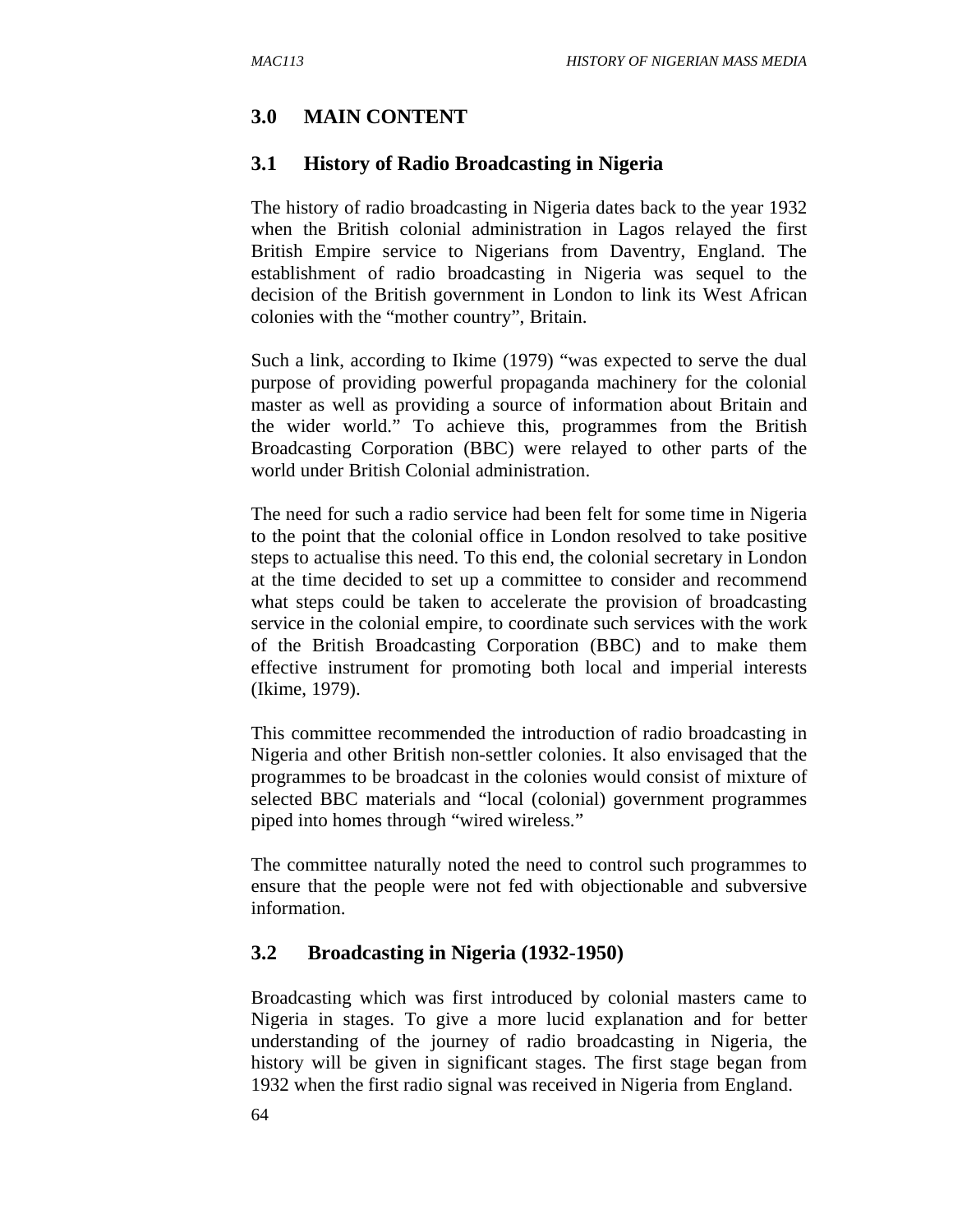#### **The Era of Radio Distribution Service or Wired Wireless**

Radio broadcasting in Nigeria began in 1932 with the introduction of wired broadcasting popularly known as Radio Distribution Service, (RDS). Under this form of broadcasting, programmes were relayed or distributed using wires connected to loud speakers installed in the homes of subscribers who had paid a small subscription fee for this system and were also provided with a make shift and home apparatus (Uche,1989). The Lagos studio distributed programmes originating from the British Empire Service from Daventry, England as part of the British Broadcasting Corporation (BBC) external service. The increasing popularity of the Radio Distribution Service in Nigeria made it to expand to other stations outside Lagos. This method of broadcasting known as "wired broadcasting" by "wired wireless" differed from the "wireless broadcasting" which is the transmission of programmes through radio waves (Electro-magnetic waves).

The need for radio stations in the colonial countries was necessitated by the desire of Britain to expand the services of the BBC, which coordinated the activities of radio broadcasting in the British empire. The British government had given approval for the establishment of broadcasting services in the colonial countries with the objective of making them a more effective instrument for promoting both local and imperial interests Ikime, 1979).

The circumstance in which broadcasting was introduced in Nigeria was not surprising. At the beginning, the broadcasting service consisted simply of re-transmission of BBC programmes on a relay system similar to the radio relay exchange system, which had been operating in Britain since the 1920s. Because of the nature of its services, it was termed Radio Distribution Service (RDS).

The RDS was introduced into Nigeria by the colonial office in London through the initiative of the engineers of the Posts and Telegraphs (P&T) Department, which, by then had established 13 stations in Nigeria, viz: Lagos, Kastina, Jos, Zaria, Sokoto, Ilorin, Maiduguri, Port Harcourt, Calabar, Onitsha, Warri, Abeokuta and Ijebu-Ode. The P&T engineers had incidentally been involved in the monitoring of test transmissions of the BBC on short wave.

The wired broadcasting, which came to Nigeria in 1932, did not originate any programmes but simply relayed programmes from England using presenters on ground. Each subscriber was required to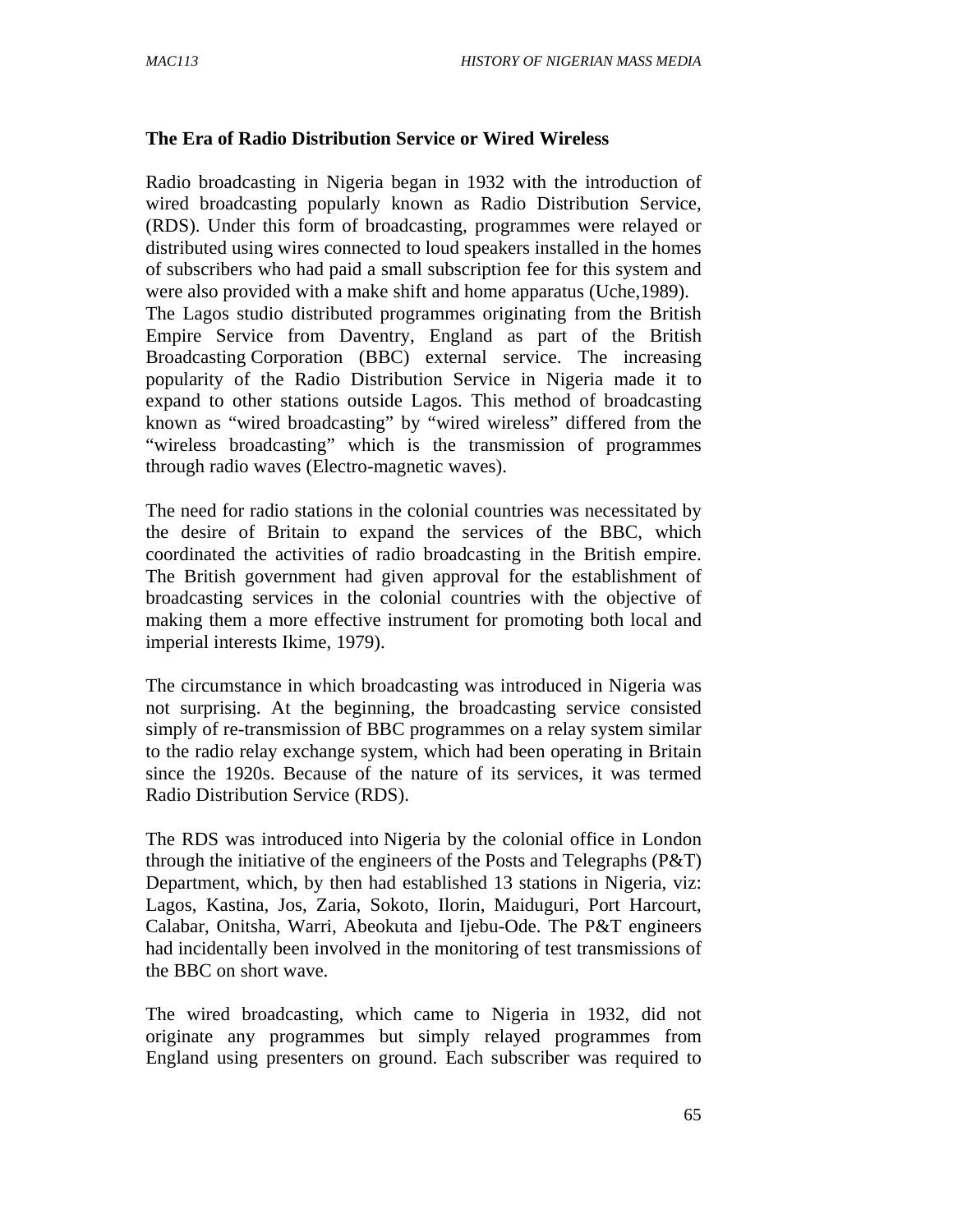pay a monthly subscription fee of fifty pence after an initial payment of three months rental in advance.

By 1939, the RDS had less than 1000 subscribers and over 2000 licensed receivers. By 1944, distribution stations had been opened in Lagos, Ibadan, Kaduna, Enugu, Calabar and Port-Harcourt. Five years later (1949), a total of 9000 subscribers wired to 10 stations in the country had emerged. By that year, there were 4,562 licensed radio sets in Nigeria.

There was only a little change in the programme content of the RDS as most of its broadcasts were still part of the BBC external service. The colonial government's information department produced only a few programmes, which were relayed through the service. The relay services began at 5.00am every morning and went on until 12.00 midnight with break at mid-morning for an hour or two. In 1936, the Plymouth committee set up to work out modalities for the introduction of a wireless broadcasting in Nigeria and empowered or mandated by the colonial office to come up with a plan which was endorsed to the British Broadcasting Corporation (BBC).

In 1945, the establishment of a wireless broadcasting in Nigeria received mention during the preparation of the 10-year development and welfare plan. Unfortunately, the colonial authorities did not implement this immediately, despite the fact that it was favourably considered. The colonial authorities had blamed this on what they termed "lack of resources."

In 1948, the colonial office directed the BBC to undertake a survey of broadcasting in Nigeria, Ghana, Sierra Leone and Gambia and to make recommendation for a fast establishment of effective broadcasting services. Two British engineers, L.W Turners of the BBC and F.A.W Bryon of the Telecommunications Department were appointed to carry out this assignment.

By this time, a short-wave transmitting station was already installed in Lagos to relay the Lagos RDS programme under the call sign, "Radio Nigeria". The main function of the RDS as earlier mentioned was to relay BBC programmes while in the evenings, one hour was set aside for the broadcasting of local programmes featuring news, entertainment, and local government.

The two British engineers who were saddled with the task of working out the technical details for effective broadcasting in Nigeria were asked, among other things, to determine.

- Training of technical staff.
- 66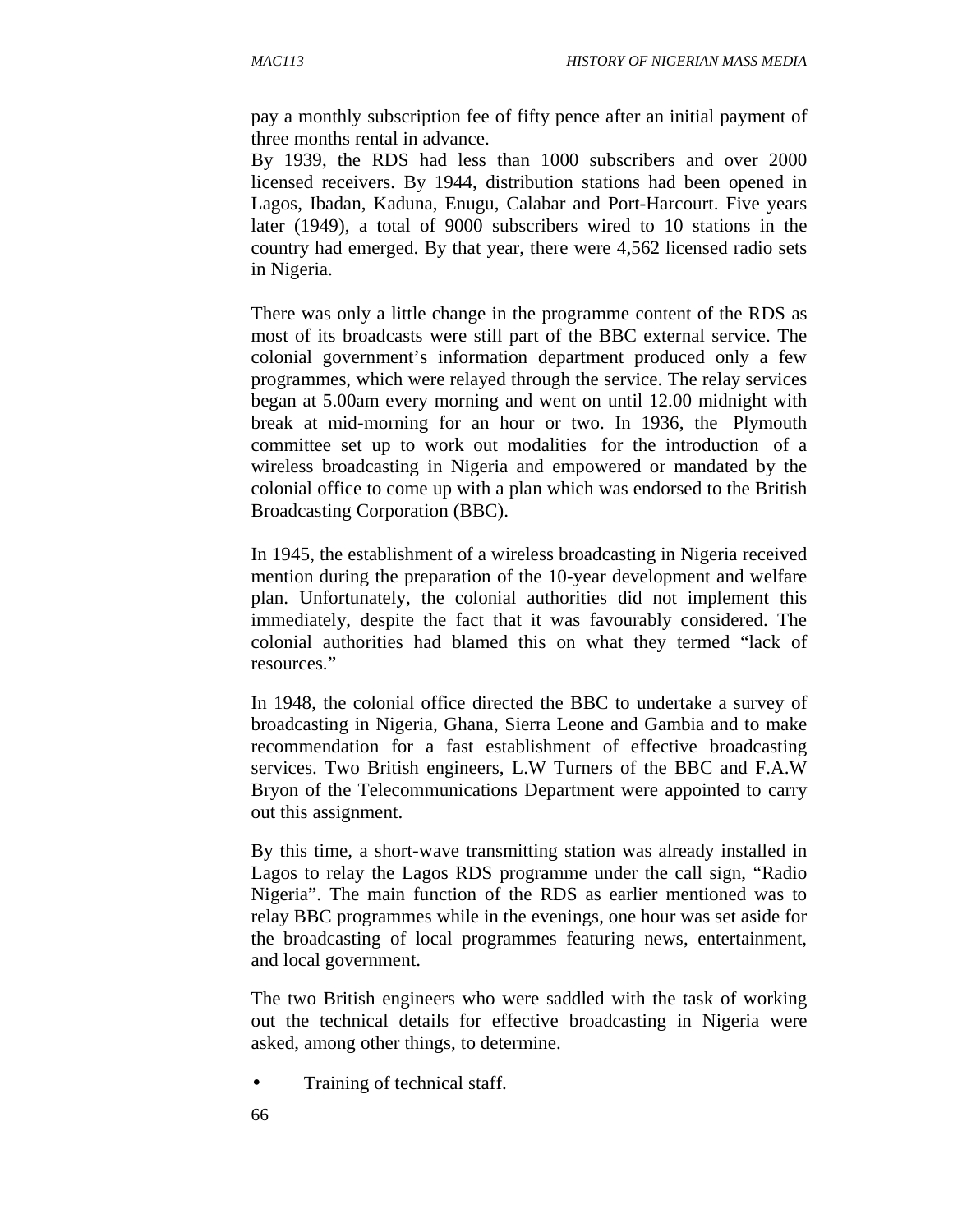- Using local language for broadcasting to the people and
- Servicing limited revenue from carefully articulated use of sponsored programmes.

In their report, they recommended the establishment and expansion of a wireless broadcasting service in Nigeria and other West African Countries under British Colonial administration.

#### **SELF-ASSESSMENT EXERCISE**

What major difference can you identify between the RDS in England and the RDS in Nigeria between 1932 and 1950?

### **3.3 The Beginning of Effective Radio Broadcasting in Nigeria**

The role played by radio during the Second World War also influenced the British government's decision to set up broadcasting services that are effective in its colony. Up to the end of the 1940's, the programme content of Radio Distribution service had very little change as most of its broadcasts were part of BBC external service.

However, as the need for effective radio broadcasting in Nigeria became very imperative as earlier mentioned, two British engineers from the BBC, Mr. F.A.W Byron and L.W Turners were charged with the task of working out the technical requirements for a more effective radio system in British West Africa. Their report provided the technical pattern for the broadcasting services that were established in Nigeria and other British West African colonies in the 1950s.

Another BBC top shot, Mr. Tom W. Chalmers was seconded to Lagos along with his counterpart; John W. Murray to prepare the ground for the setting up of a proper broadcasting service. NBS was born after the Nigerian (colonial) government decided to convert the major existing Rediffusion stations into effective broadcasting stations in accordance with the Turner-Byron's report.

Mr. Chalmers, after completing his assignment in Nigeria was appointed the first director of broadcasting in Nigeria while his counterpart, Mr. Murray was appointed the first chief engineer. By 1952, all the existing Rediffussion stations in the country had formed the nucleus of the new NBS. The BBC assisted much by training staff for the NBS and provided the technical equipment needed for effective broadcasting.

#### **3.4 Regional Broadcasting**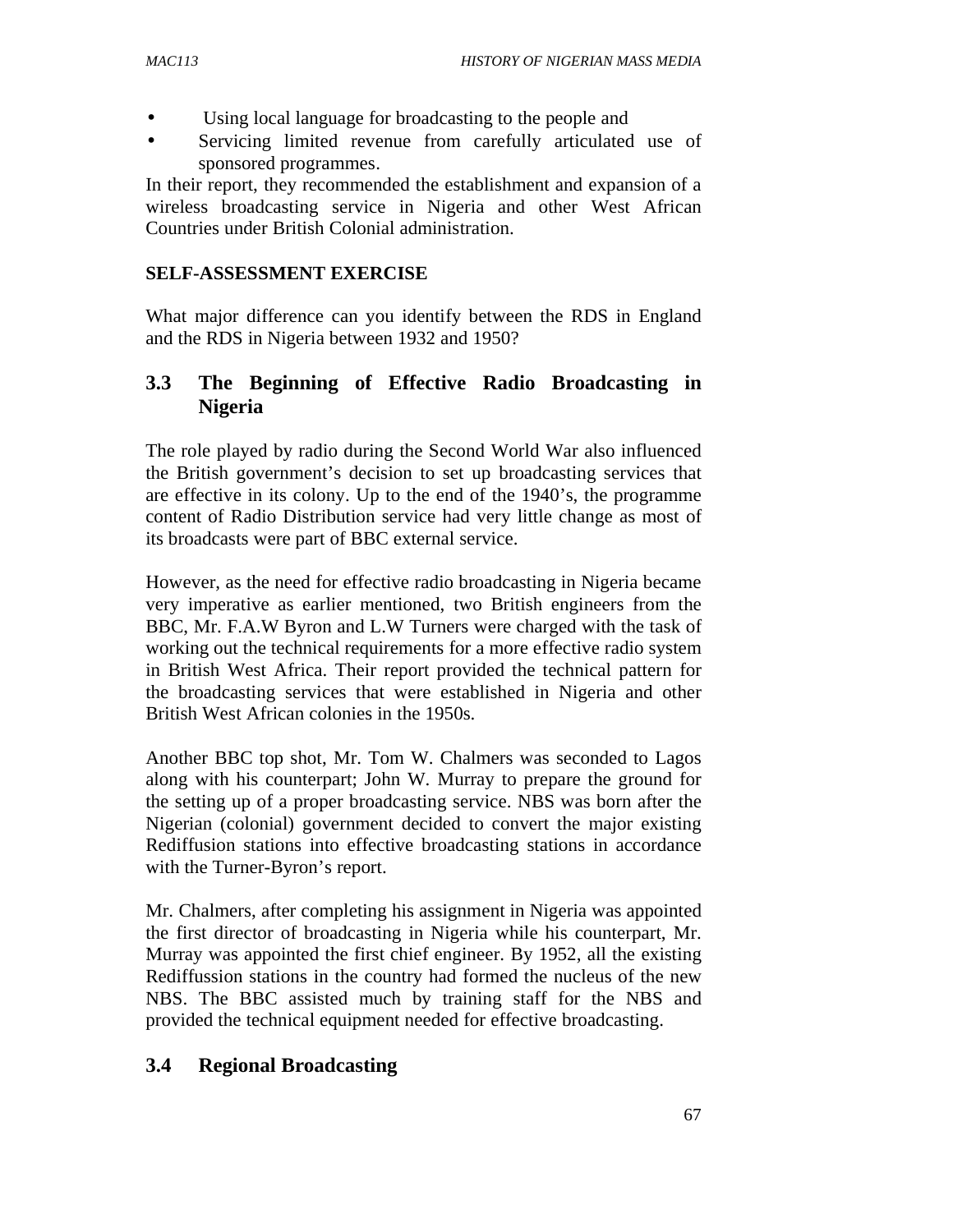The Action Group government in Western Nigeria capitalised on the NBC Ordinance or Act to translate its dream of owning a radio station into reality by setting up the Western Nigerian Broadcasting Corporation (WNBC). All the three regions of the country set up their own regional broadcasting stations. The Western regional government of Chief Obafemi Awolowo, which was under the control of Action Group, started it all. Chief Awolowo as the regional premier had strongly criticised the 1954 Macpherson Constitution introduced into the country. However, the last British Governor-General of Nigeria, Sir James Robertson defended that constitution, using the NBS, and accusing Chief Awolowo of being unfaithful.

 When Awolowo requested for an equal airtime for the NBS to refute the Governor General's accusation, he was not obliged. This led to increased campaign for converting the NBS to a corporation. However, its greatest effect was the establishment of regional broadcasting as evidence in the setting up of the WNBC, which had a twin product - The Western Nigerian Television (WNTV) in 1959 and the Western Nigeria Broadcasting Service (WNBS) in 1960.

The WNBC had immediately gone into alliance with Overseas Rediffussion Limited which was to offer both radio and television services. Its television, WNTV already mentioned was commissioned on 31st October, 1959. It was the first television station in black Africa. The radio-broadcasting arm of the Western Nigerian Radio-Vision Service which controlled both television and radio broadcasting was commissioned in May, 1960.

The Eastern regional government of Dr. Michael Okpara simultaneously engaged the same overseas Rediffusion Company that set up the WNBS for the Western region to build for it the Eastern Nigerian Broadcasting Service (ENBS) and Eastern Nigerian Television (ENTV) in Enugu. Both stations went on air on the day of Nigeria's Independence, October 1, 1960. Shortly after, both the Eastern and Western governments paid off the foreign companies that were stakeholders in their broadcasting systems, and consequently assumed full control of their broadcasting system.

Broadcasting did not come to the Northern region until 1962 when the Northern regional government of Sir Ahmadu Bello engaged the services of Grand Group Limited which set up radio and television broadcasting systems, Radio Television Kaduna (RTVK) for the region. The RTVK operated under the Broadcasting Company of Northern Nigeria (BCNN). The broadcasting systems in the then three regions were fully autonomous and free of Federal Government control or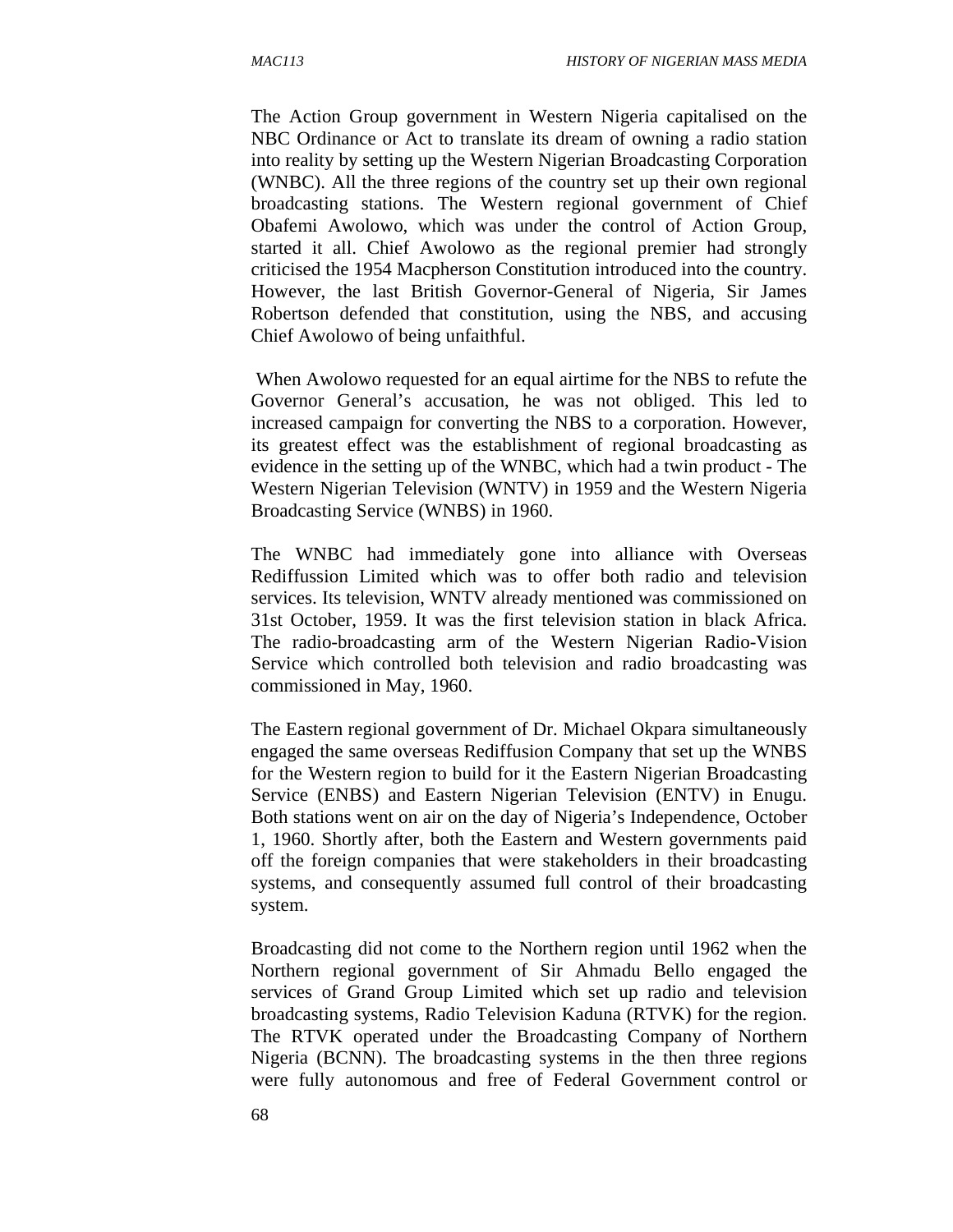interference. The situation was the same until the beginning of the Nigerian Civil War in 1967 when additional states were created by the wartime Military Head of State, Yakubu Gowon.

#### **3.5 History of Television Broadcasting**

The Nigerian Broadcasting Service (NBS) had no initial plans to introduce television broadcasting into the country, and indeed, it never contemplated doing so. The reason was that its resources then could not justify the establishment of television in the country. It was the high rate of illiteracy at that time and the lack of suitable communication infrastructure, which made the authorities prefer radio broadcasting which offered a quick and reliable means of reaching the amorphous population of the country.

Television was seen in the early 1950s as a luxury the government could not afford. However, its development in other countries and the possibilities it offered gradually became attractive and irresistible.

In 1950, two years before Nigeria's Independence, there were series of discussions in favour of television service. However, the regional governments cashed in on the constitutional provision, which made broadcasting a concurrent subject to commence plans to introduce commercial television broadcasting in their regions. The Western Region in December 1958 took the lead by first indicating its intention to establish four television stations and consequently applied for four frequencies in band one. The proposed stations were to be located in Ibadan, Ikeja, Abeokuta and Ijebu-Ode.

The programmes would originate from Ibadan with other three stations transmitting stations. However, before the frequencies were allocated to the Western regional government, the Federal Ministry of Communication got the Nigerian Broadcasting Corporation (NBC) to submit its own frequency requirements first before the Western region since it was also by law to provide radio and television services for general reception within the country.

 As the Federal Government had no immediate plans for television broadcasting, it decided to allocate two frequencies in band: one to the Western regional government with some limitations in power and height of the aerials (Ladle *et al*, 1979).

### **3.6 The Birth of WNTV (1959)**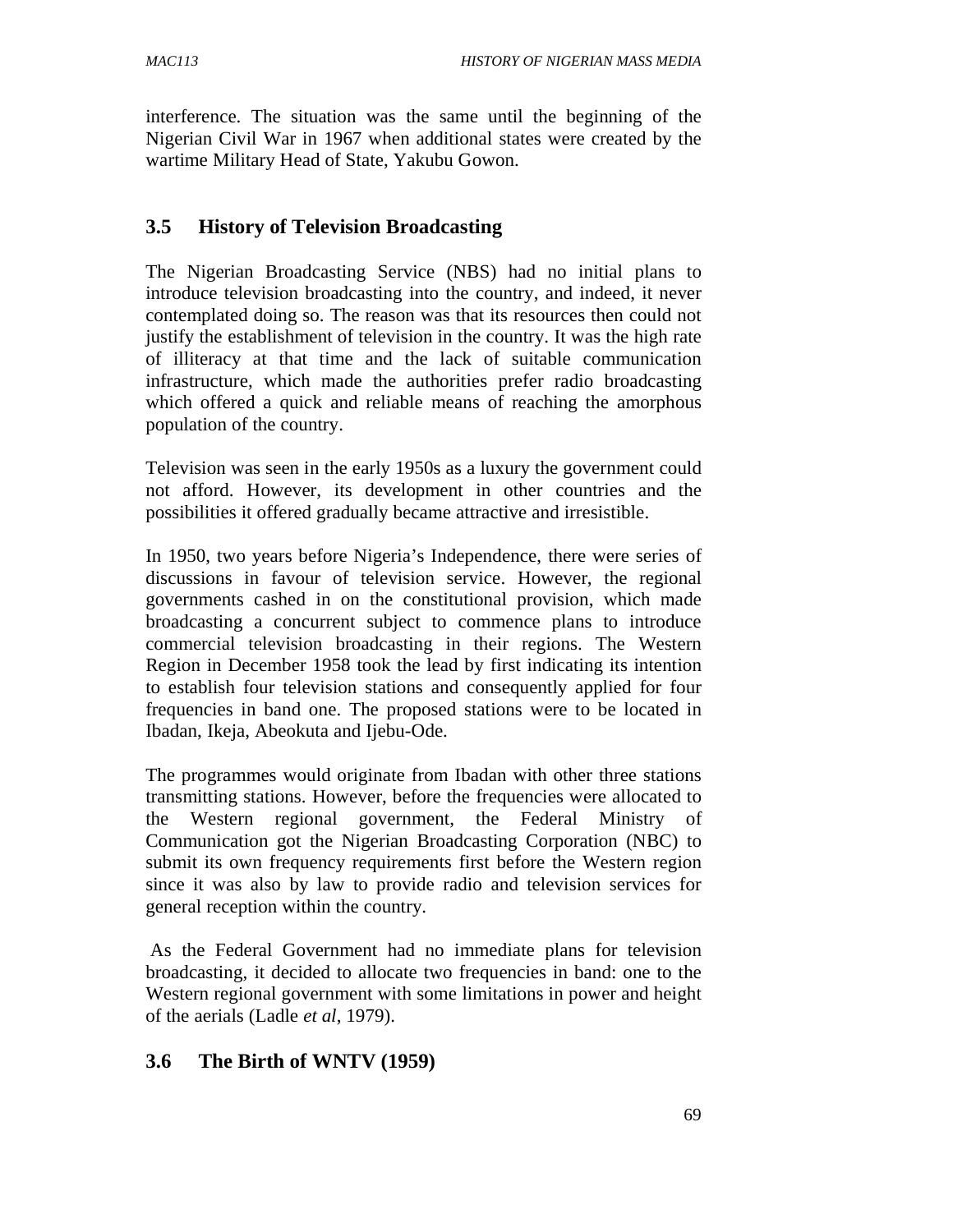With the background given, television broadcasting eventually began in Nigeria and, indeed, the whole Africa on October, 31, 1959 at Ibadan. It was the Western Nigerian Television (WNTV) established by the Western regional government of Chief Obafemi Awolowo, then Premier of Western Nigeria.

The history of television broadcasting in Nigeria shows that it followed the same pattern with that of radio broadcasting but the exception is in the area of the initiators. While it was the Federal Government that started the first indigenous radio broadcasting in the country, it was the regional government that first ventured into television broadcasting (Uche, 1989).

The WNTV with the call signal, "WNTV, First in Africa" was established by an Act of the Western Regional House of Assembly, which empowered the government of Chief Awolowo to forge ahead in the venture. The WNTV now (NTA, Ibadan) was run as an arm of the then Western Nigeria Government Broadcasting Corporation initially under the trade name, Western Nigerian Radio Vision Services Limited which worked in partnership with overseas Rediffusion Limited of the United Kingdom. Two years after its inception, the government of Western Nigerian bought over the shares of the foreign partners and became the sole proprietor. WNTV Ibadan was soon to become the richest commercial television in the whole federation, even though commercialisation was not the main reason for its establishment, but formal informal education.

The proponents of its establishment had argued in the Regional House of Assembly that television broadcasting was needed as an additional means of improving the regional school systems that were handicapped to the shortage of qualified teachers in certain subject areas. Their second argument was that television would act as a "surrogate" teacher in the under-staffed schools of the Western region.

Regardless of the fact, the WNTV grew to become a big commercial television, the potential ability of television to educational objectives at both primary and secondary school levels, as well as adult education became, and remained the overriding factor for its establishment.

#### **3.7 Television Broadcasting in Other Parts of the Country**

One year after, the WNTV was set up as Africa's first visual communication outfit by the government of Eastern Nigeria headed by Dr. Michael Okpara. The premier followed the pace set by Ibadan and established Nigeria's second television station in Enugu known as the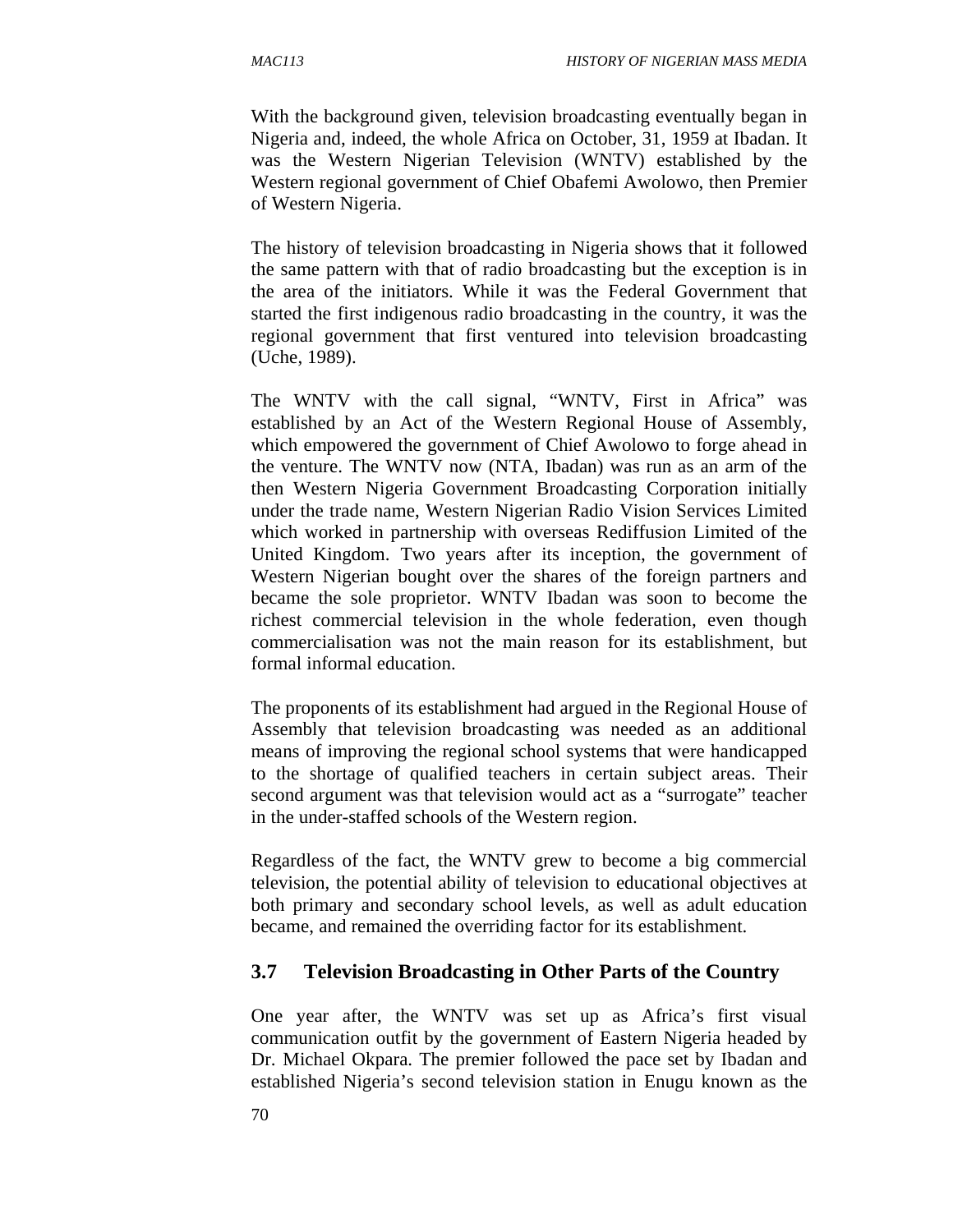"East Nigerian Television (ENTV)." The station had the slogan, "ENTV, Second to None."

ENTV began full transmission precisely on October 1, 1960, Nigeria,s Independent day, and like WNTV, it has foreign partners at the top management- the same overseas Rediffussion that built WNTV, Ibadan like WNTV and ENTV Enugu later took full control and management of the station when the foreign companies that were engaged initially to manage it were disengaged. The need for formal and informal education also was the overriding aim in the ENTV's establishment, although it soon abandoned this objective and went into commercial television broadcasting.

ENTV was an arm of the Eastern Nigerian/Broadcasting Corporation (ENBC), which also operated ENBC Radio in Enugu following the establishment of WNTV in Ibadan (1959) and ENTV Enugu (1960).

The Northern regional government of Sir Ahmadu Bello on March 15, 1962 established the Radio Television Kaduna (RTVK) as the service arm of the Broadcasting Corporation of Northern Nigeria (BCNN). RTVK was owned jointly by the Northern Region and two British firms-Granada Television and Pye Limited, although the Northern Region was the major shareholder.

### **3.8 The Nigerian Television Service (NTS)**

As mentioned earlier, the authorities in the Federal Government did not initially see the establishment of a television station as a priority. It was for this purpose that it conceded the allocation of two standard frequencies on Band One to the WBTV, Ibadan.

The same Federal Government was however embarrassed at the speed with which WNTV and ENTV were set up by the Western and Eastern regional governments. This not withstanding, some of its key officials were dissuading it from venturing into television broadcasting on the ground that television was a luxury and that it was more advantageous to maximise the development of radio.

After much political rancour and arguments, the Federal Executive Council finally approved the establishment of a Federal Governmentowned television station to be located in Lagos. The project became realistic in April, 1962 with the take off of the Nigerian Television Service (NTS), Channel 10 at Victoria Island, Lagos. NTS was set up under agreement by management with an American network-owned NBC-International, which built the station. It was jointly owned by the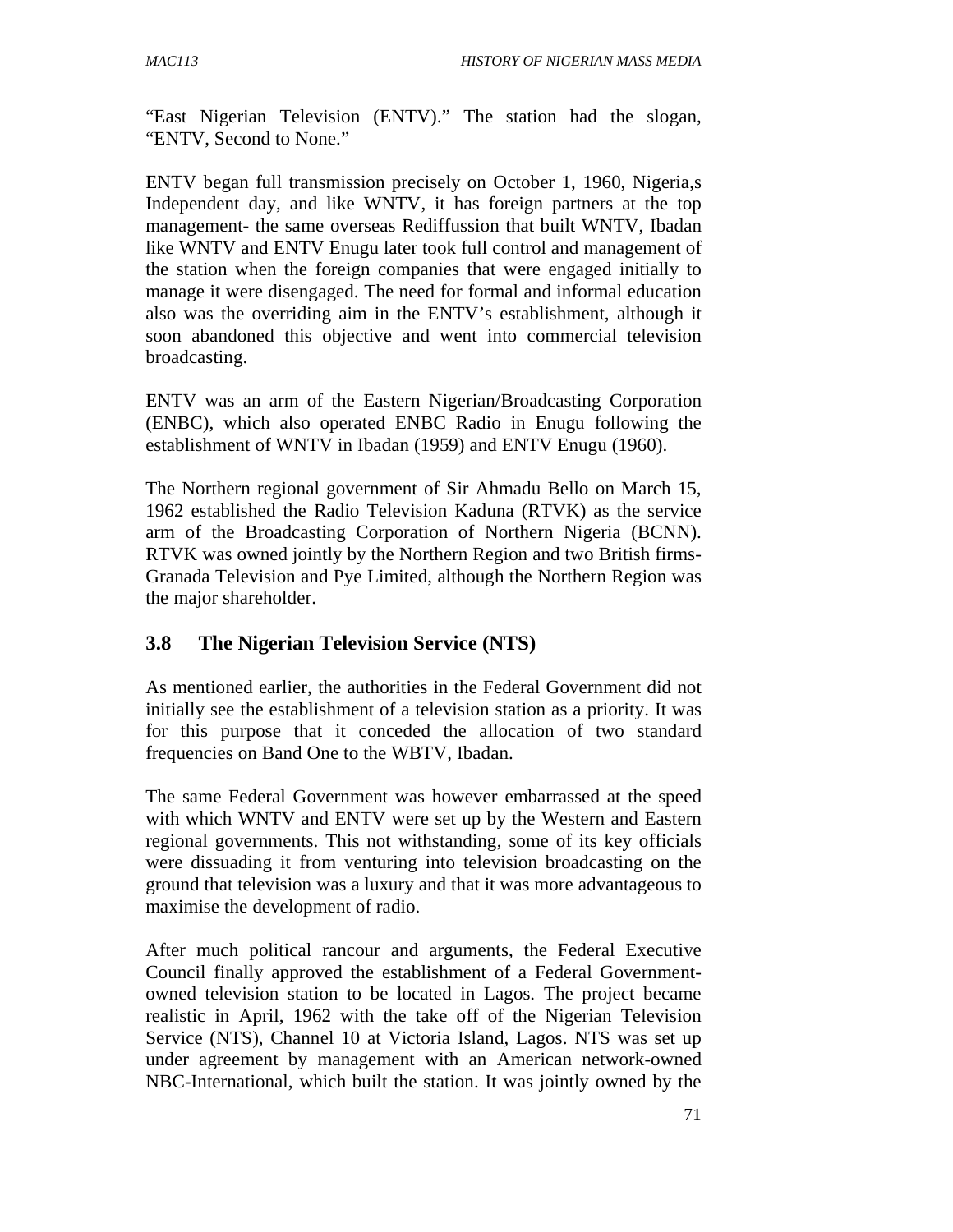Federal Government and NBC International, which signed a five-year management contract with the provision that Nigerians would take over full management of NTS at the expiration of the contract during which the American company would also sell all its shares to the Federal Government. At the expiration of this agreement in 1962, the NTS became a full-fledged Nigerian station under the Nigerian Broadcasting Corporation (NBC). It was initially known as NBC-TV, Lagos and its services were confined to the then federal capital, Lagos, The NBC-Television was specifically designed to provide adequate services in education, social and economic development as well as transmit Nigerian and African cultures, tradition, politics, drama, literature and entertainment, of course these were the overriding aims of modern television broadcasting in Nigeria.

The advent of television brought in its wake a new dimension in broadcasting in Africa. For instance, within the first decade of its arrival, no fewer than 22 African countries established their own television stations. The journey started from WNTV, Ibadan (1959), and ENTV, Enugu (1960).

Internally, the creation of an additional region in 1963- the Mid West Region also led to the establishment of the fifth television station in the country, the Mid West Television (MTV) in Benin in 1973. Benue-Plateau Television (BPTV) followed in 1974 but with a difference. The station established by the then Benue-Plateau state government had emerged transmitting in colour. It is therefore a historical fact that BPTV, Jos was the first television station in Nigeria to transmit in colour.

#### **3.9 The Era of Private Television Stations (1992-2004)**

This fourth phase in the development of television broadcasting in Nigeria started with the 1992 promulgation of Decree No. 38, which authorised that National Broadcasting Commission (NBC) should issue licences for private radio and television broadcasting in Nigeria that saw the establishment of NTA stations in each of the 36 states of the federation. More will be said on this later in this unit.

Private television broadcasting started in Nigeria in 1993 and there are at present nearly a score of private television stations in different parts of the country. With Decree No. 38 of 1992, the National Broadcasting Commission, which was empowered to regulate all kinds of broadcasting in the country, removed the exclusive right to own and run a television station from the government. Among the private television stations that emerged earlier from 1993 were Minaj Systems Television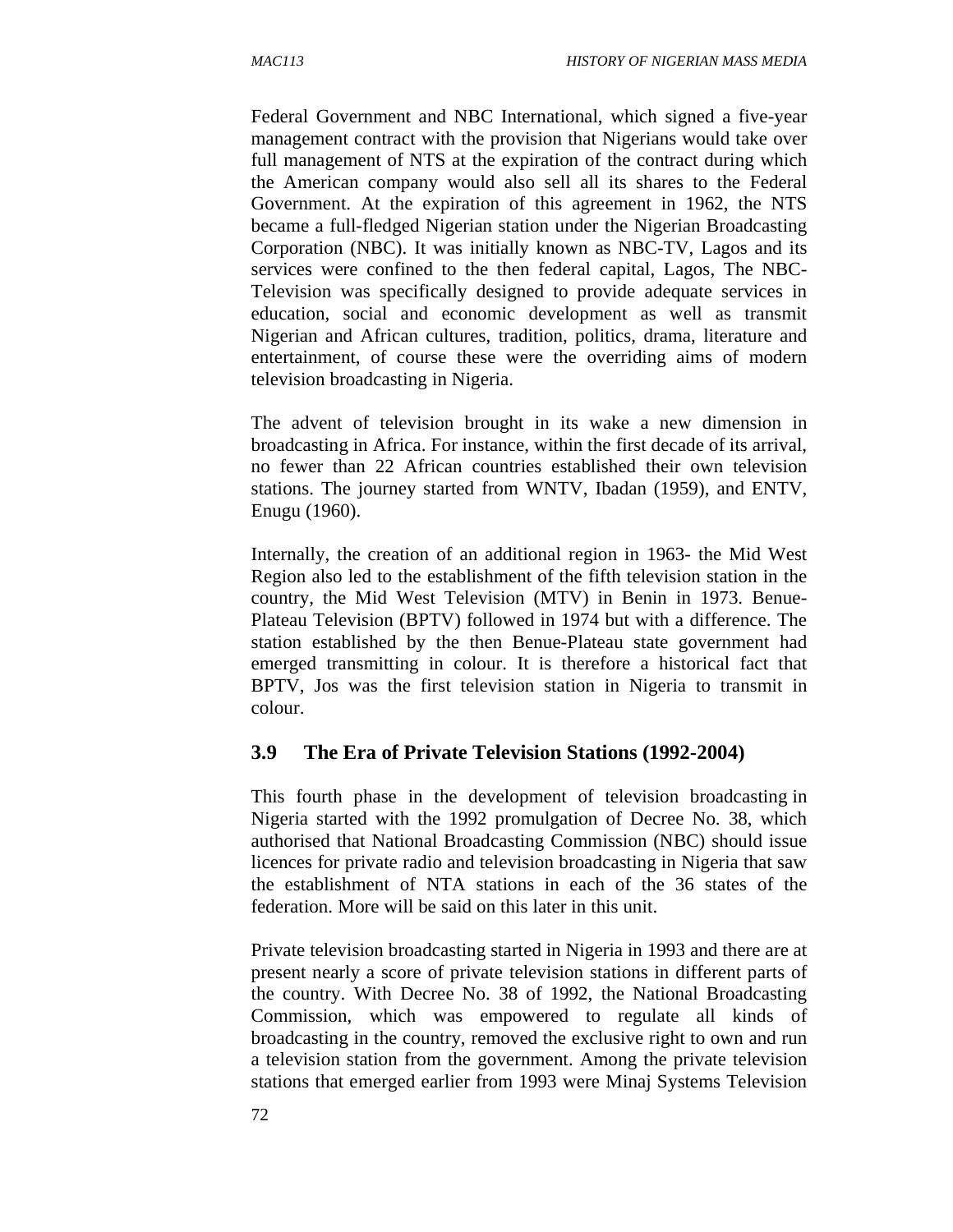(MST) Obosi, Anambra State, African Independent Television (AIT) Lagos owned by Raymond Dokpesi, Channels Television, Clapper Board Television, Murhi International Television, Galaxy Television, DBN Television, Independent Television, and so on.

 The government controls and regulates television broadcasting in Nigeria to ensure orderliness in the allocation of airwaves to the various interest groups in radio and television transmission. The NBC, which is the vehicle for this control, also has the right to withdraw licence from any of the private and public radio and television stations found guilty of flouting the law that brought it into existence.

The further phase in the history of television broadcasting in Nigeria also falls within the Fourth Republic, which took off on May 29, 1999 when General Olusegun Obasanjo (rtd) became Nigeria's third civilian president. During this Fourth Republic, the Federal Government decided to open NTA stations in all the 36 states of the federation.

Consequently, many NTA stations were built all over the country. Most of all the states have two NTA stations each. The commissioning of the new stations began towards the end of 2002. One of the new NTA stations built in Owerri, the Imo State capital was commissioned by the then Minister of Aviation, Mrs Kema Chikwe in March 2003. Before then, many other stations had been commissioned in many other parts of the federation. In his valedictory address as the Minister of Information and National Orientation, Professor Jerry Gana noted that a total of 67 new NTA stations and 32 FRCN stations were established in different parts of Nigeria during Obasanjo's first tenure of four years (NTA network news,  $25<sup>th</sup>$  May 2003).

#### **4.0 CONCLUSION**

From the ongoing, it is pertinent to note that broadcasting in Nigeria was actually established for political purposes. The emergence of radio revolutionised information dissemination in Nigeria. Television broadcasting spread fast in Nigeria and other parts of Africa though the growth of broadcasting in Nigeria was slowed down by government intervention and ownership.

#### **5.0 SUMMARY**

This unit has revealed so much about the history of radio broadcasting in Nigeria, phases in the history of broadcasting, the beginning of effective radio broadcasting, the NBC transformation into BBC, regional broadcasting, history of television broadcasting, television broadcasting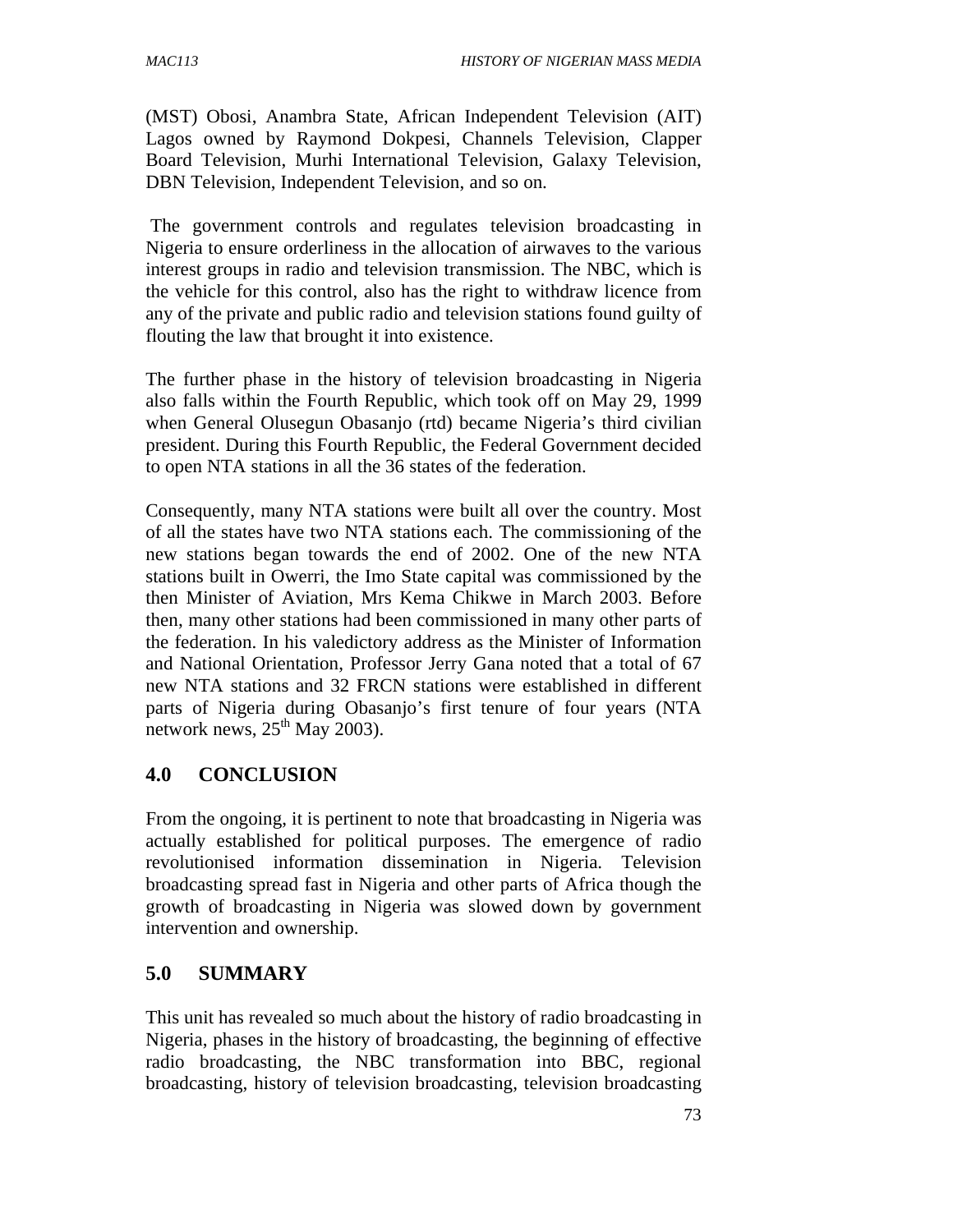in other parts of the country, the Nigerian Television Service and the era of private televisions in Nigeria.

## **6.0 TUTOR-MARKED ASSIGNMENT**

- 1. Who established the first broadcasting service in Nigeria?
- 2. What year was the first radio station established in Nigeria?
- 3. Which region in Nigeria first established a television station?
- 4. What do you understand by Radio Rediffusion Service

#### **7.0 REFERENCES/FURTHER READING**

- Agba, P. (2002). *Electronic Reporting*: *Heart of the New Communities.*  **Nsukka: New Age Press.**
- Awe, G. (1983). *The Birth of Television in Nigeria*. Ibadan: NTV.
- Egbuna, B. (1996). "Radio Broadcasting in Nigeria: Challenges and Prospects*"*, *The Painter, Sunday.*

Farounbi, Y. (1979). *Television and Society.* Ibadan: NTV.

Mackay, I. (1964). *Broadcasting in Nigeria.* Ibadan: University Press.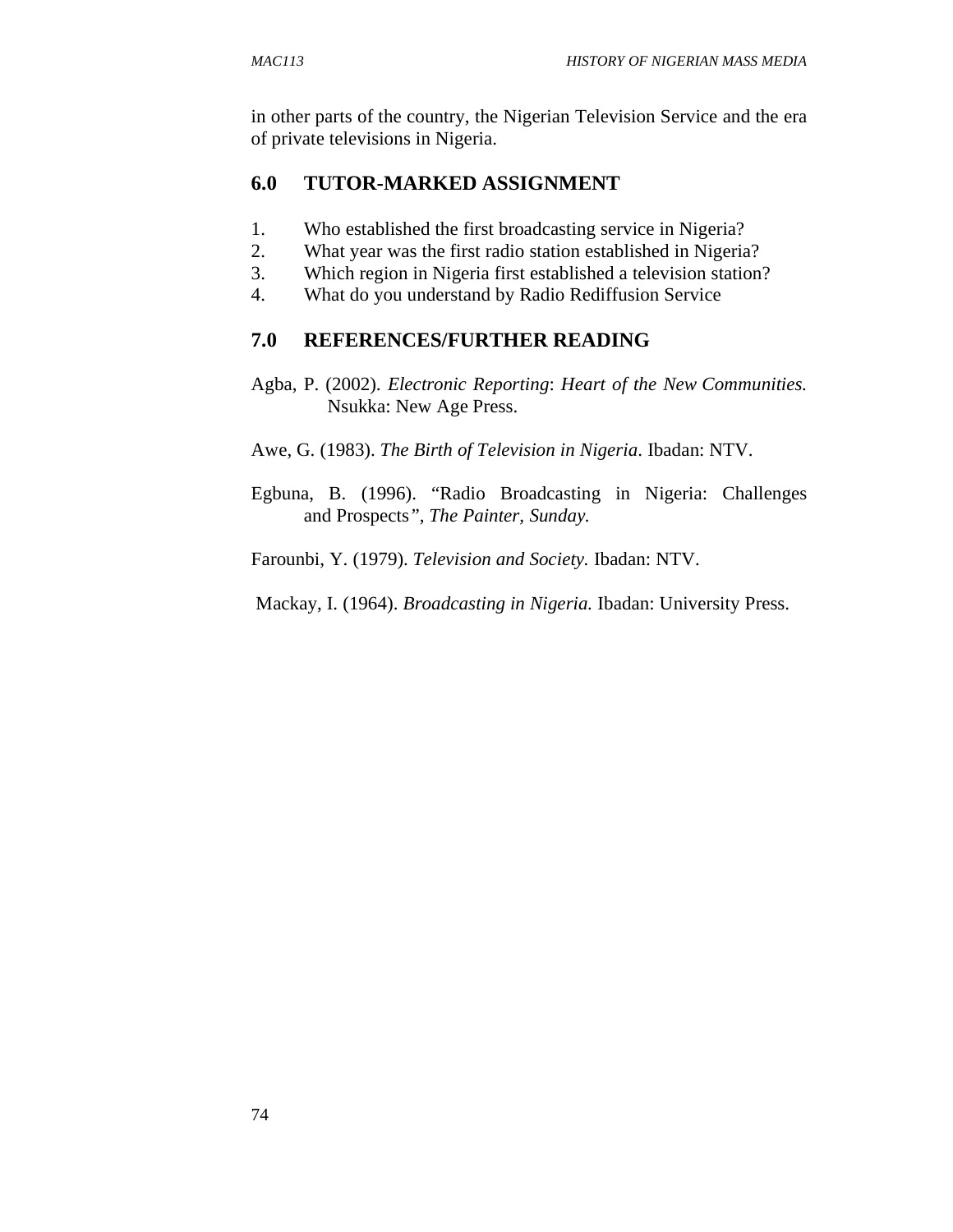# **UNIT 3 NEWS AGENCY OF NIGERIAN (NAN)**

#### **CONTENTS**

- 1.0 Introduction
- 2.0 Objective
- 3.0 Main Content
	- 3.1 Origin of NAN
	- 3.2 Functions of NAN
	- 3.3 Services rendered by NAN
	- 3.4 Management of NAN
- 4.0 Conclusion
- 5.0 Summary
- 6.0 Tutor-Marked Assignment
- 7.0 References/Further Reading

## **1.0 INTRODUCTION**

News media derive their content from many sources. One of the veritable sources of news is the news agencies. The difference is that media houses subscribe for the news with money. It is not free. News Agency of Nigeria (NAN) is founded for the same purpose to service the Nigerian mass media.

### **2.0 OBJECTIVES**

At the end of this unit, you should be able to:

- trace the origin of News Agency of Nigeria
- discuss the functions of NAN and the services rendered by the agency.

### **3.0 MAIN CONTENT**

### **3.1 Origin of NAN**

A new development in the history of the mass media in Nigeria took place in 1976 with the establishment of an independent wire service-the NAN by the Federal Government.

NAN came into existence through the News Agency of Nigeria Decree No. 19 of 1976, which made NAN's function straight and plain. Before the birth of NAN, the Nigerian mass media - print and electronic, were heavily subscribing to foreign news agencies based in the developed world. Without exception, all Nigerian newspapers, magazines, radio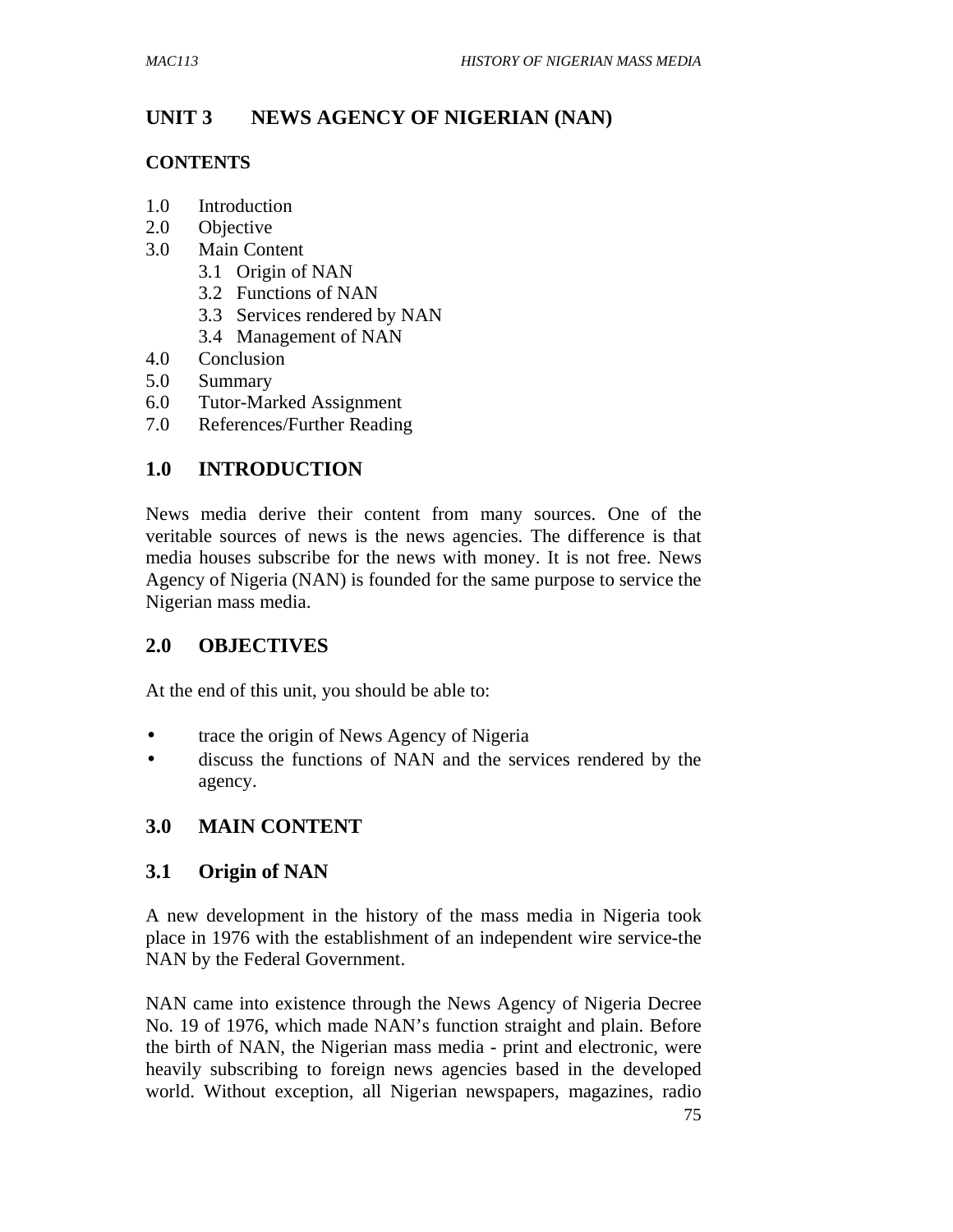and television stations depended on these foreign wire services for their international news, including news on events taking place in sister African countries.

They were subscribing to the British News Agency, Reuters based in London, United Press International (UPI) and the Associated Press (AP) based in New York and Washington in the United States of America , Agency France Press (AFP), the French News Agency based in PARIS, AND TASS, the Russian News Agency based in Moscow.

Reuters of London had played a key role in the dissemination of international news in Nigeria for many years and trained some Nigerian journalist in the art of world newsgathering even after Nigeria had attained sovereign nationhood. Reuters was loved for its in-depth news reporting and analysis before the emergence of NAN. Reuters ran into trouble in Nigeria in the wake of military and counter military coups, especially the July 29, 1975 *coup d'état* which brought General Murtala Mohammed to power and the February 13, 1973 abortive coup which led to his death.

Reuters was accused of biased reporting of events in Nigeria to the world. The Nigerian authorities openly accused it of mischief and prejudiced journalism against Nigeria, which was unpleasant to the country and its image at home and abroad. It was therefore sacked from Nigeria; it therefore ceased its operation in Nigeria.

Because of this incident, the Federal Military Government set up its own indigenous news agency to avoid the temptation of the Nigeria media seeking the services of Reuters again.

#### **3.2 Functions of NAN**

Like its counterparts in London and Paris (Reuters and AFP), NAN was set up for the pre-press of gathering international, regional, local and other news, news material and material and features, and distributing same to its subscribers.

NAN's subscribers include radio and stations in Nigeria, private and government-owned newspapers, magazines and journals. It also sells news to foreign news agencies.

 The decree, which set up the agency, vests the monopoly of collecting news in Nigeria for sale to NAN.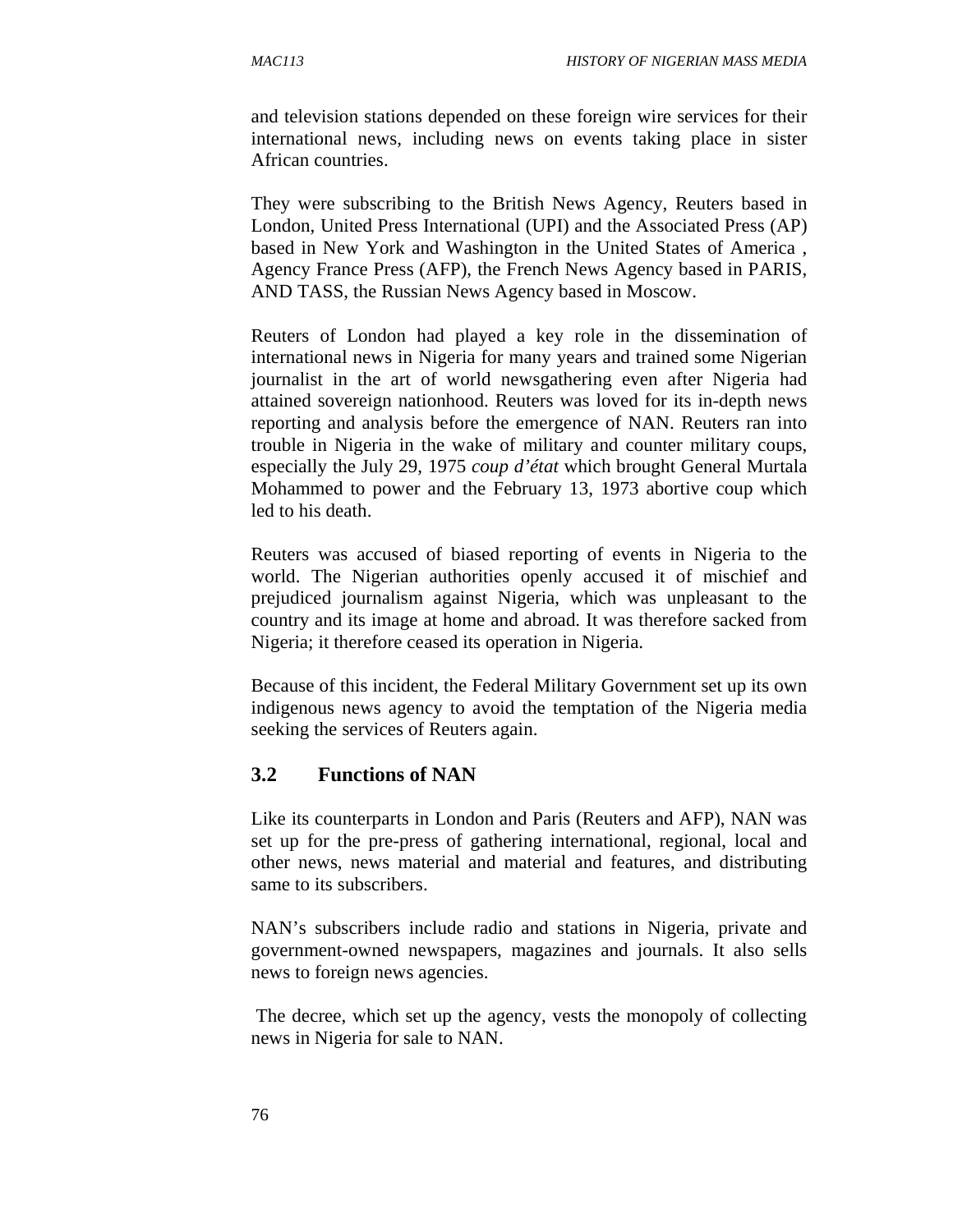The Federal Military Government headed by Lt General Olusegun Obasanjo having decreed the setting up of NAN gave October, 1978 as the time for its commencement of full operations.

Although the establishment of NAN has been attributed to Federal Military Government at the time in question, this was because it piloted the machinery that gave it a practical face. The idea to set up a News Agency of Nigeria similar to Ghana News Agency was conceived earlier before the military came to power in Nigeria.

#### **3.3 Services Rendered by NAN**

The News Agency of Nigeria categorised its services into 10 at that time. They are news services, bulletins, press review, news-in-depth, impact service, cultural service and daily news digest. It is necessary here to analyze these 10 services of NAN in details.

- **1) News service**: This refers to home and foreign news reports supplied by NAN.
- **2) Bulletins:** They include profiles, fillers, interviews, features and updates.
- **3) Press review:** This involves, among other major news items in the press and on Radio and Television.
- **4) News-in-depth:** This is designed to present subscribers with what is called news behind the news; that is, an in-depth information on events.
- **5) Impact services:** This, designed to be of tremendous service to foreign writers and critics of the political and socio economic development in Nigeria enlightens them on the true position of things in Nigeria. Its main focus will be on reactions at home and abroad to the policies, programmes and projects of the Federal Government.
- **6) Economic service:** This service of NAN focuses attention on stock market reports, foreign exchange reports, commodity prices trading volume, investment notes and briefs on financial, economic and business interests.
- **7) Sports services:** This covers sports news.
- **8) Football service:** This focuses attention on football news as well as pools forecasts and results.
- **9) Cultural service:** This focuses attention on reports on cultural events and the projection of the cultural heritage of the various peoples of Nigeria.
- **10) Daily news digest:** This deals with summary of the major national and international news of the day, including diary of coming events.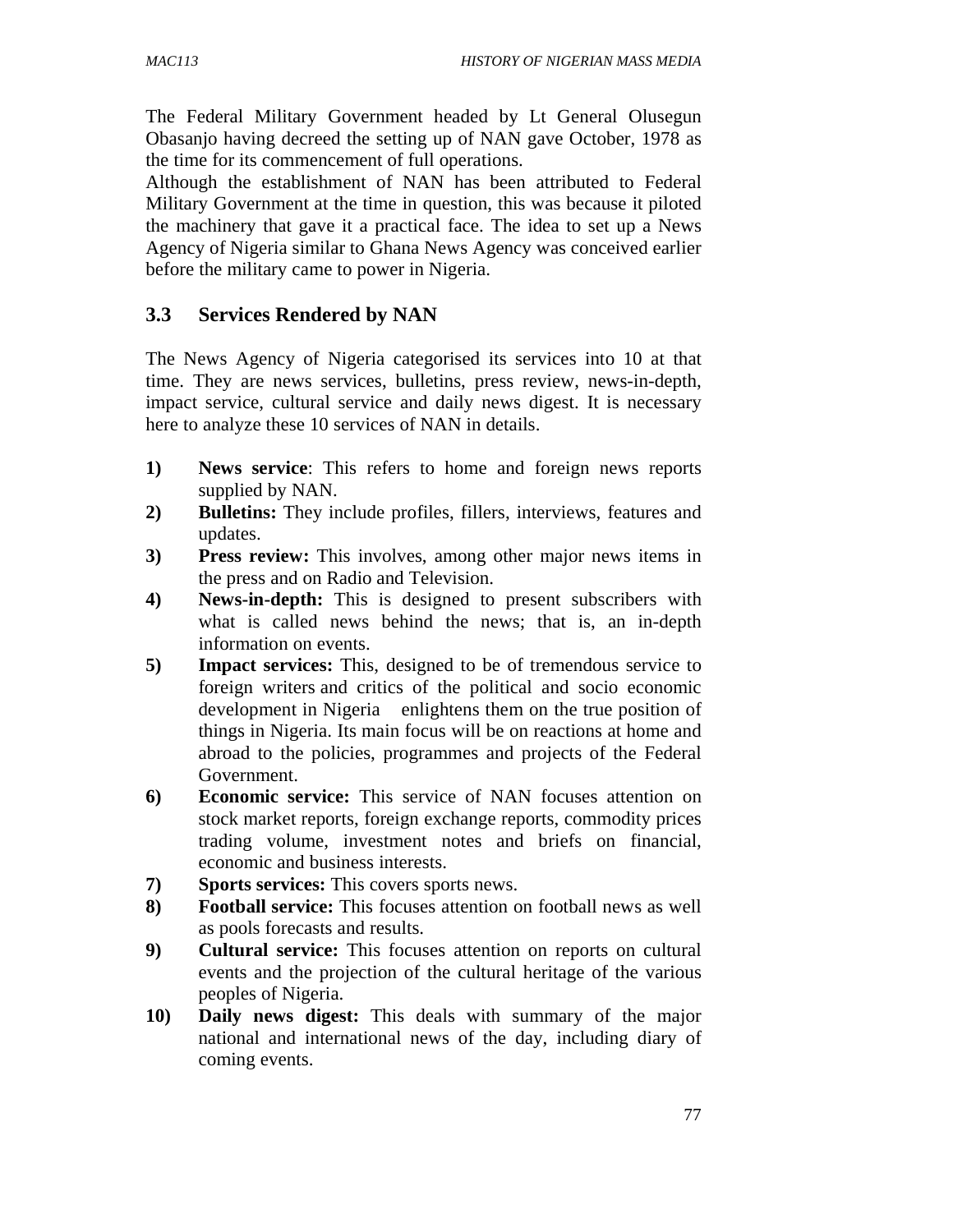### **3.4 Management of NAN**

The News Agency of Nigeria has correspondents and offices in all the states of the federation from where it distributes its news to subscribers based in those states.

The agency has a Board of Directors made up of experienced people in Mass Communication. NAN's chief executive is its General Manager who is assisted by the editor-in-chief and other top officials.

At present, NAN has spread its functions and services to most of the media houses in Nigeria and can be found in all the 36 states of Nigeria, including Abuja, the new federal capital. It also has offices and correspondents in many parts of the world. NAN's head offices at Iganmu in Lagos shares compound with the National Theatre.

## **4.0 CONCLUSION**

From our discussion, it is apparent that NAN was a child of necessity. Its establishment introduced a new dimension to newsgathering and dissemination in Nigeria. The function of selling news to subscribers reduced the stress caused by scarcity of news in media houses. Like other news agencies in the world, NAN has come to stay.

### **5.0 SUMMARY**

From the foregoing, we have traced the history of NAN and established the functions of services rendered by the agency.

# **6.0 TUTOR-MARKED ASSIGNMENT**

- 1. When and where was NAN established?
- 2. Discuss four functions of NAN.

### **7.0 REFERENCES/FURTHER READING**

- Dayo, D. (1979). *Media and Mass Communication in Nigeria.* Ibadan: Gong- Duyison Publishers.
- Onuoha, P. (n.d). "The Mass Media and News Agency of Nigeria." Unpublished Lecture to year three students of Abia State University.
- Uche, U. L. (1989). *Mass Media People and Politics in Nigeria*. New Delhi, India: Concept Publishing Company.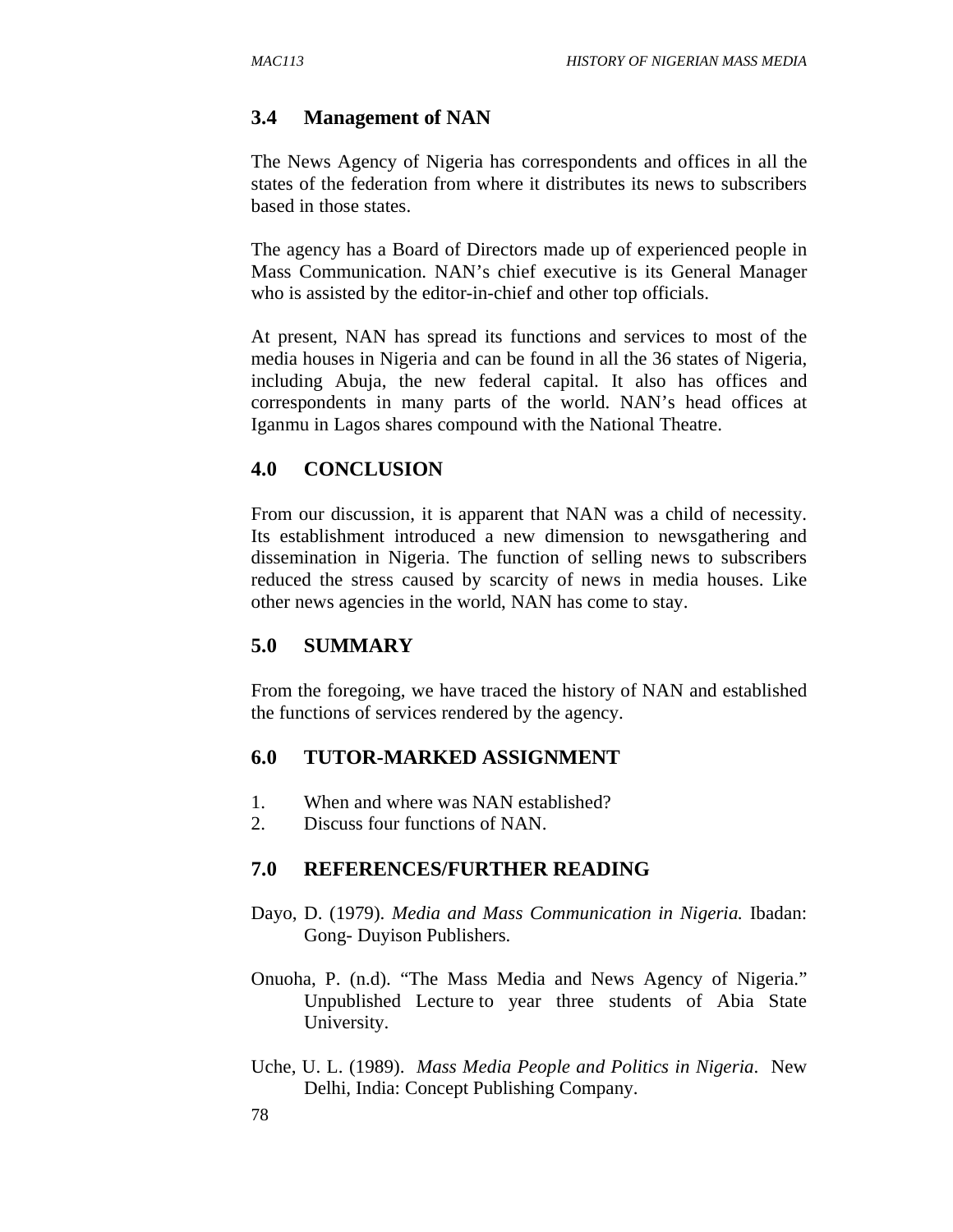# **UNIT 4 DEREGULATION OF BROADCASTING IN NIGERIA**

#### **CONTENTS**

- 1.0 Introduction
- 2.0 Objectives
- 3.0 Main Content
	- 3.1 History of Deregulation of Broadcasting in Nigeria
	- 3.2 Issuance of Licenses
	- 3.3 Establishing the First Private Broadcasting in Nigeria
	- 3.4 AIT's Coverage
	- 3.5 Challenges of Deregulation in Nigeria
- 4.0 Conclusion
- 5.0 Summary
- 6.0 Tutor-Marked Assignment
- 7.0 References/Further Reading

## **1.0 INTRODUCTION**

Deregulation involves a complete shift from government ownership of the broadcasting media to private ownership. The public participation in the broadcasting industry opens a chapter in the emancipation of the media in Nigeria. Since the 1990s, many privately owned electronic media have sprung in all parts of Nigeria, adding flavour to what the Nigerian audience received as programme content for governmentowned radio and television.

# **2.0 OBJECTIVES**

At the end of this, you should be able to:

- trace the history of deregulation of broadcasting in Nigeria
- discuss how AIT was founded
- discuss the coverage extent of AIT
- discuss the problem of deregulation in the country.

### **3.0 MAIN CONTENT**

### **3.1 History of Deregulation of Broadcasting in Nigeria**

The clamour for deregulation of the broadcasting media in Nigeria began during the colonial era when the nationalists pressured the British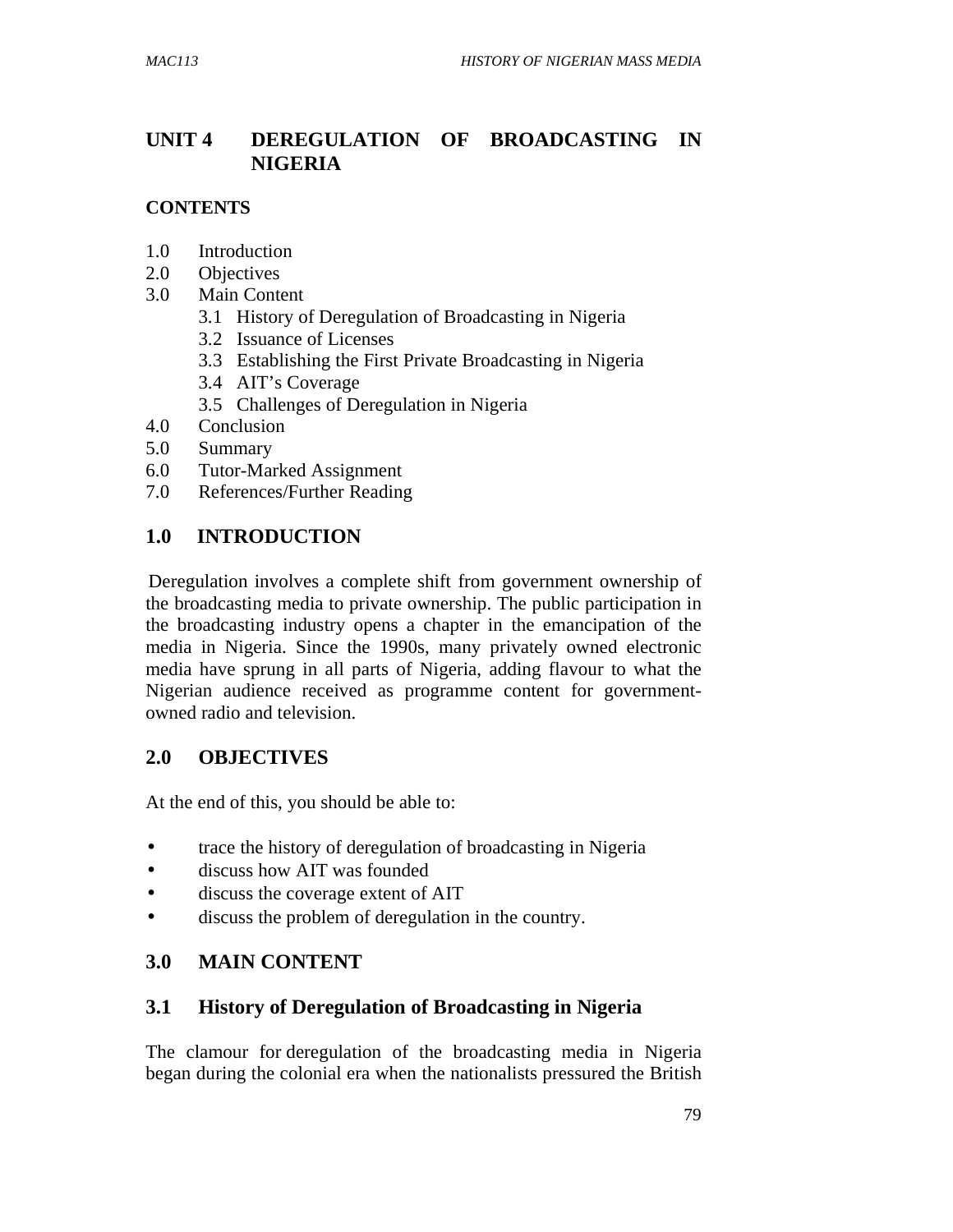government to allow the indigenous participation in the affairs of statecontrolled broadcasting stations in the country. The FederalGovernment was soon to find out why the colonial masters held on tight to broadcasting, there is still the reluctance to allow a full-blown deregulation.

The Government's response in 1992 to the demand for private participation in the ownership and management of the broadcast media was a great relief. However, five years after the National Broadcasting Commission (NBC) Decree came into force; the government was not as open as expected in the issuance of licences to applicants.

### **3.2 Issuance of Licences by NBC**

The NBC has screened over 321 applications but only 33 stations have commenced radio, television and satellite transmission nationwide. Satellite television re-distribution takes the highest number with 21 approved licences; the television transmission stations have risen to 10 while the radio licences remain at two.

## **3.3 Establishing The First Independent Broadcasting**

In the early 1990s, because of the historic National Broadcasting Commission Decree, according to Muyiwa Oyinlola (2004), Nigerian media was dominated by the government only. Information was only disseminated from government-owned broadcasting firm. However, the Head of State then, General Ibrahim Babangida issued another decree which allowed private broadcasting in Nigeria.

After this decree came the first private television network, Africa Independent Television (AIT). AIT was pioneered by Dr. Raymond Dokpesi.AIT was also Africa's first satellite TV station. Today, Dokpesi is regarded as the "media guru of Nigeria." This is because he not only pioneered the first satellite TV but also the first privately owned radio station in Nigeria. In addition, he set the standard for salary structure in the media industry, which was imitated by Nigeria Television Authority.

#### **SELF-ASSESSMENT EXERCISE**

What do you understand by "deregulation in the broadcast media?"

### **3.5 Challenges of Deregulation in Nigeria**

The NBC has screened over 321 applications but only 33 stations have commenced radio, television and satellite transmissions nationwide.